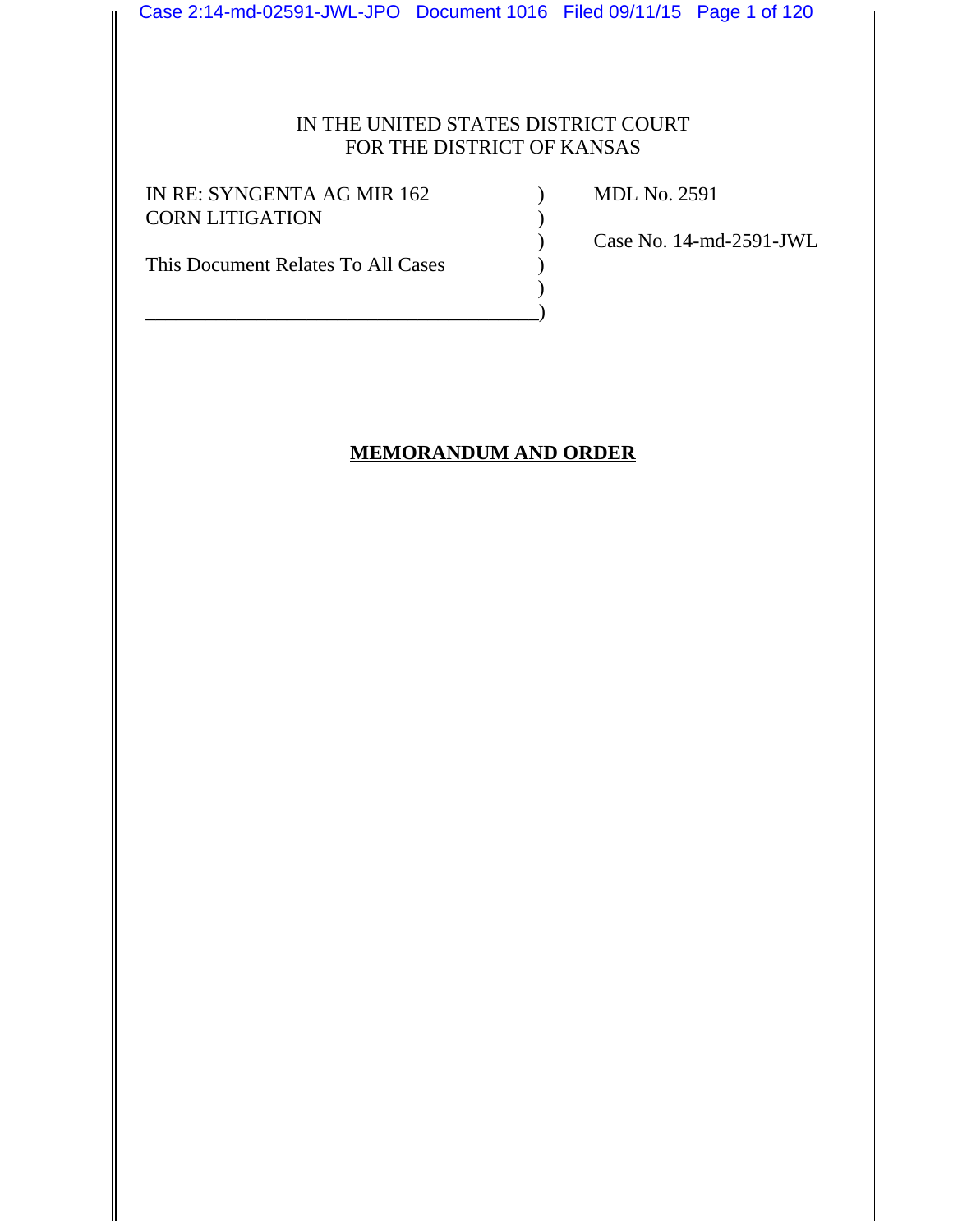# **Table of Contents**

| I.   |           |                                                |  |  |  |  |
|------|-----------|------------------------------------------------|--|--|--|--|
| Π.   |           |                                                |  |  |  |  |
| Ш.   |           |                                                |  |  |  |  |
| IV.  |           |                                                |  |  |  |  |
| V.   |           |                                                |  |  |  |  |
| VI.  |           |                                                |  |  |  |  |
|      | A.        |                                                |  |  |  |  |
|      | <b>B.</b> |                                                |  |  |  |  |
|      | C.        |                                                |  |  |  |  |
|      | D.        | 57                                             |  |  |  |  |
| VII. | 58        |                                                |  |  |  |  |
|      | A.        | Syngenta's Participation in the Invasion<br>58 |  |  |  |  |
|      | <b>B.</b> | 63                                             |  |  |  |  |
|      | C.        |                                                |  |  |  |  |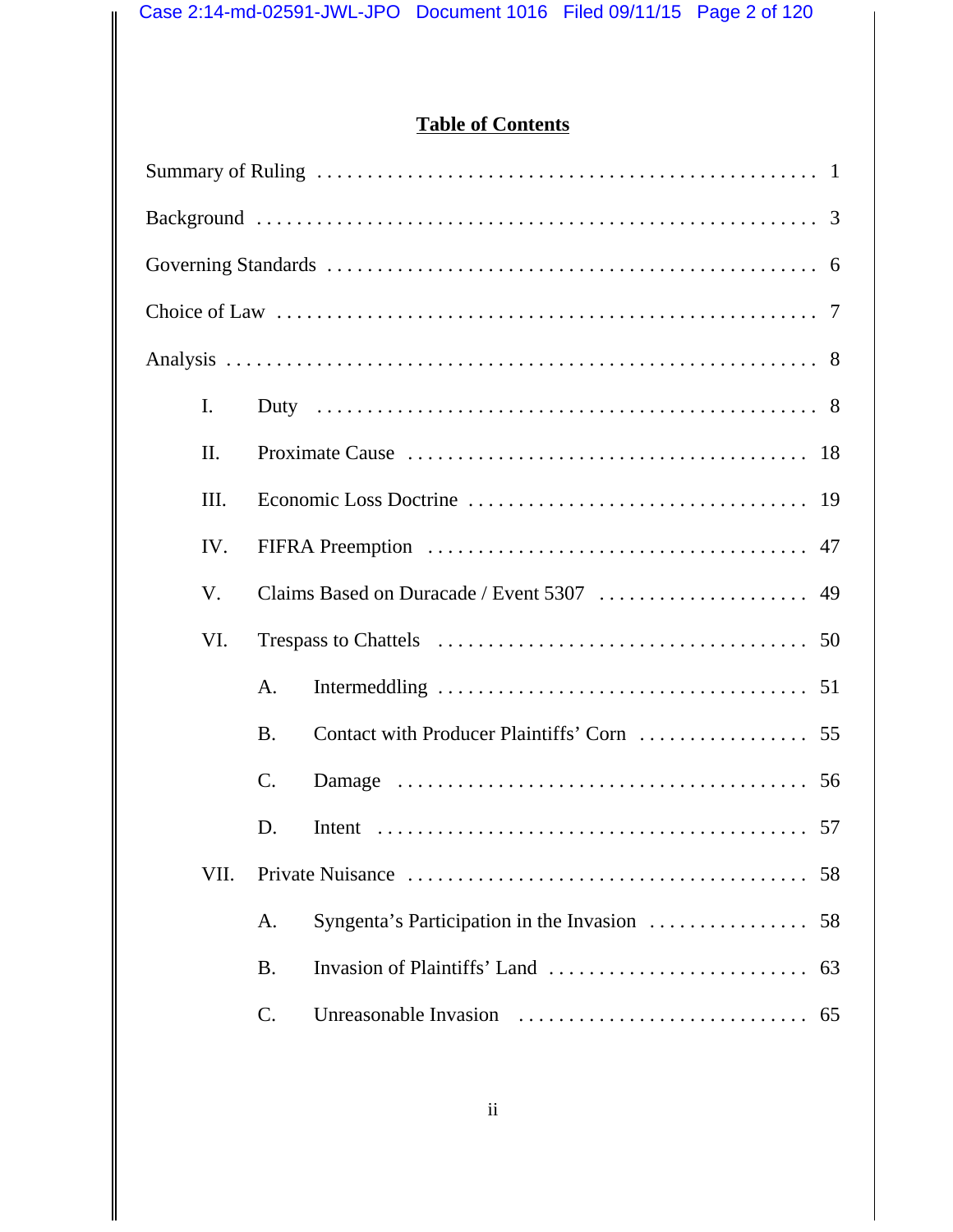|       | A.        |                                                       |  |  |
|-------|-----------|-------------------------------------------------------|--|--|
|       | <b>B.</b> |                                                       |  |  |
|       | C.        |                                                       |  |  |
|       | D.        |                                                       |  |  |
| IX.   |           |                                                       |  |  |
|       | A.        |                                                       |  |  |
|       | <b>B.</b> |                                                       |  |  |
| X.    |           |                                                       |  |  |
|       | A.        | Standing – Fairly Traceable / Proximate Cause  75     |  |  |
|       | <b>B.</b> | Statutory Standing – Within the Zone of Interests  77 |  |  |
|       | C.        |                                                       |  |  |
|       | D.        |                                                       |  |  |
| XI.   |           |                                                       |  |  |
|       | A.        |                                                       |  |  |
|       | <b>B.</b> | 90                                                    |  |  |
| XII.  |           |                                                       |  |  |
|       | A.        |                                                       |  |  |
|       | <b>B.</b> |                                                       |  |  |
|       | C.        |                                                       |  |  |
| XIII. |           |                                                       |  |  |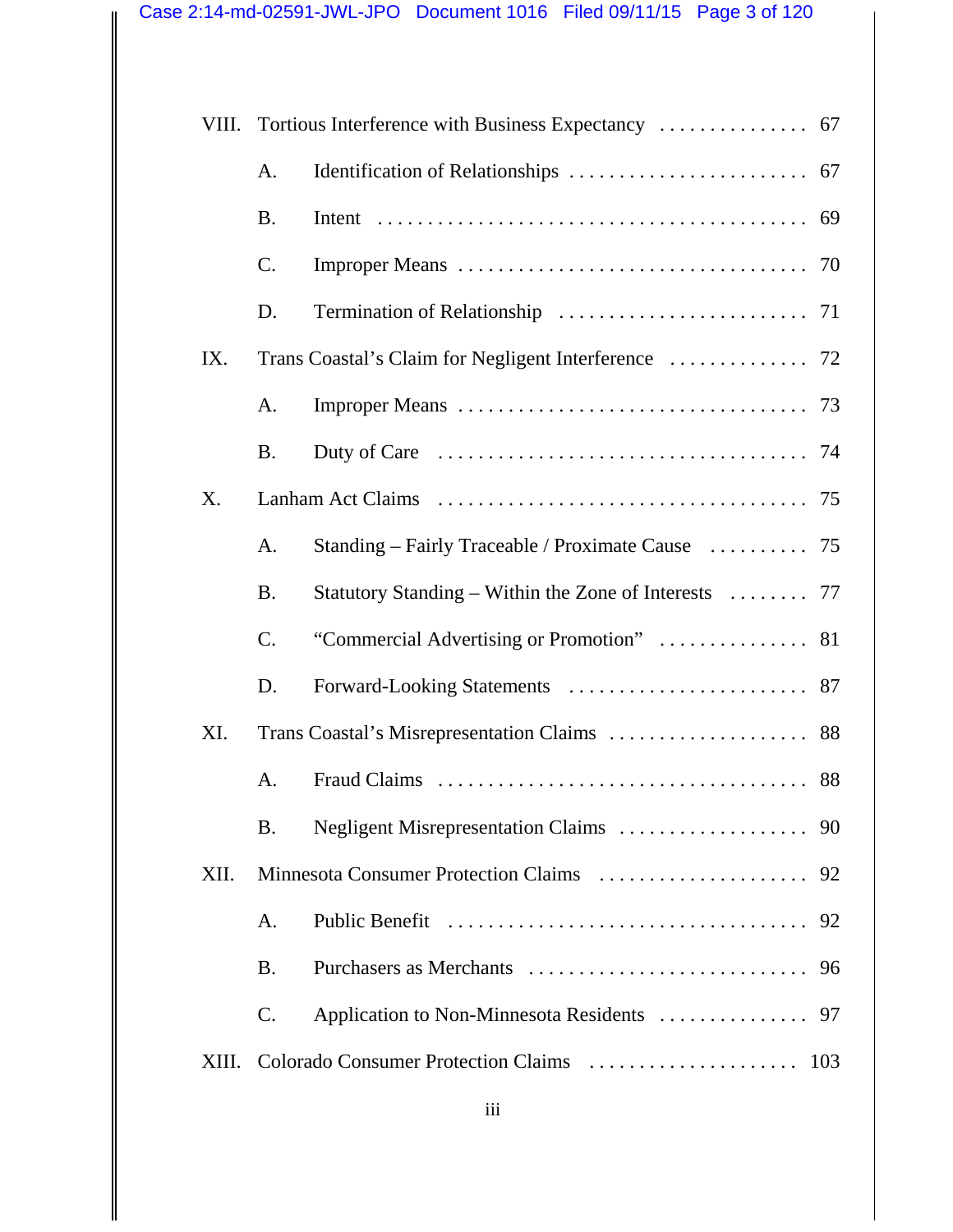|  |                                                     | A.             |  |  |
|--|-----------------------------------------------------|----------------|--|--|
|  |                                                     | <b>B</b> .     |  |  |
|  |                                                     |                |  |  |
|  |                                                     | A.             |  |  |
|  |                                                     | <b>B.</b>      |  |  |
|  | XVI. North Carolina Consumer Protection Claims  110 |                |  |  |
|  |                                                     | A.             |  |  |
|  |                                                     | <b>B.</b>      |  |  |
|  |                                                     | $\mathbf{C}$ . |  |  |
|  |                                                     |                |  |  |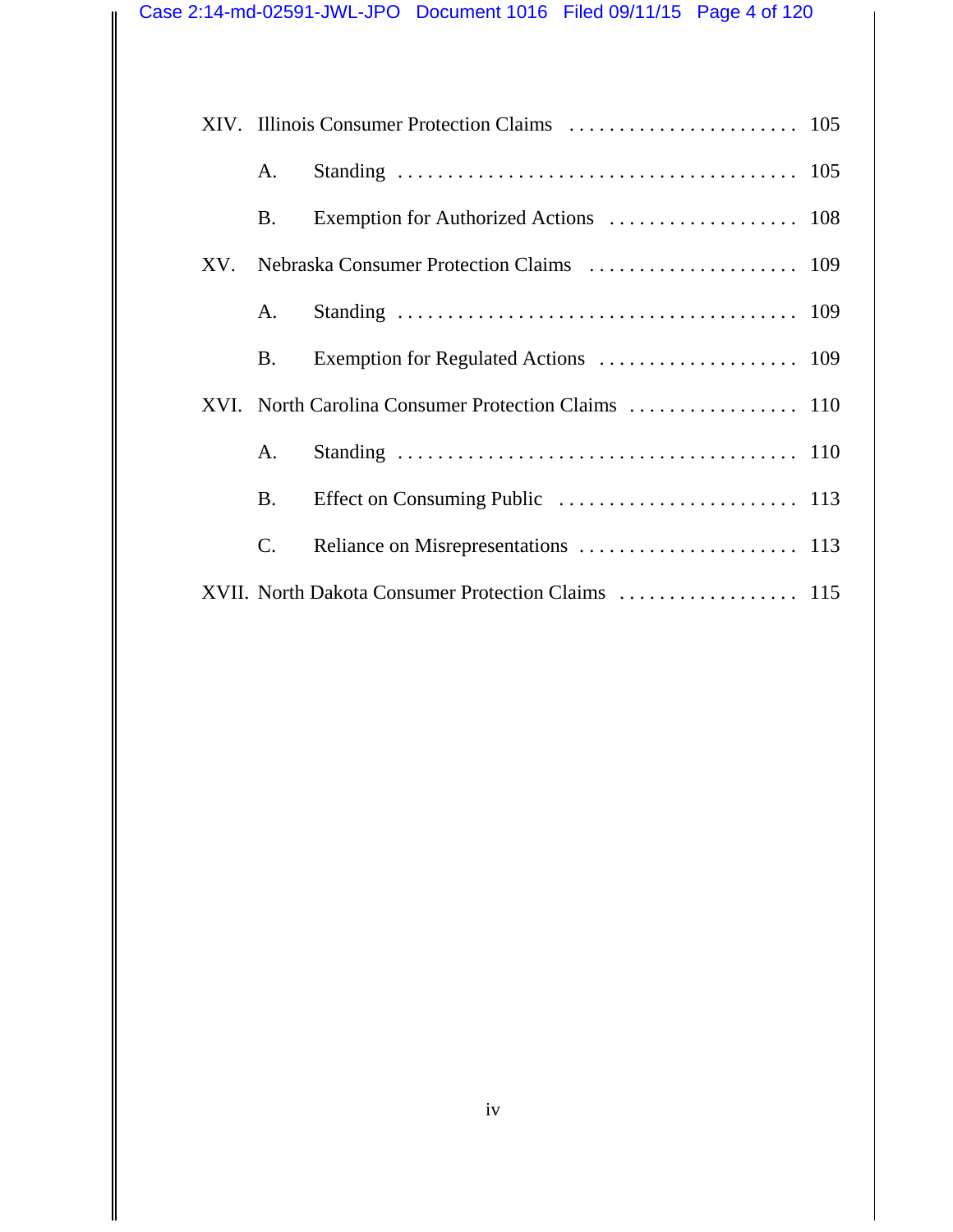#### **MEMORANDUM AND ORDER**

#### **Summary of Rulings**

In this multi-district litigation ("MDL"), three groups of plaintiffs—corn producers, non-producer corn sellers, and milo producers—have brought claims against various related Syngenta entities ("Syngenta"). The corn producers and non-producers have asserted claims on behalf of variously defined classes, while the milo claims are asserted on behalf of three individual plaintiffs. This matter comes before the Court on Syngenta's motion to dismiss the corn producer and non-producer complaints (Doc. # 856) and its motion to dismiss the milo producers complaint (Doc. # 929). For the reasons set forth below, the motions are **granted in part and denied in part**. The Court grants the motions with respect to the following claims, which are hereby dismissed:

all claims based on an alleged failure to warn to the extent based on a lack of warnings in materials accompanying the products (Part IV, *infra*);

for claims under all states' laws except Louisiana, the corn producer and non-producer plaintiffs' trespass to chattels claims (with leave granted to amend to allege facts to support specific damages other than under a market theory that were caused by contamination by corn grown specifically by Syngenta and, in the case of producer plaintiffs, facts to show that particular plaintiffs' own corn was contaminated in the fields or in an elevator while maintaining a possessory interest) (Part VI);

the corn producers' claims for private nuisance (with leave granted to amend to allege facts to show that particular plaintiffs' land suffered contamination and that Syngenta exercised continuing control over its products post-sale) (Part VII);

plaintiffs' Lanham Act claims to the extent based on representations in the deregulation petition, earnings conference call, and request form (with leave granted to amend to allege facts to show that the representations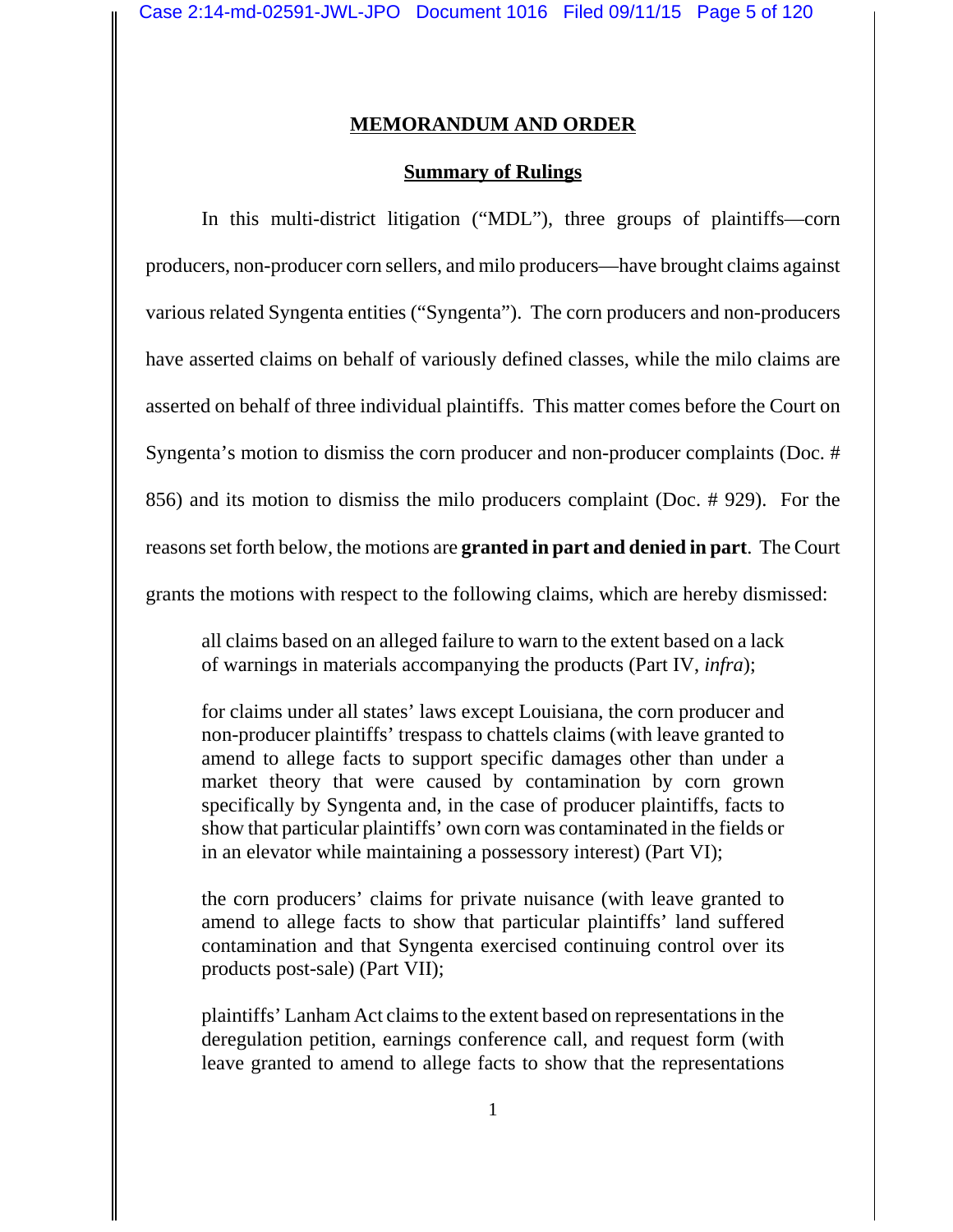constituted commercial advertising or promotion) (Part X);

non-producer plaintiff Trans Coastal's fraud claim based on the request form (with leave granted to amend to plead the claim with sufficient particularity) (Part XI.A);

Trans Coastal's negligent misrepresentation claims (Part XI.B);

plaintiffs' claims under the Minnesota consumer protection statutes (with leave granted to amend to allege claims on behalf of Minnesota residents under the MUTPA provision allowing for a private right of action) (Part XII);

corn producer plaintiffs' class claims for violations of Colorado's consumer protections statutes (Part XIII);

corn producer plaintiffs' claims for violations of North Carolina's consumer protection statutes to the extent based on misrepresentations (Part XVI.C); and

corn producer plaintiffs' claims for violations of North Dakota's consumer protection statutes to the extent based on representations in the deregulation petition, earnings conference call, or request form (with leave granted to amend to allege facts to show that such representations were made in connection with the sale or advertisement of Syngenta's products (Part XVII).

Plaintiffs are granted leave to file amended complaints to cure certain of these

deficiencies, as set forth herein, by **October 4, 2015**. The motions are otherwise denied.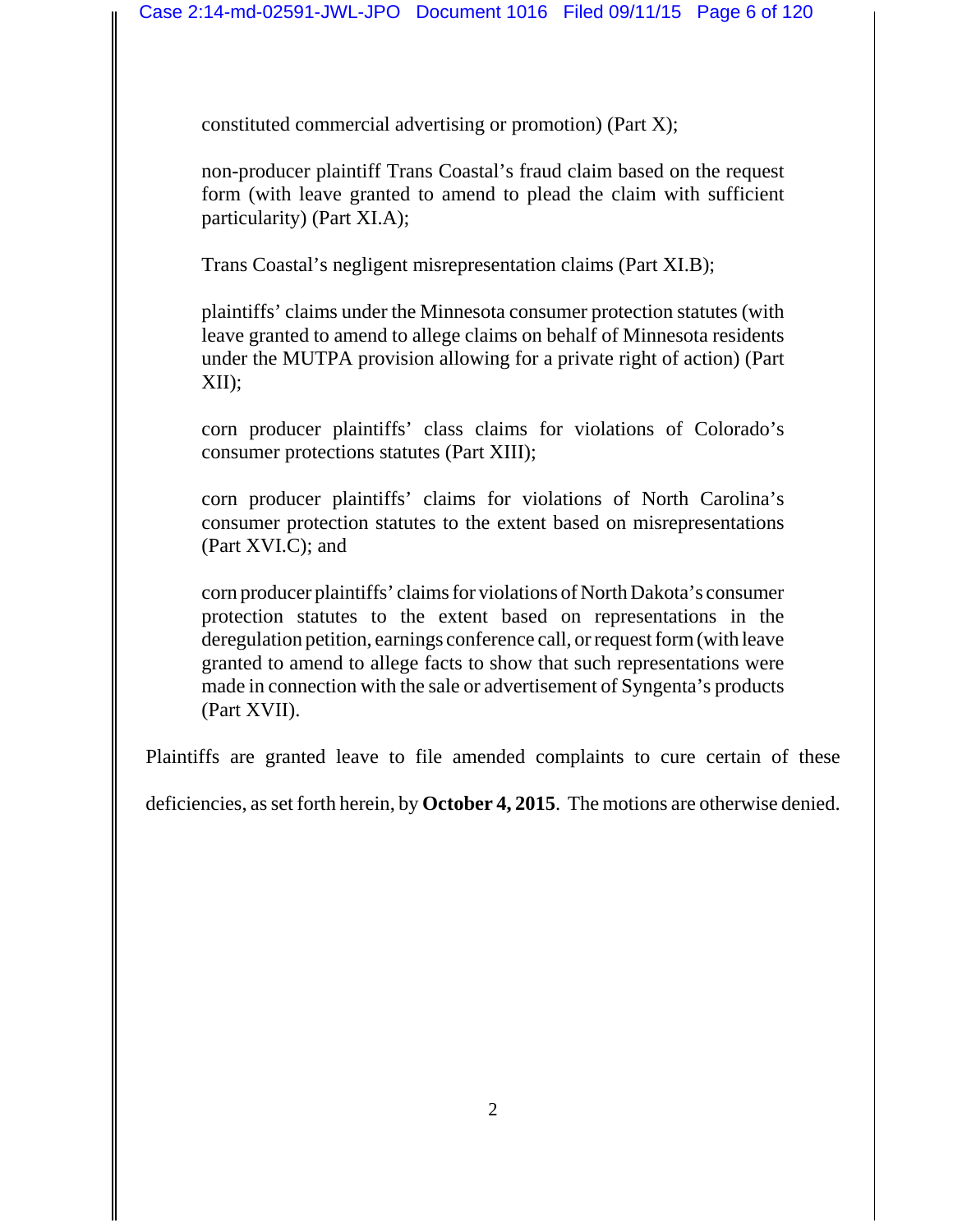## **Background**

Plaintiffs generally allege the following facts. Syngenta develops and sells genetically-modified crop seeds. Syngenta developed MIR 162 and Event 5307, genetic traits that it included in products called Viptera and Duracade, which products were intended to make the resulting corn crops more resistant to certain pests. After a period of development, Syngenta petitioned the United States Department of Agriculture (USDA) in 2007 for deregulation of Viptera, and the USDA approved the product for sale in 2010. Syngenta petitioned the USDA for deregulation of Duracade in 2011, and approval was granted for that product in 2013. Corn grown by farmers who did not purchase Syngenta's products gradually became contaminated with the MIR 162 and Event 5307 traits through cross-pollination from neighboring fields. In addition, Viptera- and Duracade-grown corn was commingled with other corn in grain elevators and other storage facilities. Eventually, Viptera corn infiltrated the general domestic corn supply.

Syngenta developed and commercialized Viptera and Duracade before those products were approved for import into China. In November 2013, China began rejecting all corn from the United States containing the MIR 162 trait. China eventually approved such corn in December 2014, but the loss of the Chinese market for that period caused prices to decrease in the United States, which in turn caused harm to plaintiffs.

Syngenta misled the public and made misrepresentations to the public and the USDA concerning the status and likelihood and imminence of Chinese approval of the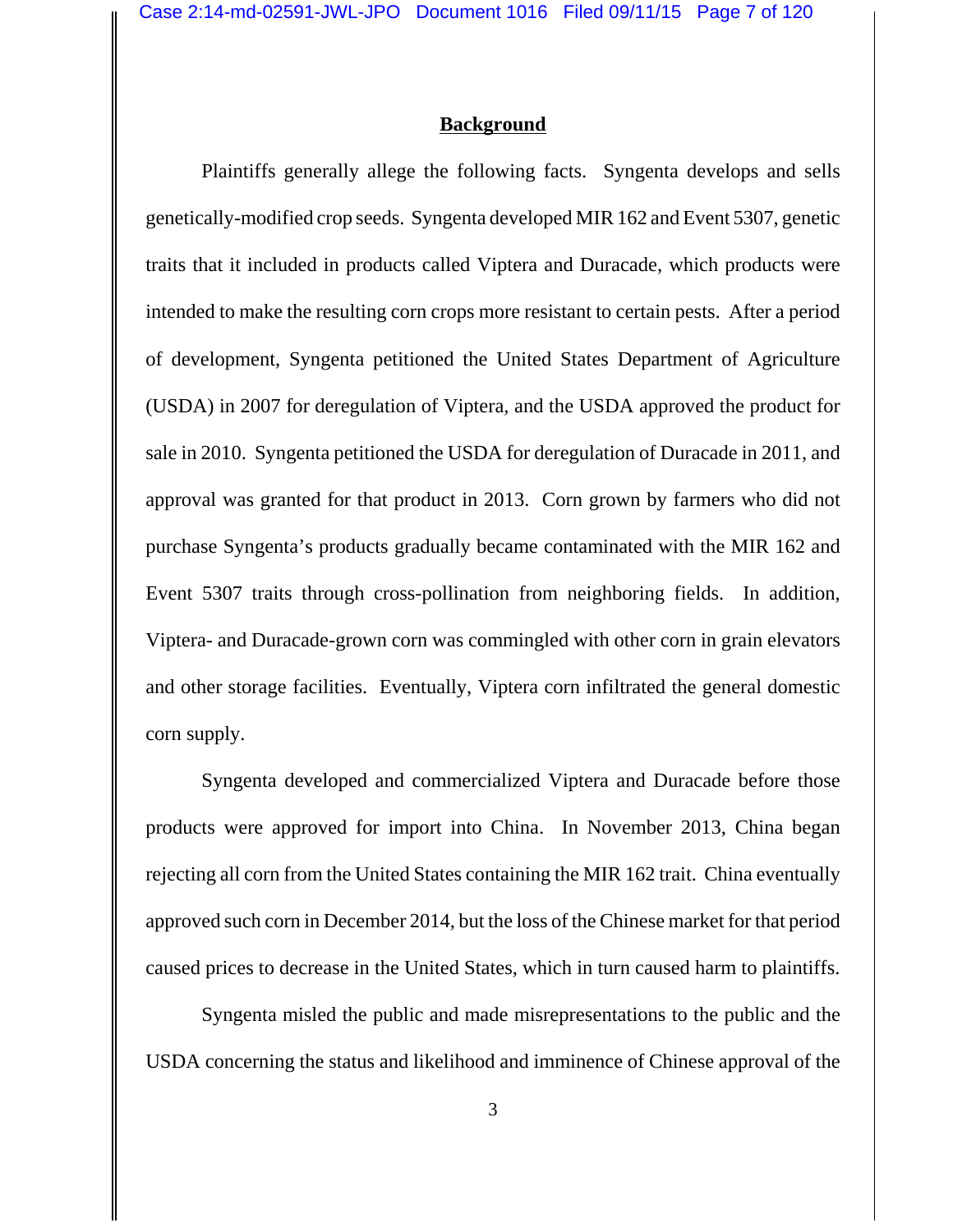products and about the products' impact on export markets. Syngenta also misled the public and made misrepresentations concerning the ability of growers and others to avoid infiltration of Viptera into the entire corn supply (through channeling and otherwise) and concerning steps Syngenta pledged to take in that regard (including by implementing stewardship practices). Syngenta's actions actually increased the risk of contamination and commingling of the corn.

Thousands of separate lawsuits based on these allegations have been filed against Syngenta in federal and state courts. An MDL was created, and all such federal court cases have been transferred to this Court for that purpose. This Court appointed lead and liaison plaintiffs' counsel, who filed separate amended master complaints on behalf of producer plaintiffs and non-producer plaintiffs, which complaints include class action allegations, and on behalf of individual milo producers. Most individual plaintiffs have filed notices to conform their pleadings to the master complaints. A substantial number of cases have been remanded to state courts on the basis of the Court's ruling that Syngenta's invocation of the federal common law of foreign relations in removing those cases did not in fact create a basis for federal jurisdiction.

The producer plaintiffs are corn growers who did not use Syngenta's seeds in growing their corn. By their master complaint, the producer plaintiffs assert claims for violations of the federal Lanham Act (on behalf of all producers); claims for violations of Minnesota's consumer protection statutes (on behalf of all producers); and various state-law claims on behalf of the named plaintiffs and state-wide classes of putative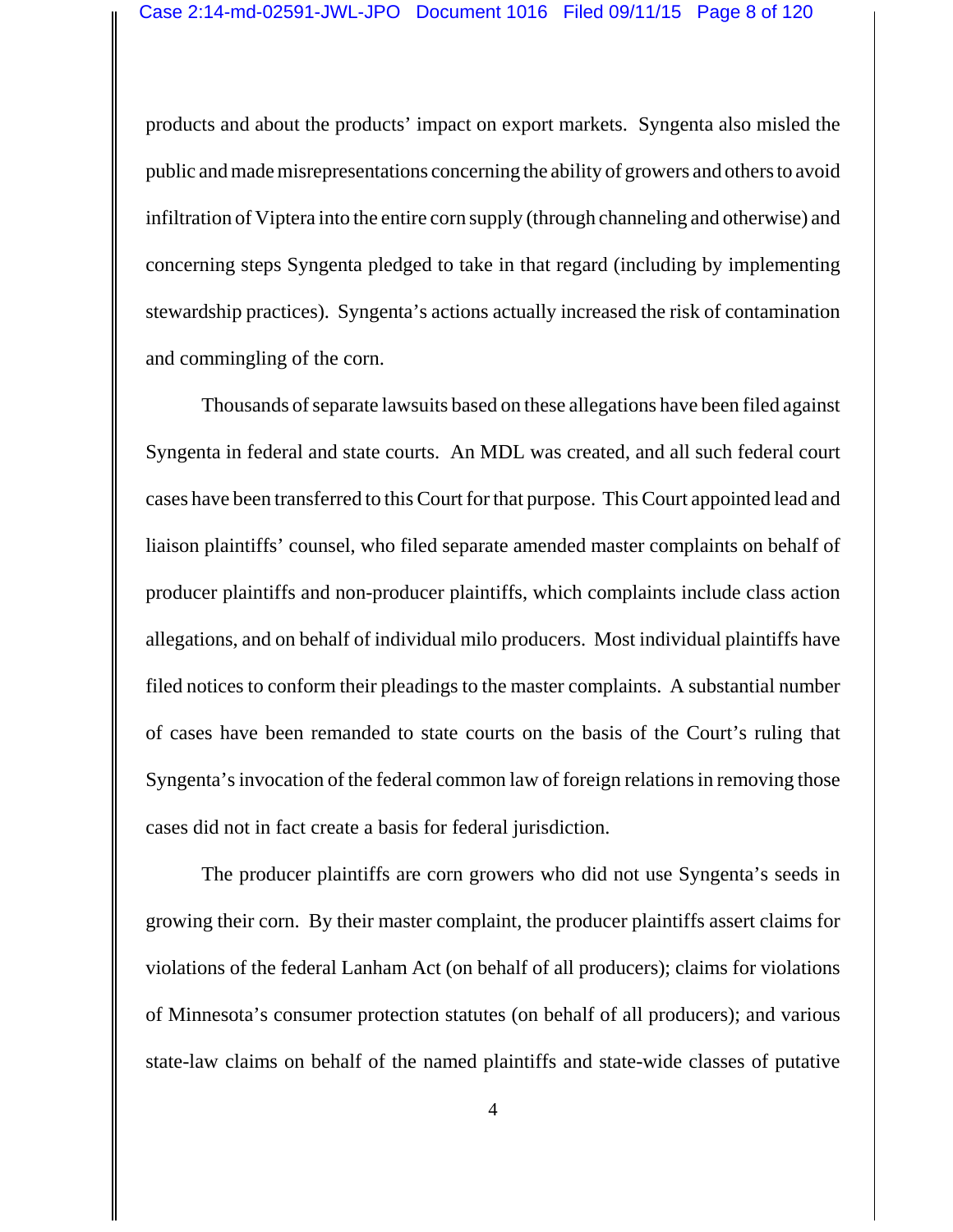plaintiffs residing in 22 different states, including (for each state) claims for negligence and some combination of claims for trespass to chattels, private nuisance, tortious interference, and statutory consumer protection violations.<sup>1</sup>

The four named non-producer plaintiffs (residing in Illinois, Louisiana, Minnesota, and Mississippi respectively) exported, stored, transported, or sold corn. They assert individual and class action claims for violations of the Lanham Act, violations of Minnesota's consumer protection statutes, negligence, and trespass to chattels. One of the named non-producer plaintiffs also asserts claims for fraudulent and negligent misrepresentation and a claim under California law for negligent interference with prospective economic relations.

The three individual milo plaintiffs (residing in Arkansas, Kansas, and Missouri respectively) are milo growers. They allege that the milo market in the United States is so closely tied to the corn market that they suffered the same economic damages that corn producers did. They assert claims for violations of the Lanham Act and Minnesota's consumer protection statutes. In addition, the Arkansas and Missouri milo plaintiffs assert state-law claims for negligence and for tortious interference, and the Kansas milo plaintiff asserts a claim for negligence.

Syngenta has moved to dismiss all three master complaints. The Court has

<sup>1</sup> The producer plaintiffs hail from Alabama, Arkansas, Colorado, Illinois, Indiana, Iowa, Kansas, Kentucky, Louisiana, Michigan, Minnesota, Mississippi, Missouri, Nebraska, North Carolina, North Dakota, Ohio, Oklahoma, South Dakota, Tennessee, Texas, and Wisconsin.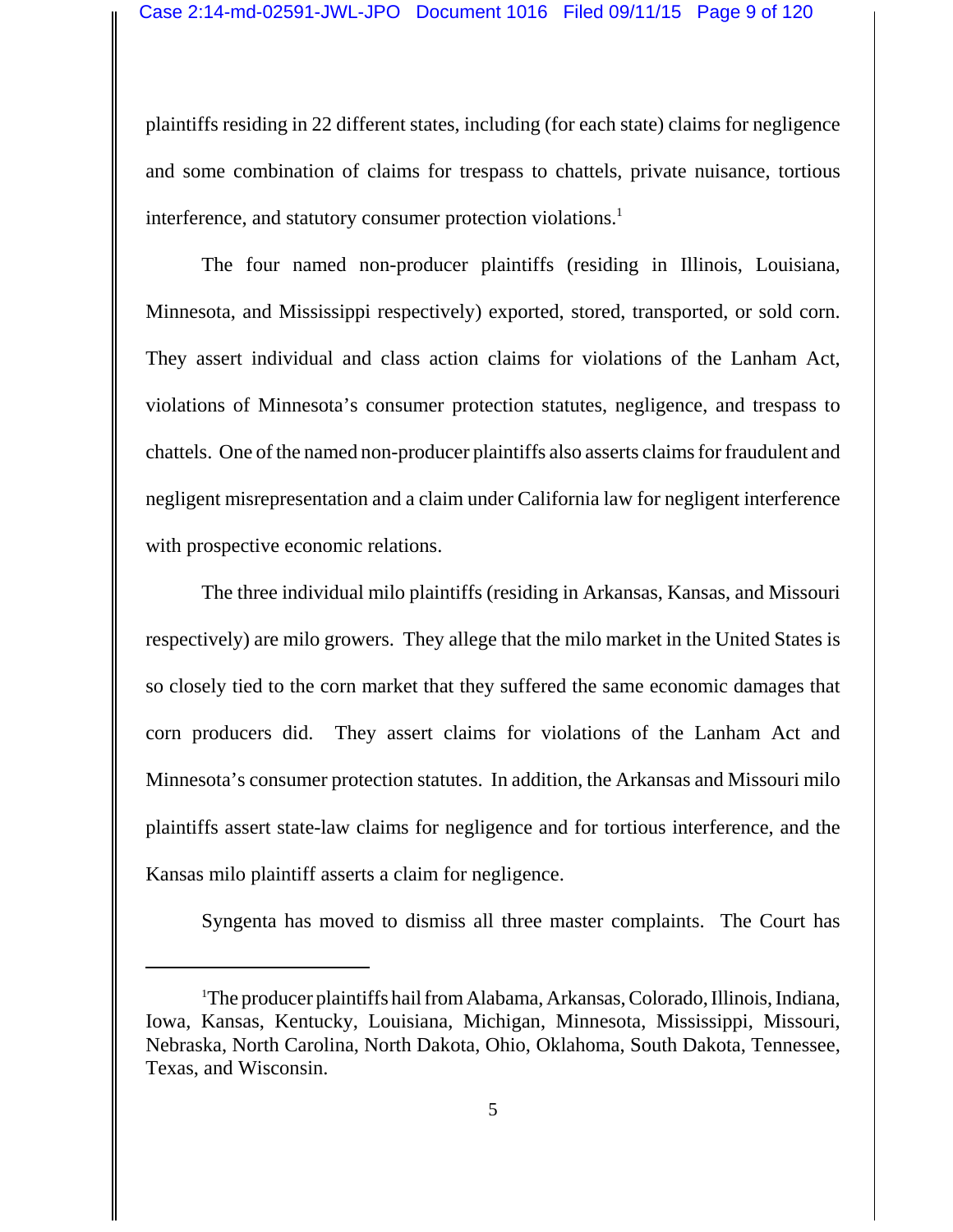considered the parties' briefs, including sur-reply and sur-sur-reply briefs relating specifically to the application of the economic loss doctrine. The Court also heard oral argument on the motions, and it is now prepared to rule.

#### **Governing Standards**

The Court will dismiss a cause of action for failure to state a claim only when the factual allegations fail to "state a claim to relief that is plausible on its face," *Bell Atlantic Corp. v. Twombly*, 550 U.S. 544, 570 (2007), or when an issue of law is dispositive, *see Neitzke v. Williams*, 490 U.S. 319, 326 (1989). The complaint need not contain detailed factual allegations, but a plaintiff's obligation to provide the grounds of entitlement to relief requires more than labels and conclusions; a formulaic recitation of the elements of a cause of action will not do. *See Bell Atlantic*, 550 U.S. at 555. The Court must accept the facts alleged in the complaint as true, even if doubtful in fact, *see id.*, and view all reasonable inferences from those facts in favor of the plaintiff, *see Tal v. Hogan*, 453 F.3d 1244, 1252 (10th Cir. 2006). Viewed as such, the "[f]actual allegations must be enough to raise a right to relief above the speculative level." *Bell Atlantic*, 550 U.S. at 555. The issue in resolving a motion such as this is "not whether [the] plaintiff will ultimately prevail, but whether the claimant is entitled to offer evidence to support the claims." *Swierkiewicz v. Sorema N.A.*, 534 U.S. 506, 511 (2002) (quoting *Scheuer v. Rhodes*, 416 U.S. 232, 236 (1974)).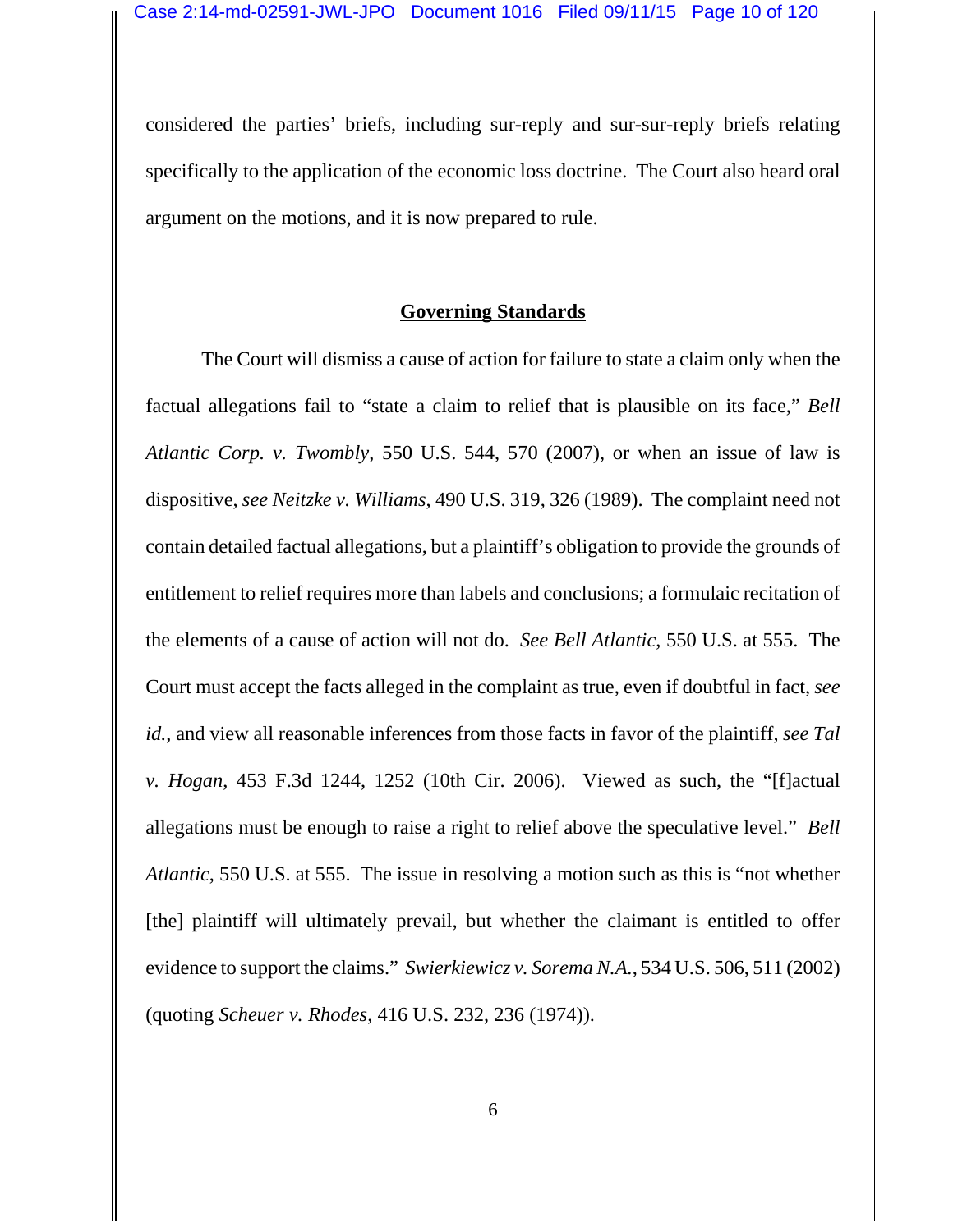## **Choice of Law**

With respect to a particular plaintiff's state-law claims, both sides have applied the substantive law of that plaintiff's home state. The Court agrees that, under any applicable choice-of-law rule, each plaintiff's state-law claims would be governed by that plaintiff's state of residence, whether the choice-of-law analysis would look to the plaintiff's place of injury or to the state with the most significant relationship to the claim. Thus, this Court will also apply the law of the plaintiffs' home states. *See Johnson v. Continental Airlines Corp.*, 964 F.2d 1059, 1063 n.5 (10th Cir. 1992) (MDL court applies the choice-of-law rules of the states where the actions were originally filed).<sup>2</sup>

<sup>2</sup> Non-producer plaintiff Trans Coastal Supply, Inc. ("Trans Coastal"), a resident of Illinois, has asserted a claim for negligent interference with prospective economic relations under California law, but Syngenta has not challenged that claim on a choiceof-law basis. *See infra* Part IX. The parties do disagree about which state's law governs Trans Coastal's misrepresentation claims, and the Court has resolved that issue in addressing Syngenta's arguments for dismissal of those claims. *See infra* Part XI.B.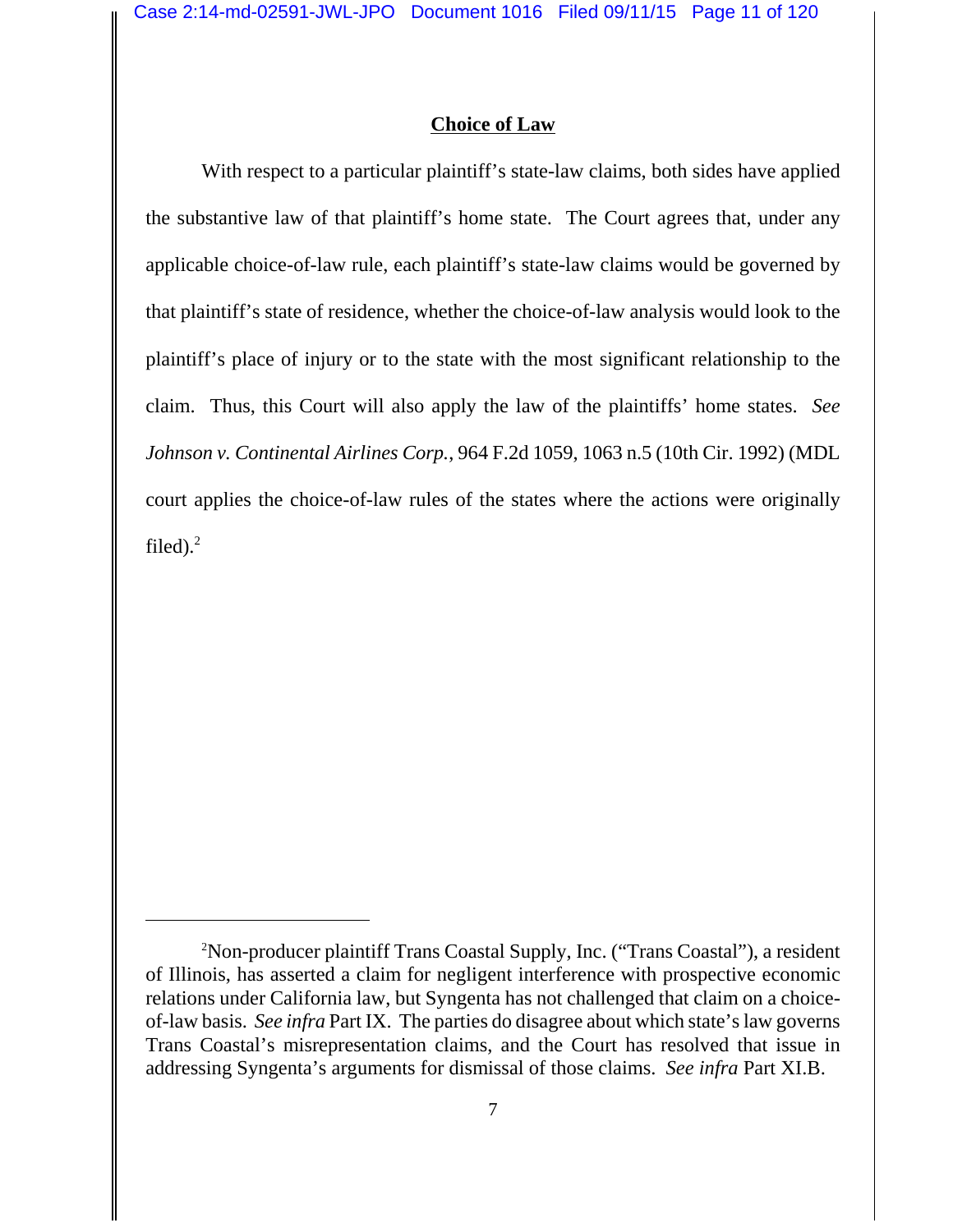#### **Analysis**

### **I. Duty**

Syngenta first argues that plaintiffs' negligence claims should be dismissed because it did not owe a legal duty to plaintiffs as a matter of law.<sup>3</sup> The parties agree that the existence of a legal duty is a required element for those claims.

The Court first defines the particular duty at issue. Syngenta argues that any legal duty to plaintiffs must be more narrowly defined than a general duty of reasonable care. Syngenta further argues that it could not have had a duty to refrain from selling its products at all, particularly given the approval of those products by the governing regulatory agencies. Although, as plaintiffs note, refraining from selling the products may have been one way for Syngenta to discharge its duty, the duty asserted by plaintiffs is actually broader than that. Rather, plaintiffs seek to impose a duty of reasonable care with respect to the timing, manner, and scope of Syngenta's commercialization of its Viptera and Duracade products. The Court concludes that such a duty is sufficiently specific to allow for its evaluation and application in this case.

In arguing that it did not owe a legal duty to plaintiffs as a matter of law,

<sup>&</sup>lt;sup>3</sup>Syngenta has not clearly identified the claims to which it directs this argument. At the beginning of the section in its initial brief concerning the issue of duty, Syngenta states that plaintiffs' claims for negligence, nuisance, trespass to chattels, and tortious interference rest on the premise that Syngenta may be held liable for failing to control third parties. Syngenta has not explained how the duty analysis applies to the nonnegligence causes of action (which include intentional torts), however. Thus, the Court considers this argument as applying only to plaintiffs' negligence claims.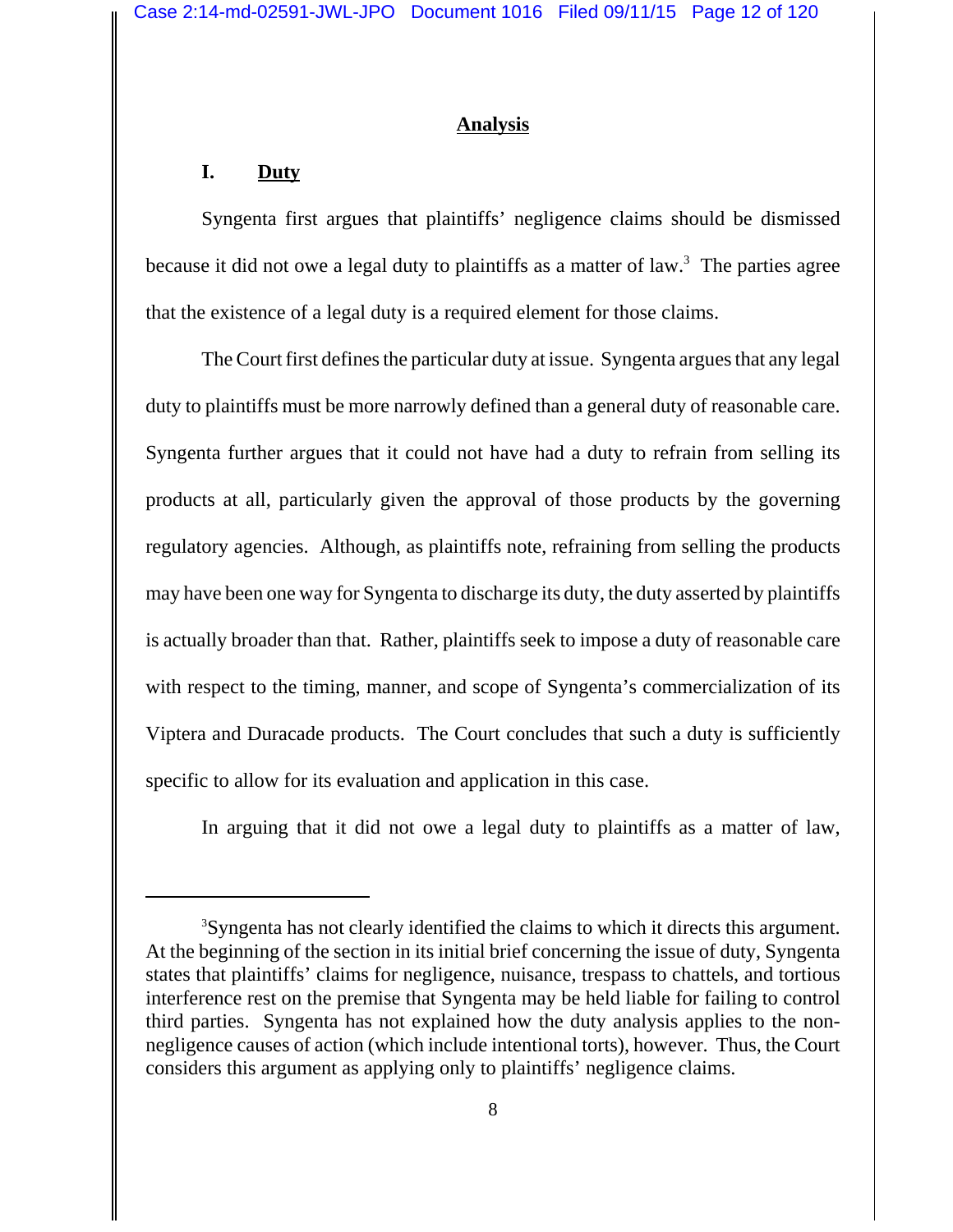Syngenta has not undertaken an analysis of each of the 22 applicable states' law concerning the existence of a duty. Instead, Syngenta argues generally that recognition of a duty in this case would extend the reach of negligence liability too far as a matter of policy. The parties agree that, as a legal question, the Court must determine whether recognition of a particular legal duty would extend liability too far under the common law. The Court thus turns to general statements of the law concerning the existence of a legal duty.

A leading treatise lists a number of factors that courts have identified generally as being relevant to the determination whether a legal duty exists. *See* Dan B. Dobbs, et al., *The Law of Torts* § 255 (2d ed. 2011) (hereafter "Dobbs"). Those factors include the extent to which the transaction was intended to affect the plaintiff; the foreseeability of harm to the plaintiff; the degree of certainty that the plaintiff suffered injury; the closeness of the connection between the defendant's conduct and the injury suffered; whether the injury is too wholly out of proportion to the tortfeasor's culpability; the moral blame attached to the defendant's conduct; the policy of preventing future harm by deterrence; administrative factors, including the feasibility of administering a rule that imposed a duty; the relationship of the parties and the customs to which they jointly subscribe; the expectations of the parties; the magnitude of the burden of guarding against the injury; whether allowing recovery would be too likely to open the way to fraudulent claims; and whether allowing recovery would have no sensible or just stopping point. *See id.*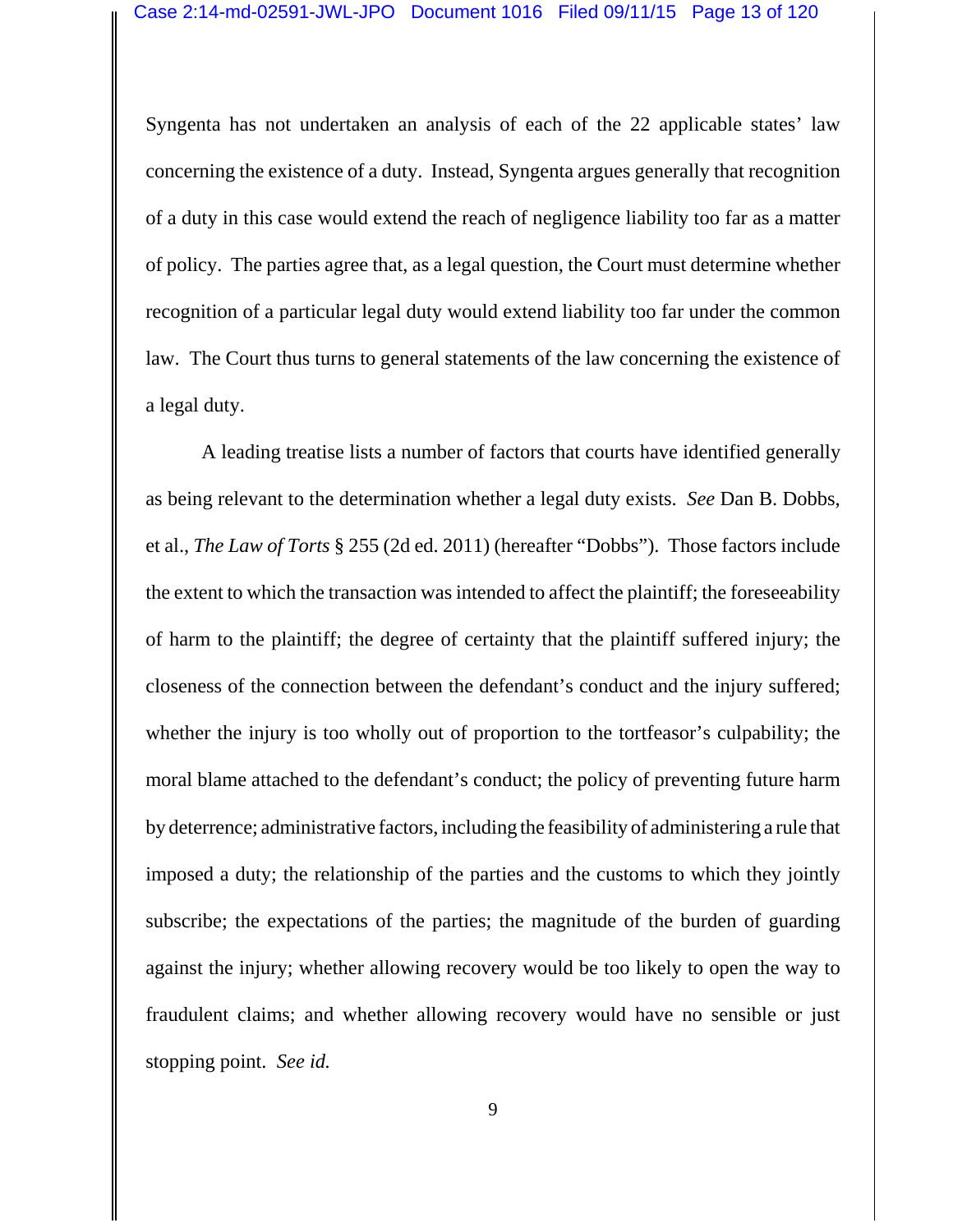The Court concludes that such factors, considered in light of plaintiffs' allegations, weigh in favor of recognizing a duty in this case. As alleged by plaintiffs (which allegations must be accepted at this stage), plaintiffs' particular injuries were not only foreseeable, they were actually foreseen by Syngenta, with plaintiffs suffering the very harm expected to occur. That foreseen harm applied to the industry generally, and thus plaintiffs' injury is sufficiently connected to Syngenta's conduct and is not wholly out of proportion to Syngenta's culpability. Moreover, plaintiffs have alleged not only that Syngenta commercialized its products without taking sufficient steps to avoid the foreseen consequences, but that it also acted affirmatively to mislead the industry and to cover up its wrongdoing. The parties were not strangers, but rather were part of an inter-connected industry and market, with expectations on all sides that manufacturers and growers and sellers would act at least in part for the mutual benefit of all in that inter-connected web. For example, plaintiffs have alleged that Syngenta referred to corn sellers as "stakeholders" in its commercial activities. For reasons discussed below, the Court is not persuaded that recognition of a duty in this case would allow for a recovery that is too remote, or would open the door too much to fraudulent or speculative clams, or would allow for recovery without any stopping point. Nor is the Court persuaded, as discussed below, that other policy considerations preclude the recognition of a duty here.

Dobbs also explains that the use of such vague factors in determining the existence of a duty has been criticized in more recent times. *See id.* Thus, under the Third Restatement, the default rule is that everyone owes a duty of care not to create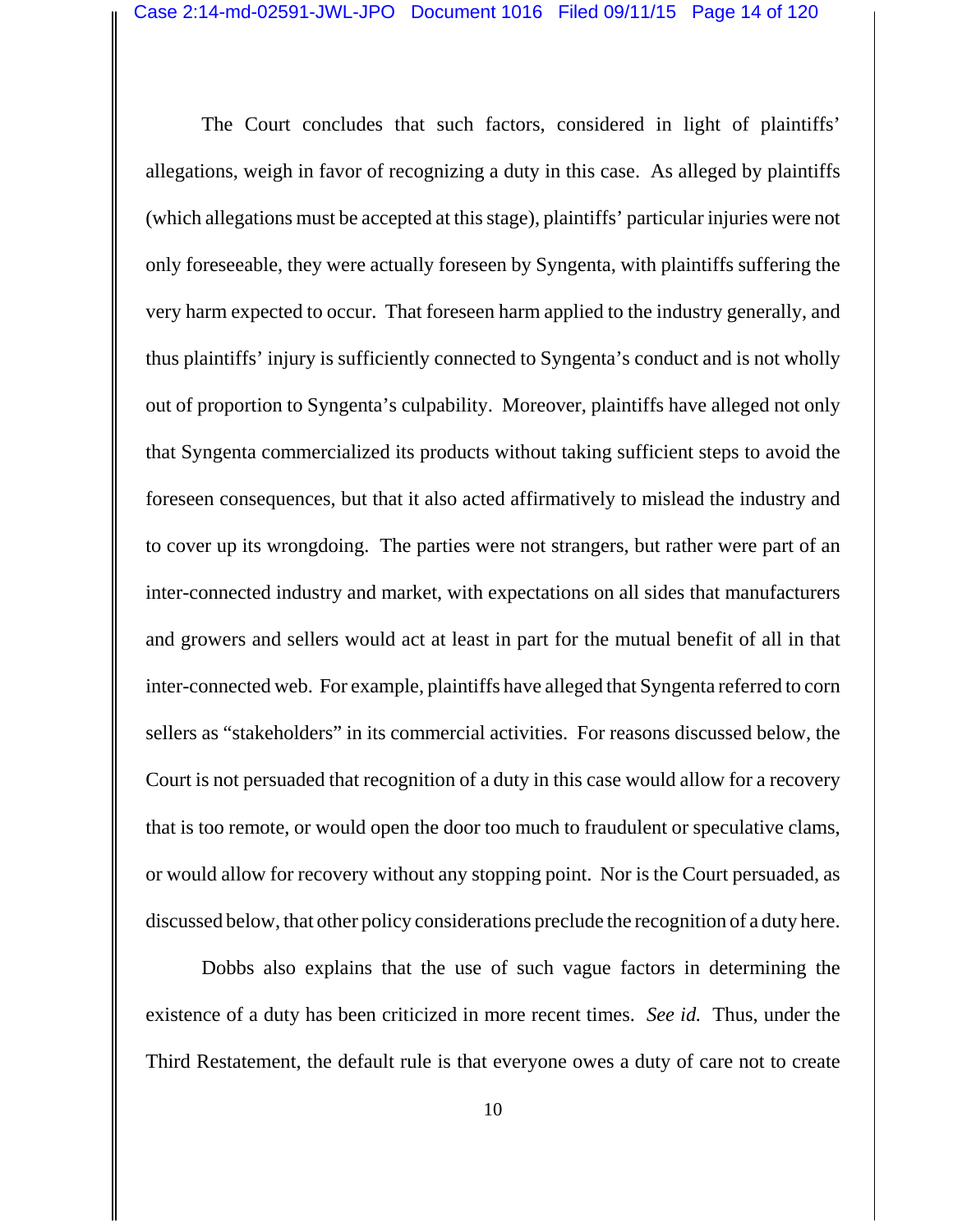unreasonable risks to others. *See id.* (citing Restatement (Third) of Torts (Liability for Physical and Emotional Harm) § 7(a) (2010)). Under the Third Restatement, in exceptional cases a court may consider specific policy matters in determining whether a duty exists, and thus the court might exempt a party from a duty of reasonable care where such a duty would conflict with social norms, another domain of tort law, or the relationship between the parties, or the duty would engage the courts beyond their institutional competence or fail to defer appropriately to another branch of government. *See id*. (citing Restatement (Third) of Torts § 7 cmts.). As discussed below, the Court rejects Syngenta's argument that recognition of a duty here would require the Court improperly to invade the province of the other branches of government. Thus, also under this alternative modern approach, the Court recognizes a duty here, based on plaintiffs' allegations that Syngenta created an unreasonable risk of harm to plaintiffs by its conduct.4

Syngenta advances a number of policy reasons for refusing to recognize a duty in this case. First, Syngenta argues that it had no post-sale control over third parties that used its products and that generally (under the Restatement) an actor has no duty to control a third party to prevent it from causing harm to others absent a special

<sup>4</sup> Dobbs also notes that under this approach, foreseeability is not a factor to be considered in determining whether a duty exists. *See* Dobbs, *supra*, § 255. The rejection of that factor, however, is related to a concern that a court may invade the province of the jury by concluding that no duty exists because of a lack of foreseeability. *See id.* In this case, the fact that the injury was foreseeable and allegedly foreseen weighs in favor of recognizing a duty of care here.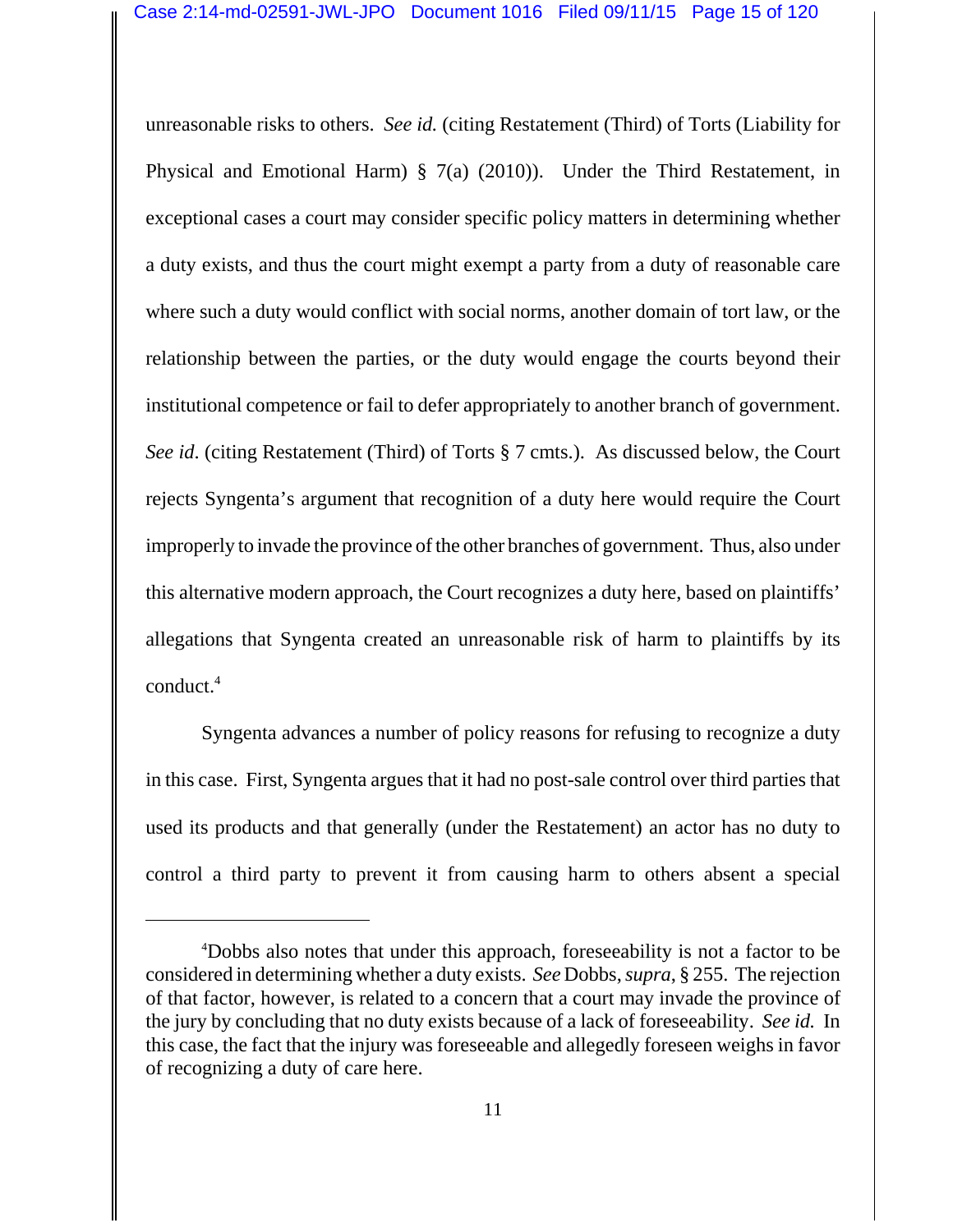relationship with the third party or with the injured party. *See* Restatement (Second) of Torts § 315. Syngenta further argues that courts generally hold that a manufacturer does not have a duty to control the post-sale use of its safe and non-defective product by third parties, particularly in cases involving the use of firearms, cell phones, or medications used to make methamphetamine.

The Court rejects these arguments. Plaintiffs have not merely alleged that Syngenta breached a duty to control its customers' use of its products. Not only have plaintiffs alleged that Syngenta failed to provide assistance (in the form of channeling and stewardship programs), without which producers and non-producers could not reasonably avoid contamination and commingling;<sup>5</sup> they have also alleged that Syngenta engaged in affirmative conduct that contributed to the harm. Thus, plaintiffs' claims are not limited to accusations of nonfeasance (as Syngenta asserts). As Dobbs puts it:

The rule that one owes no duty to control others is a particular instance of the general rule that nonfeasance is not a tort unless there is a duty to act. Consequently, the no-duty-to-control rule has no logical application when the defendant is affirmatively negligent in creating a risk of harm to the plaintiff through the instrumentality of another or otherwise.

*See* Dobbs, *supra*, § 414.

The Court also concludes that this case does not fall into the same category as Syngenta's cases involving guns, cell phones, or meth. As plaintiffs point out, those

<sup>&</sup>lt;sup>5</sup>In light of such allegations, the Court certainly could not conclude as a matter of law that Syngenta could not affect the behavior of its customers, as Syngenta seems to argue.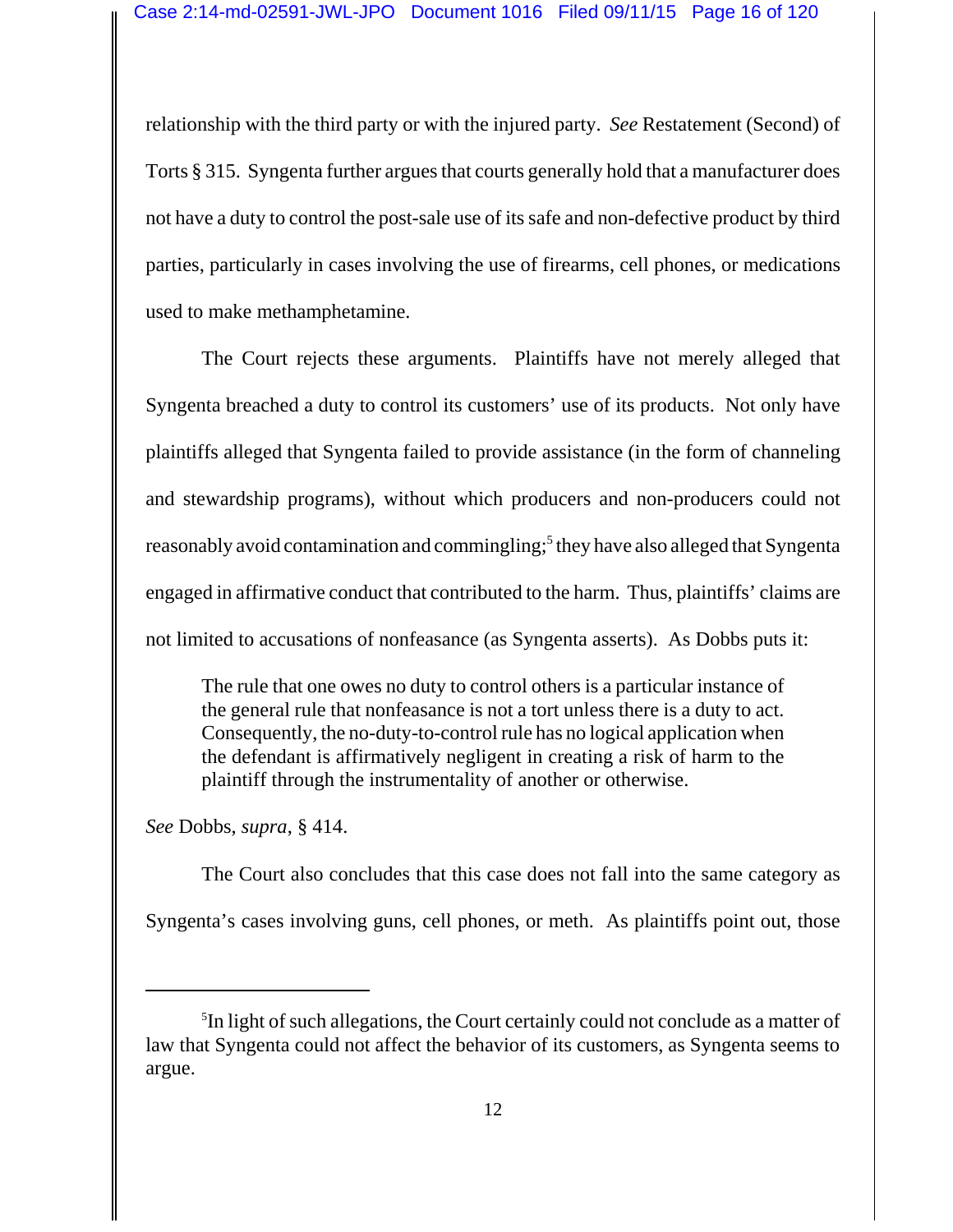cases generally have involved the clear misuse of the product. Syngenta does have a point in arguing that any use that results in harm to another could be described as "misuse", including the failure of growers to segregate Viptera corn sufficiently to avoid contamination, and that its cases should therefore not be distinguished on that basis. Nevertheless, it is apparent that in the gun/phone/meth cases the user is more culpable in creating the risk of harm to others by using the product wrongfully than in the present case. In this case, Syngenta's customer has used the product more innocently, as intended, as plaintiffs allege that they could not have effectively prevented the resulting widespread contamination without Syngenta's help. Moreover, in the other cases, harm may have been foreseeable, in the sense that the manufacturer could anticipate that some small minority of users would misuse the product; here, on the other hand, Syngenta could foresee the "misuse" of the product by virtually every customer, and thus the foreseen harm was much more inevitable on a much wider scale. Thus, the law reasonably imposes a duty on a manufacturer to exercise reasonable care not to commercialize and sell its product in a way that creates a risk of widespread harm resulting from the intended use of the product by all of its customers.

The relationship between Syngenta and plaintiffs further distinguishes this case from the cases involving guns, phones, or meth. In those cases, the victims of the (foreseen or unforeseen) misuse of the products are virtual strangers to the manufacturers. This case, however, as noted above, involves a risk of harm to other participants in an inter-connected market, participants whom Syngenta has appeared to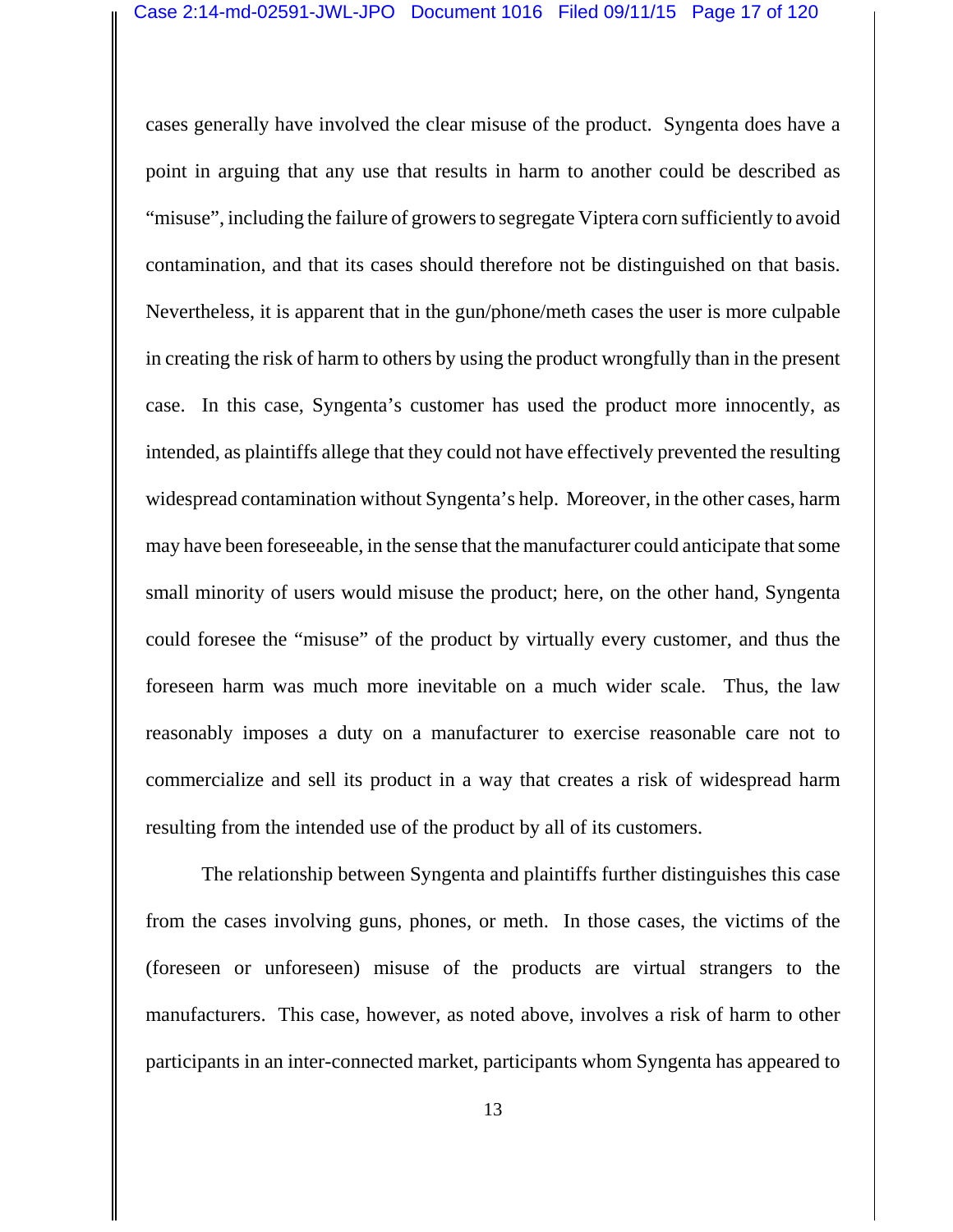embrace as stakeholders, and thus who are especially vulnerable to the wrongful acts alleged by plaintiffs. The inter-connected nature of the parties' relationship is further demonstrated by Syngenta's representations that it would indeed take certain steps to protect corn sellers from the very harm that occurred.<sup>6</sup>

For these reasons, the Court is not persuaded that policy rationales cited by Syngenta require an exception to the default duty rule for this case. Syngenta argues that the no-duty-to-control rule addresses a concern about the general unfairness of holding a manufacturer liable for another's act. That purpose is not implicated in this case, however, as Syngenta's actions were tied much more closely to the product users' acts than in the gun/phone/meth cases.

Syngenta also points to concerns about the potential for open-ended liability. This case does not involve the possibility of an endless stream of claims by strangers further and further removed from Syngenta's conduct, however, as the inter-connected web of relationships within the market provides a natural cutoff for liability.<sup>7</sup> Nor does the Court agree that recognition of a duty here would create an *undue* risk of speculative

<sup>6</sup> The Court is not ruling that Syngenta voluntarily assumed a duty through such statements; in light of its conclusion that a duty exists here, the Court need not address that question. The statements are relevant, however, to show the inter-connected nature of the parties' relationship.

<sup>7</sup> That reach reasonably includes the milo producers, in light of the allegations that the milo market is so closely tied to the corn market that it fell within the scope of the risk of harm created by Syngenta's acts, as foreseeable to (and allegedly foreseen by) Syngenta.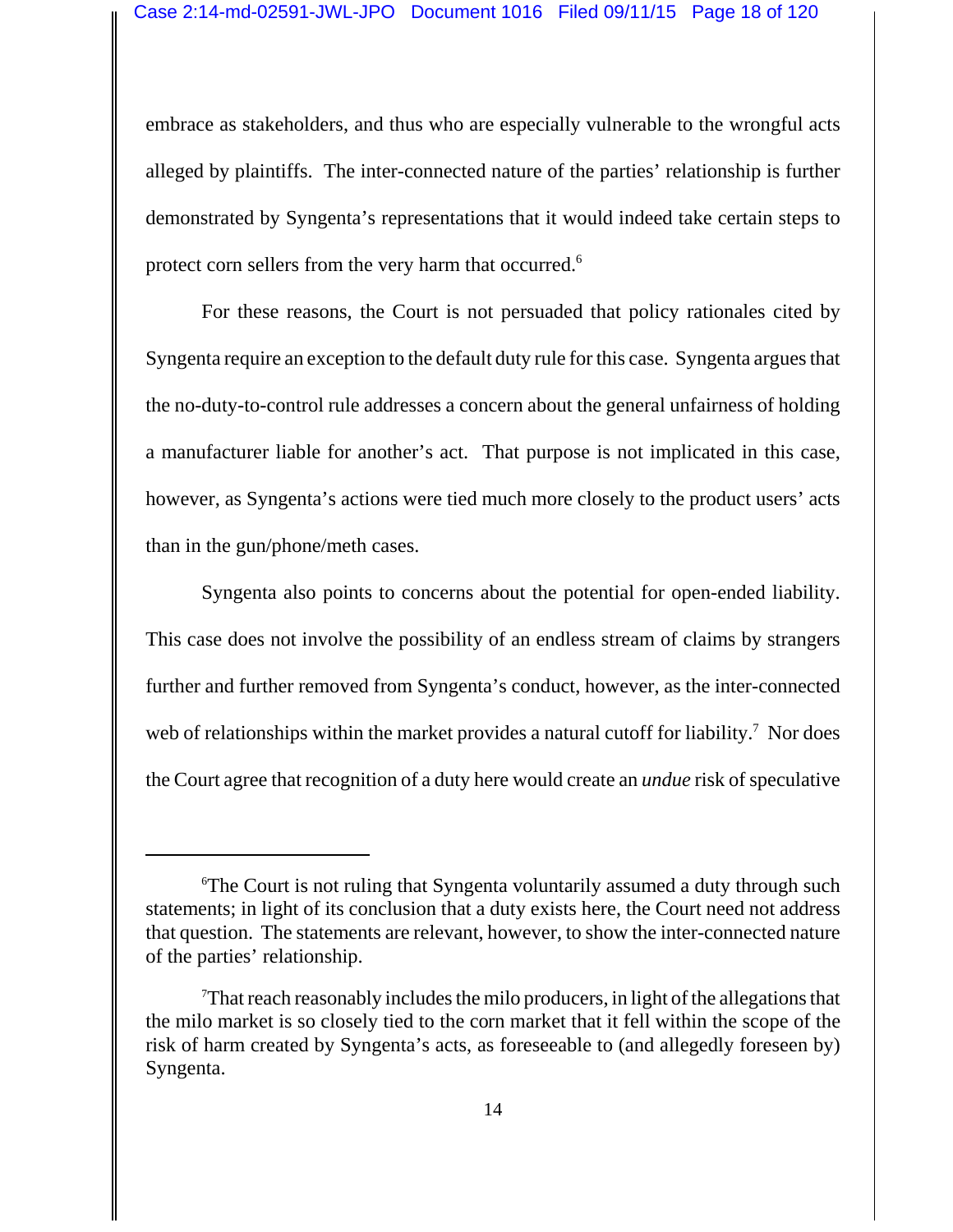or duplicative damages (that is, a risk greater than in the usual case), particularly in light of the commodities market by which damages would be measured. Nor is the Court persuaded by Syngenta's argument that this case simply involves too many steps in the causal chain, as plaintiffs have alleged acts by Syngenta creating the specific risk of contamination and a resulting disruption of the export market, which would naturally and directly cause the alleged market damages. Finally, the Court does not believe that the risk of a flood of new litigation is sufficiently great and sufficiently unfair to preclude the recognition of a legal duty here.

Syngenta also argues that it should not be subject to a legal duty with respect to the sale of its products because those products were approved for sale by regulatory agencies. Syngenta has not shown, however, that those governing bodies necessarily approved (or had the authority to approve) the commercialization of its products in an unreasonable manner. More specifically, Syngenta has not shown that the government agencies' approval extended to the area of the financial impacts in the market of any decision by Syngenta regarding commercialization of the products. Accordingly, the agencies' approval of the products (which resulted in deregulation, or an *absence* of any government regulation of Syngenta's acts post-approval) did not necessarily immunize Syngenta from any liability for wrongful acts connected to the commercialization or sale of those products.<sup>8</sup>

<sup>8</sup> Plaintiffs aptly analogize Syngenta's position to an argument that the receipt of (continued...)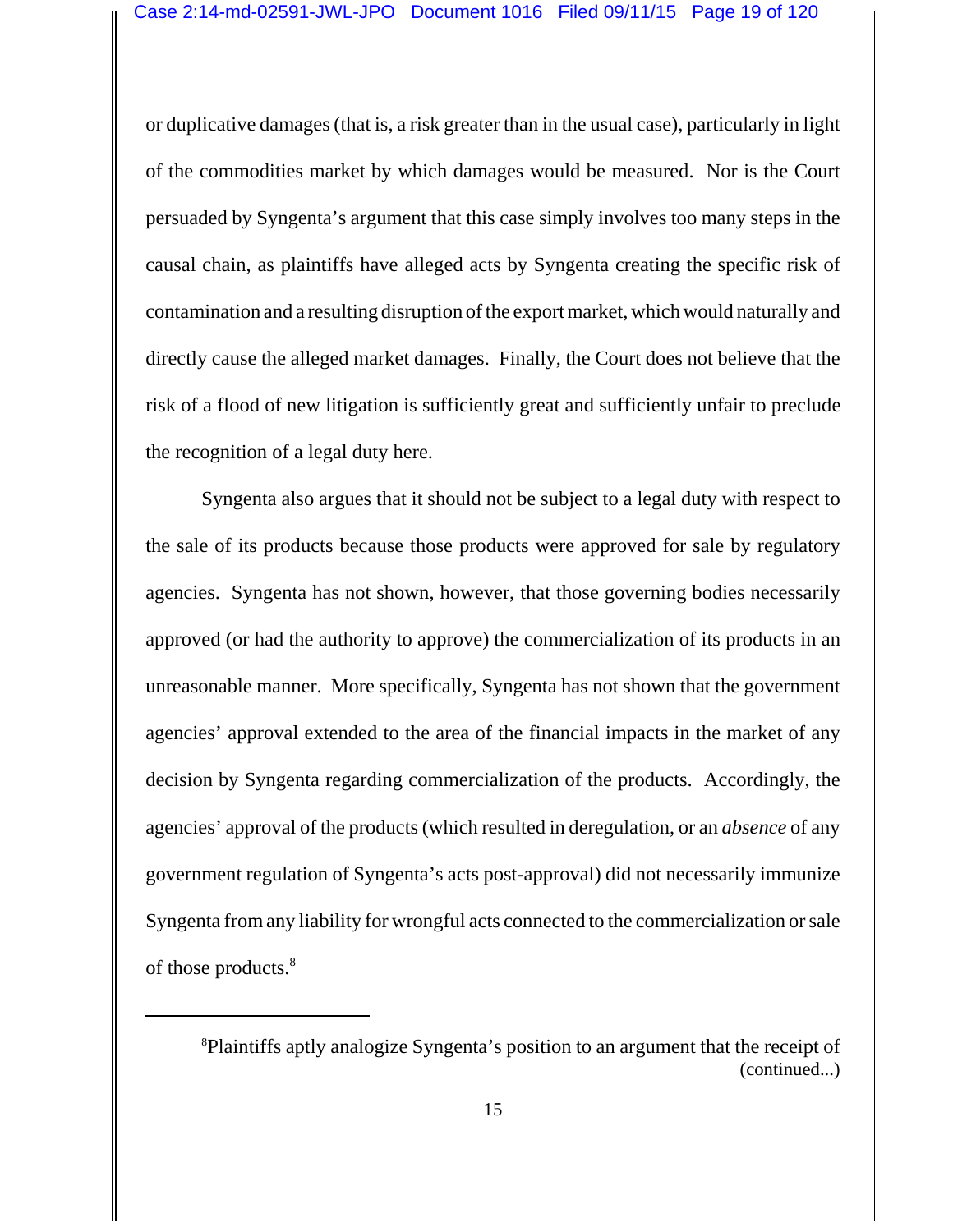For that reason, the Court does not agree that, by recognizing a duty here, it would usurp the role of other branches of government that regulate or legislate aspects of Syngenta's activities. Questions about whether an export market is "key" or whether that market is subject to a functioning regulatory system are properly subject to evidence and proof. Nor has Syngenta shown that a complete change of the practice of the entire genetically-modified crop industry would result unfairly if manufacturers were held to a duty of reasonable care not to create unreasonable risks of widespread harm in the market.

Finally, Syngenta argues that in the only truly comparable case, the court concluded that no legal duty existed. *See Hoffman v. Monsanto Canada Inc.*, 2005 SK. C. LEXIS 330 (Sask. Q.B. May 11, 2005), *aff'd*, 2007 SK. C. LEXIS 194 (Sask. Ct. App. May 2, 2007). *Hoffman*, however, which was decided by a Canadian provincial trial court, did not involve circumstances that are completely identical to those here, and the Court believes that with respect to the issue of duty, which must be examined in light of the particular circumstances of the case, a different result is warranted here. Moreover, in *Hoffman*, the court applied a specific test under Canadian law that required a sufficiently proximal relationship between the parties. *See id.* ¶¶ 67-70. The court noted that the plaintiffs there had not alleged any expectations, representations, reliance, or special relationship between the parties. In the present case, however, as noted above,

<sup>8</sup> (...continued) a driver's license immunizes one from any liability for negligent driving.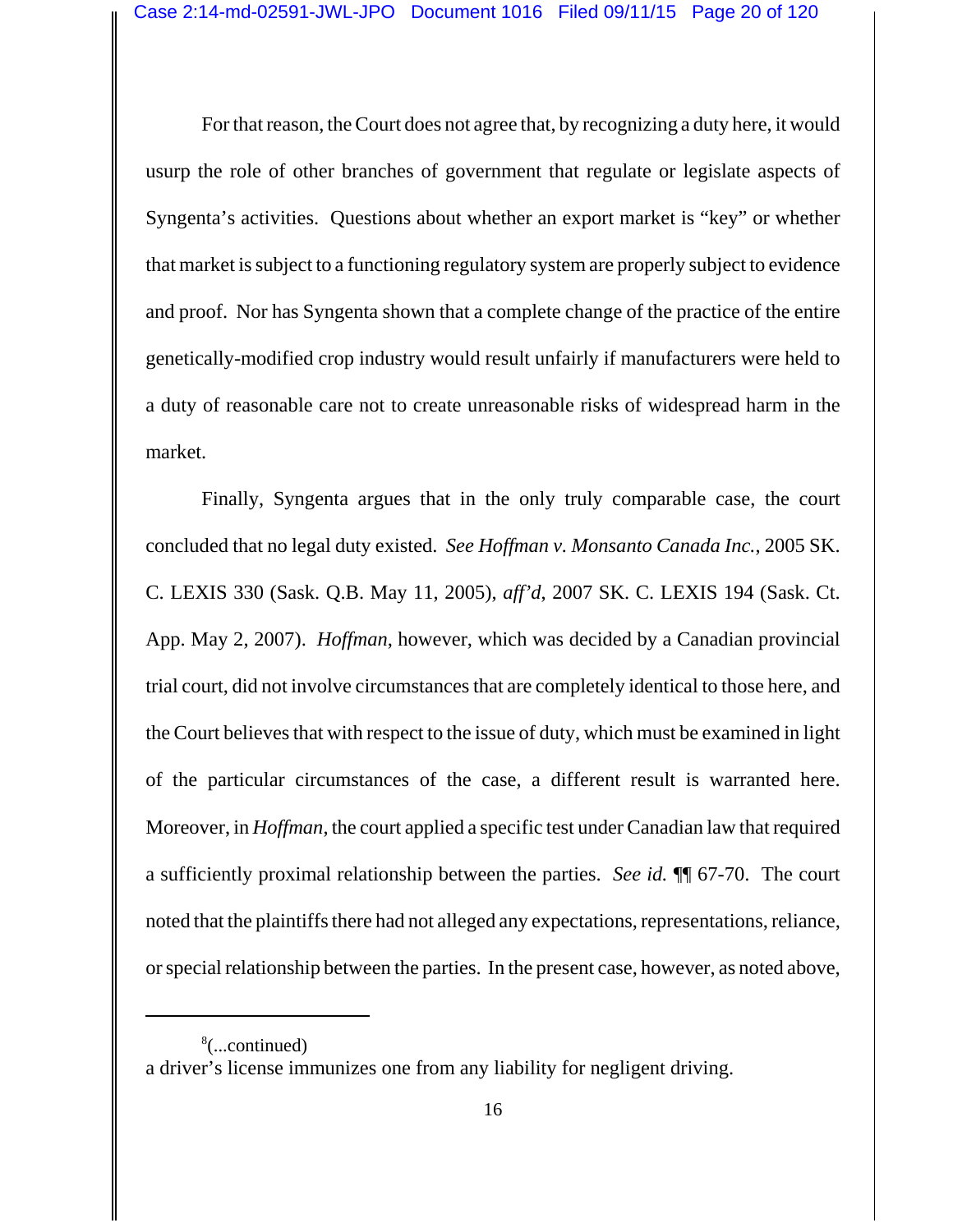plaintiffs have alleged facts showing a relationship between the parties in an interconnected market, as well as representations by Syngenta concerning steps that it would take to protect stakeholders. The *Hoffman* court also cited as a policy consideration that the imposition of a duty not to release the substances into the environment would conflict with the governmental approval of the product, *see id.* ¶ 71; as already discussed, however, the duty asserted by plaintiffs in this case is broader than a mere duty not to sell the products, and the Court has concluded that recognition of a duty here would not usurp any regulatory agency's function. The *Hoffman* court also based its ruling on the plaintiffs' claims for purely economic damages, *see id.* ¶¶ 72-80; courts in this country, however, have addressed such issues separately, under the economic loss doctrine, as this Court has done, *see infra* Part III. For these reasons, the Court does not find *Hoffman* to be helpful here.

In summary, the Court concludes that policy considerations do not compel the conclusion that this case is sufficiently extraordinary to require an exception to the general rule that a party has a duty to exercise reasonable care not to create an unreasonable risk of harm to others. The Court cannot say as a matter of law that Syngenta did not have a legal duty to plaintiffs to exercise reasonable care in the manner, timing, and scope of its commercialization of its Viptera and Duracade products. Accordingly, the Court denies Syngenta's motions to dismiss plaintiffs' negligence claims for lack of a legal duty.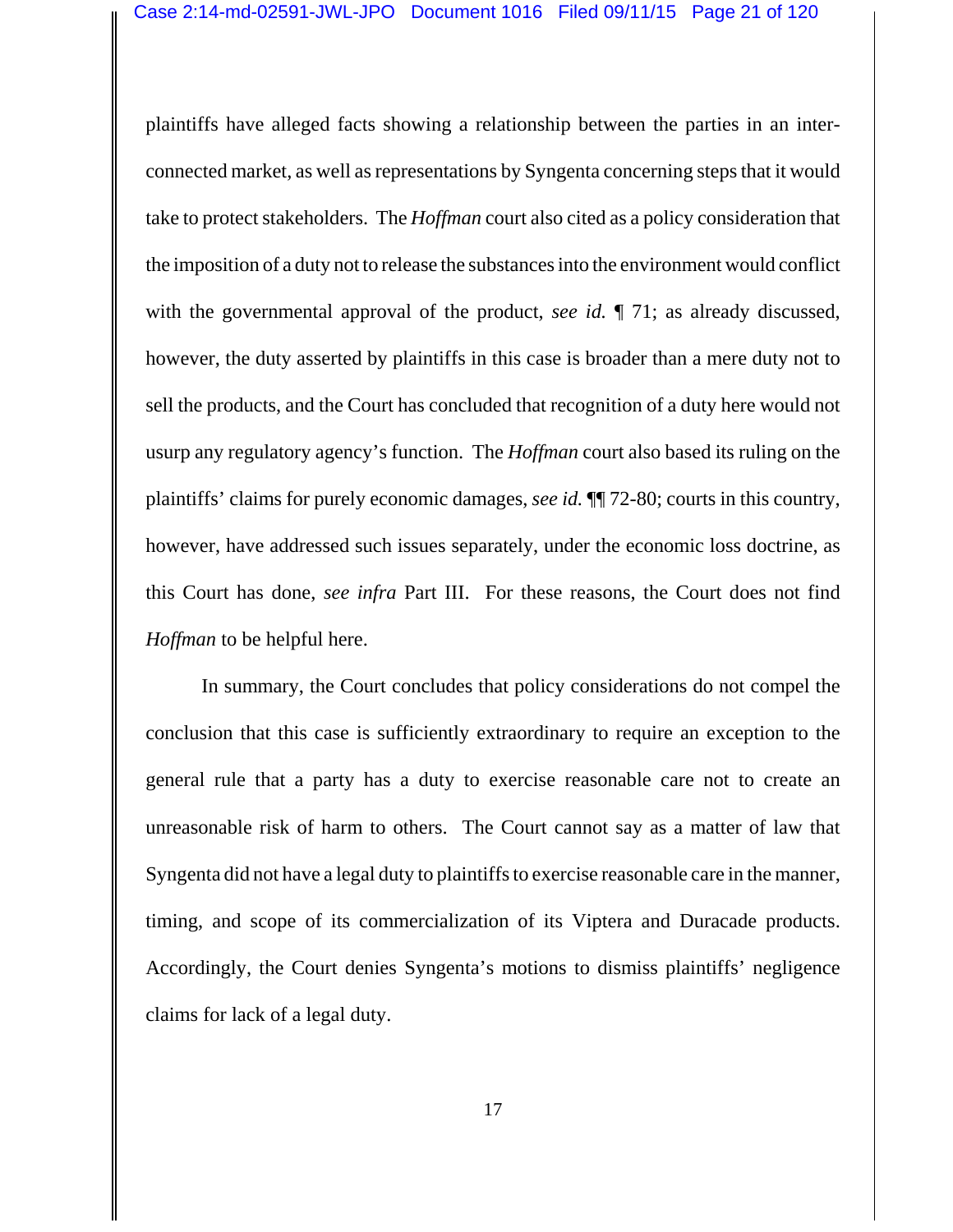# **II. Proximate Cause**

The parties agree that plaintiffs must prove proximate cause as an element of their negligence claims. Syngenta argues (in a single section of its initial brief) that the same policy concerns compel rulings that duty and proximate cause are both absent as a matter of law. With respect to proximate cause specifically, Syngenta argues that there simply are too many steps in the causal chain from its acts to the alleged injuries for the negligence claims to lie here.

Dobbs has summarized the law in pertinent respect as follows:

Courts agree that scope of liability—commonly called proximate cause, including its subset of superseding cause problems—is to be determined on a case-by-case analysis, that it is a jury question in all but the most extreme cases, and that it turns on foreseeability in some form.

*See* Dobbs, *supra*, § 214. Dobbs further notes that courts have at times disregarded those three rules to exclude liability for certain categories of injuries as a matter of law, but courts generally do so within the context of addressing the issue of duty. *See id.* Thus, because the Court has already addressed Syngenta's policy arguments for limiting the scope of liability in determining that a duty exists here, *see supra* Part I, there is no basis to conclude that the same policy concerns show a lack of proximate cause here. Moreover, as Dobbs notes, the foreseeability of the harm is especially pertinent to the proximate cause analysis, and plaintiffs have alleged facts to state a plausible claim that their injuries were not only foreseeable but were actually foreseen by Syngenta. Finally, Syngenta does not dispute that proximate cause ordinarily presents a question of fact for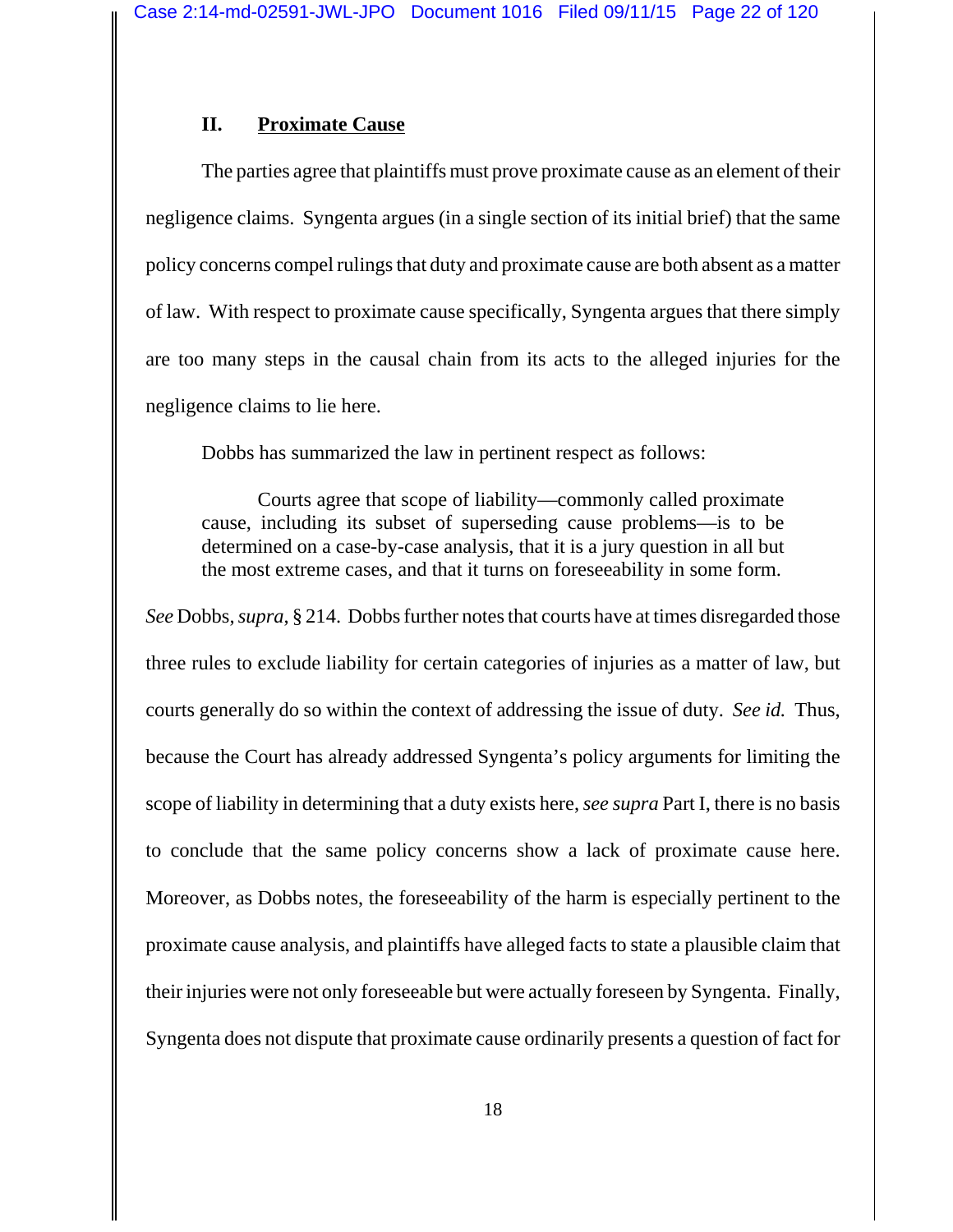the jury, and this is not the type of extreme case that justifies departure from that rule. Thus, the Court cannot conclude in this case that proximate cause is absent as a matter of law, and the Court therefore denies Syngenta's motions to dismiss plaintiffs' negligence claims on that basis.

#### **III. Economic Loss Doctrine**

Syngenta argues that any claims for economic damages for negligence, negligent misrepresentation, or private nuisance in this case are barred by the economic loss doctrine (the "ELD"), which is defined in the most general terms as a rule that prohibits a plaintiff from bringing a claim in negligence to recover solely economic damages. In particular, Syngenta argues that the rule precludes plaintiffs' recovery of damages based on their theory that corn and milo prices dropped in the market generally as a result of Syngenta's actions.

Both sides agree that the ELD does not bar the recovery of economic damages derived from physical harm to a plaintiff or its property resulting from negligence. Plaintiffs argue that they have alleged such physical harm to their property here, including contamination of their corn and harm to their equipment and storage facilities, and that such allegations of physical harm place their claims beyond the reach of the ELD. The Court disagrees.

First, in light of plaintiffs' market theory, under which all corn (and milo) sellers suffered injury in the form of lower prices in the market generally because of the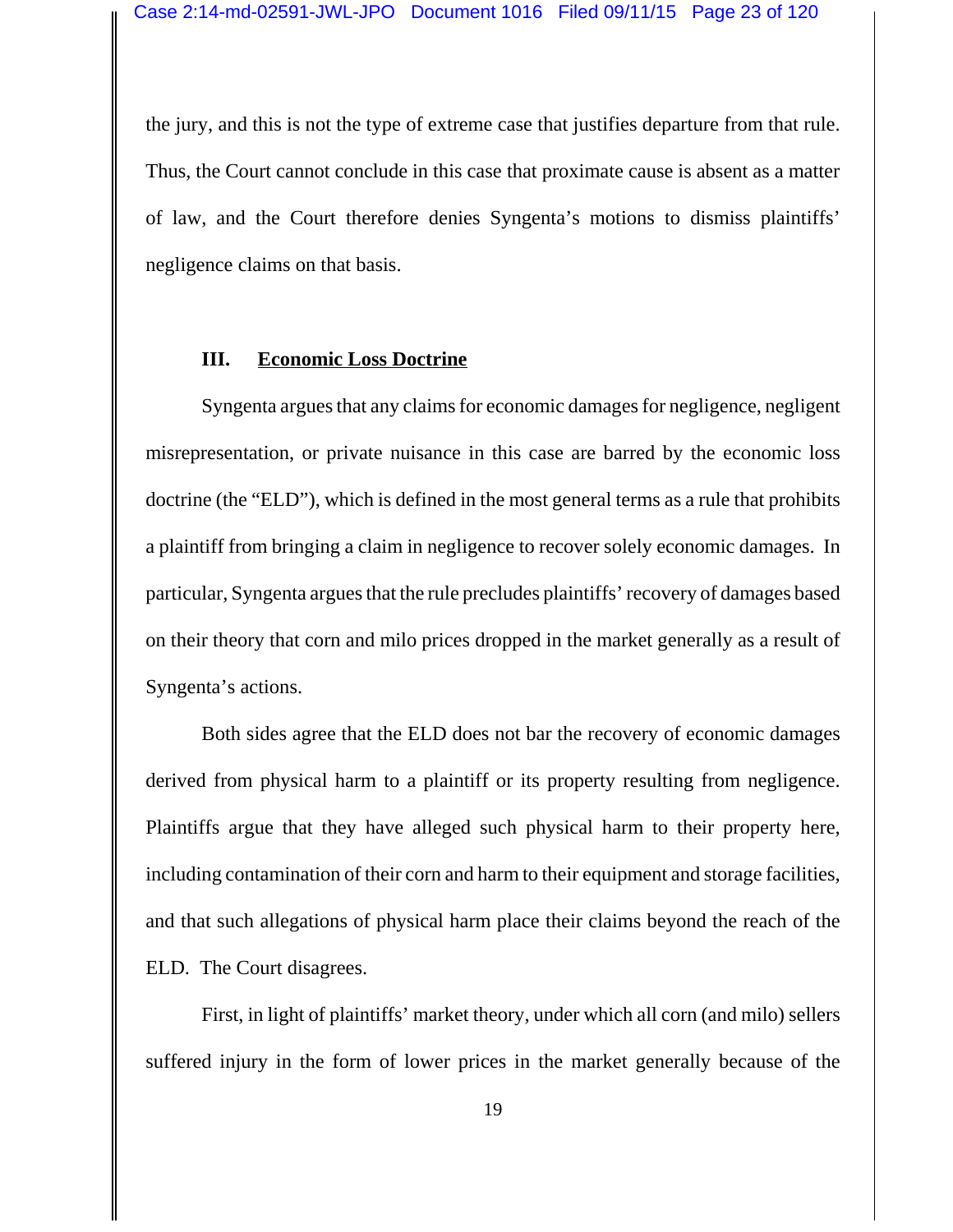presence of Viptera corn in the domestic corn supply, plaintiffs have not alleged facts to support a plausible claim that *all* plaintiffs suffered contamination of their corn (in the fields or in elevators or other storage places), particularly in the absence of specific allegations to that effect. Despite plaintiffs' allegations that they generally suffered physical harm to their property, the complaints plausibly allege only that *some* plaintiffs suffered contamination, which contamination caused harm to all sellers in the market. Thus, the Court cannot assume that all plaintiffs' economic damage claims fall outside the reach of the ELD because of physical harm suffered. If application of the ELD turned on this issue, plaintiffs would be required to amend their complaints to distinguish between those plaintiffs who actually suffered contamination (or other physical harm) and those who did not.

The Court also concludes, however, that plaintiffs' allegations of physical harm do not exempt their market-theory damages from operation of the ELD because those damages are not derived from the physical harm alleged. Under plaintiffs' market theory, sellers suffered the same injury (the same lower prices) whether or not their corn was contaminated by Viptera. Therefore, the contamination of some plaintiffs' corn cannot be said to have caused the economic damages alleged. In the absence of such a nexus, any physical damage related to contamination that some plaintiffs suffered would not exempt those plaintiffs' market damages from operation of the ELD. *See, e.g.*, *Queen City Terminals, Inc. v. General Am. Transp. Corp.*, 653 N.E.2d 661, 668 (Ohio 1995) (mere coupling of property damage with economic damage does not allow for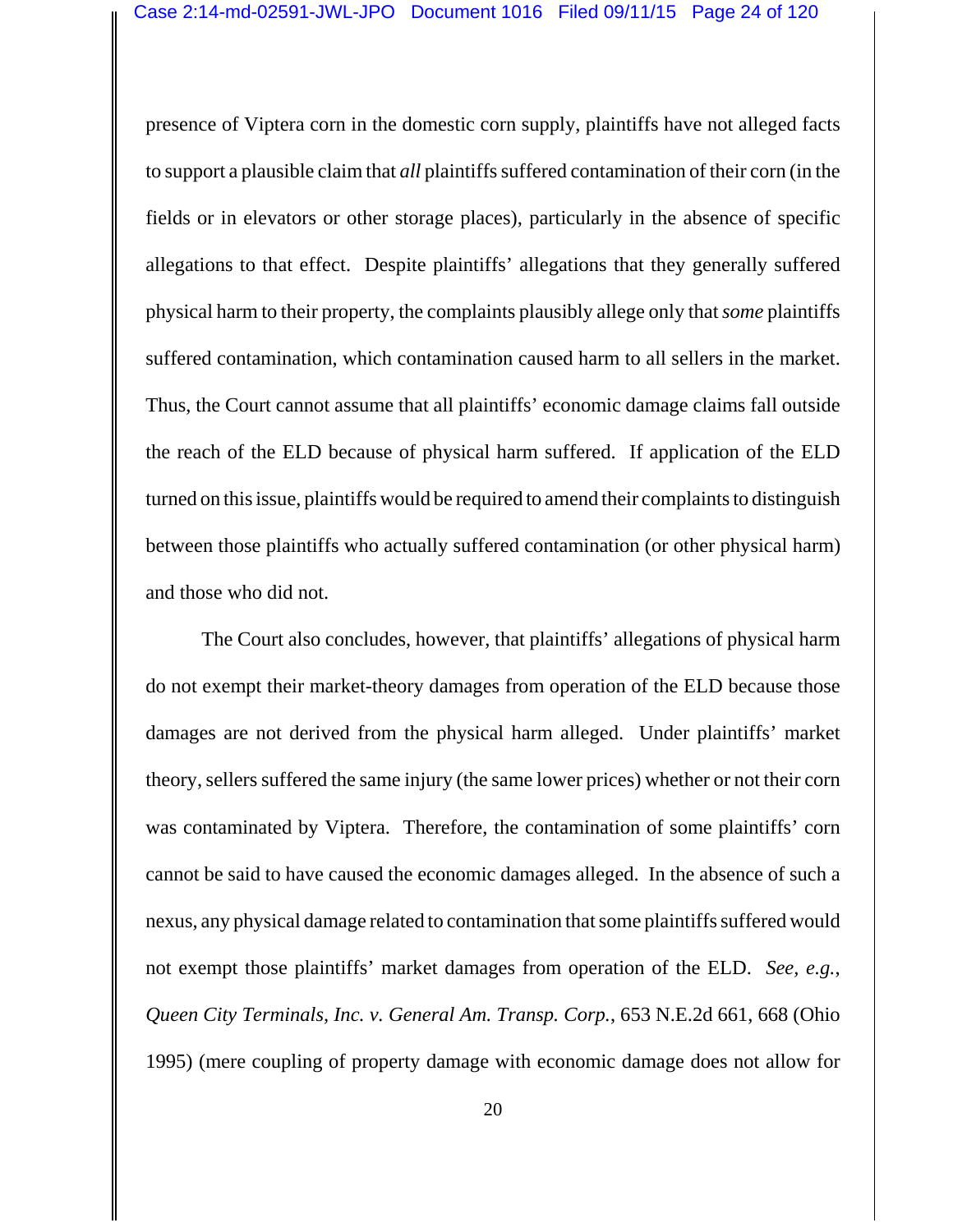recovery of economic damage in tort—economic damage must have arisen from the property damage).<sup>9</sup>

Plaintiffs have not pleaded plausible claims that they suffered economic damages other than in the market. For instance, particular plaintiffs have not alleged that they suffered other economic damages caused specifically by contamination. Thus, all of plaintiffs' claims for economic damages would be subject to the ELD if the Court concludes that the doctrine should otherwise be applied here.

Although the ELD is often applied in the context of a defective product or a contractual relationship between the parties, Syngenta argues that the Court should apply the "stranger" ELD ("SELD") in this case, in which plaintiffs (producers who did not purchase Viptera or Duracade from Syngenta and non-producer resellers) had no contractual or direct relationship to Syngenta, the defendant. Syngenta contends that the SELD is the majority rule that has been expressly rejected in only three or four jurisdictions (none of whose law is at issue here). *See, e.g.*, *Aguilar v. RP MRP Washington Harbour, LLC*, 98 A.3d 979, 982 (D.C. 2014) (defendants urged the court to follow the ELD adopted in a majority of decisions); *Aikens v. Debow*, 541 S.E.2d 576,

<sup>9</sup> Syngenta first made this argument that the alleged property damage didn't give rise to the market damages in its reply brief. The Court would not ordinarily consider an argument raised for the first time in a reply, but plaintiffs had the opportunity to address the argument in its ELD sur-reply or at oral argument on the motions. Despite those opportunities, plaintiffs did not address the issue, and thus they have not explained how their allegations of physical damage remove their market damages from operation of the ELD.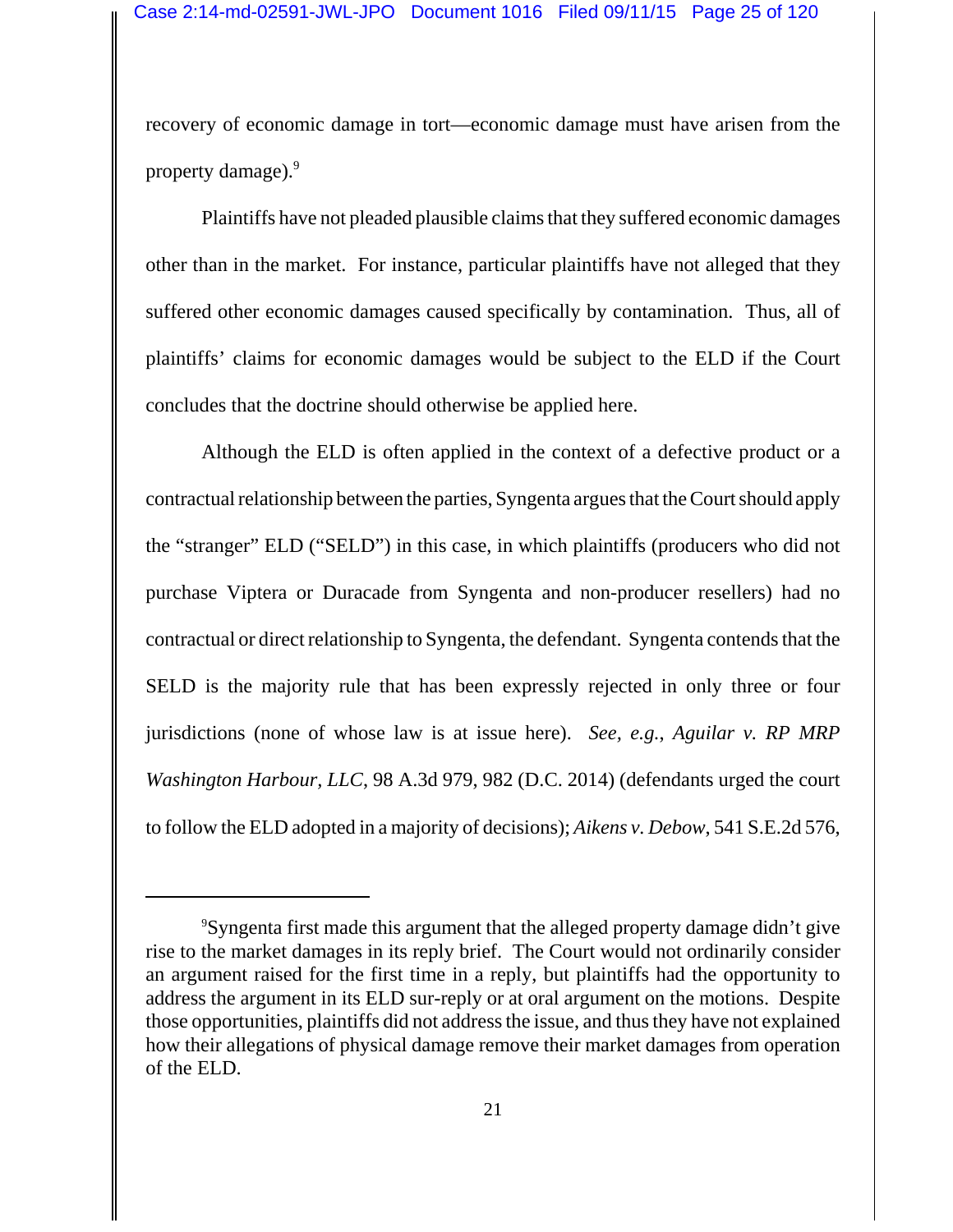583, 588 (W. Va. 2000) (noting that other jurisdictions "almost without exception" have applied the ELD and declining to follow the alternative "minority" view); *see also* Dan B. Dobbs, et al., *The Law of Torts* § 646 (2d ed. 2011) (SELD is the "general" rule in stranger cases, "[a] little authority" has rejected the rule).

Plaintiffs insist that the SELD represents a minority rule that should not be adopted here, but its argument to that effect is unconvincing. In support of this argument, plaintiffs cite only the tentative draft of the Restatement (Third) of Torts: Liability for Economic Harm. Plaintiffs rely on the following comment to Section 1 of that draft: "A minority of courts have stated an 'economic loss rule' to the effect that there is generally no liability in tort for causing pure economic loss to another." *See id.* § 1 cmt. b. As Dobbs has noted, however, courts have indeed at times overstated the scope of the ELD by stating it as an absolute rule (and therefore without exceptions) or by referring to tort claims generally (instead of to negligence and strict liability claims). *See* Dobbs, *supra*, § 611. Thus, the tentative draft's comment does not indicate that the SELD as applied to negligence claims represents the minority view. To the contrary, the draft later adopts the SELD as a general provision (subject to exceptions). *See* Restatement (Third) of Torts: Liability for Economic Harm, Tent. Draft No. 2 § 7. Thus, plaintiffs have not shown that the SELD is a minority rule (i.e., one that has usually been rejected by the courts) and that the Court should decline to apply the doctrine for that reason.

At the same time, however, the Court cannot conclude that the SELD has been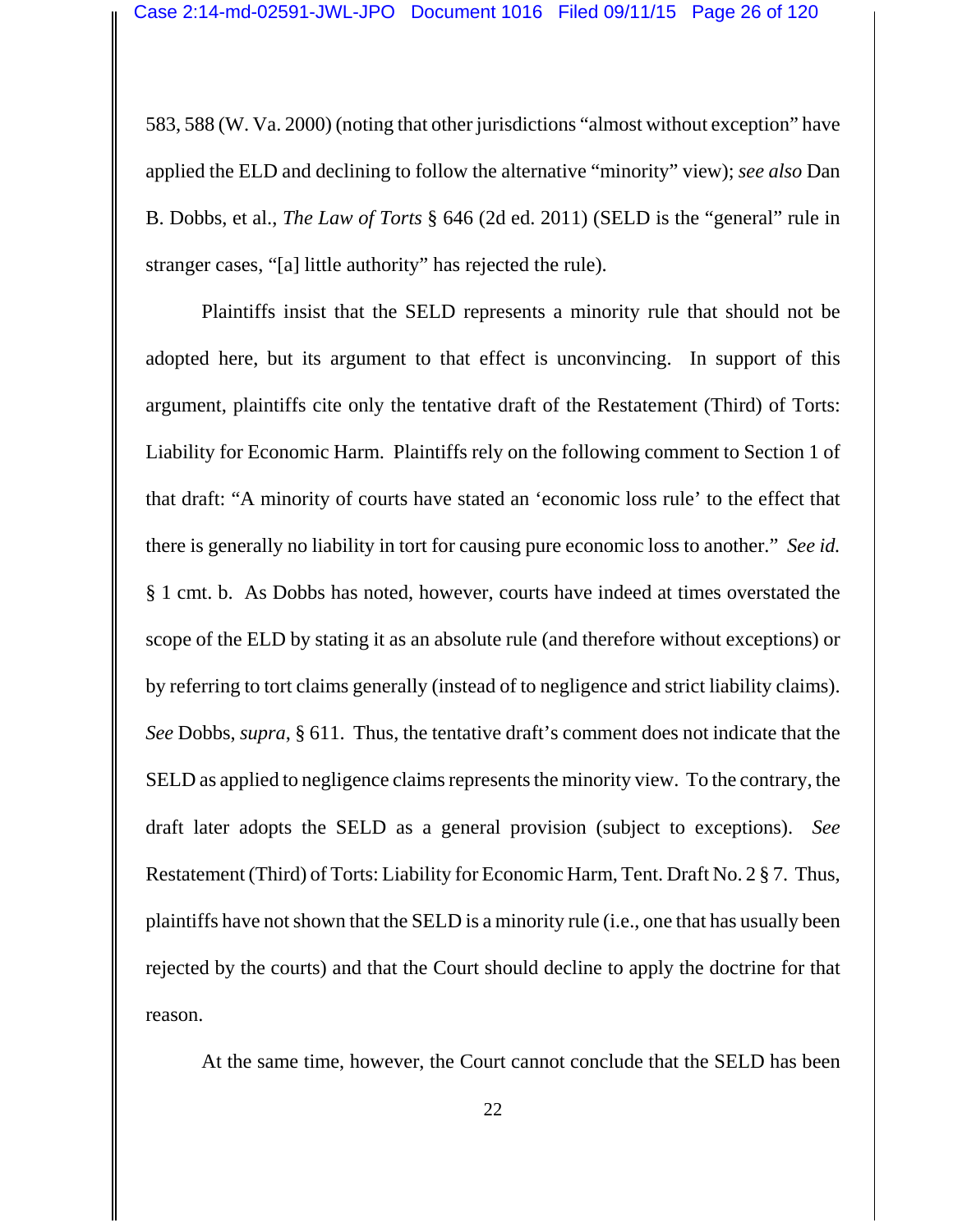as widely adopted as Syngenta suggests. Although 22 states provide the governing law for plaintiffs' negligence claims, only in seven has a court arguably applied the ELD in a stranger case, *see infra*, and the great majority of those cases were lack-of-access or public nuisance cases (which fact distinguishes them from the present case).

As Dobbs (on whom Syngenta relies) makes clear, the doctrine is not applied absolutely and is subject to exceptions. *See* Dobbs, *supra*, §§ 611, 645. Syngenta relies on *Aikens* for that court's adoption of the SELD as the majority rule, but that court defined the doctrine as precluding recovery in the absence of some "special relationship" between the plaintiff and the tortfeasor. *See Aikens*, 541 S.E.2d at 583, 589. Syngenta argues that the "special relationship" cases that provide exceptions to the SELD invariably involve the provision of professional services, which circumstance is absent here. Syngenta has not cited cases, however, in which courts directly considered and rejected application of the SELD despite the presence of inter-connected relationships and markets as alleged here. Thus, even if the Court were to predict that all 22 jurisdictions would adopt the SELD, it would further predict that those jurisdictions would do so only in the right circumstances, in which the rationales for the doctrine would be furthered.<sup>10</sup>

<sup>10</sup>Citing *Barber Lines A/S v. M/V Donau Maru*, 764 F.2d 50 (1st Cir. 1985), Syngenta argues that the ELD should not be applied on a case-by-case basis. *See id.* at 55-56. As Syngenta concedes, however, and as the court recognized in *Barber*, *see id.*, the ELD provides only a general principle that is subject to many exceptions—exceptions that had to await the arrival of the appropriate cases for their (continued...)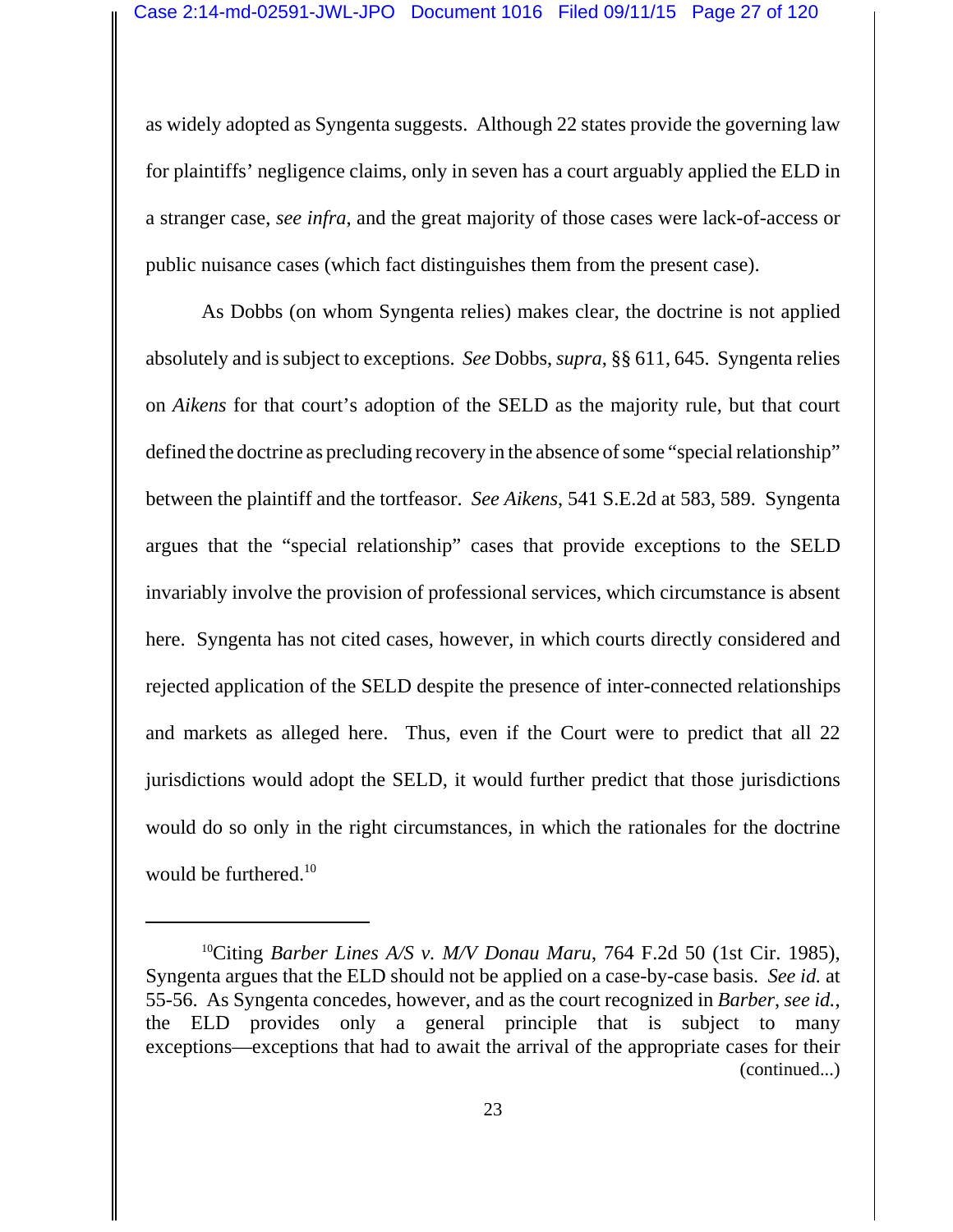In this case, the Court cannot conclude with sufficient certainty that the rationales supporting the SELD would necessarily be furthered by application in this case. This is not a lack-of-access case, in which any member of the public could potentially assert a claim for economic loss, leading to remote and indeterminate liability that would be far out of proportion to the tortfeasor's culpability. *See, e.g.*, *In re Chicago Flood Litig.*, 680 N.E.2d 265, 274 (Ill. 1997). At least as alleged by plaintiffs (which allegations must be accepted at this stage), liability would not be too remote, as Syngenta actually foresaw these very economic losses (as discussed *supra* with respect to the issue of duty); the scope of liability is not completely open-ended, as plaintiffs represent discrete classes of growers and sellers, all in an inter-connected market; and such foreseen effects would not be disproportionate to Syngenta's specific wrongful conduct that caused the very injuries foreseen. *See In re StarLink Corn Prods. Liability Litig.*, 212 F. Supp. 2d 828, 842 (N.D. Ill. 2002) (explaining in similar terms why that case did not "present the unlimited speculative damage concerns common in access cases").<sup>11</sup> Moreover, any

 $10$ (...continued)

creation. Moreover, the Court is not adopting or rejecting the SELD for any jurisdiction in this case, but is instead merely tasked with predicting what particular states' courts would do, and in that context it is appropriate for the Court to conclude that a court would apply a doctrine only when it makes sense to do so, that is, when the doctrine's purposes would be served.

<sup>11</sup>Syngenta would distinguish *StarLink* as a case involving contamination that made infected corn unfit for human consumption. That distinction, however, does not make less persuasive the court's consideration of the rationales in determining whether to apply the ELD.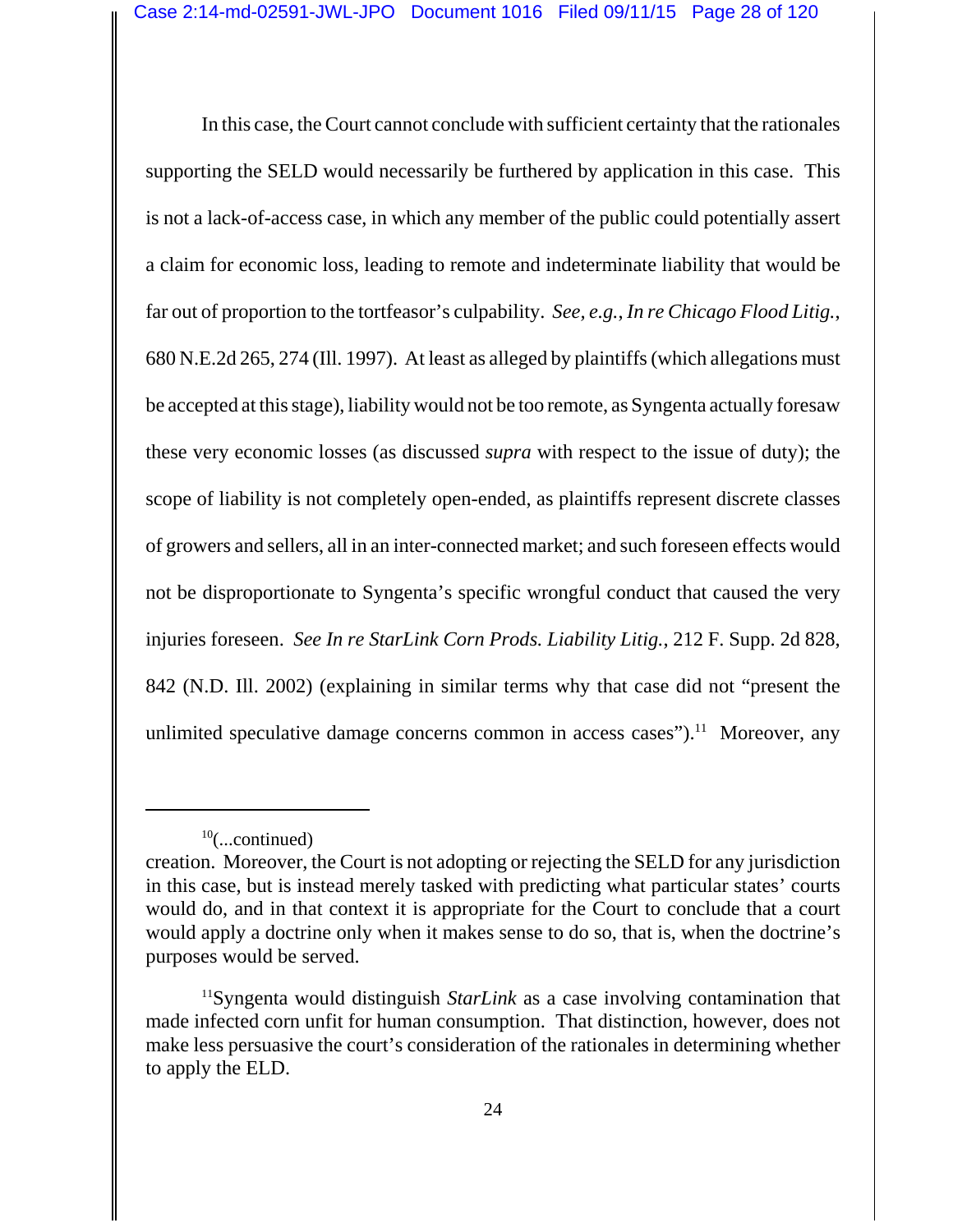concern that economic damages are necessarily too speculative is eased in this case by the fact that corn and milo are regularly traded commodities with readily measurable markets. *See id.* If plaintiffs' allegations are accepted as true, Syngenta is not unfairly being made an insurer for all growers; rather, plaintiffs assert claims to hold Syngenta responsible for particular actions having foreseeable and foreseen consequences.

For these reasons, unless a particular state's law essentially requires application of the SELD to bar plaintiffs' claims, the Court would predict, at this stage of the proceedings, that the relevant states would not bar these particular claims under the SELD. The Court thus briefly examines the law of the each of the 22 relevant states.

First, a few states do not apply any common-law ELD, and thus there is no basis for application of the ELD (let alone the SELD) to claims asserted by plaintiffs in those states.

In **Louisiana**, as Syngenta concedes, courts do not apply the ELD but instead engage in a duty-risk analysis on a case-by-case basis. *See 9 to 5 Fashions, Inc. v. Spurney*, 538 So. 2d 228, 234 (La. 1989) (citing *PPG Indus., Inc. v. Bean Dredging*, 447 So. 2d 1058 (La. 1984), as having "abrogat[ed] the rule that flatly prohibited recovery for intangible economic loss produced by negligent conduct"); *Phillips v. G & H Seed Co.*, 86 So. 3d 773, 780 (La. Ct. App. 2012) (*PPG* adopted a duty-risk analysis). Thus, there is no basis for dismissal of the Louisiana plaintiffs' claims as barred by the ELD, and Louisiana law would certainly not preclude the Court's case-specific approach here.

**Minnesota**'s ELD is entirely statutory. *See* Minn. Stat. § 604.101. Because the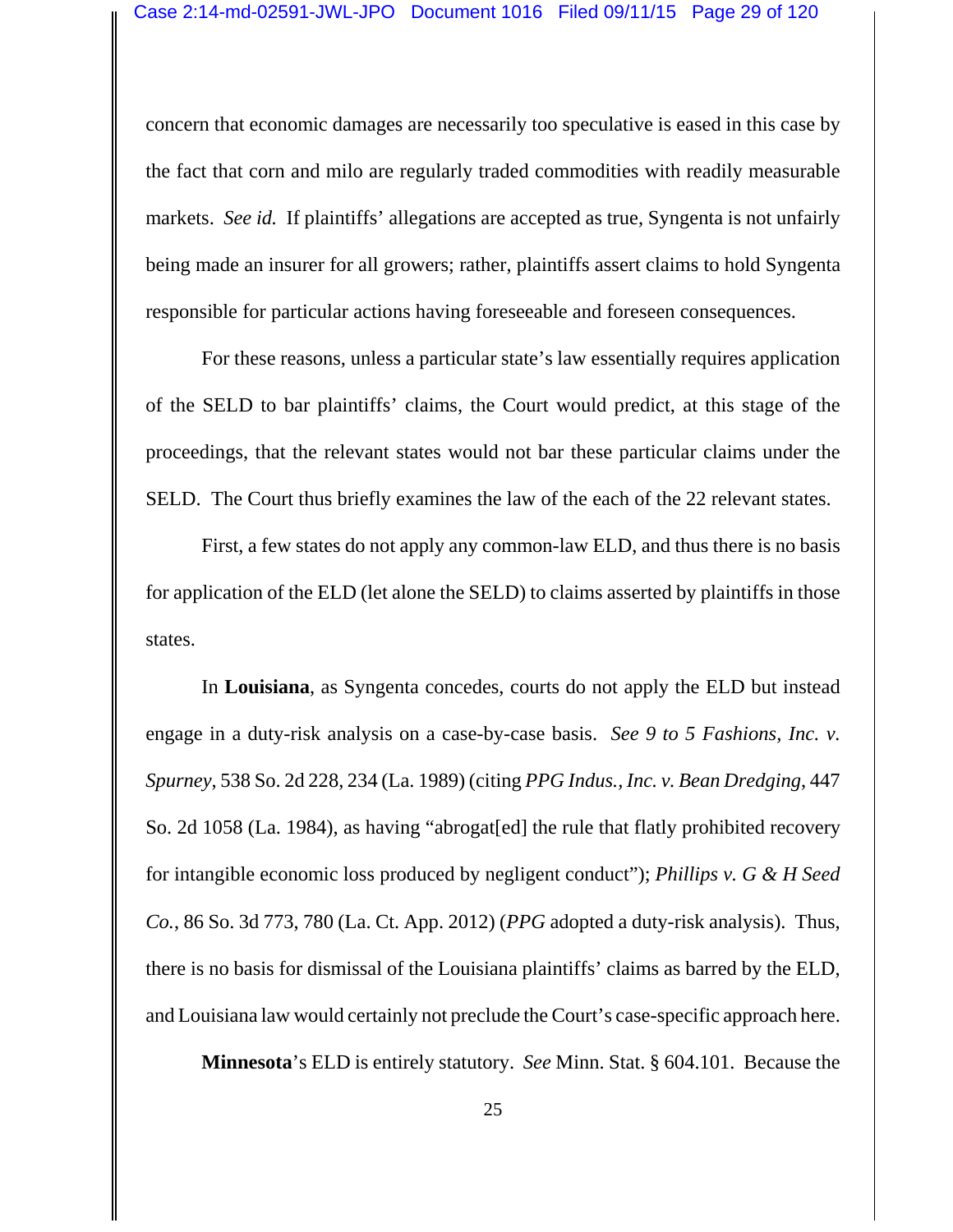rule applies only to claims by buyers against sellers of products, it would not apply to claims asserted by the producer plaintiffs in this case, who did not buy Viptera or Duracade. (The statute's application to the claims of the Minnesota non-producer plaintiff is discussed below.) The Court rejects Syngenta's argument that a common-law ELD survives in Minnesota. The plain language of the statute disposes of that argument, as the statute expressly provides that "[t]he economic loss doctrine applies to claims only as stated in this section." *See id.*, subd. 5. Indeed, the reporter's notes to the statute states that that provision means that "(1) the statute exhaustively states the economic loss doctrine, and (2) there is no residual common law economic loss doctrine." *See id.* rep. note; *see also Ptacek v. Earthsoils, Inc.*, 844 N.W.2d 535, 538-39 (Minn. Ct. App. 2014) (rejecting argument for application of a common-law ELD after enactment of Section  $604.101$ .<sup>12</sup> Thus, the Minnesota plaintiffs' claims are not barred by the ELD.

Syngenta does not dispute that courts in **Arkansas** have never adopted the ELD in any form. *See, e.g.*, *Rush v. Whirlpool Corp.*, 2008 WL 509562, at \*2 (W.D. Ark. Feb. 22, 2008) (Arkansas does not adhere to the ELD); *Carvin v. Arkansas Power & Light Co.*, 1991 WL 540481, at \*4-5 (W.D. Ark. Dec. 2, 1991) (Arkansas has not

<sup>12</sup>Syngenta cites to *Praktika Design & Projectos Ltda. v. Marvin Lumber and Cedar Co.*, 2007 WL 1582710 (D. Minn. May 30, 2007), in which the court applied a common law version of the ELD. *See id.* at \*3. That court considered a different statute that did not contain language similar to that found in subdivision 5 of Section 604.101, however. *See id.* (considering Minn. Stat. § 604.10(b)). The Court concludes that the plain language of Section 604.101, consistent with the reporter's gloss, precludes the application of a common-law ELD in this case.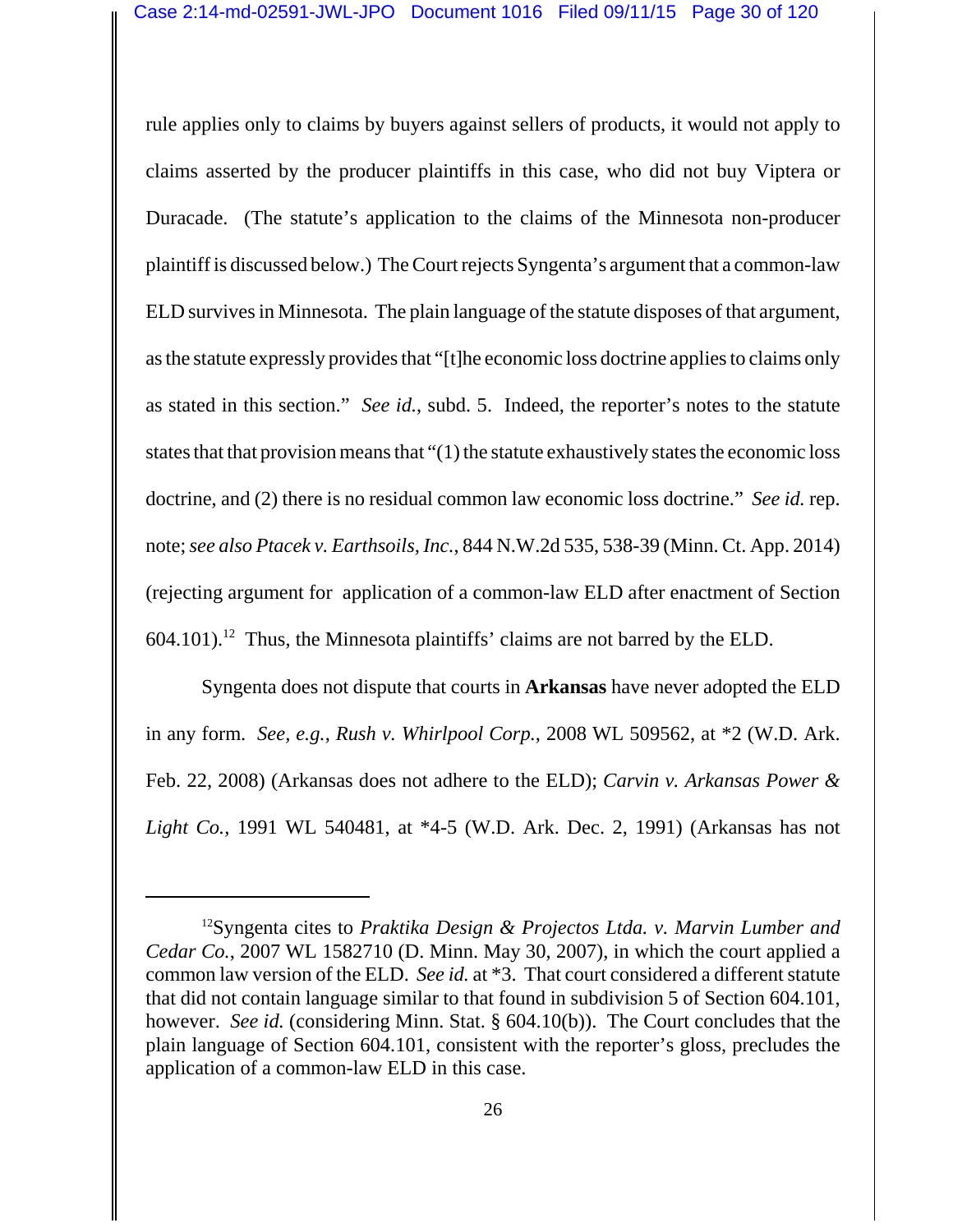adhered to the ELD; predicting that Arkansas courts would not apply the ELD in a stranger case involving a bridge closure). Syngenta cites *Bayer CropScience LP v. Schafer*, 385 S.W.3d 822 (Ark. 2011), in which the Arkansas Supreme Court confirmed that it had failed to recognize the ELD in strict liability cases, and then noted that its case (because it involved physical harm) did not present the opportunity to address the defendant's request that the ELD be extended to negligence claims. *See id.* at 832-33. Syngenta thus argues that the Arkansas Supreme Court has not closed the door on application of the SELD. *Bayer* does not provide any basis to predict that the court *would* adopt the SELD, however, as the court merely declined to address the question of the adoption of the ELD in a product defect case. Moreover, as noted above, at least one federal court has declined to apply the ELD under Arkansas law in the stranger context. *See Carvin*, 1991 WL 540481, at \*4-5. Thus, because the ELD has never been applied by Arkansas courts, the Court cannot reasonably predict that those courts would do so in any given case.

Second, in a number of other states, courts have never applied the SELD, but Syngenta urges the Court to predict that those courts would do so in this case. Cases from those states do not provide a basis for such a prediction here, however, and with respect to some states, language from the courts suggest that the SELD would *not* be applied there. $^{13}$ 

 $13$ With respect to many states, Syngenta argues that the fact that the state's law (continued...)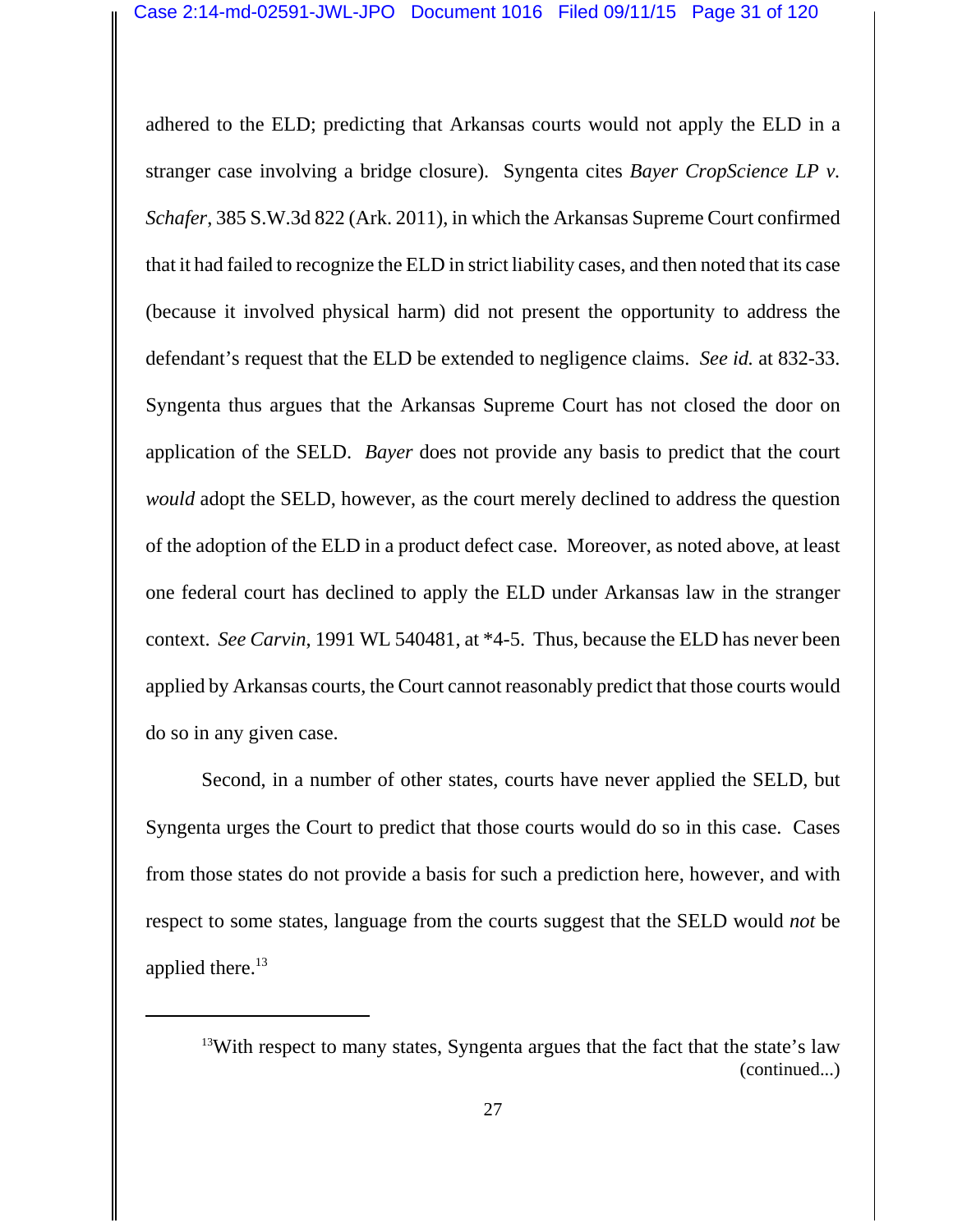In **Alabama**, courts have not applied the SELD and have applied the ELD only in the context of product liability claims. In fact, in *Public Building Authority of City of Huntsville v. St. Paul Fire and Marine Insurance Co.*, 80 So. 3d 171 (Ala. 2010), the Alabama Supreme Court held that because a fact-intensive inquiry governs whether a duty exists, application of the ELD is unnecessary; thus, the court held that the ELD did not extend beyond the product liability context to apply to commercial construction cases under Alabama law. *See id.* at 184-86; *see also Vesta Fire Ins. Corp. v. Milam & Co. Constr., Inc.*, 901 So. 2d 84, 106 (Ala. 2004) (in rejecting an ELD argument, noting that the claim did not fall within the scope of the state's product liability rule); *AGF Marine Aviation Transport v. LaForce Shipyard, Inc.*, 2006 WL 2402345, at \*2 (S.D. Ala. Aug. 18, 2006) (same, citing *Vesta*). Thus, there is a basis to predict that Alabama courts would *not* apply the ELD in this case that does not involve product liability.

**Colorado** courts have not specifically addressed application of the SELD, but the Colorado Supreme Court has indicated that the ELD does not apply to a claim based on the breach of a duty independent of any contract obligations. *See S K Peightal Eng'rs, Ltd. v. Mid Valley Estate Solutions V, LLC*, 243 P.3d 868, 875 (Colo. 2015) (ELD does not apply to duties independent of contractual duties or to duties triggered by the

 $13$ (...continued)

does not necessarily require privity of contract as a requirement for application of the ELD provides a basis to predict that the state would adopt and apply the SELD. The Court disagrees. The fact that a state may not require privity in the particular context of a product liability claim, for example, says nothing about whether the state would apply the ELD outside of that particular context.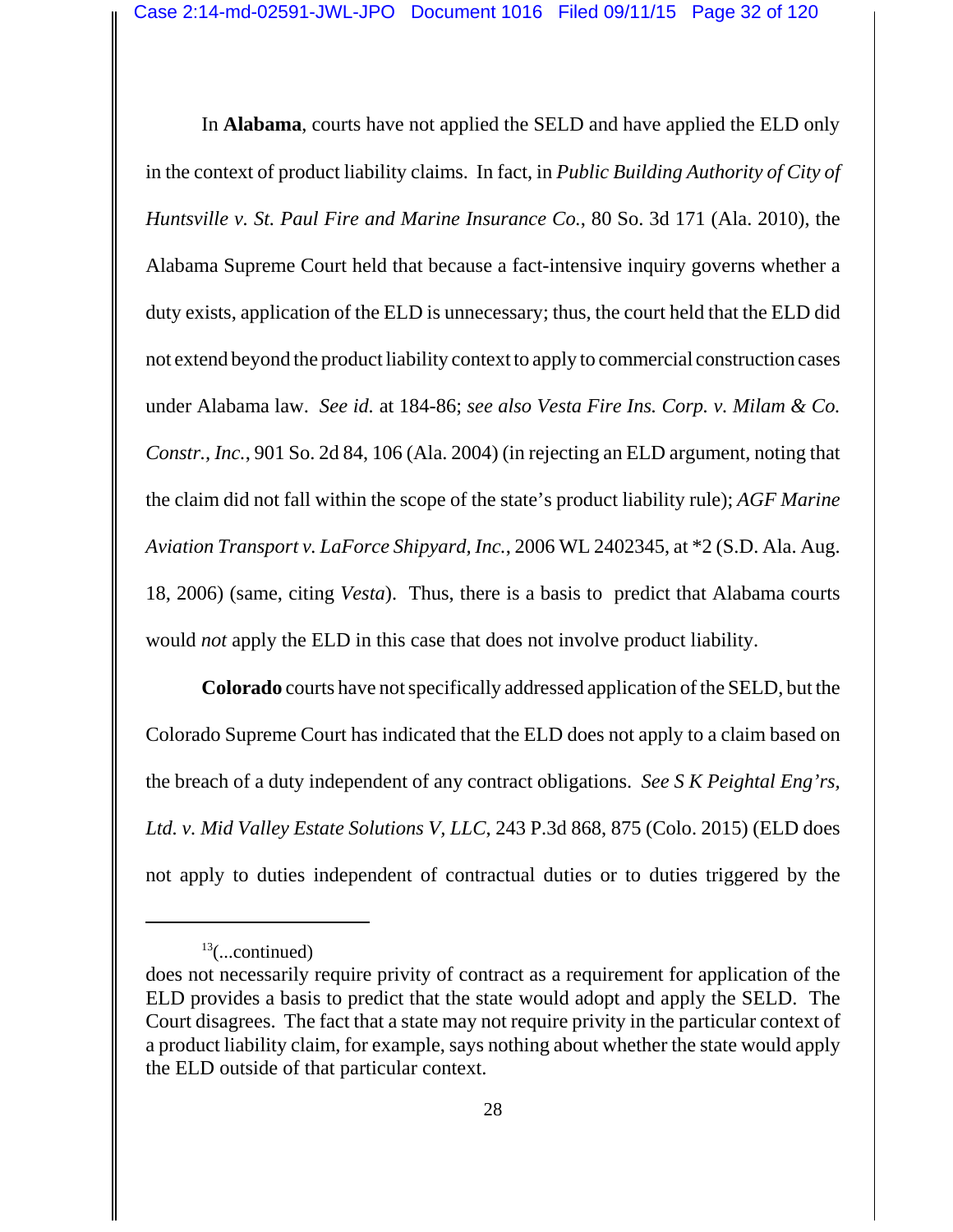existence of certain special relationships); *Town of Alma v. AZCO Constr., Inc.*, 10 P.3d 1256, 1264 (Colo. 2000) (adopting the ELD as applying to claims not based on independent tort duties). In this case, plaintiffs allege breaches of duties arising under the common law, which duties are independent of any contractual duties owed by Syngenta. Accordingly, these holdings of the Colorado Supreme Court strongly suggest that that court would reject application of the SELD to such claims not involving contractual duties.

Although **Indiana** courts have not applied the SELD, Syngenta argues that this Court should predict that they would do so in this case. Indiana courts have applied the ELD to claims involving the failure of performance of products or services. *See Gunkel v. Renovations, Inc.*, 822 N.E.2d 150, 152 (Ind. 2005). In *Indianapolis-Marion County Public Library v. Charlier Clark & Linard, P.C.*, 929 N.E.2d 722 (Ind. 2010), the Indiana Supreme Court reviewed cases applying the ELD in that failure-of-performance context and confirmed that Indiana recognized the ELD as a "general rule" that precludes recovery in tort for economic loss. *See id.* at 730. The court stressed, however, that the rule was subject to appropriate exceptions. *See id.* at 736. In that case, in concluding that the ELD applied to construction cases, the court reasoned that such cases, like cases involving defective goods or products, are best left to contract law remedies. *See id.* at 737. Thus, the Indiana Supreme Court has applied the ELD only to product and other contract-based claims. Other Indiana courts have rejected arguments for application of the ELD beyond those product- and contract-based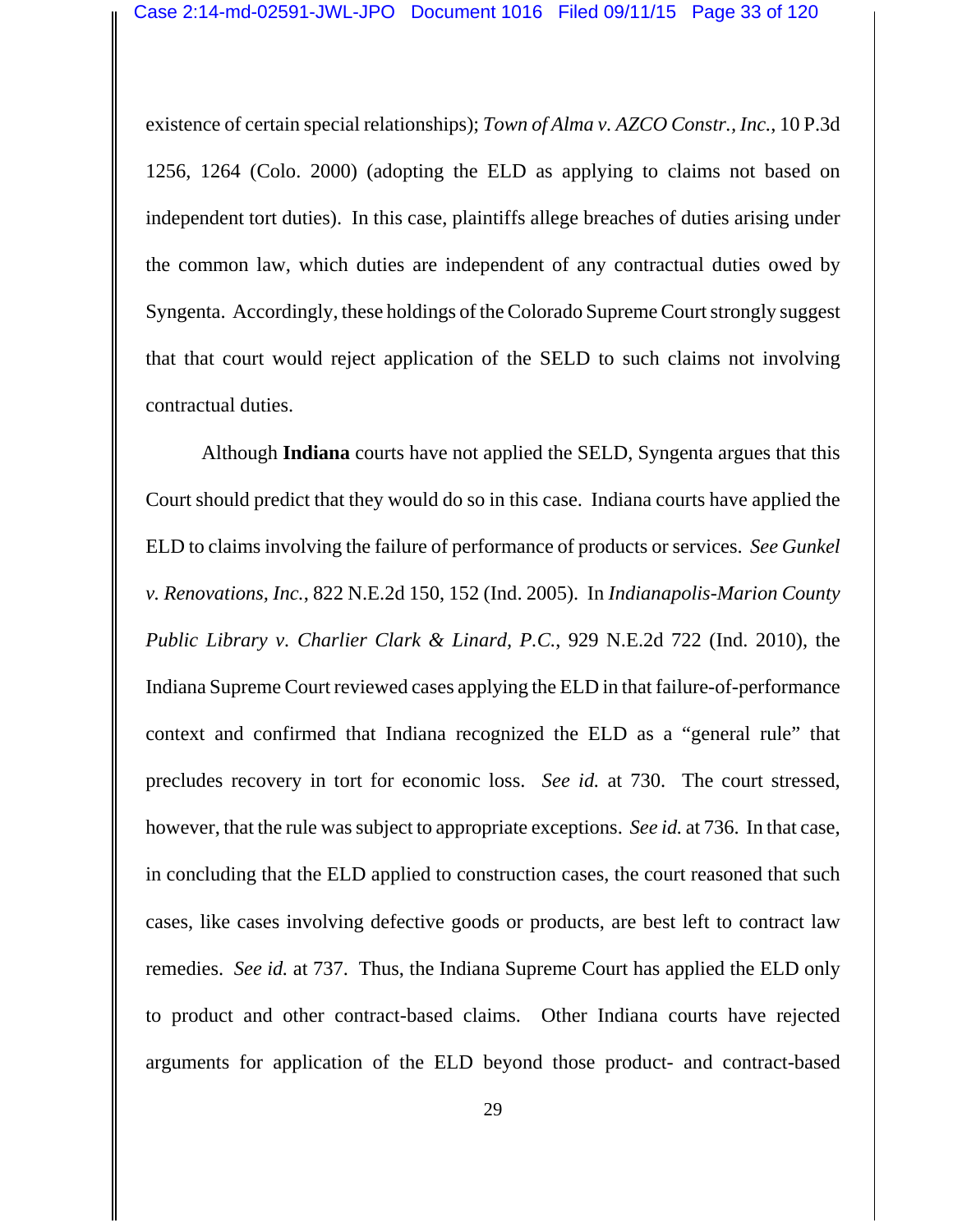contexts, including in stranger cases.For instance, in *KB Home Indiana Inc. v. Rockville TBD Corp.*, 928 N.E.2d 297 (Ind. Ct. App. 2010), a stranger case involving TCE contamination by the plaintiff's neighbor, the court held that the plaintiff's negligence claim was not barred by the ELD because the plaintiff did not contract with the defendant to purchase property or a product, the plaintiff did not assert any product liability or comparable claim, and the plaintiff was not seeking to circumvent any contractual, statutory, or other limits on the nature or scope of its permissible recovery. *See id.* at 305; *see also Hoffman v. WCC Equity Partners, L.P.*, 2008 WL 5195974, at \*2 (Ind. Ct. App. Dec. 11, 2008) (unpub. op.) (ELD did not bar a negligence claim in a stranger case because there was no contractual relationship between the parties and the plaintiffs were suing in tort and not in contract); *Novak v. Indiana Family and Social Services Admin.*, 2011 WL 1224813, at \*7 (S.D. Ind. Mar. 30, 2011) (citing *Charlier* and *KB Homes* in holding that "the economic loss doctrine has no application to a circumstance where the Plaintiff has not purchased a service or product from the Defendant and is not seeking damages for which the allocation of risk has been predetermined in some fashion by the parties involved"); *American United Life Ins. Co. v. Douglas*, 808 N.E.2d 690, 705 (Ind. Ct. App. 2004) (ELD doctrine did not apply to a negligence claim that was not a "failure to perform" claim). Thus, there is caselaw in Indiana suggesting that Indiana courts would *not* apply the SELD in this case outside the context of a failure of performance of goods or services.

In *David v. Hett*, 270 P.3d 1102 (Kan. 2011), the **Kansas** Supreme Court declined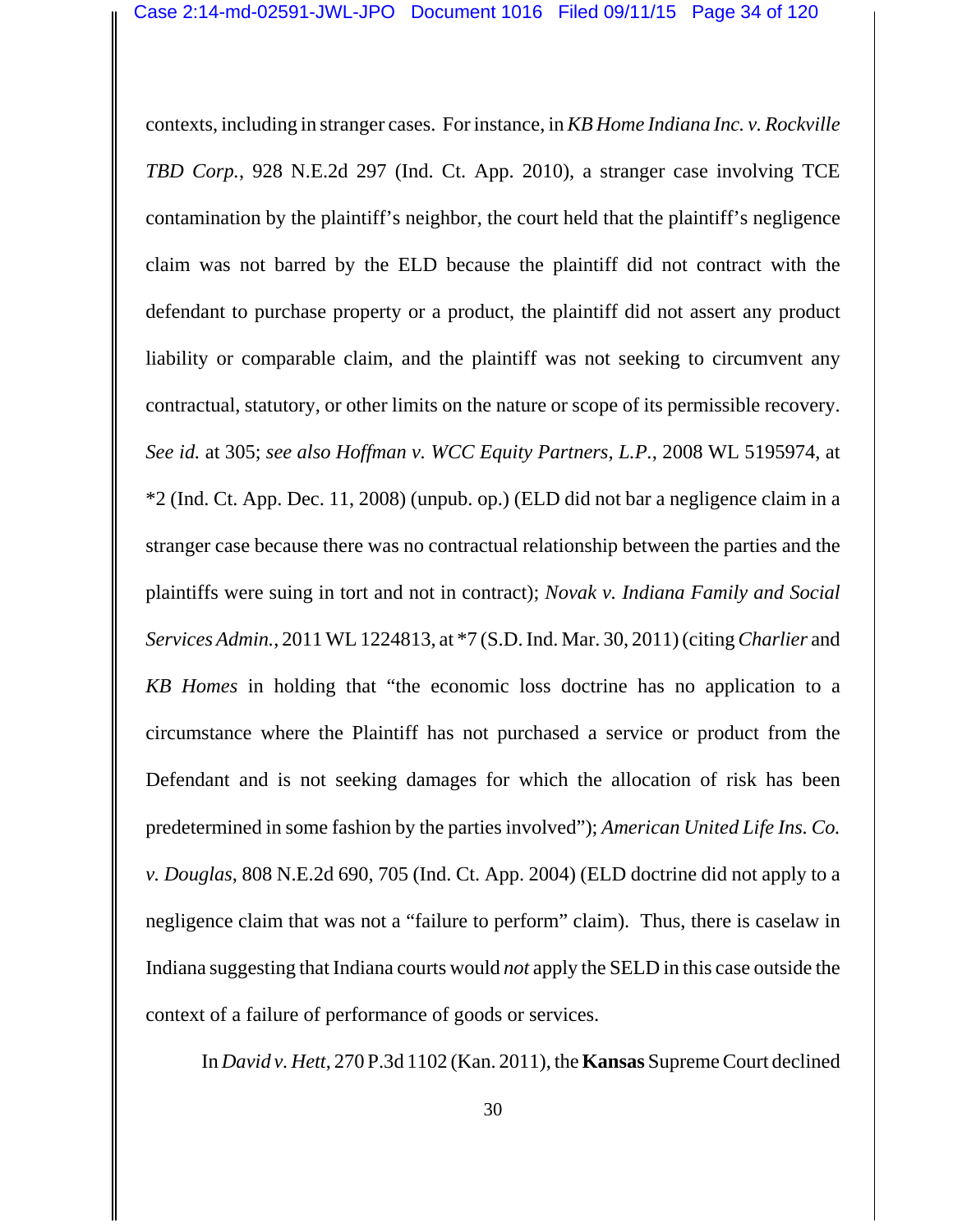to extend the ELD beyond product liability law to apply to claims by homeowners against service contractors because the rationales for the rule as applied in the product liability context did not apply to the homeowner claims. *See id.* at 700. Subsequently, in *Rinehart v. Morton Buildings, Inc.*, 305 P.3d 622 (Kan. 2013), the supreme court stated that although its "narrow" holding in *David* established one circumstance in which the ELD did not apply, it left unanswered whether the court would apply the doctrine in other areas, which questions "must be examined as the opportunities present themselves." *See id.* at 629-30; *see also id.* at 632-33 (concluding that the ELD did not apply to negligent misrepresentation claims). Thus, although Kansas courts have not applied the ELD outside of the product liability context, the Kansas Supreme Court has left open the possibility that the reach of the ELD may not be so limited (while rejecting one possible expansion). Nevertheless, as Kansas courts have never applied the SELD, there is no basis for a prediction that they would do so in this case. Moreover, the Kansas Supreme Court appears to endorse the consideration of the ELD's purposes in considering exceptions to the doctrine on a case-by-case basis, as this Court has done in this case.

**Kentucky** courts have not applied the SELD, and although Syngenta argues that they would do so in this case, Kentucky caselaw suggests otherwise. Kentucky courts have not applied the ELD outside of the product and sales contexts. In *Giddings and Lewis, Inc. v. Industrial Risk Insurers*, 348 S.W.3d 729 (Ky. 2011), the Kentucky Supreme Court noted that its first mention of the ELD by name had been in a concurring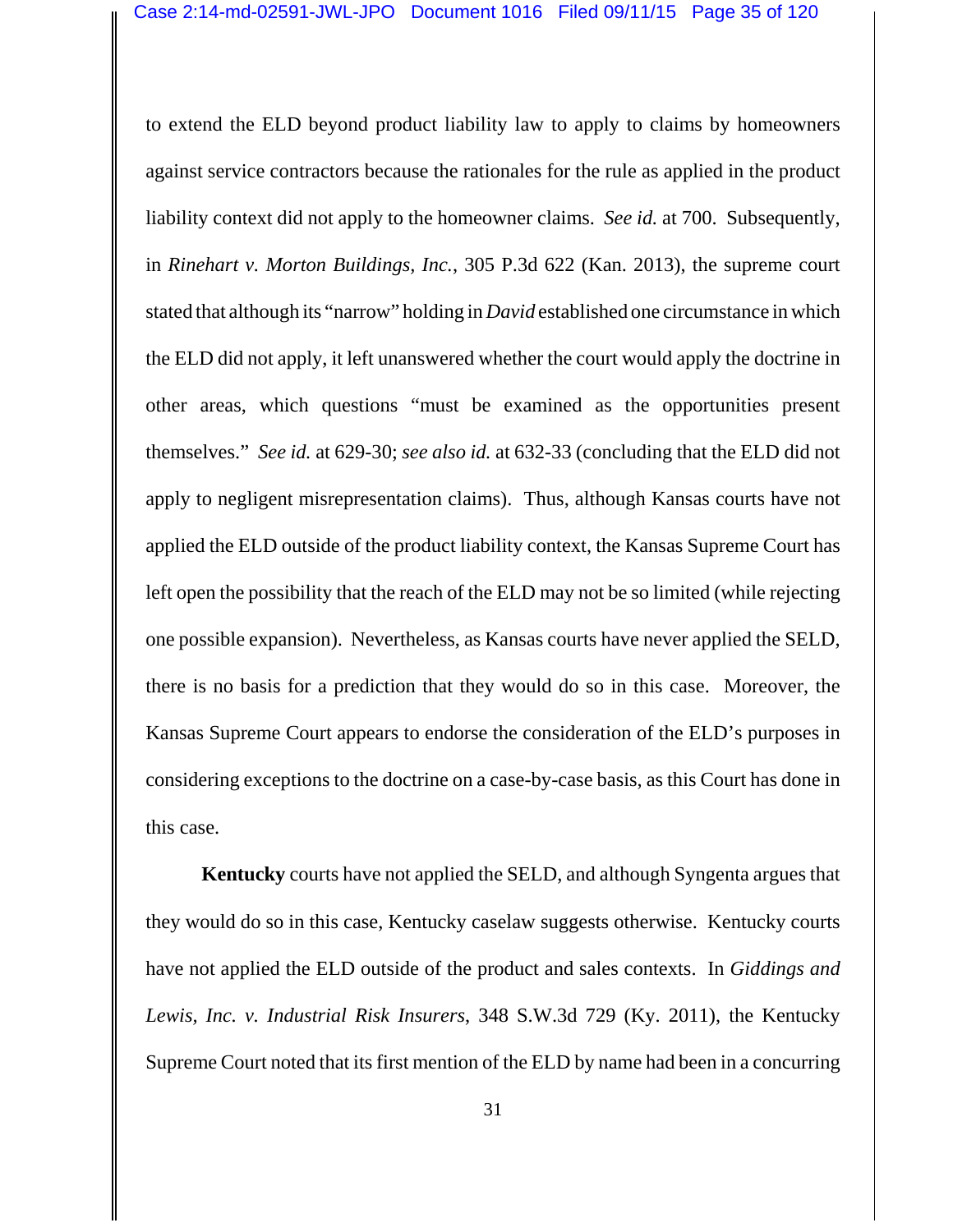opinion by one justice, and that the majority in that case failed to mention the rule perhaps because of the absence of a contract between the litigants. *See id.* at 737-38 (citing *Presnell Constr. Mgrs., Inc. v. EH Constr., LLC*, 134 S.W.3d 575 (Ky. 2004)). Other courts in Kentucky since *Giddings* have held that Kentucky law limits the ELD's application to cases involving product claims. *See NS Transportation Brokerage Corp. v. Louisville Sealcoat Ventures, LLC*, 2015 WL 1020598, at \*3, 5 (W.D. Ky. Mar. 9, 2015) (concluding that because the negligence claim did not arise from the sale of a defective product, the ELD did not apply under *Giddings*, and finding no evidence that Kentucky would expand the ELD to apply to contracts for services); *Ronald A. Chisholm, Ltd. v. American Cold Storage, Inc.*, 2013 WL 2242648, at \*10-11 & n.11 (W.D. Ky. May 21, 2013) (noting that *Giddings* and federal cases "limit the rule's application to claims arising from a defective product sold in a commercial transaction") (citing cases); *Nami Resources Co., LLC v. Asher Land & Mineral, Ltd.*, \_\_ S.W.3d \_\_, 2015 WL 4776376, at \*6 (Ky. Ct. App. Aug. 14, 2015) ("Kentucky law does not extend the economic loss rule beyond the realm of commercial product sales"). Thus, there is no basis to predict that Kentucky courts would apply the ELD in a different context in this case.

Syngenta concedes in an appendix to its opening brief that **Michigan** has "limited the rationale for the [ELD] to apply only where a party has some alternative avenue for protecting itself by contract." *See Quest Diagnostics, Inc. v. MCI WorldCom, Inc.*, 656 N.W.2d 858, 864 (Mich. Ct. App. 2002) ("In order for the economic loss doctrine to bar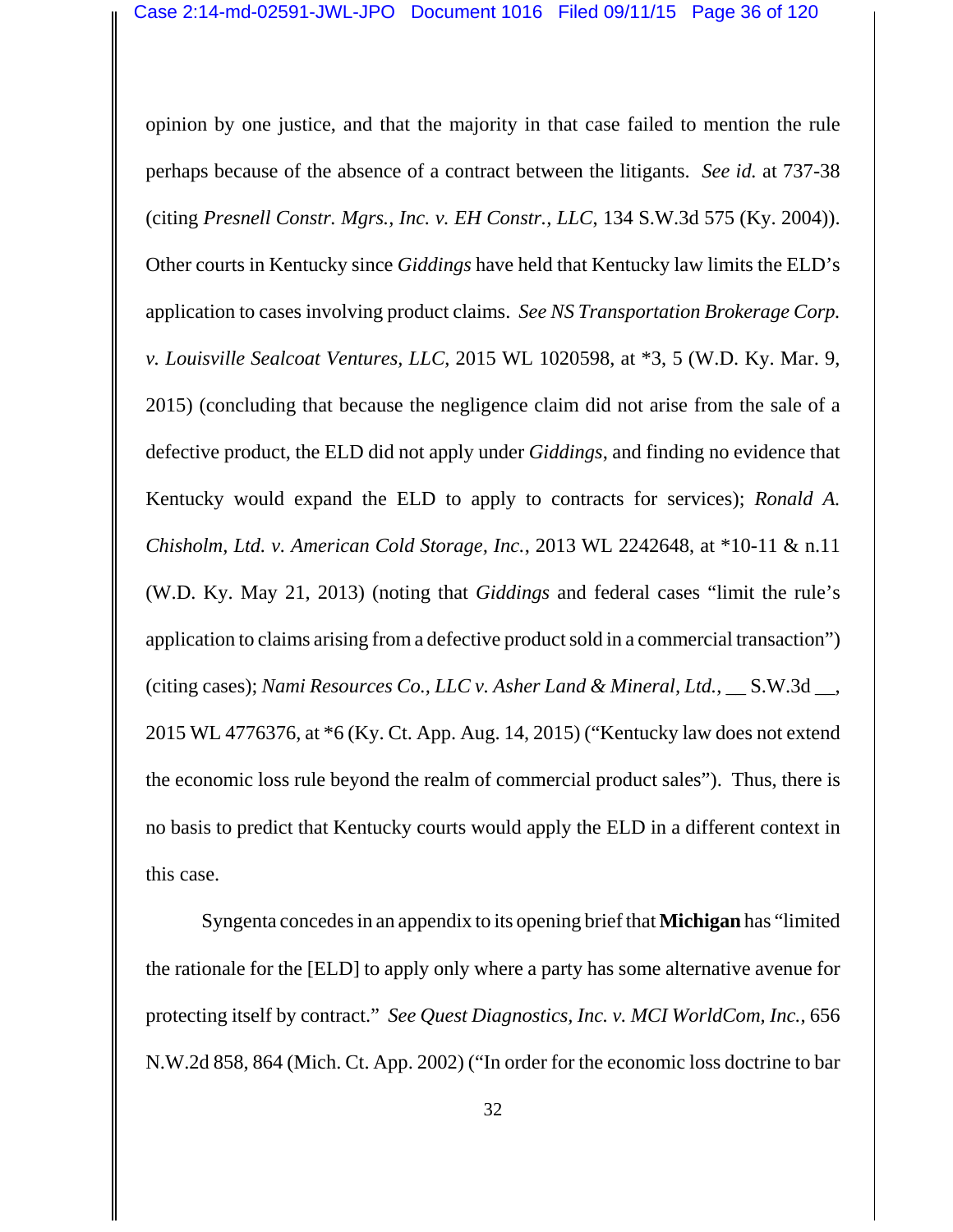recovery in tort, there must be a transaction that provides an avenue by which the parties are afforded the opportunity to negotiate to protect their respective interests."); *see id.* at 866 (there is no support under Michigan law "for applying the doctrine in the absence of a transaction between the parties or others closely related to them, whereby the allocation of risks could be negotiated"). In *Quest*, the court refused to apply the ELD in a stranger context involving a ruptured water main that hurt the plaintiff's business. *See id.* at 866. The defendant in *Quest* also argued for dismissal of the negligence claim based on a public policy against "mass tort claims" by potentially thousands of plaintiffs asserting only economic damages; but the court declined to "speculate regarding the proper policy" because no class had yet been certified in the case, which therefore involved only the named plaintiffs. *See id.* Despite initially conceding Michigan's limitation on the ELD, Syngenta argues in its reply and sur-sur-reply briefs that *Quest* leaves open the possibility that the SELD could apply in a "mass tort" case like this one. Despite the *Quest* court's refusal to answer a question that was not before it, however, there is no basis to predict that Michigan courts would apply the SELD in this case, as Michigan courts have limited the doctrine to contract-based cases, and the Michigan Court of Appeals has refused to the apply the SELD on at least one occasion.

The **Mississippi** Supreme Court has never adopted the ELD, and the Mississippi Court of Appeals and federal courts have noted that the ELD has been applied under Mississippi law only in product liability cases. *See, e.g.*, *State Farm Mut. Auto. Ins. Co. v. Ford Motor Co.*, 736 So. 2d 384, 387 (Miss. Ct. App. 1999); *Lyndon Prop. Ins. Co.*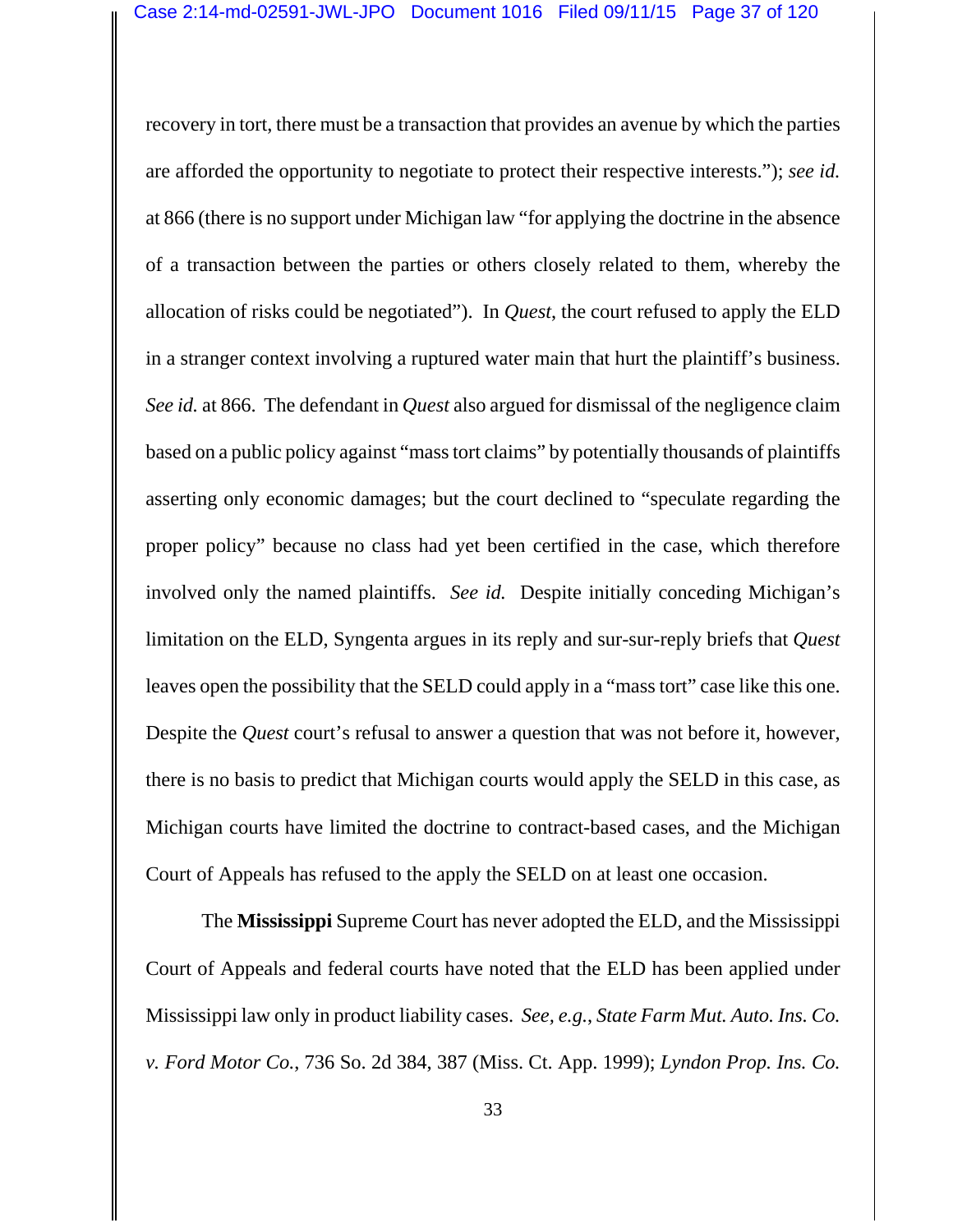*v. Duke Levy & Assocs., LLC*, 475 F.3d 268, 274 (5th Cir. 2007). The Fifth Circuit and Mississippi's federal courts have consistently refused to apply the ELD in other types of cases. *See Lyndon*, 475 F.3d at 274 (declining to apply the ELD because Mississippi cases have not applied the doctrine outside the realm of product liability); *Federal Ins. Co. v. General Elec. Co.*, 2009 WL 1728696, at \*8 (S.D. Miss. Dec. 3, 2009) (ELD has not been extended in Mississippi beyond product liability cases; ELD therefore did not apply in the absence of an allegation of a design defect); *Mississippi Phosphates Corp. v. Furnace & Tube Serv., Inc.*, 2008 WL 313770, at \*1 (S.D. Miss. Feb. 1, 2008) (ELD did not apply because, as in *Lyndon*, the contract at issue was for the performance of services and not for the purchase of a product, and because the claims were not in the nature of product liability); *Brasscorp v. Highside Chems., Inc.*, 2007 WL 1673539, at \*2 (S.D. Miss. June 7, 2007) (ELD was inapplicable, as it has been held to apply only to product liability cases). Thus, there is no basis to predict that Mississippi courts would apply the ELD in this case outside of the product liability context.

**Nebraska** courts have not applied the ELD in a stranger case. In *Lesiak v. Central Valley Ag Cooperative, Inc.*, 808 N.W.2d 67 (Neb. 2012), the Nebraska Supreme Court noted that although it had accepted the ELD in product cases, "the exact contours of the doctrine, particularly outside of the products liability context, have not been addressed," and it took the opportunity in that case to "clarify the doctrine's application and scope in Nebraska." *See id.* at 81. The court then indicated that it was "expressly limiting the doctrine's application" and taking the position espoused by the Florida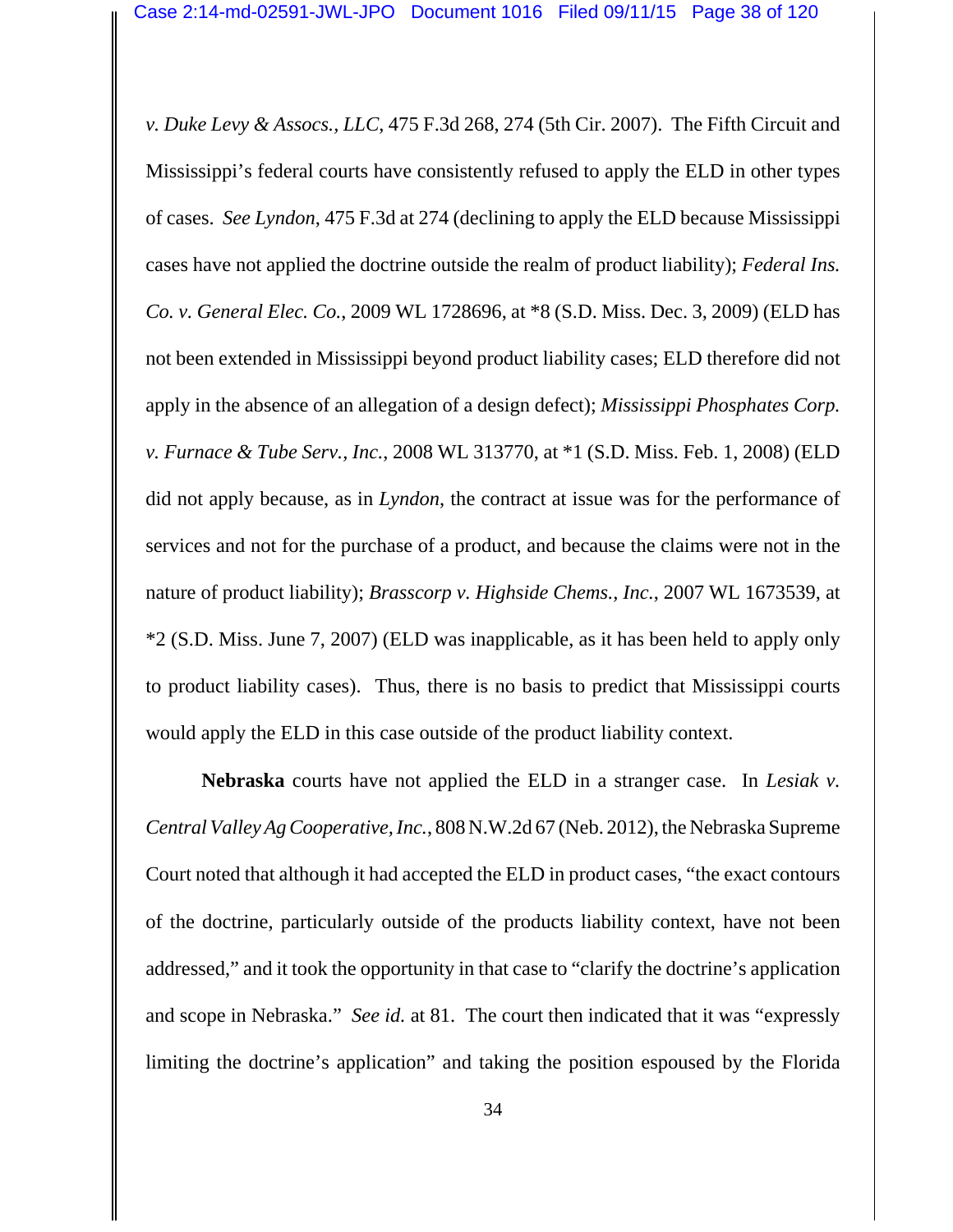Supreme Court, under which the ELD applies only in the product liability context and "where the alleged breach is only of a contractual duty, and no independent tort duty exists." *See id.* at 82. Thus, the ELD does not apply where economic losses are caused by the breach of an independent tort duty separate and distinct from any contractual duty. *See id.* at 83; *see also E3 Biofuels-Mead, LLC v. Skinner Tank Co.*, 2014 WL 351971, at \*4 (D. Neb. Jan. 30, 2014) (under *Lesiak*, ELD does not bar tort theories if "there exists an independent tort duty alleged to be breached that is separate and distinct from the contractual duty"). Thus, although Nebraska courts have not necessarily addressed the ELD in a stranger case, the state's highest court, in seeking to clarify the scope of the doctrine under Nebraska law, has limited the ELD to contractual cases and has held that the ELD does not apply to claims based on independent tort duties. That limitation by the Nebraska Supreme Court would preclude application of the ELD in this case.

In *Lord v. Customized Consulting Specialty, Inc.*, 643 S.E.2d 28 (N.C. Ct. App. 2007), the **North Carolina** Court of Appeals was persuaded to follow a federal court's reasoning that the ELD does not prohibit recovery in tort for all economic losses; that the doctrine has not expanded to apply outside the product liability context; and that the ELD does not overturn 25 years of caselaw in North Carolina recognizing tort claims for negligence based on breaches of the duty of care. *See id.* at 32 (refusing to apply the ELD because there was no contract between the parties) (citing *Ellis-Don Constr., Inc. v. HKS, Inc.*, 353 F. Supp. 2d 603, 606 (M.D.N.C. 2004)). Thus, although North Carolina courts have not considered the ELD in the stranger context, the reasoning of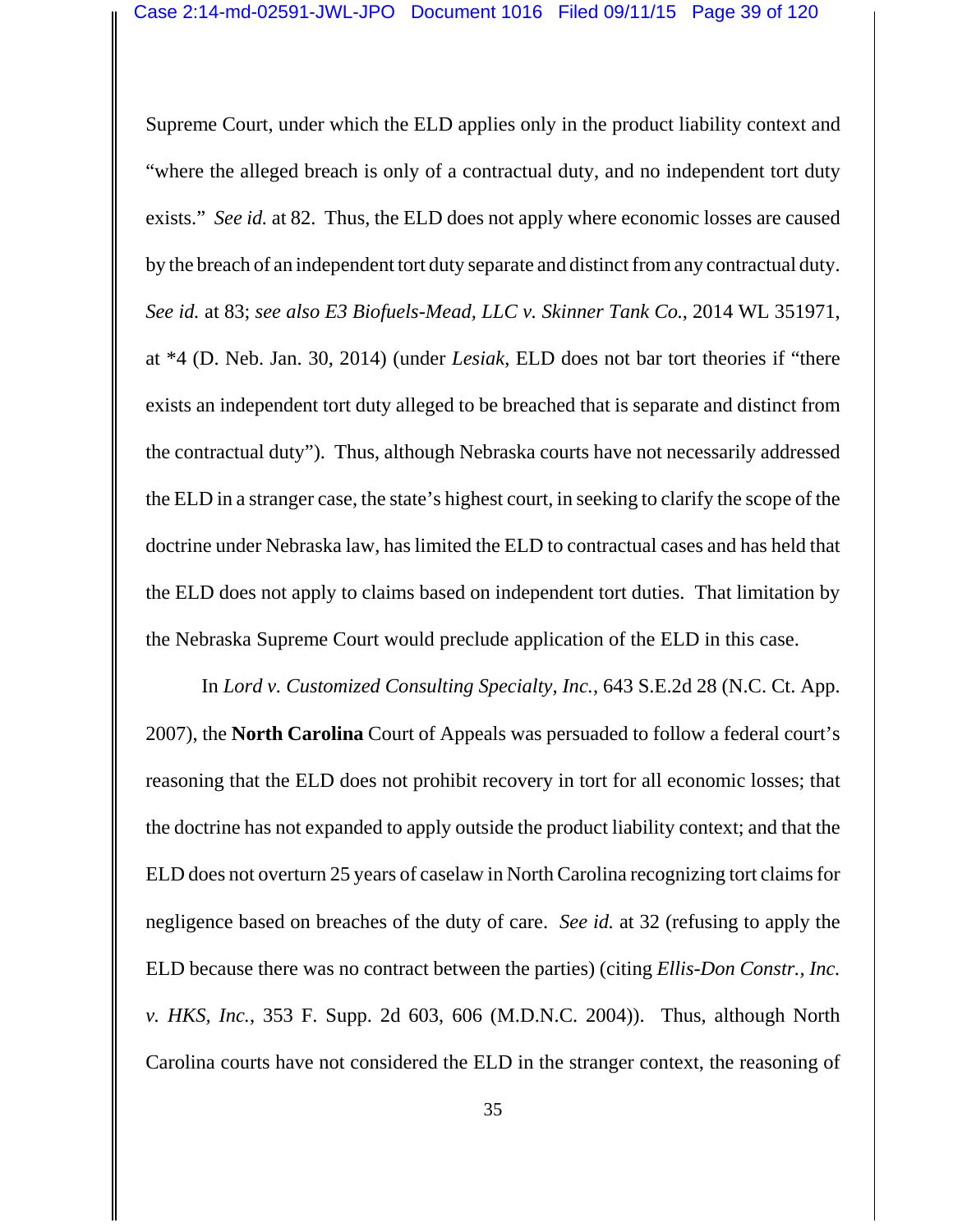these cases undermines any argument that those courts would adopt the SELD in this case outside of the product liability and contract contexts.

**North Dakota** and **Oklahoma** courts appear only to have applied the ELD to defective product claims. *See, e.g.*, *Leno v. K & L Homes, Inc.*, 803 N.W.2d 543, 550 (N.D. 2011); *Waggoner v. Town & Country Mobile Homes, Inc.*, 808 P.2d 649, 653 (Okla. 1990). Thus, North Dakota and Oklahoma caselaw provides no basis to predict that courts in those states would adopt and apply the SELD. Neither has Syngenta suggested any basis for such a prediction under either state's law.

**South Dakota** courts have not applied the SELD. The South Dakota Supreme Court has applied the ELD in the context of a commercial transaction governed by the UCC, *see City of Lennox v. Mitek Indus., Inc.*, 519 N.W.2d 330, 333-34 (S.D. 1994), but that court has also refused to extend the ELD to apply to the provision of professional services, *see Kreisers Inc. v. First Dakota Title Ltd. Partnership*, 852 N.W.2d 413, 421- 22 (S.D. 2014). Thus, there is no basis to predict that South Dakota courts would apply the ELD in another context outside the realm of the UCC.

Third, Syngenta points to a number of states with courts that have applied the ELD in the stranger context at least once. As discussed below, however, in none of those states have the courts described the SELD as an absolute bar to be applied in every stranger context without exception. Thus, there is no basis to conclude that these states' courts would necessarily apply the SELD in this case even if the rule's rationales would not be furthered by its application.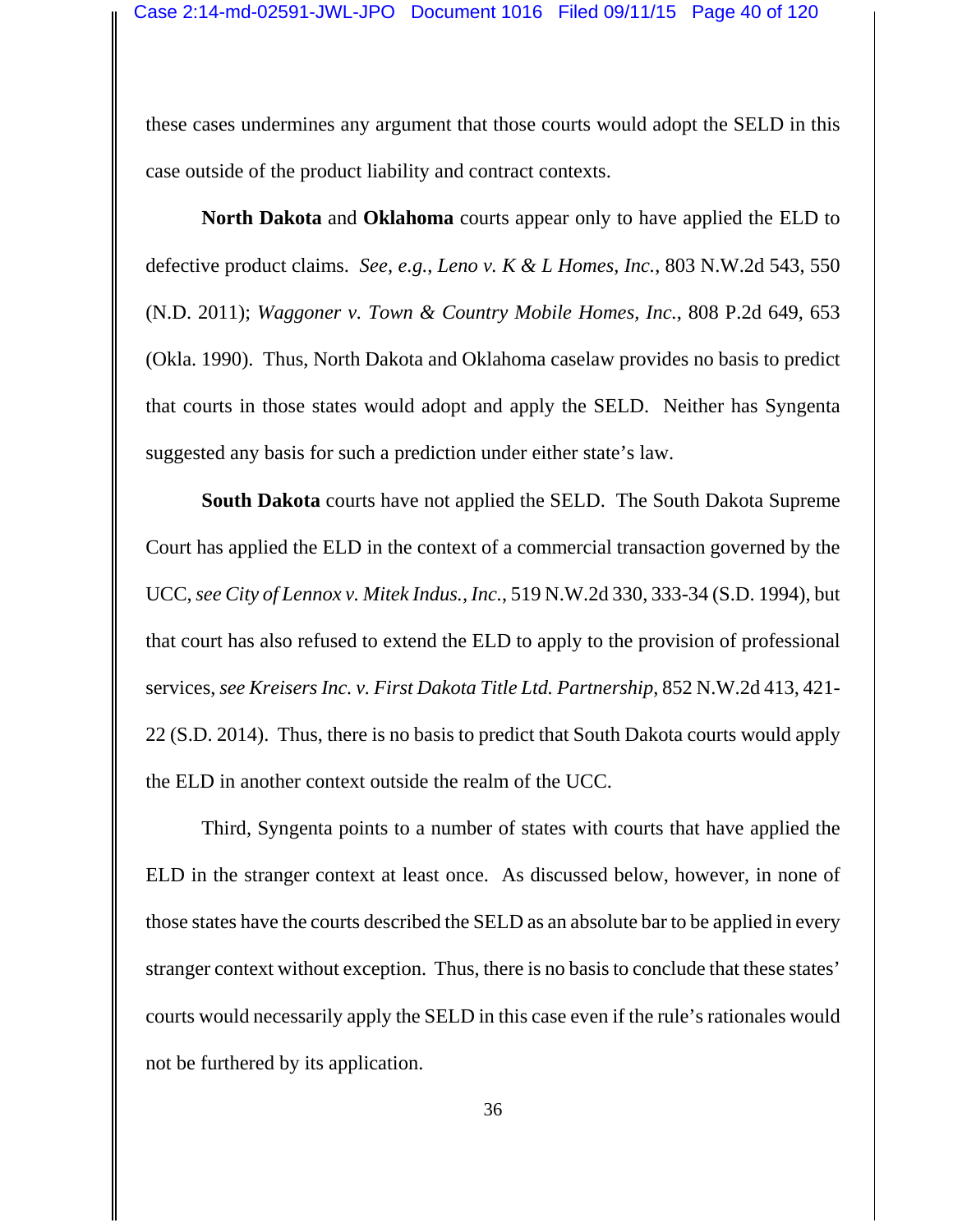In *In re Chicago Flood Litigation*, 680 N.E.2d 265 (Ill. 1997), a lack-of-access case, the **Illinois** Supreme Court applied the ELD in a stranger context to bar negligence claims for economic losses resulting from the flooding of a tunnel. *See id.* at 274-76. The court based its ruling in part on the fact that the case did not implicate any of three exceptions to the ELD articulated in a prior case, *Moorman Manufacturing Co. v. National Tank Co.*, 435 N.E.2d 443 (Ill. 1982). *See Chicago Flood*, 680 N.E.2d at 275. In *Moorman* (a products case), however, the court did not purport to limit the possible exceptions to the ELD. *See Moorman*, 435 N.E.2d at 450-53. Indeed, in *2314 Lincoln Park West Condominium Association v. Mann, Gin, Ebel & Frazier, Ltd.*, 555 N.E.2d 346 (Ill. 1990), the Illinois Supreme Court noted that it had distinguished *Moorman* and allowed tort actions to proceed in a variety of circumstances. *See id.* at 351-52 (citing cases). The supreme court noted that the "principle common to those decisions is that the defendant owes a duty in tort to prevent precisely the type of harm, economic or not, that occurred." *See id.* at 352. In a case decided only last year, the Illinois Court of Appeals noted that Illinois courts had recognized other exceptions to the ELD than those identified in *Moorman*; cited *2314*'s recognition of the principle that the ELD does not apply if the defendant owed a tort duty to prevent the harm that occurred; refused to apply the ELD (to a claim for interference with an easement) because the considerations behind the ELD articulated in *Moorman* were not present; and distinguished *Chicago Flood* on the basis that the damage suffered by the plaintiff in its case was the same damage that the defendant had sought to inflict upon the plaintiff. *See Metropolitan*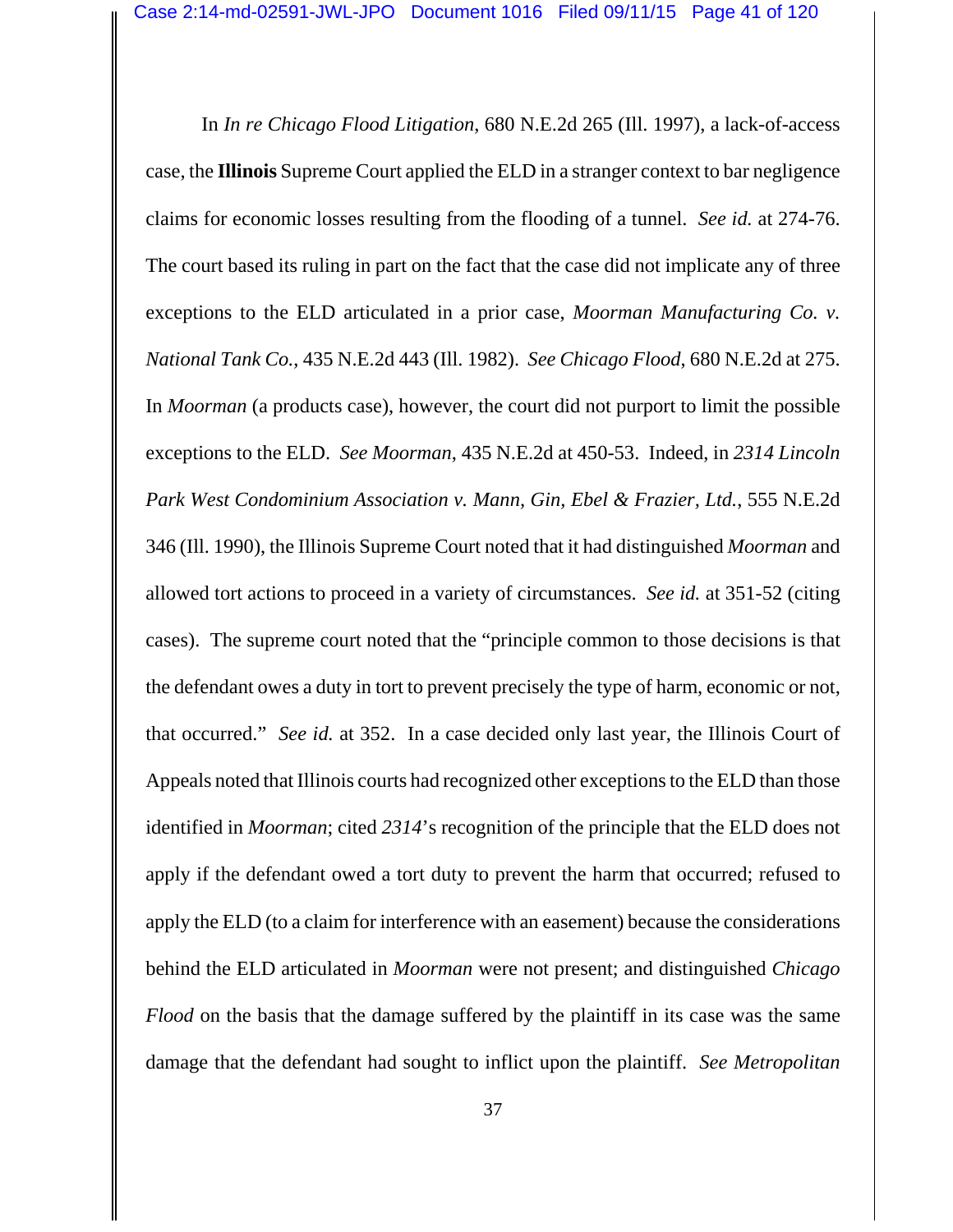*Water Reclamation Dist. of Greater Chicago v. Terra Foundation for Am. Art*, 13 N.E.3d 44, 59-61 (Ill. Ct. App. 2014).

Thus, although the Illinois Supreme Court applied the ELD in a stranger context in *Chicago Flood*, that case is distinguishable as an access case, and Illinois courts have found exceptions to the ELD in cases in which the rationales for the rule would not be furthered. Moreover, the Illinois Supreme Court has indicated that courts have not applied the ELD in some cases in which the defendant had a duty to act reasonably to avoid the very harm that occurred, and plaintiffs in this case have alleged (and this Court has now recognized) just such a duty to avoid plaintiffs' financial losses in the market. Thus, *Chicago Flood* does not require a conclusion that the Illinois Supreme Court would necessarily apply the SELD to bar plaintiffs' claims in this case even without serving the purposes of the doctrine.

With respect to **Iowa** law, Syngenta relies on *Nebraska Innkeepers, Inc. v. Pittsburgh-Des Moines Corp.*, 345 N.W.2d 124 (Iowa 1984), in which the Iowa Supreme Court applied the ELD to bar economic losses that resulted from the closing of a bridge. *See id.* at 126-28. That case is easily distinguished from the present case, as the court in *Nebraska Innkeepers* relied exclusively on other lack-of-access cases. *See id.* The court in that case certainly did not suggest that the ELD must be applied in all stranger contexts. In a more recent case, *Van Sickle Constr. Co. v. Wachovia Commercial Mortgage, Inc.*, 783 N.W.2d 684 (Iowa 2010), the Iowa Supreme Court acknowledged that there were exceptions to the ELD, and it recognized another such exception (for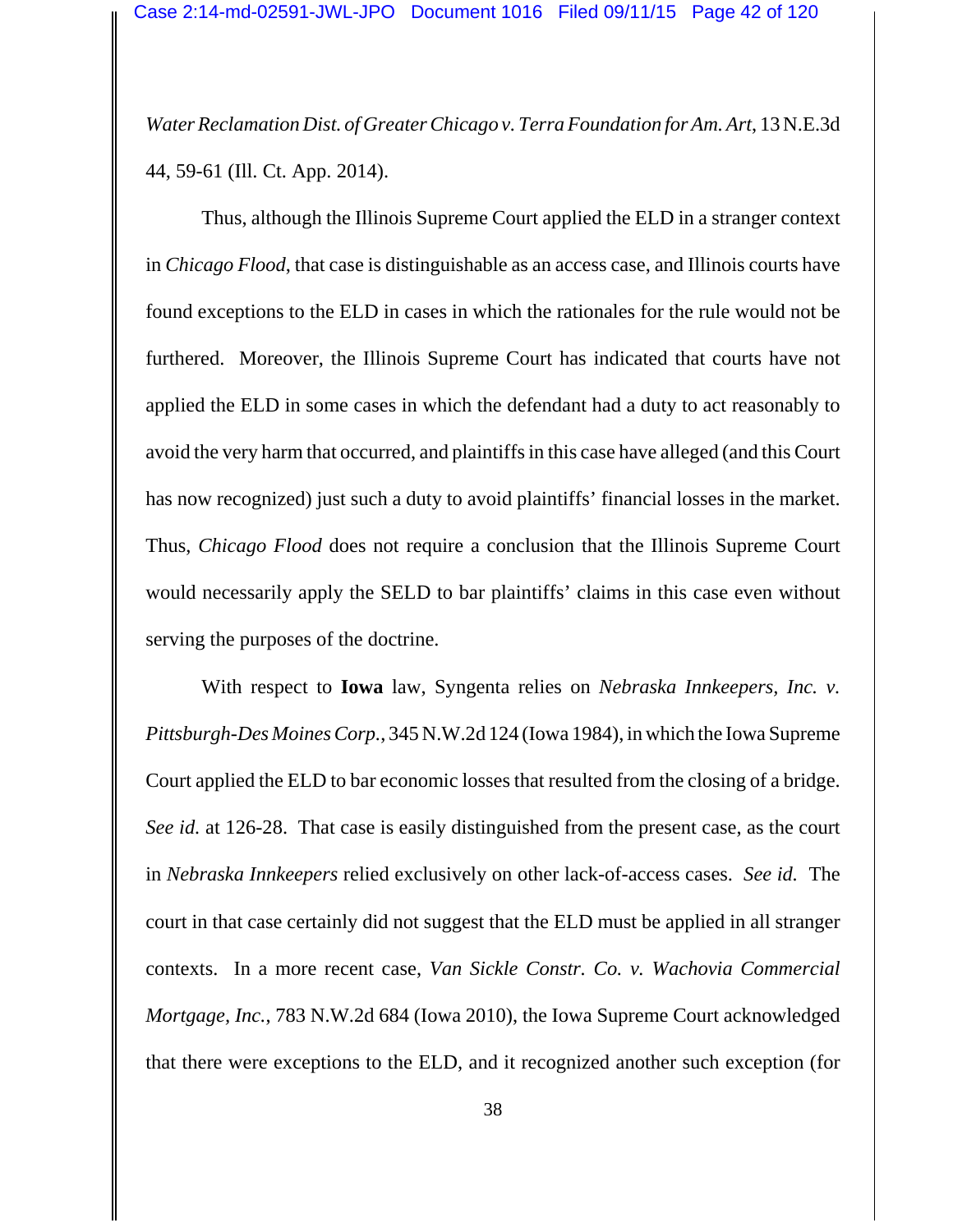negligent misrepresentation claims) after determining that the purposes of the ELD would not be served by its application in that case. *See id.* at 692-94 & n.5. Subsequently, in *Annett Holdings, Inc. v. Kum & Go, L.C.*, 801 N.W.2d 499 (Iowa 2011), the supreme court noted that it was not attempting in that case "to delineate the precise contours of the [ELD] in Iowa," but, as it did in *Van Sickle*, it considered the purposes of the doctrine in determining whether another exception to the ELD should be recognized. *See id.* at 504. Together, these cases suggest that, although the Iowa Supreme Court has applied the ELD in a lack-of-access case, it would likely consider the purposes of the ELD in determining whether the doctrine should be applied in a different stranger context. Thus, Iowa law does not necessarily mandate application of the ELD to the Iowa plaintiffs' claims in this case.

In arguing that **Missouri** has applied the SELD, Syngenta cites only a case decided over 100 years ago, *Brink v. Wabash Railroad Co.*, 60 S.W. 1058 (Mo. 1901), in which the court refused to recognize an unprecedented wrongful death claim, in part because of the remoteness of the damages to the alleged tort. *See id.* at 1060. As one court noted in declining to follow *Brink*, much has changed in tort law since that case was decided. *See City of St. Louis v. American Tobacco Co., Inc.*, 70 F. Supp. 2d 1008, 1013 (E.D. Mo. 1999). Syngenta also notes that the Missouri Court of Appeals applied the ELD even in the absence of privity in *Captiva Lake Investments, LLC v. Ameristructure, Inc.*, 436 S.W.3d 619 (Mo. Ct. App. 2014), but that case did not involve parties that were truly strangers, and the court did not suggest that the ELD should be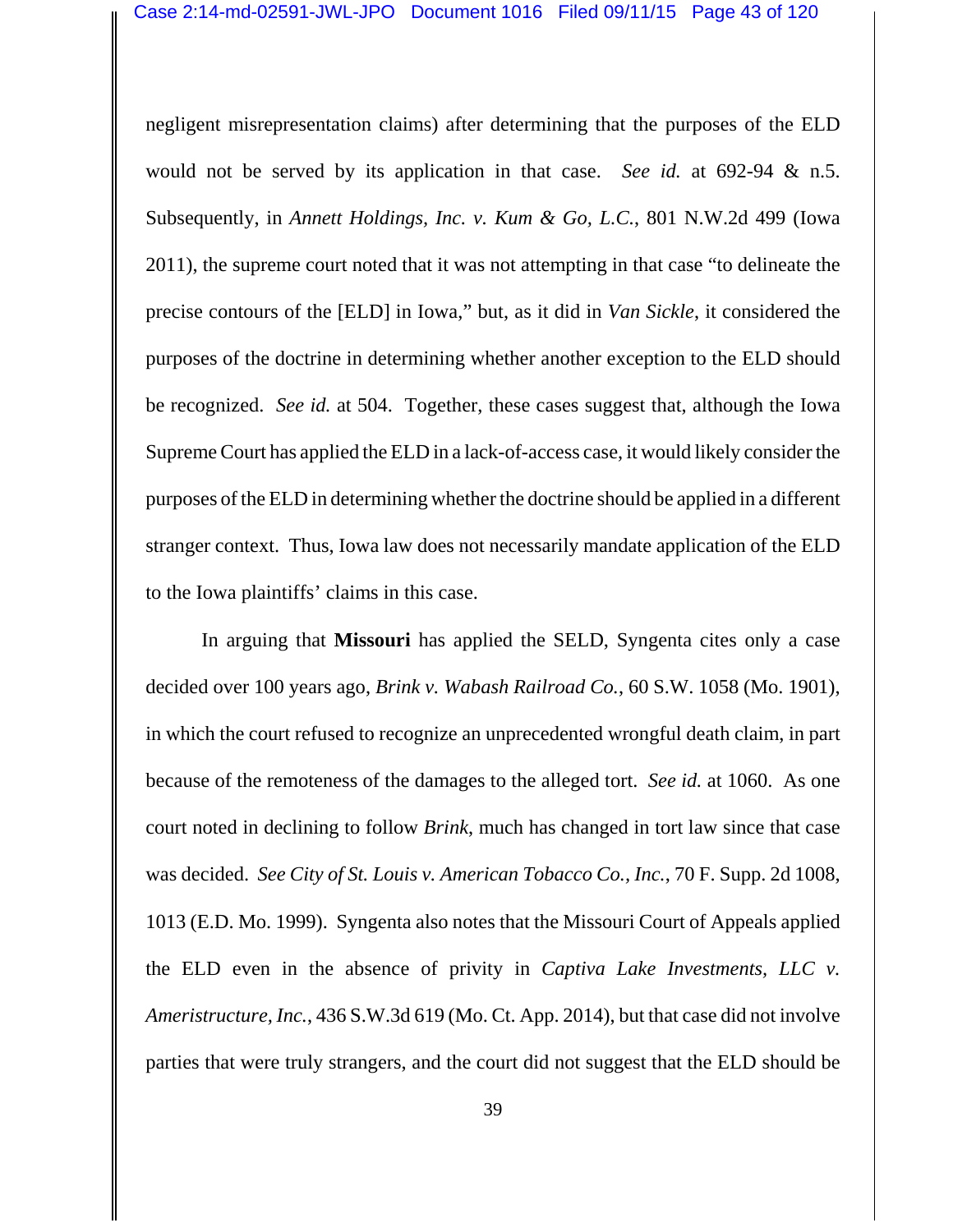applied without exception. *See id.* at 629. In fact, the Missouri Court of Appeals has recognized exceptions in other cases. *See, e.g.*, *Business Men's Assur. Co. of Am. v. Graham*, 891 S.W.2d 438, 454 (Mo. Ct. App. 1994) (rejecting application of the ELD to a claim relating to the provision of professional services); *B.L. Jet Sales, Inc. v. Alton Packaging Corp.*, 724 S.W.2d 669, 673 (Mo. Ct. App. 1987) (negligent misrepresentation cases are in a different category from cases in which the ELD has been applied). In *In re Genetically Modified Rice Litigation*, 666 F. Supp. 2d 1004 (E.D. Mo. 2009), the court, in concluding that the ELD did not bar rice contamination claims in the stranger context under Missouri law, noted that "Missouri has traditionally allowed tort claims even where the only damages sought were economic," and that "Missouri courts have never read the doctrine as broadly" as urged by the defendant in that case. *See id.* at 1016-17. Thus, the Court does not believe that Missouri caselaw provides a reasonable basis to predict that Missouri courts would necessarily apply the ELD in a stranger context without consideration of whether the purposes of the rule would be served.

As Syngenta notes, **Ohio** courts have applied the ELD in the stranger context; but those cases from the Ohio Court of Appeals and Ohio federal courts involved public nuisance claims. *See Stevenson v. East Ohio Gas Co.*, 73 N.E.2d 200, 203 (Ohio Ct. App. 1946) (following Supreme Court's *Robins Dry Dock* case in concluding that plaintiff's damages in being unable to work as a result of a neighbor's gas fire that constituted a public nuisance were too remote); *RWP, Inc. v. Fabrizi Trucking & Paving*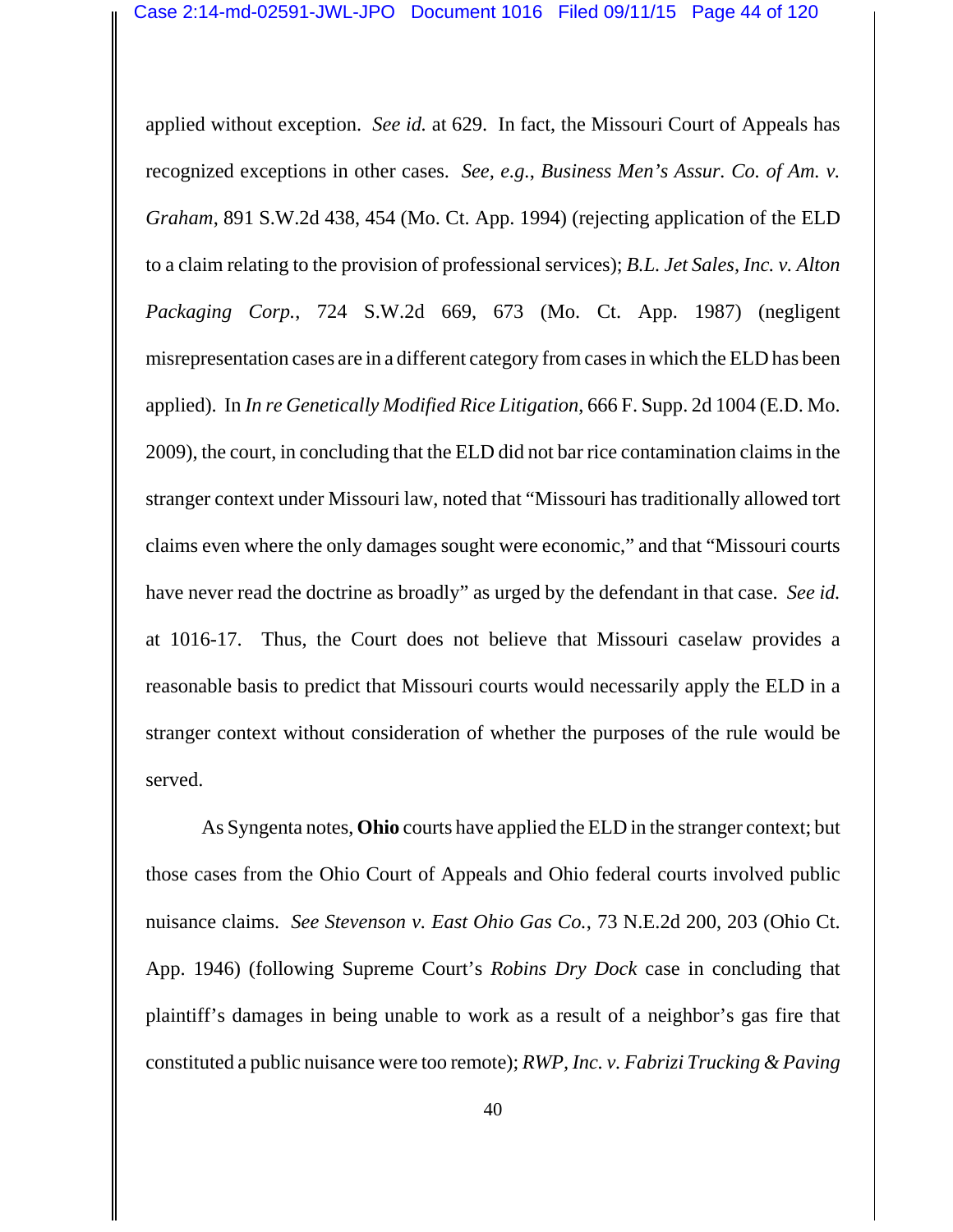*Co.*, 2006 WL 2777159, at \*3 (Ohio Ct. App. Sept. 28, 2006) (unpub. op.) (rejecting argument that the ELD did not apply in public nuisance cases; plaintiffs had suffered disruption to their businesses after defendant cut certain telephone cables); *Ashtabula River Corp. Group II v. Conrail, Inc.*, 549 F. Supp. 2d 981, 987-88 (N.D. Ohio 2008) (following *RWP* in barring public nuisance claims based on contamination of a river); *City of Cleveland v. Ameriquest Mtge. Sec., Inc.*, 621 F. Supp. 2d 513, 522 (N.D. Ohio 2009) (following *RWP* and *Ashtabula River* in applying the ELD to a public nuisance claim based on foreclosures resulting from subprime lending).

Other courts in Ohio, however, have held that the ELD does not apply to a claim based on the breach of a non-contractual duty. For instance, in *Campbell v. Krupp*, 961 N.E.2d 205 (Ohio Ct. App. 2011), the court summarized Ohio ELD law as follows:

Thus, where a plaintiff has suffered only economic harm as a result of a defendant's breach of duty, the economic-loss rule will bar the tort claim if the duty arose only by contract. . . . In contrast, the economic-loss rule does not apply—and the plaintiff who suffered only economic damages can proceed in tort—if the defendant breached a duty that did not arise from a contract.

*See id.* at 211; *accord Mulch Mfg., Inc. v. Advanced Polymer Solutions, LLC*, 947 F. Supp. 2d 841, 856-57 (S.D. Ohio 2013) (following the rule from *Campbell*); *Dana Ltd. v. Aon Consulting, Inc.*, 984 F. Supp. 2d 755, 766 (N.D. Ohio 2013) (following *Mulch*). In *Campbell*, the court derived its rule regarding the application of the ELD from the Ohio Supreme Court's opinion in *Corporex Development and Construction Management, Inc. v. Shook, Inc.*, 835 N.E.2d 701 (Ohio 2005), in which the supreme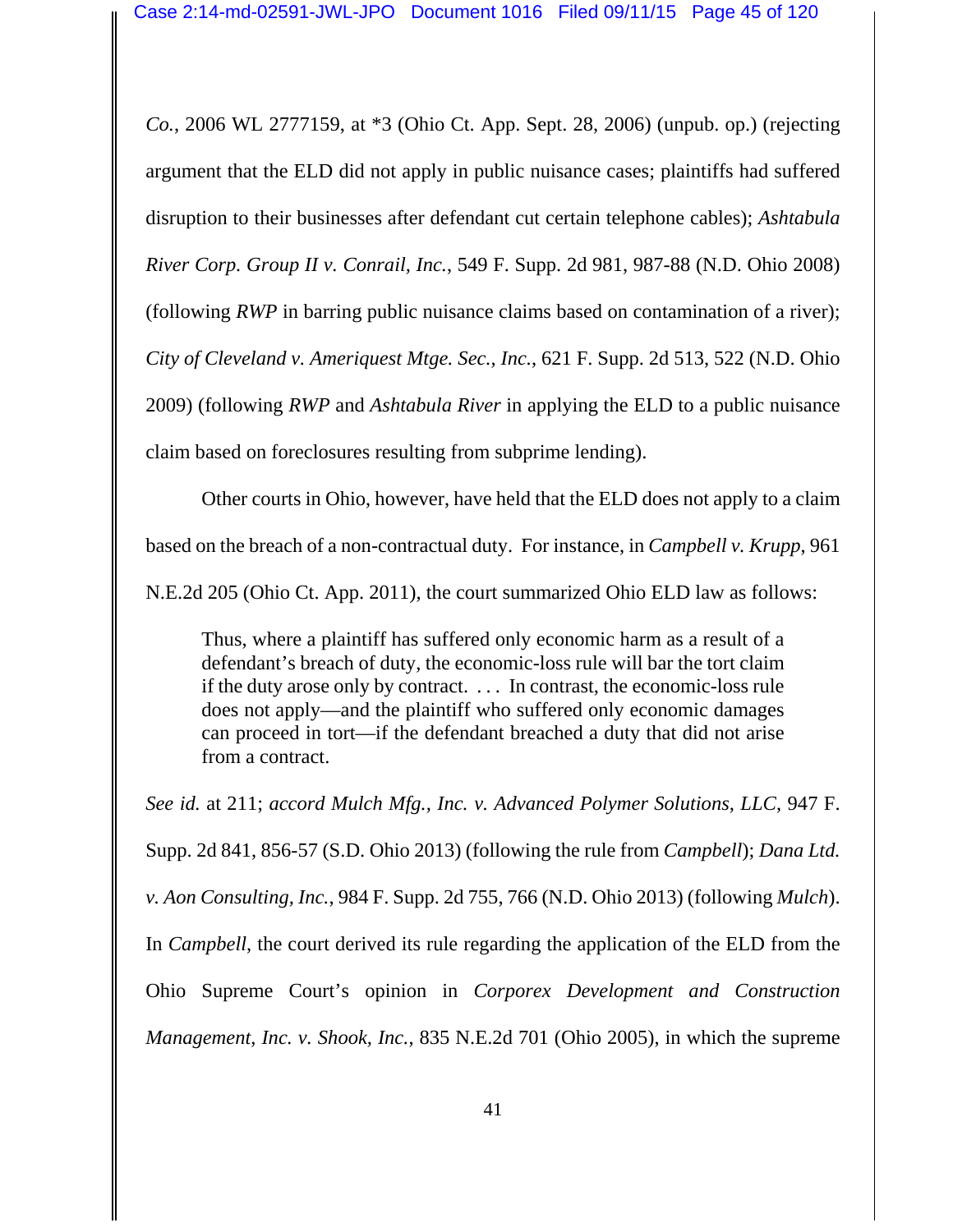court noted that the ELD stemmed from the recognition of a balance between tort law, designed to redress losses suffered by breach of a duty imposed by law, and contract law. *See id.* at 704.

Applying the rule set forth in this latter group of cases, based on the distinction drawn by the Ohio Supreme Court, the ELD would not apply in the present case under Ohio law because plaintiffs have alleged breaches of non-contractual duties. In light of these latter cases, the cases cited by Syngenta (which did not address *Corporex* or the other cases recognizing the tort duty-contract duty distinction) are most reasonably understood as limited to public nuisance claims. Accordingly, the Court cannot conclude that Ohio courts would necessarily apply the ELD in all stranger cases without exception and without regard to whether the purposes of that rule would be served.

In arguing that **Tennessee** courts would apply the ELD here, Syngenta notes that courts in that state have applied the doctrine in two lack-of-access cases. *See United Textile Workers of Am., AFL-CIO v. Lear Siegler Seating Corp.*, 825 S.W.2d 83, 87 (Tenn. Ct. App. 1990) (following other access cases in applying the ELD to bar a claim for economic losses resulting from the closure of an industrial park because of a gas leak at the defendant's facility); *Ladd Landing, LLC v. Tennessee Valley Auth.*, 874 F. Supp. 2d 727, 729-33 (E.D. Tenn. 2012) (applying the ELD to claims relating to a coal ash spill). In other cases, however, Tennessee federal courts have concluded that Tennessee law limits the ELD to the product liability context. In *Ham v. Swift Transportation Co.*, 694 F. Supp. 2d 915 (W.D. Tenn. 2010), the court stated that the Tennessee Supreme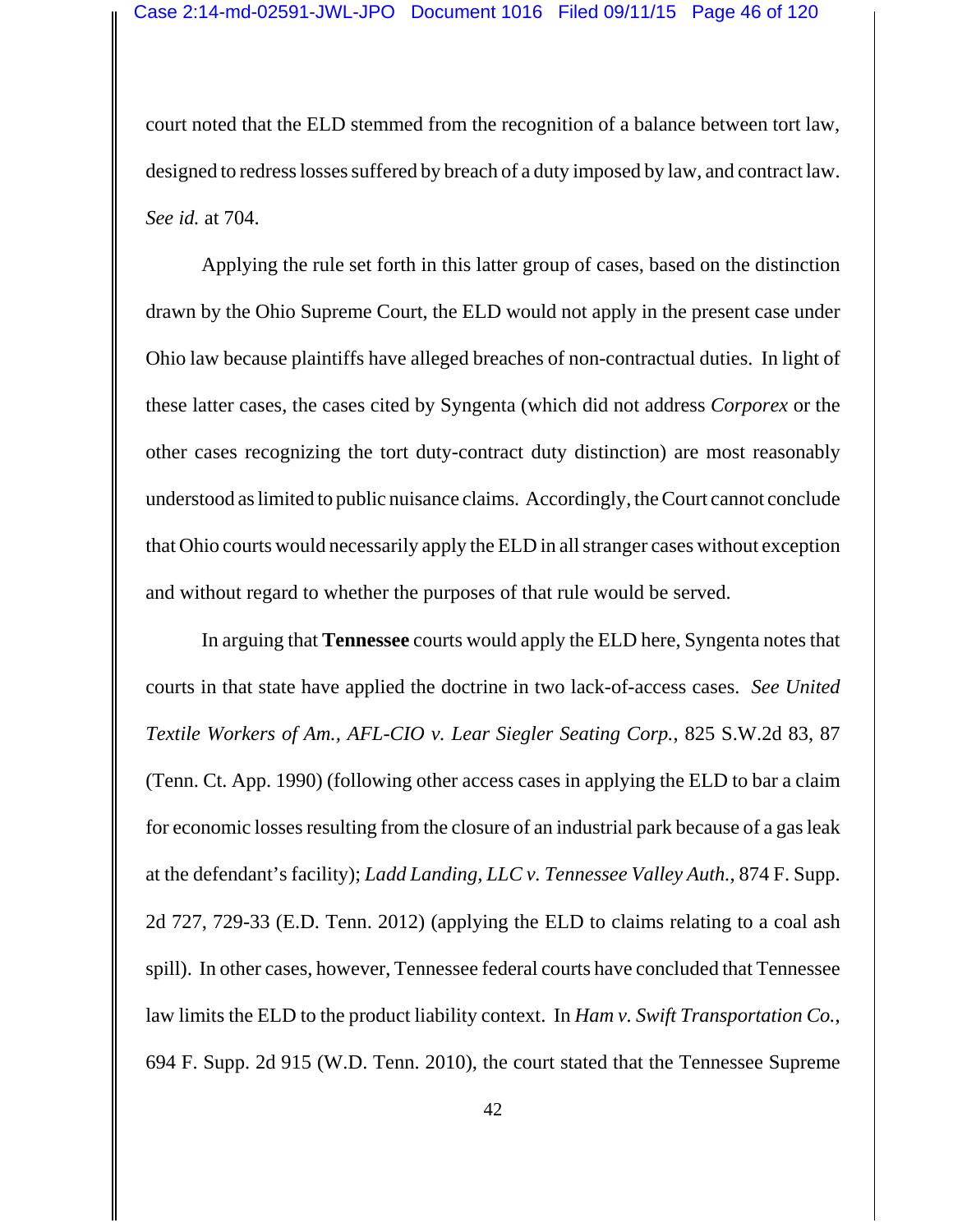Court had never addressed "whether the [ELD] applies outside the products liability context." *See id.* at 921. The court noted the holding of *United Textile*, but it further noted that "[t]he Tennessee Court of Appeals has since implicitly restricted the [ELD] to claims involving products liability or the sale of goods, at least where the plaintiff can establish a sufficiently direct relationship between the defendant's negligent act and the plaintiff's economic loss." *See id.* at 922 (citing cases). The court then concluded that the Tennessee Supreme Court would decline to extend the ELD to cases involving the provision of services. *See id.* at 923; *see also Tan v. Wilbur Smith Assocs., Inc.*, 2011 WL 3421320, at \*6-7 (E.D. Tenn. Aug. 4, 2011) (following *Ham* and its companion cases in concluding that the ELD does not extend to contracts for the provision of services under Tennessee law). The court in *Ladd Landing* reviewed and disagreed with the conclusions of the *Ham* court, *see Ladd Landing*, 874 F. Supp. 2d at 732-33, but the federal courts in Tennessee at least appear to be split concerning the proper scope of the ELD in that state and whether the Tennessee Supreme Court would recognize and apply the ELD in stranger cases outside the product liability context. Moreover, the court in *Ladd Landing* recognized that the ELD is subject to exception. *See id.* at 733 n.2. Thus, even if the Court were persuaded that the Tennessee Supreme Court would apply the ELD in a stranger context under the right circumstances (such as in lack-of-access cases like *United Textile* and *Ladd Landing*), the Court cannot predict that that court would apply the ELD without exception in all stranger cases, regardless of whether the rule's purposes were being served by its application.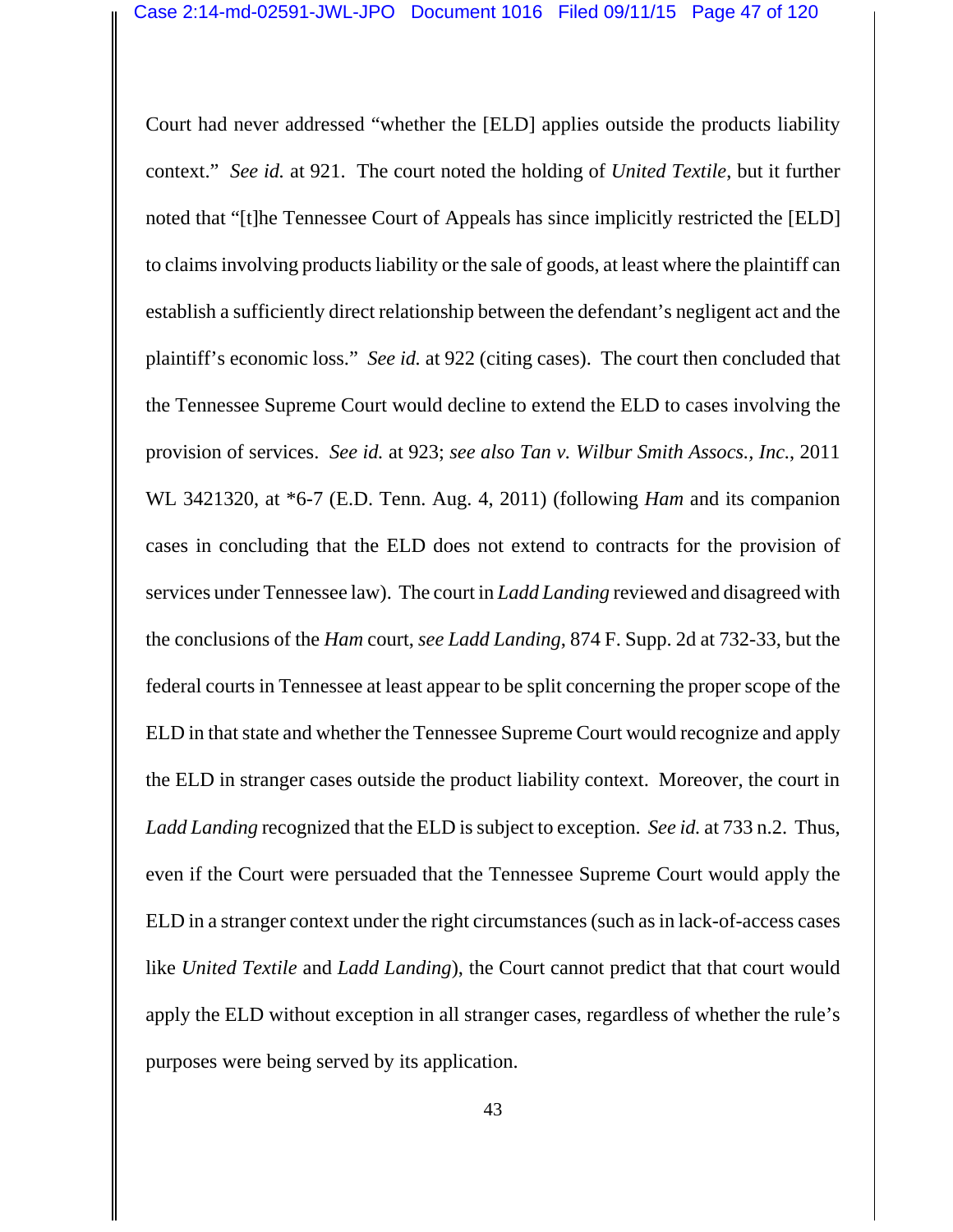Syngenta notes that the **Texas** Supreme Court has applied the ELD in the absence of contractual privity. *See LAN/STV v. Martin K. Eby Constr. Co.*, 435 S.W.3d 234 (Tex. 2014) (applying the ELD in a case in which the plaintiff contractor asserted negligence claims against the company that prepared plans for a construction project). Syngenta concedes, however, that the Texas Supreme Court in *LAN/STV* embraced a case-by-case approach to the ELD. *See id.* at 245-46 ("[F]or both torts [negligence and negligent misrepresentation], whether and how to apply the economic loss rule does not lend itself to easy answers or broad pronouncements. Rather, as we have already observed, the application of the rule depends on an analysis of its rationales in a particular situation.") (internal quotation and footnote omitted). Thus, the Court's consideration of the pertinent rationales in deciding whether to apply the ELD in this case is consistent with the approach mandated by the Texas Supreme Court.

Syngenta asserts that the SELD has been applied under **Wisconsin** law. In *Midwest Knitting Mills, Inc. v. United States*, 950 F.2d 1295 (7th Cir. 1991), which involved a claim of negligent supervision of an employee whose actions harmed the plaintiff, the Seventh Circuit stated that "there is now substantial evidence that Wisconsin would decline in all circumstances to allow a negligence suit for the recovery of only economic damages, even when there is no contractual relationship between the parties." *See id.* at 1300 (footnote omitted). Since the Seventh Circuit made that broad pronouncement of the rule in *Midwest Knitting*, however, Wisconsin courts have consistently defined the ELD as a doctrine that applies in the context of contractual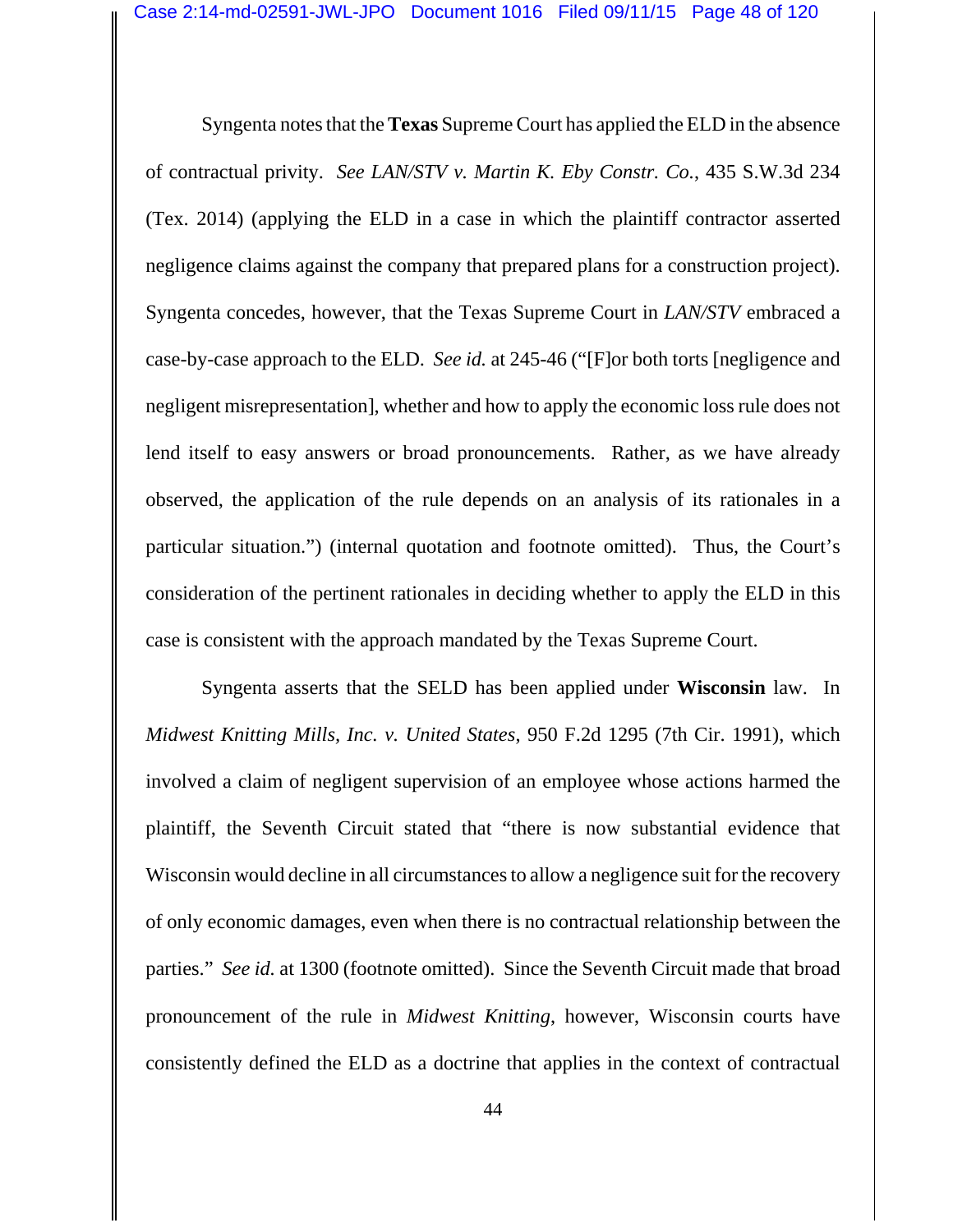relationships. For instance, in *Brew City Redevelopment Group, LLC v. Ferchill Group*, 724 N.W.2d 879 (Wis. 2006), the Wisconsin Supreme Court defined the ELD as a doctrine intended to prevent a party to a contract from employing tort remedies to compensate for economic losses arising from the contract. *See id.* at 884. The supreme court concluded that the ELD did not apply in that case because the plaintiff's claims did not depend on a contract in order to lie and because the plaintiff's tort allegations and damages were different from those underlying its contract claims. *See id.* at 886; *see also Walker v. Ranger Ins. Co.*, 711 N.W.2d 683, 687 (Wis. Ct. App. 2006) (ELD did not bar a negligence claim because the case was not a defective product or real estate case and no contractual relationship existed between the parties); *Schuetta v. Aurora Nat'l Life Assur. Co.*, 2013 WL 6199248, at \*5 (E.D. Wis. Nov. 27, 2013) (declining to apply the ELD under Wisconsin law because the case did not involve a defective product and the rationales for the ELD would not have been served by its application).<sup>14</sup>

Accordingly, based on this caselaw, the Court cannot say that Wisconsin courts have adopted the SELD, let alone that they would adopt the SELD in all cases without exception and without regard to a consideration of the doctrine's purposes.

<sup>14</sup>Syngenta also cites to *Custom Underground, Inc. v. Mi-Tech Services, Inc.*, 2011 WL 5008343 (E.D. Wis. Oct. 20, 2011), in which the court applied the broad statement of the ELD from *Midwest Knitting*. *See id.* at \*4. In *Custom Underground*, however, the court did not discuss *Brew City*, and it ultimately decided that it could not predict whether Wisconsin courts would apply the ELD in its own negligent-provision-ofservices context. *See id.* Thus, the court's decision to apply the ELD as broadly stated in *Midwest Knitting* is not particularly helpful.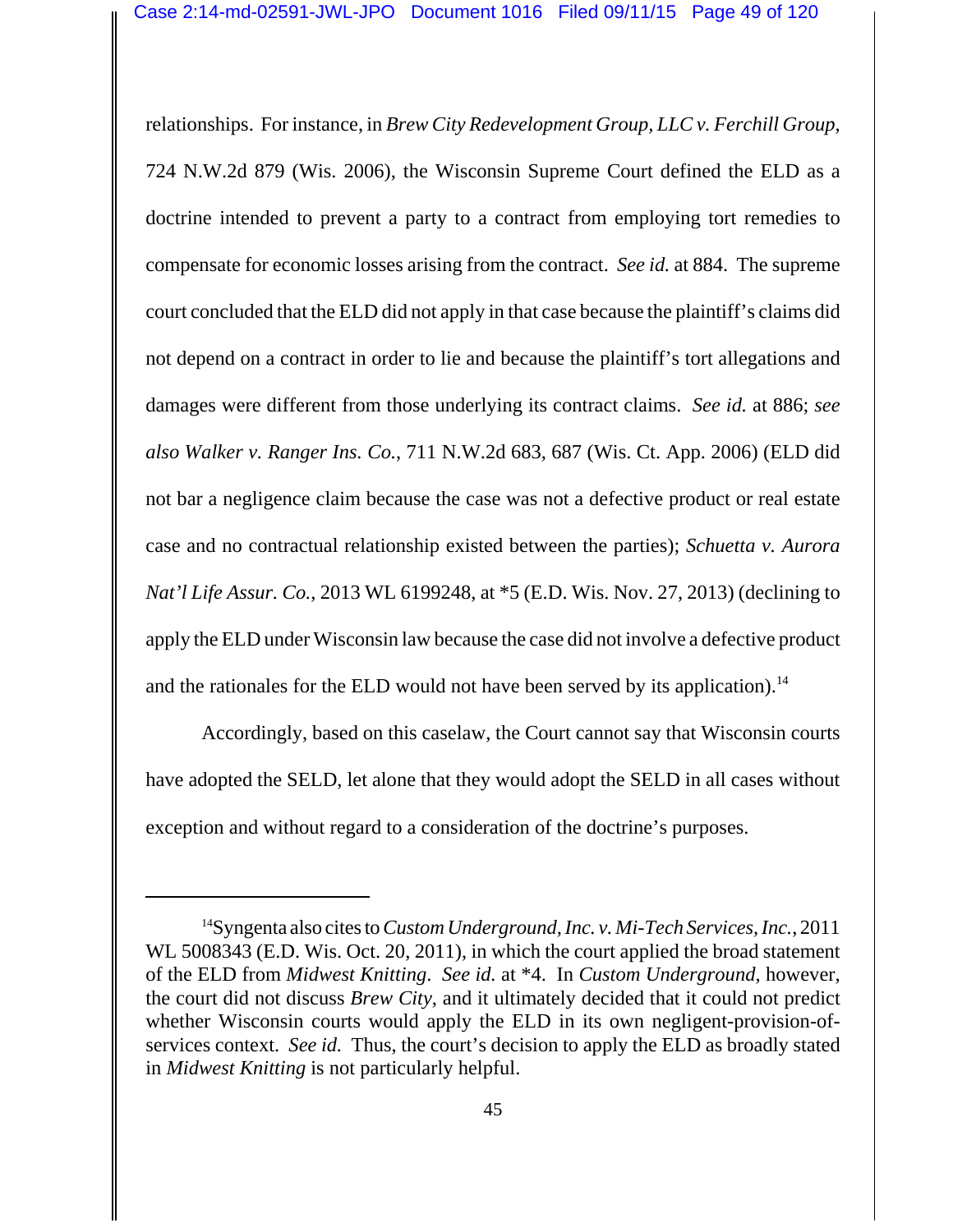In summary, in none of these 22 states does the law provide a basis to predict that the state would apply the SELD in this case in the absence of circumstances in which application of the doctrine would further its rationales. Accordingly, the Court rejects Syngenta's argument that the SELD bars plaintiffs' claims, and it denies Syngenta's motions to dismiss to that extent.

Finally, Syngenta argues that the non-producer plaintiffs' claims would be barred, even without application of the SELD, by the more widely applied contract-based ELD. Syngenta argues that the non-producers' claims based on their purchases of corn fall within that version of the ELD, which generally precludes claims for disappointed commercial expectations with respect to products purchased. The Court thus turns to the law governing the non-producer claims.

The non-producer plaintiffs reside in Illinois, Louisiana, Minnesota, and Mississippi, and the parties have generally agreed that the law of the state of a plaintiff's residence governs its claims. Syngenta claims that Illinois law governs the claims by plaintiff Trans Coastal Supply Company, Inc., but it has not discussed the law of that state in making this argument, which the Court therefore rejects as applied to that plaintiff. Moreover, as set forth above, Syngenta concedes that Louisiana does not apply the ELD but instead engages in a duty-risk analysis. Thus, the Court will not dismiss the claims by the non-producer plaintiff from that state on the basis of the ELD.

As explained above, Minnesota's ELD is entirely statutory, and the statute bars certain "product defect tort claims" by a buyer against a seller. *See* Minn. Stat. §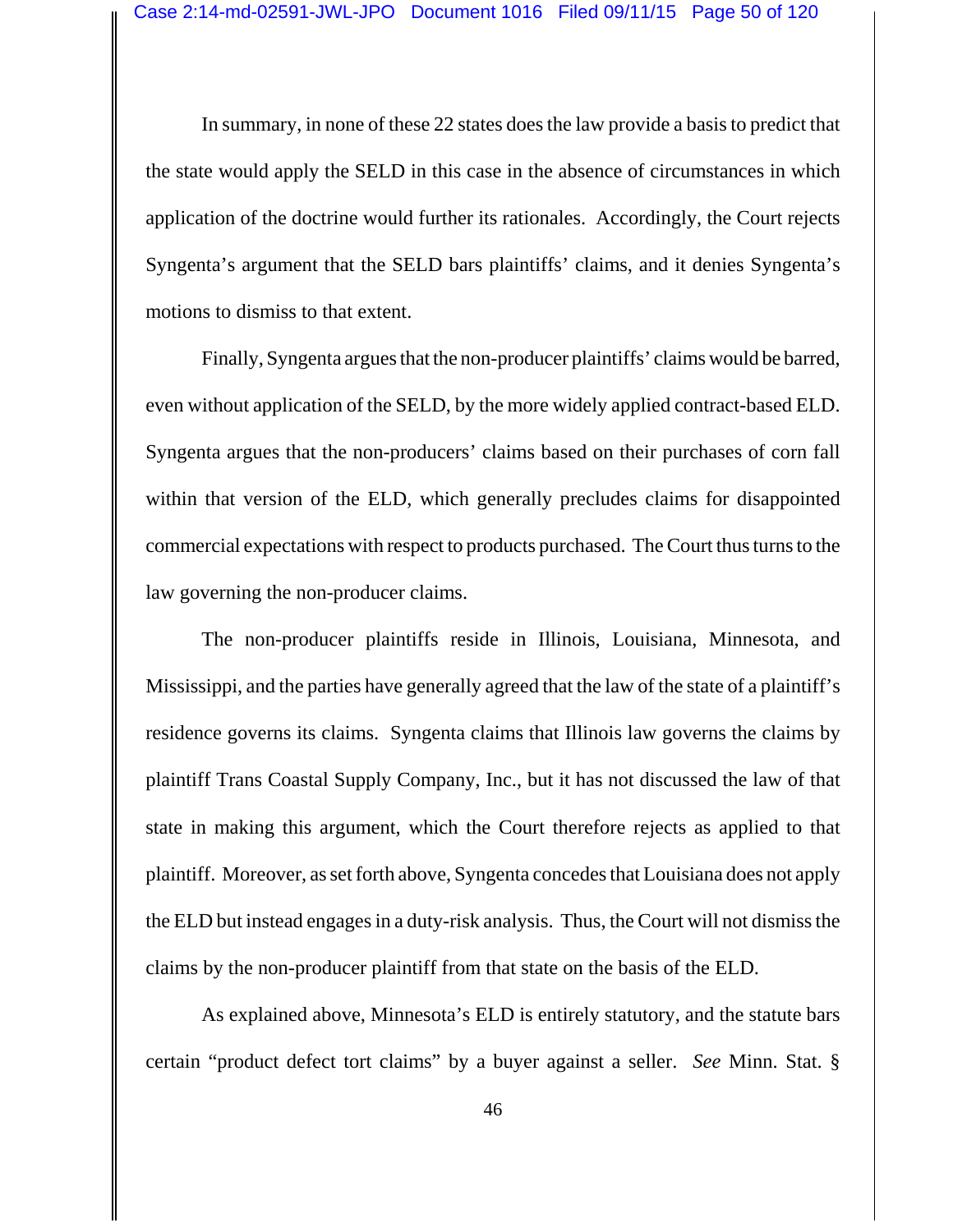604.101, subd. 3. Syngenta has not shown that the Minnesota non-producer plaintiff's claims fall within that statute. That plaintiff bought corn, but it did not buy any product sold by Syngenta, which sold seeds, and Syngenta has not cited any authority to support a theory allowing for liability under this statute if the plaintiff did not buy the particular product sold by the defendant. In addition, plaintiffs have not alleged any sort of product defect, as Syngenta's seeds are not alleged to have failed to perform as intended. Therefore, the Court concludes that the claims by the Minnesota non-producer plaintiff are not barred by the ELD.

With respect to Mississippi's ELD, Syngenta cites only *State Farm Mutual Automobile Insurance Co. v. Ford Motor Co.*, 736 So. 2d 384 (Miss. Ct. App. 1999). In that case, however, the court discussed the ELD only in the context of a product defect. *See id.* at 387. Again, the present case does not involve such a defect, and the Court therefore concludes that the claims of the Mississippi non-producer plaintiff are not barred by the ELD.

# **IV. FIFRA Preemption**

In asserting various claims, all plaintiffs have alleged a failure to warn by Syngenta. For instance, in various negligence claims, plaintiffs include the following among various acts and omissions by which they allege Syngenta breached duties to them: "Failing to adequately warn and instruct farmers on the dangers of contamination by MIR 162 and at least the substantial risks that growing Viptera® would lead to loss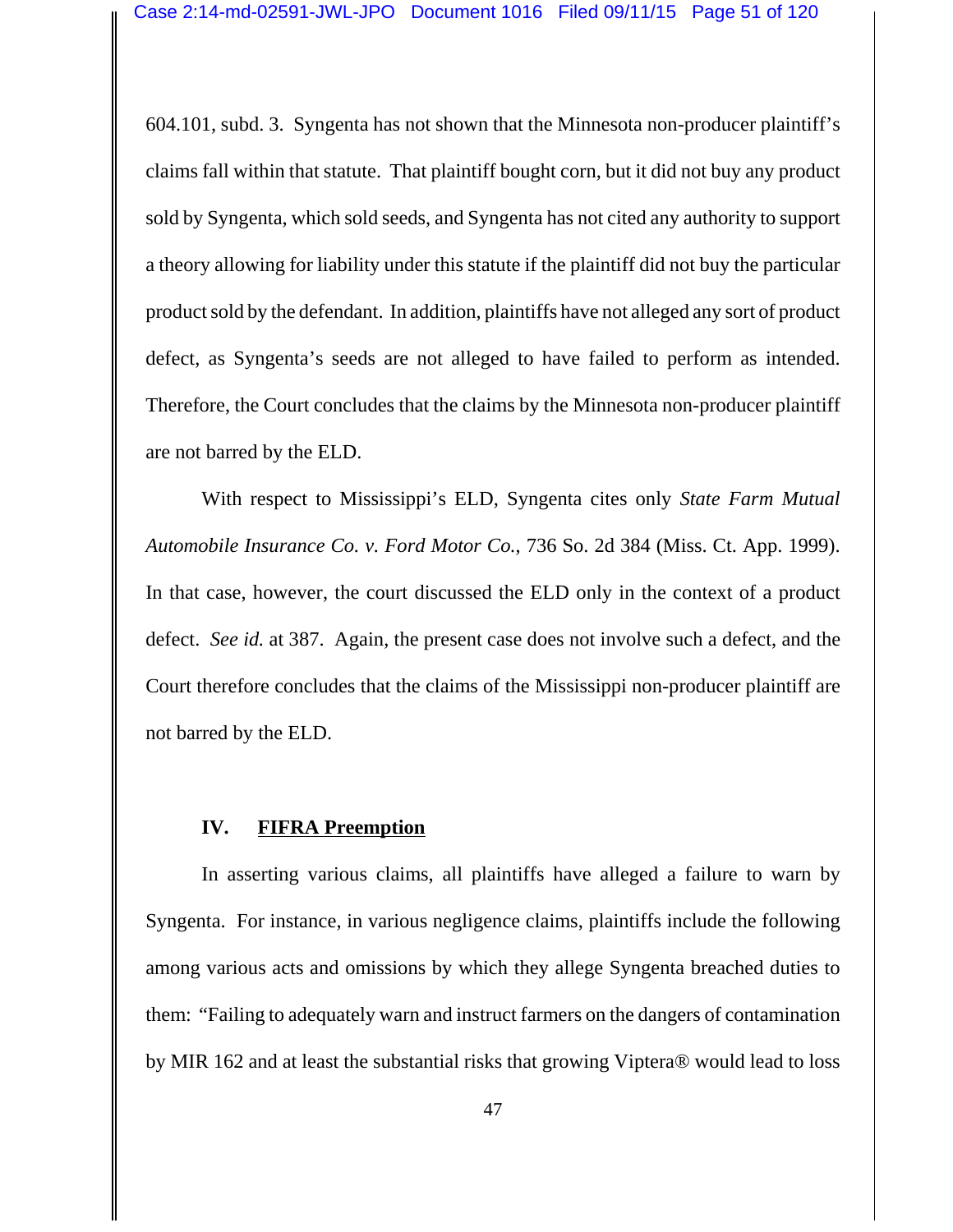of the Chinese market[.]" Syngenta argues that any claims by plaintiffs based on Syngenta's alleged failure to warn growers using its products are preempted by a provision in the Federal Insecticide, Fungicide, and Rodenticide Act (FIFRA), 7 U.S.C.  $§ 136v(b).$ 

In *Bates v. Dow Agrosciences LLC*, 544 U.S. 431 (2005), the Supreme Court held that for a state rule or cause of action to be preempted under FIFRA, it must be (1) a requirement (not a mere inducement) for labeling or packaging (2) that is different or in addition to those under the statute. *See id.* at 443-44. The plaintiff in *Bates* had asserted a claim of negligence in the development, manufacture, production, and promotion of a pesticide, but the lower courts interpreted the claim as a failure-to-warn claim, based on the plaintiff's evidence and argument that an earlier label change would have prevented the harm. *See id.* at 436. The Supreme Court held that various other causes of action in that case were not preempted, but it indicated that the negligent-failure-towarn claim in that case could be preempted, and it remanded the case for further consideration of that issue. *See id.* at 444-54; *see also In re StarLink Corn Prods. Liability Litig.*, 202 F. Supp. 2d 828, 837 (N.D. Ill. 2002) (holding that the plaintiffs' negligence claim was a disguised failure-to-warn claim, which was therefore preempted).

Syngenta argues that plaintiffs' failure-to-warn claims are preempted by FIFRA, although it has not discussed how those claims relate to its products' labels. Plaintiffs do not dispute that FIFRA would preempt any claims based on a failure to warn in the products' labeling or packaging, which is defined to include "all labels and all other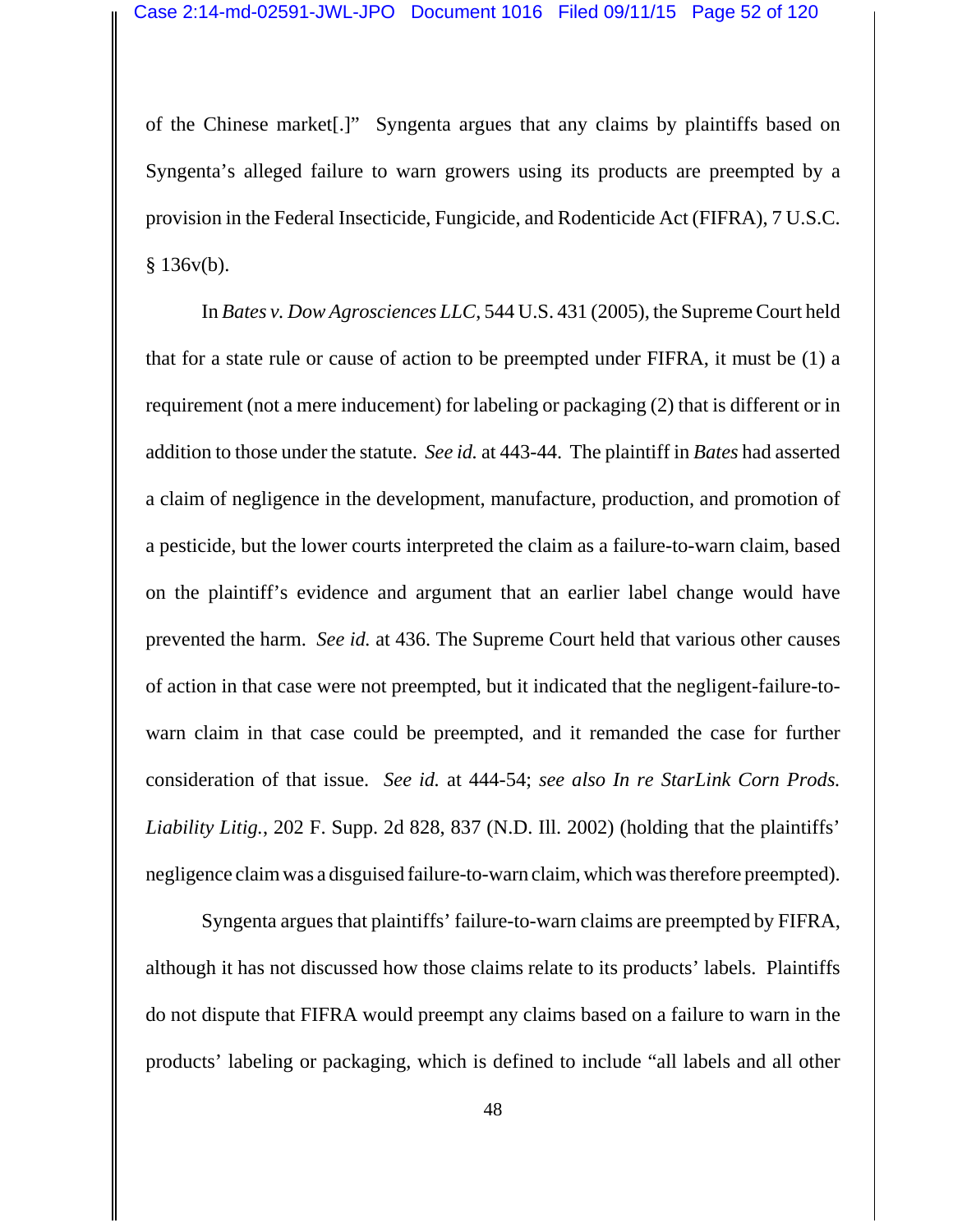written, printed, or graphic matter" accompanying the products or to which the labels or packaging refers, *see* 7 U.S.C. § 136(p). Rather, plaintiffs insist that they have not brought a direct failure-to-warn claim and that they have cited such a failure by Syngenta merely as one in a list of ways in which Syngenta was negligent. Plaintiffs also note that they have alleged that they were not purchasers of Syngenta's products and thus would not have seen any labels for those products.

Plaintiffs have alleged, as a basis for their various claims, Syngenta's failure to warn farmers of risks in growing Viptera, and that claim is reasonably interpreted to include a claim that Syngenta failed to warn purchasers of its products. Because such warnings might ordinarily be included in materials accompanying the products, plaintiffs' complaints do appear to include a claim that seeks to impose a labeling requirement not found among FIFRA's statutory requirements. Even though plaintiffs appear to disavow any such claim, the Court nevertheless grants the motions to dismiss, and it dismisses any claim based on an alleged failure to warn to the extent that such claim is based on a lack of warnings in materials accompanying the products.

# **V. Claims Based on Duracade / Event 5307**

Syngenta seeks dismissal of all plaintiffs' claims to the extent they are related to the commercialization of the Duracade product that contained not only MIR 162 (which was also contained in Viptera) but also Event 5307. Syngenta argues that plaintiffs have failed to state a claim because they cannot show that conduct related to Duracade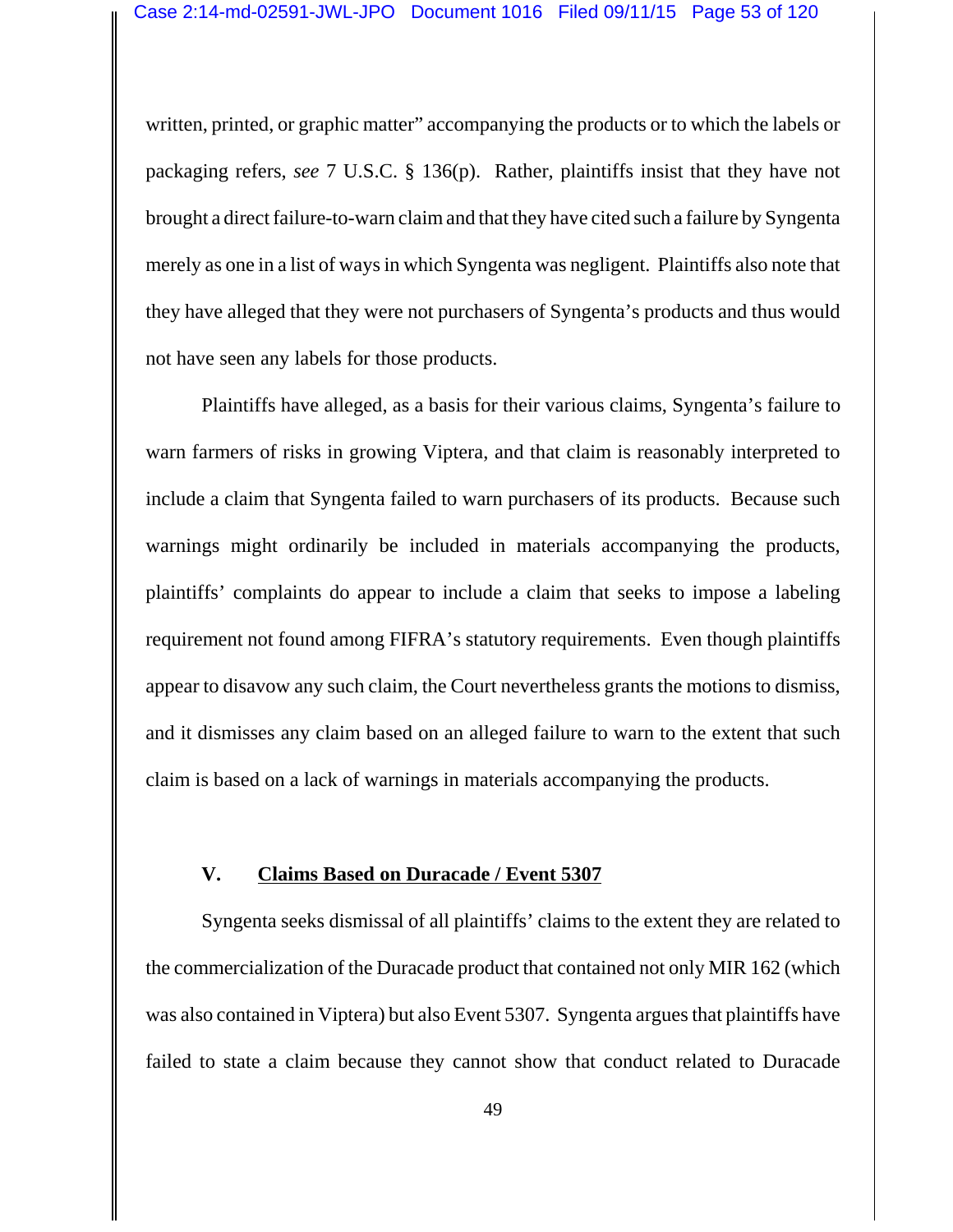proximately caused plaintiffs' injuries. Syngenta appears to make two arguments here.

First, Syngenta points to plaintiffs' allegations that their injuries started in November 2013 when China began rejecting corn with MIR 162 and that Syngenta subsequently began commercialization of Duracade for the 2014 crop year. Syngenta thus appears to argue that the subsequent event cannot have caused the earlier injury. The Court rejects this argument, however, as plaintiffs clearly allege harm lasting over time, including during the time of Duracade's commercialization.

Second, Syngenta argues that plaintiffs have not specifically alleged that China rejected Duracade corn or that Duracade caused market disruption or other injury. The Court rejects this argument as well. The complaints allege that Syngenta commercialized Duracade while components MIR 162 and Event 5307 were not approved by China and that such commercialization prolonged the economic harm begun by acts relating to Viptera. Thus, plaintiffs have alleged sufficient facts to give rise to a plausible claim that acts relating to Duracade proximately caused injury to plaintiffs. The Court denies the motions to dismiss these claims.

### **VI. Trespass to Chattels**

Syngenta seeks dismissal of common-law claims for trespass to chattels asserted by the corn producer and non-producer plaintiffs. In their briefs, both sides have looked to Restatement (Second) of Torts § 217(b), which provides that a "trespass to chattel may be committed by intentionally . . . using or intermeddling with a chattel in possession of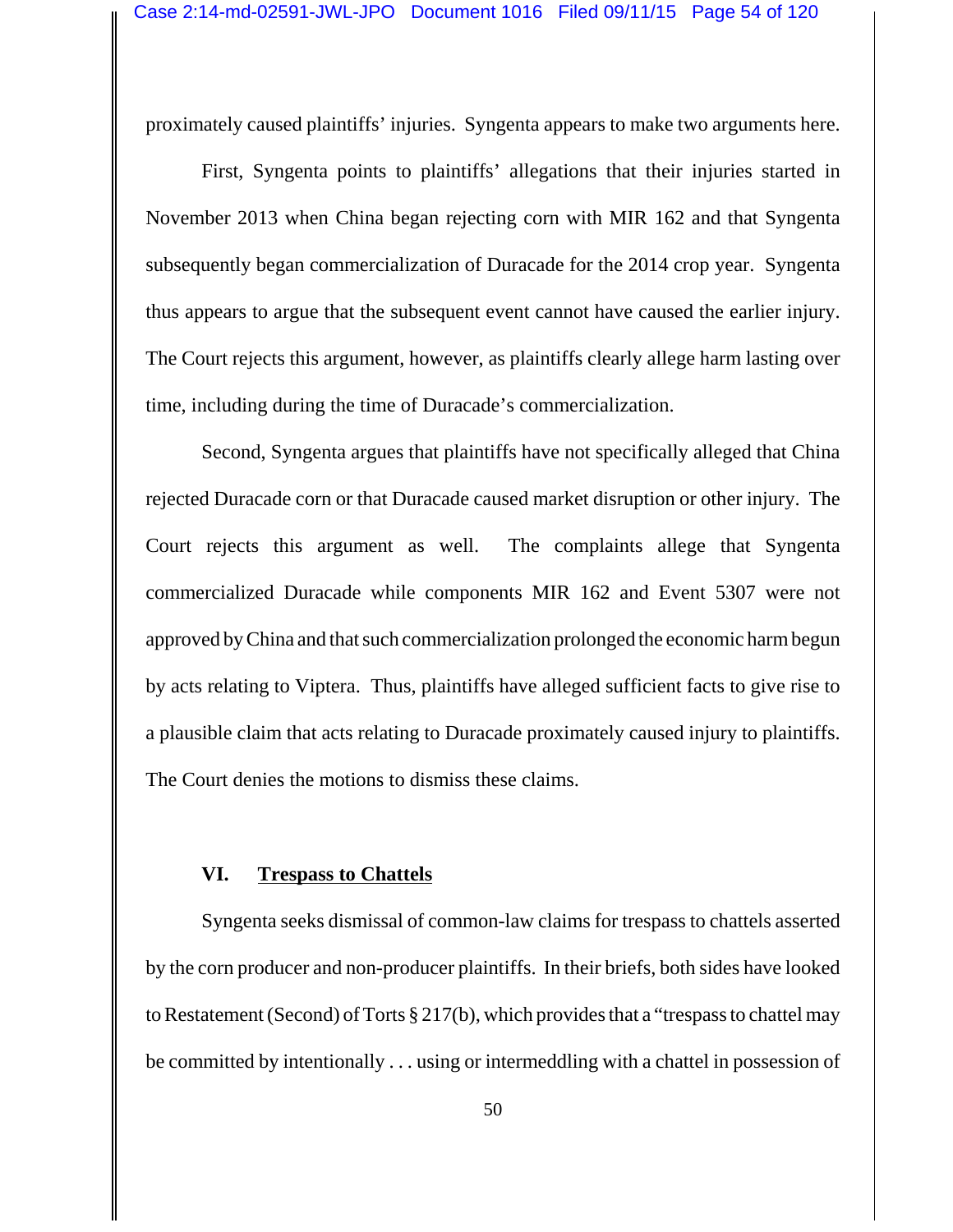another." *See id.*

As a preliminary matter, plaintiffs note that this provision of the Restatement has been adopted in 21 of the 22 states under whose law plaintiffs have asserted claims. The exception is Louisiana, which does not recognize the common-law tort of trespass to chattels, but instead recognizes a statutory cause of action for damage to movables, which claim Louisiana producers have asserted here (Count XXVIII). *See MCI Communications Servs., Inc. v. Hagan*, 74 So. 3d 1148, 1154-55 (La. 2011). Syngenta has not addressed that specific claim under Louisiana law, which cannot be assumed to track the general common law of the other states. Therefore, the Court denies Syngenta's motion to dismiss that claim. The Court's remaining discussion of this cause of action relates to the claims asserted by plaintiffs under the others states' laws.

#### *A. Intermeddling*

This tort requires intermeddling with a chattel in the plaintiff's possession. Plaintiffs allege that Syngenta intentionally intermeddled with their corn, through contamination of the corn from Viptera or Duracade either in the fields or in elevators, by commercializing those products without adequate systems to isolate and channel them. Syngenta argues that it did not intermeddle with plaintiffs' corn because it merely sold the seed to third-party farmers, and that any intermeddling was therefore caused by those farmers who planted the Viptera or Duracade seeds (intermeddling by crosspollination) or by those who mixed corn in the elevators or other storage or transport places (intermeddling by commingling). Plaintiffs respond that Syngenta intermeddled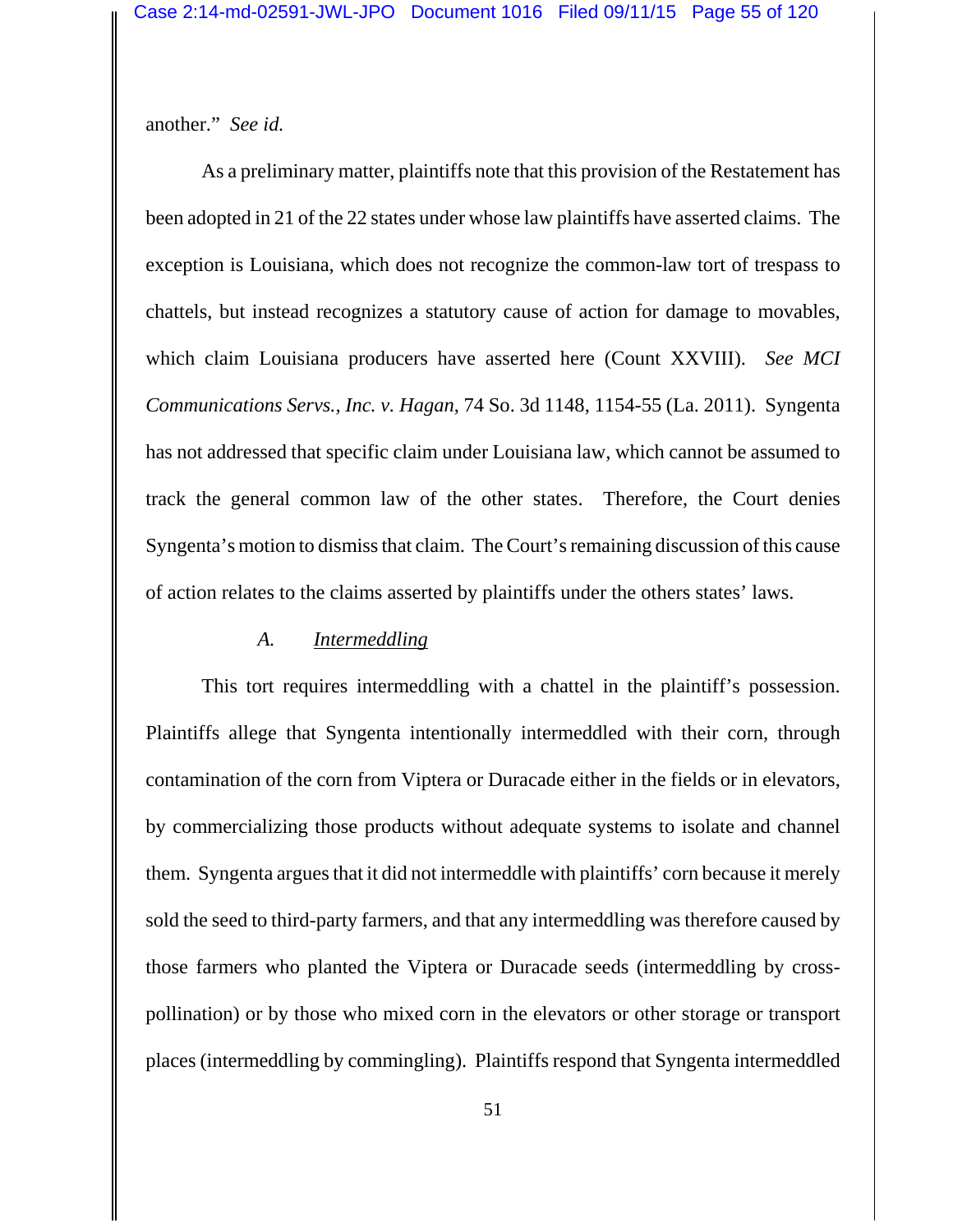by selling its products while knowing that the genetically-modified strains would spread to others through cross-pollination and commingling, while committing other acts that increased the likelihood of that contamination.

Plaintiffs rely on a comment to the Restatement that indicates that the intermeddling may be the direct or indirect result of the defendant's act. *See* Restatement (Second) of Torts § 217(b) cmt. d. Syngenta notes, however, that courts have held in a number of cases that there is no liability for trespass for an injury or contamination caused by a product after it has left the control of its seller. *See City of Bloomington, Ind. v. Westinghouse Elec. Corp.*, 891 F.2d 611, 615 (7th Cir. 1989) (applying Indiana law, seller of PCBs not liable for trespass when buyer's waste containing PCBs contaminated plaintiff's land); *Jordan v. Southern Wood Piedmont Co.*, 805 F. Supp. 1575, 1582 (S.D. Ga. 1992) (seller of chemicals not liable for trespass for contamination that occurred when the buyer released the chemicals); *Dine v. Western Exterminating Co.*, 1988 WL 25511, at \*9 (D.D.C. Mar. 9, 1988) (seller of insecticide not liable for trespass for injury from when insecticide was used by another to treat a house); *City of Manchester v. National Gypsum Co.*, 637 F. Supp. 646, 656 (D.R.I. 1986) (dismissing trespass claim against seller of asbestos; seller's control ceased at sale, plaintiff brought the asbestos into the property); *Town of Hooksett Sch. Dist. v. W.R. Grace & Co.*, 617 F. Supp. 126, 133 (D.N.H. 1984) (same); *Parks Hiway Enters., LLC v. CEM Leasing, Inc.*, 995 P.2d 657, 664 (Alaska 2000) (seller of fuel not liable for trespass after purchaser leaked fuel into groundwater and thereby contaminated the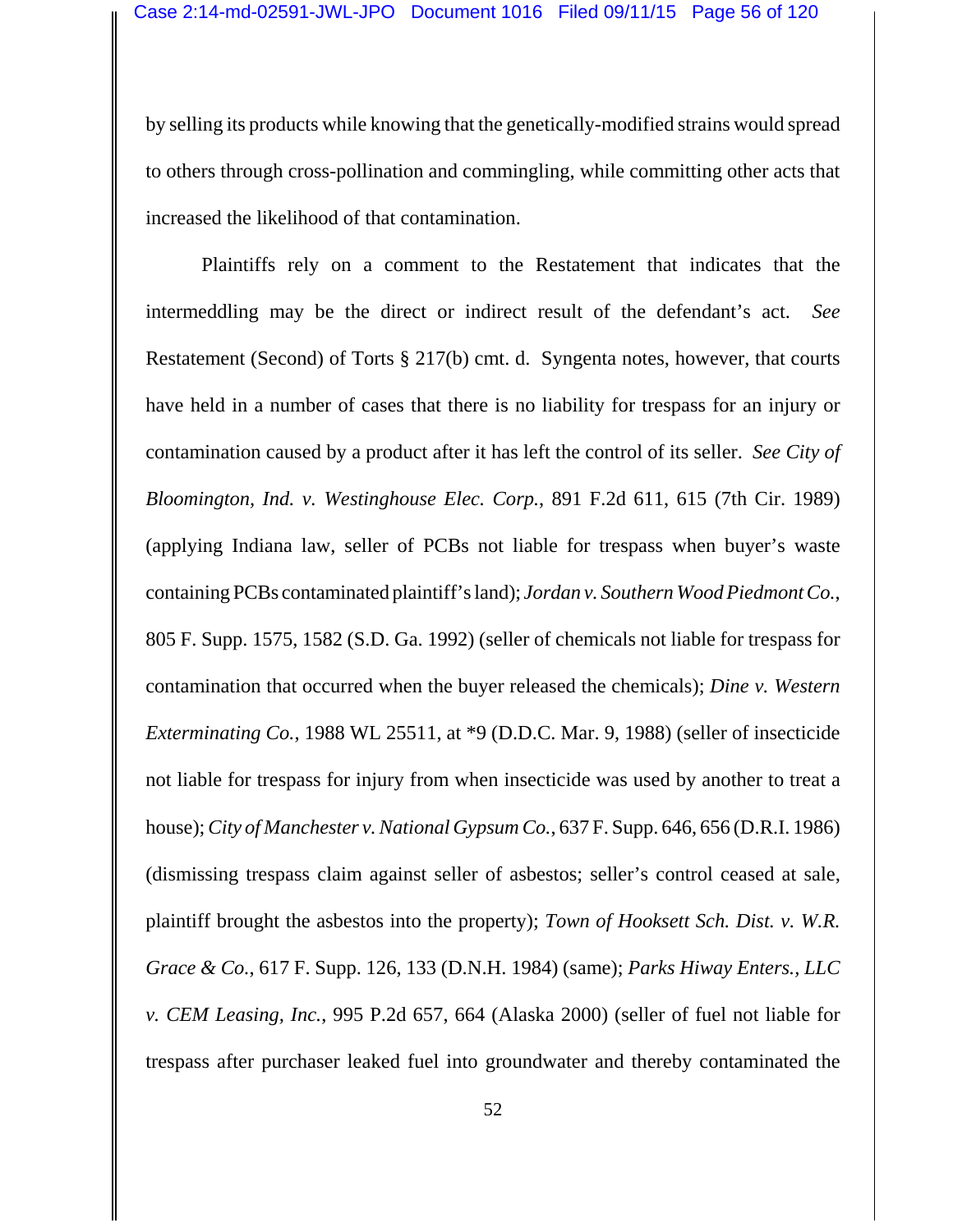plaintiff's property; rejecting argument that the seller set in motion the release of the fuel); *Ward v. Northeast Tex. Farmers Co-op. Elevator*, 909 S.W.2d 143, 150-51 (Tex. Ct. App. 1995) (seller of herbicide to plaintiff's neighbors not liable for trespass after herbicide drifted onto plaintiff's property when applied by a crop duster; noting lack of authority indicating that a mere seller is acting in concert with others using the product).

Plaintiffs have not addressed such cases in their response. Plaintiffs might argue (as they did in support of their nuisance claims) that in most of these cases, the product was wrongfully used, while in this case, Syngenta knew that contamination would occur when Viptera was used as intended. In *Ward*, however, there is no discussion of improper application of the herbicide, and that defendant might have known that its product when applied would naturally drift to other fields, and yet the plaintiffs were not permitted to pursue a claim for trespass. *See Ward*, 909 S.W.2d at 150-51. Moreover, in *National Gypsum* and *W.R. Grace*, the asbestos cases, trespass claims were dismissed even though the defendant sold the product directly to the plaintiffs and thus would have known that its product would be used in their property. *See National Gypsum*, 637 F. Supp. at 656; *W.R. Grace & Co.*, 617 F. Supp. at 133.

Plaintiffs cite only a single case, *Sotelo v. DirectRevenue, LLC*, 384 F. Supp. 2d 1219 (N.D. Ill. 2005), and that case is readily distinguished. In *Sotelo*, one defendant downloaded spyware onto the plaintiff's computer, and other defendants sent ads to the computer through the spyware. *See id.* at 1231-32. Two defendants argued that they did not send the ads to the plaintiff's computer and did not participate with others who did.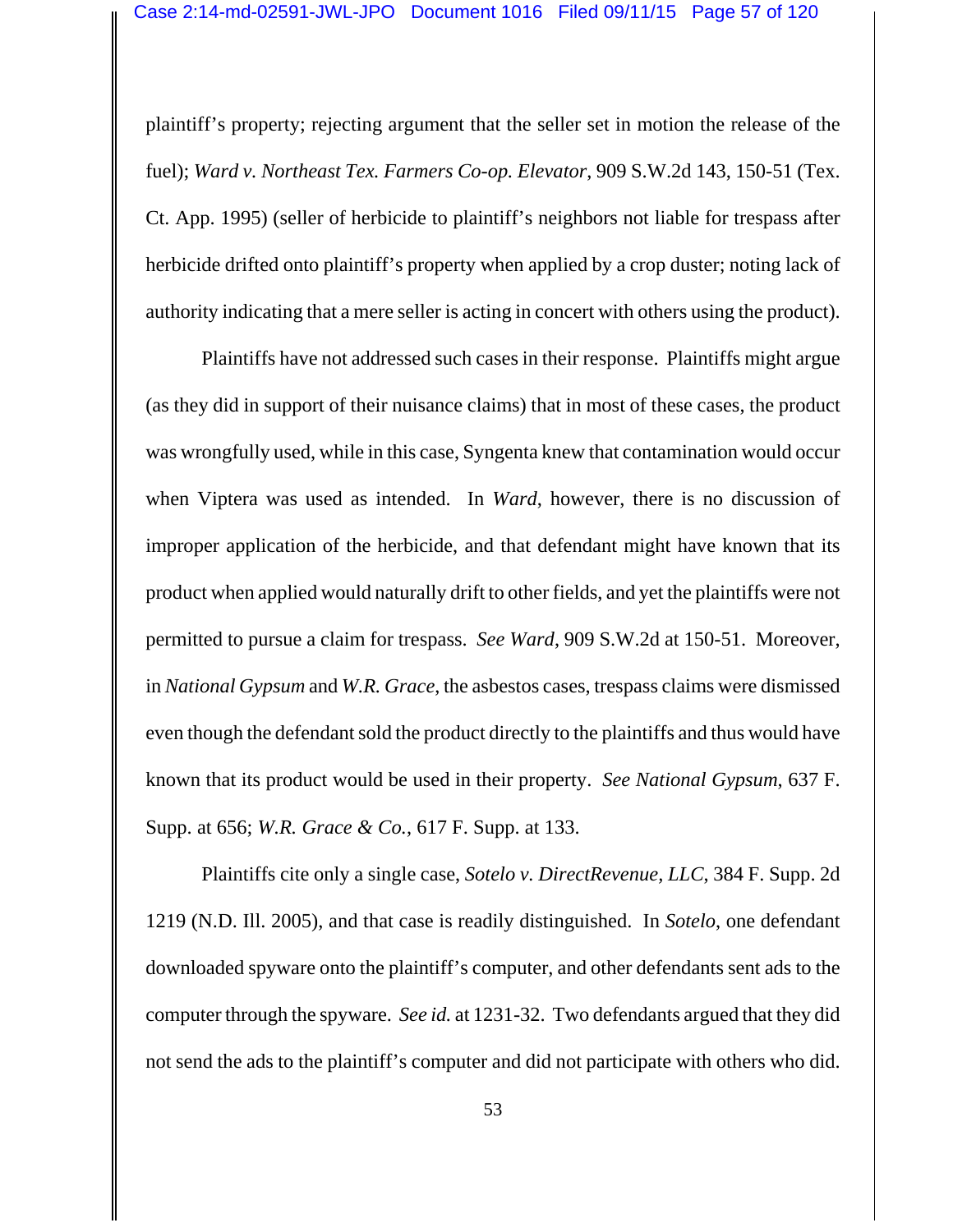*See id.* The court, however, did not hold that those defendants could nonetheless be liable for trespass, as plaintiffs here suggest; rather, the court held that the plaintiff there had in fact alleged that those defendants did send and participate in sending the ads. *See id.* Therefore, *Sotelo* is not helpful.

Thus, plaintiffs have not cited any case in which a trespass claim was allowed against a seller of a product on the basis that the seller knew that the product would end up interfering with property of non-purchasers if the seller did not cause the interference itself. In the absence of such an example of any court having recognized such a claim, the Court concludes that plaintiffs may not state a claim for trespass here under this theory.

Plaintiffs also argue that they have alleged that Syngenta grew some Viptera itself—to conduct field tests in most of the states in which plaintiffs farm and to develop inventories—and that Syngenta caused intermeddling with their corn in that way. As Syngenta notes, however, plaintiffs have not alleged that each plaintiff's corn was contaminated specifically by Viptera corn grown by Syngenta. The Court concludes that it is not plausible that each plaintiff's corn was so contaminated, especially as plaintiffs have alleged that Syngenta grew corn not in all plaintiffs' states, but only in most. Thus, the Court rules that the trespass to chattels claims are subject to dismissal, and Syngenta's motions are granted to that extent. Plaintiffs are granted leave, however, to amend their complaints to assert claims specifically on behalf of those plaintiffs that are able to allege facts to support a plausible claim of contamination from corn grown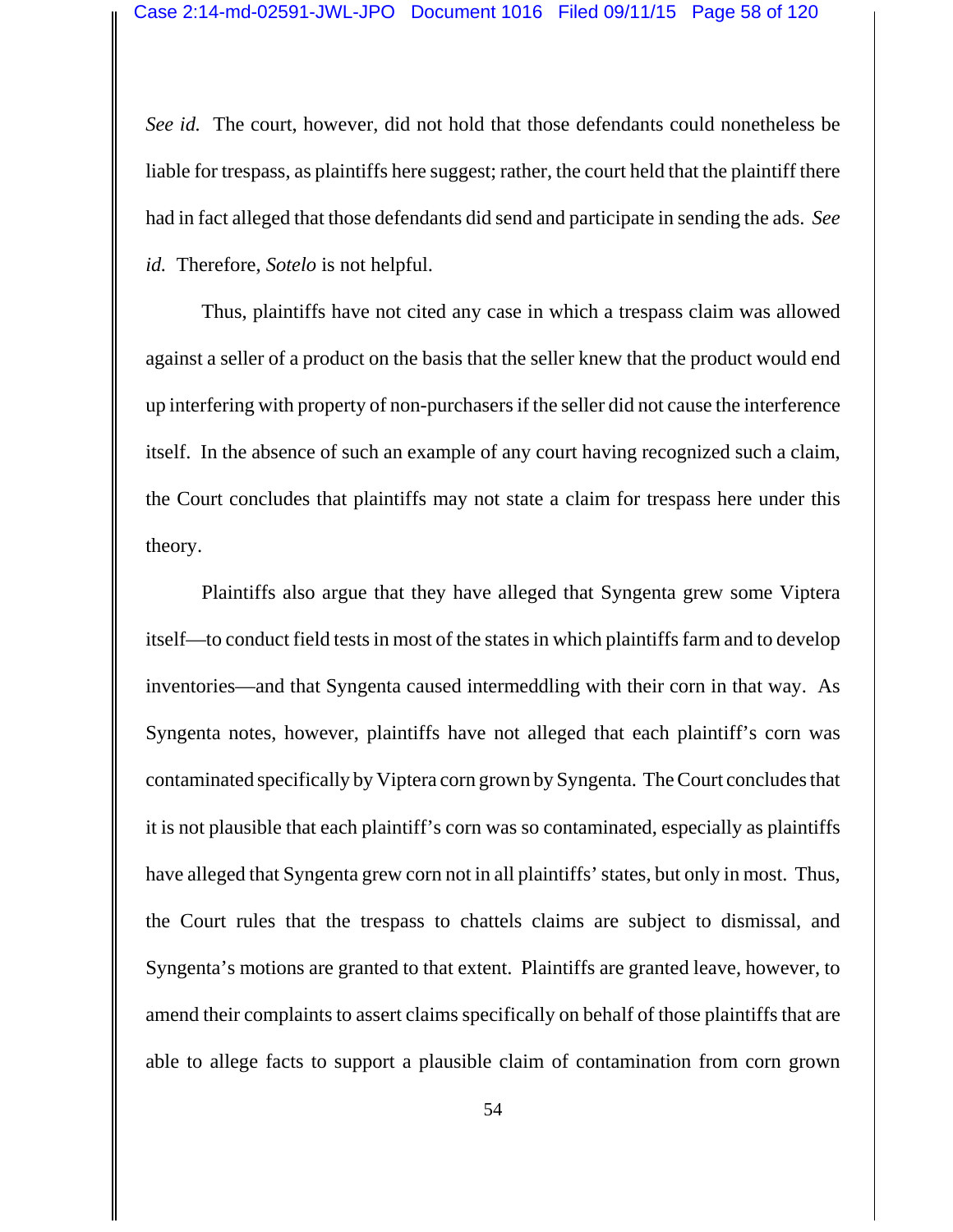specifically by Syngenta.

# *B. Contact with Producer Plaintiffs' Corn*

Syngenta also argues that in light of the producer plaintiffs' pleaded theory that they suffered damages when corn prices dropped in the domestic market generally, those plaintiffs cannot pursue trespass claims because they have not specifically alleged interference (through contamination) with each plaintiff's property. Indeed, Syngenta argues that absent allegations of testing of the corn, plaintiffs cannot plausibly make such a claim. Plaintiffs do not dispute that a producer must have suffered contamination of its own corn or other property in order to maintain this claim, but they note that plaintiffs have alleged generally that their corn was contaminated either in the fields or in elevators. In light of the plaintiffs' damage-to-the-market theory, however, the Court cannot conclude that plaintiffs have pleaded sufficient facts to support a plausible claim that *each* producer plaintiff suffered contamination of its own corn or property.

Syngenta further argues that corn in the elevators no longer belonged to the producer plaintiffs, having been sold to the elevator operators, and that that fact precludes a claim for trespass because such a claim requires intermeddling with the plaintiff's own property. Plaintiffs respond that such an argument is improperly factdependent. In the absence of allegations that some or all plaintiffs retained a possessory interest in corn that was contaminated in an elevator, however, plaintiffs have not stated a plausible claim for trespass based on such contamination, as one would normally expect growers to have given up their interest in the corn sent to elevators. Because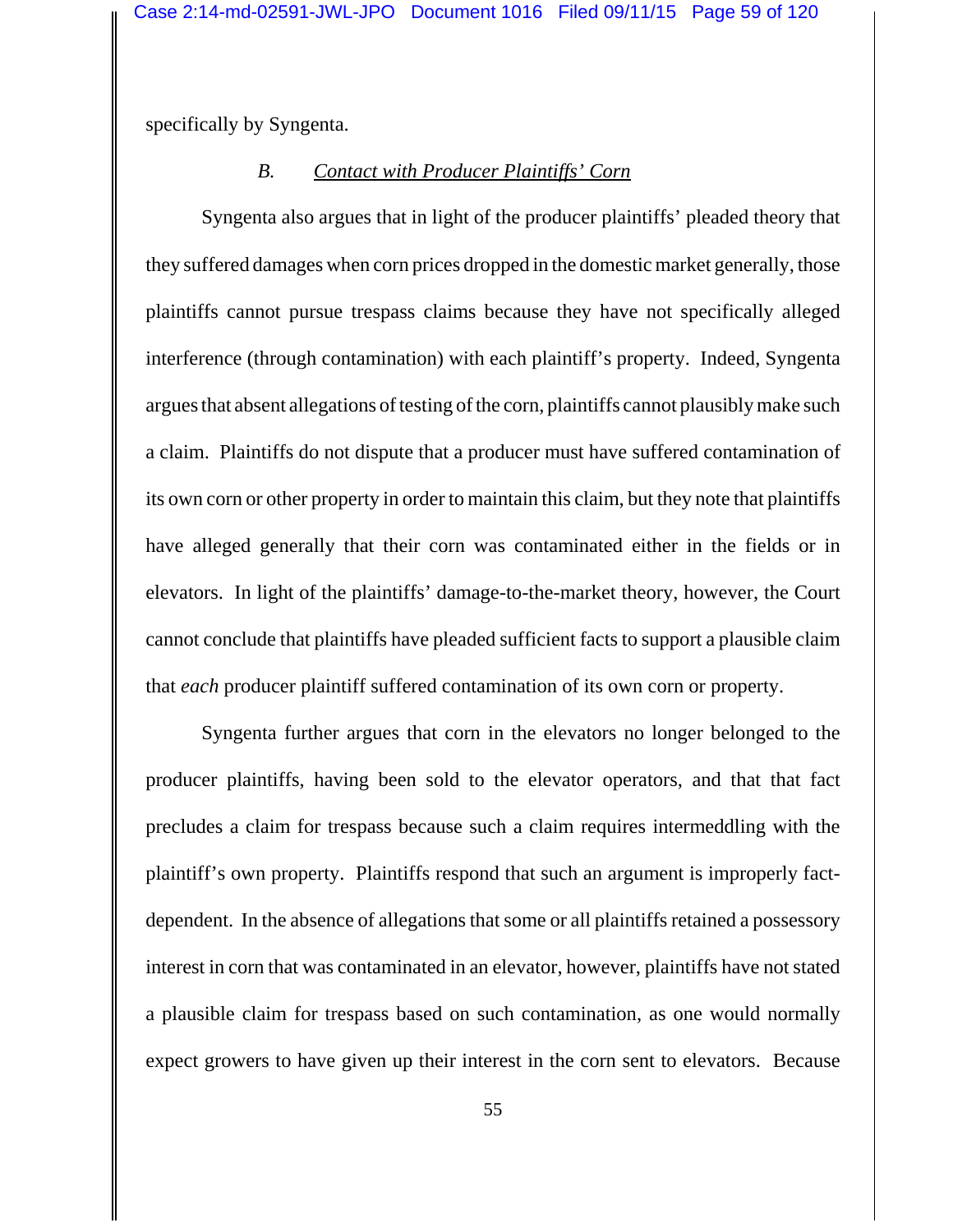plaintiffs have alleged only contamination in the fields *or* in elevators, without stating which for each plaintiff, plaintiffs cannot maintain this claim as pleaded.

Accordingly, the Court concludes that plaintiffs have not alleged facts to support a plausible claim that each plaintiff suffered contamination of its own corn or other property, and the Court dismisses the trespass claims on this basis as well. Producer plaintiffs are granted leave, however, to amend their complaint to allow any plaintiff to assert this claim if it can plausibly allege either that its own corn was contaminated in the field or that its corn was contaminated in an elevator while it retained a possessory interest.

### *C. Damage*

Finally, Syngenta argues that plaintiffs have not sufficiently alleged damage to their corn because Viptera-contaminated corn may be eaten and sold in the United States like any other corn. As plaintiffs note, however, they have alleged an impairment to the value of their corn, which injury is sufficient under the Restatement—whether or not the corn is edible. The fact that Viptera was approved for sale does not mean that no impairment of value could have occurred as a matter of law. Syngenta argues that plaintiffs have only conclusorily alleged impairment, but (assuming plaintiffs' own corn was contaminated, *see supra* Part VI.B) plaintiffs have stated facts to support a plausible claim that the value of that corn was impaired because it was less marketable than before.

The Court agrees with Syngenta, however, that plaintiffs have not alleged facts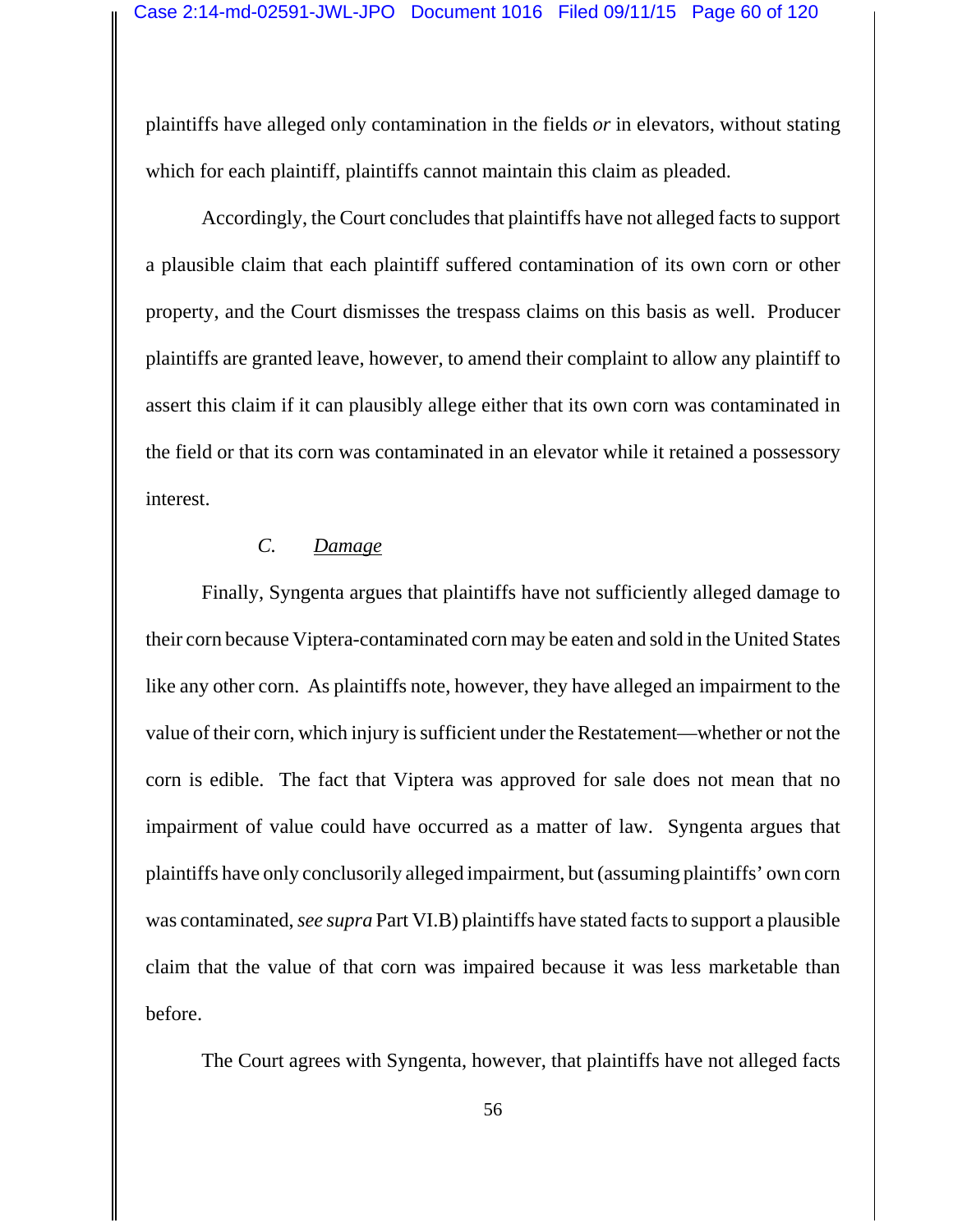showing that the impairment of their corn's value was caused by the trespass (contamination). Plaintiffs' theory is that the market for *all* corn in the United States went down, and thus plaintiffs' contaminated corn was the same as everyone else's corn in terms of value. Therefore, because a producer or non-producer's corn lost value whether or not it experience contamination, any trespass by means of contamination cannot have caused a plaintiff's market injury. Accordingly, plaintiffs may not recover their alleged market-based damages under these trespass claims.

In their complaints, in alleging injury and seeking damages, plaintiffs have alleged damage generally to their land, equipment, and storage facilities, but they have not distinguished between plaintiffs whose corn experienced contamination and plaintiffs whose corn did not. Thus, plaintiffs have not plausibly alleged claims for any other damages actually incurred (from the alleged trespass or otherwise) other than under their market price theory. Accordingly, the trespass claims are subject to dismissal in their entirety. Plaintiffs are granted leave, however, to amend their complaints, to the extent that they are able, to allege facts to support plausible claims for specific damages caused by the alleged trespass other than under the market theory.

#### *D. Intent*

In light of the possibility of plaintiffs' repleading these claims, the Court will address Syngenta's additional argument that it had no intent to contaminate the corn of those who did not purchase its products. Syngenta, however, acknowledges that Restatement § 217 cmt. c allows for trespass liability if the act is done with knowledge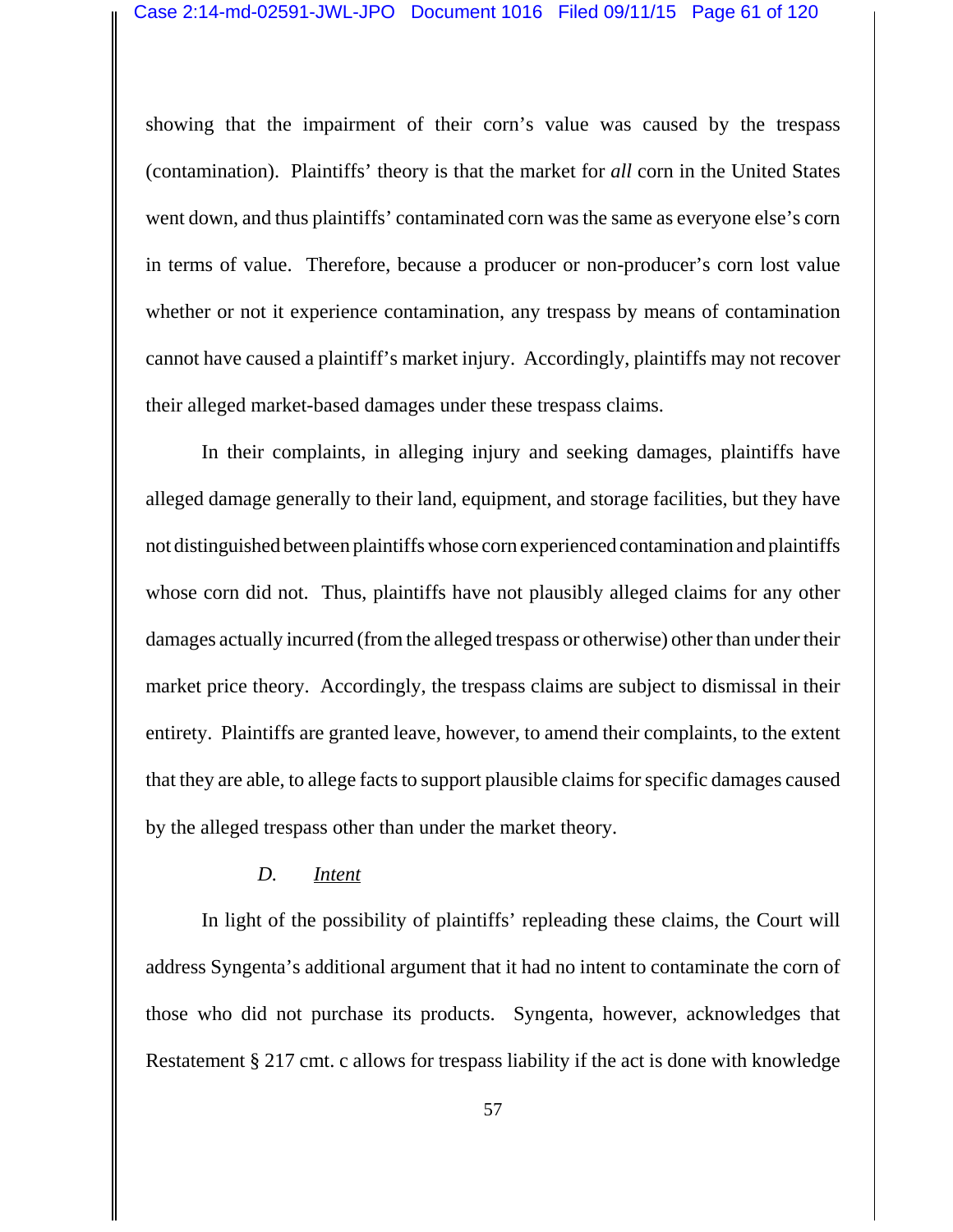to a substantial certainty that intermeddling will result. The Court rejects Syngenta's summary argument (made without reference to particular intent standards applied in each applicable state) that meeting such a standard should not suffice. The Court concludes that plaintiffs have sufficiently alleged facts to satisfy the intent standard set forth in the Restatement.

# **VII. Private Nuisance**

The corn producer plaintiffs have asserted common-law private nuisance claims. Syngenta asserts three bases for dismissal of those claims.

### *A. Syngenta's Participation in the Invasion*

Both sides cite to the Restatement, which provides that a private nuisance is an "invasion of another's interest in the private use and enjoyment of land." *See* Restatement (Second) of Torts § 821D. In alleging a private nuisance, plaintiffs allege that by contaminating the United States corn supply, Syngenta substantially and unreasonably interfered with plaintiffs' quiet use and enjoyment of their land or property interests.

Syngenta argues that it did not interfere with plaintiffs' land as a matter of law because any interference (contamination) through cross-pollination or commingling was done by others (Viptera growers or those who commingled the corn). Plaintiffs rely on Restatement Section 834, which provides as follows: "One is subject to liability for a nuisance caused by an activity, not only when he carries on the activity but also when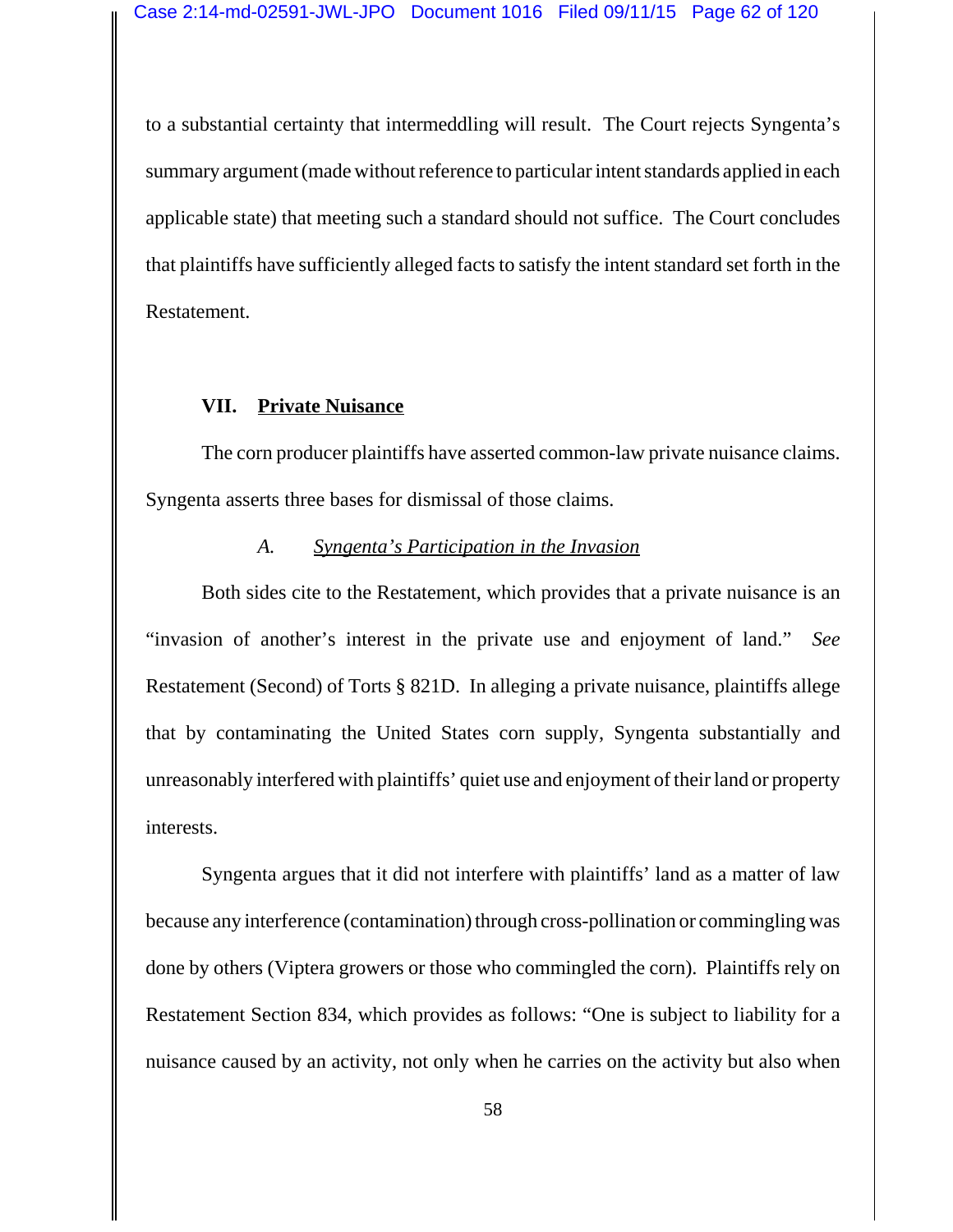he participates to a substantial extent in carrying it on." Plaintiffs thus argue that they have stated a claim by alleging Syngenta's substantial participation in the contamination.

As it does in seeking dismissal of the trespass claims, *see supra* Part VI.A, Syngenta relies on the general rule, as recognized in various cases that it cites, that a seller of a product is not liable for a private nuisance caused by the use of that product after it has left the seller's control. *See, e.g.*, *City of Bloomington, Ind. v. Westinghouse Elec. Corp.*, 891 F.2d 611, 615 (7th Cir. 1989) (applying Indiana law, seller of PCBs not liable for nuisance when buyer's waste containing PCBs contaminated plaintiff's land; noting that the plaintiff had not found "any cases holding manufacturers liable for public or private nuisance claims arising from the use of their product subsequent to the point of sale"); *Tioga Pub. Sch. Dist. No. 15 v. U.S. Gypsum Co.*, 984 F.2d 915, 920 (8th Cir. 1993) ("nuisance law does not afford a remedy against the manufacturer of an asbestoscontaining product to an owner whose building has been contaminated by asbestos following the installation of that product in the building;" "courts have noted that liability for damage caused by a nuisance turns on whether the defendant is in control of the instrumentality alleged to constitute a nuisance, since without control a defendant cannot abate the nuisance"); *L'Henri, Inc. v. Vulcan Materials Co.*, 2010 WL 924259, at \*5-6 (D.V.I. Mar. 11, 2010) (whether a manufacturer may be liable on a private nuisance claim beyond the point of sale turns on the degree of control that the manufacturer retains over the product post-sale; thus "where there is no evidence of such control, dismissal of a private nuisance claim is appropriate;" dismissing nuisance claim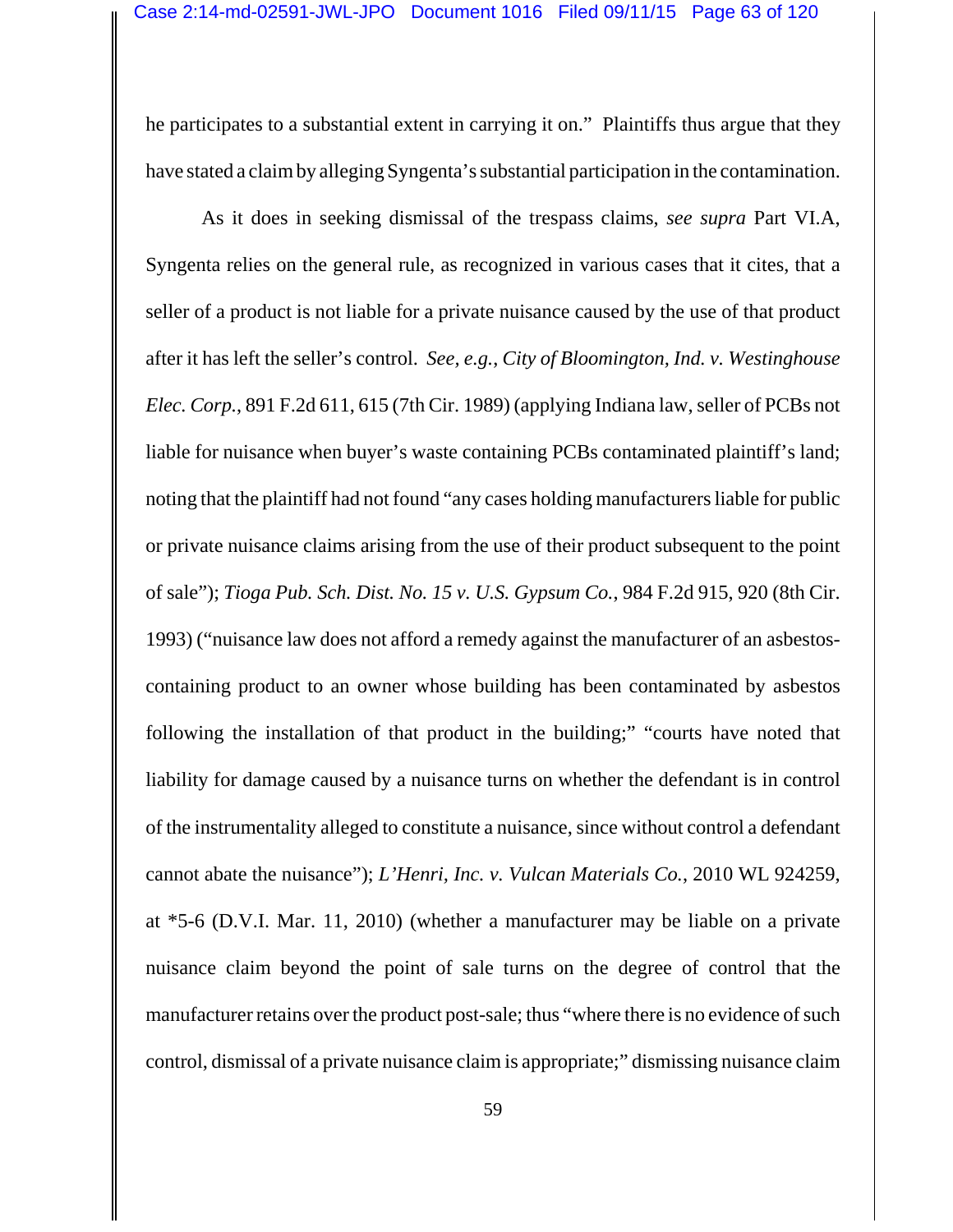in absence of allegations of control); *Appletree Square 1 Ltd. Partnership v. W.R. Grace & Co.*, 815 F. Supp. 1266, 1274 n.13 (D. Minn. 1993) (no nuisance under Minnesota law where the seller no longer owns or controls the product from which the nuisance arises (in that case, fireproofing containing asbestos)); *Jordan v. Southern Wood Piedmont Co.*, 805 F. Supp. 1575, 1582 (S.D. Ga. 1992) (seller of chemicals not liable for nuisance for contamination that occurred when the buyer released the chemicals); *Johnson County, Tenn. v. U.S. Gypsum Co.*, 580 F. Supp. 284, 294 (E.D. Tenn. 1984) (in Tennessee cases allowing nuisance claims, the defendant was in control of the instrumentality from which the nuisance was created; dismissing nuisance claim based on sale of asbestos-containing products); *Cloverleaf Car Co. v. Phillips Petroleum Co.*, 540 N.W.2d 297, 301 (Mich. Ct. App. 1995) (seller of gasoline cannot be liable for nuisance caused by another's leaking of the gasoline; "[b]ecause a seller in a commercial transaction relinquishes ownership and control of its products when they are sold, it lacks the legal right to abate whatever hazards its products may pose"); *Traube v. Freund*, 775 N.E.2d 212, 216 (Ill. Ct. App. 2002) ("the absence of a manufacturer's control over a product at the time the nuisance is created generally is fatal to any nuisance" claim; citing *City of Bloomington*).

Plaintiffs respond by noting that many of these cases apply the law of states that do not provide the applicable law in this case.<sup>15</sup> Plaintiffs have not tried to refute this

<sup>&</sup>lt;sup>15</sup>Plaintiffs have asserted private nuisance claims on behalf of producers in Alabama, Arkansas, Kansas, Minnesota, Mississippi, Nebraska, North Carolina, North Dakota, Ohio, Tennessee, Texas, and Wisconsin.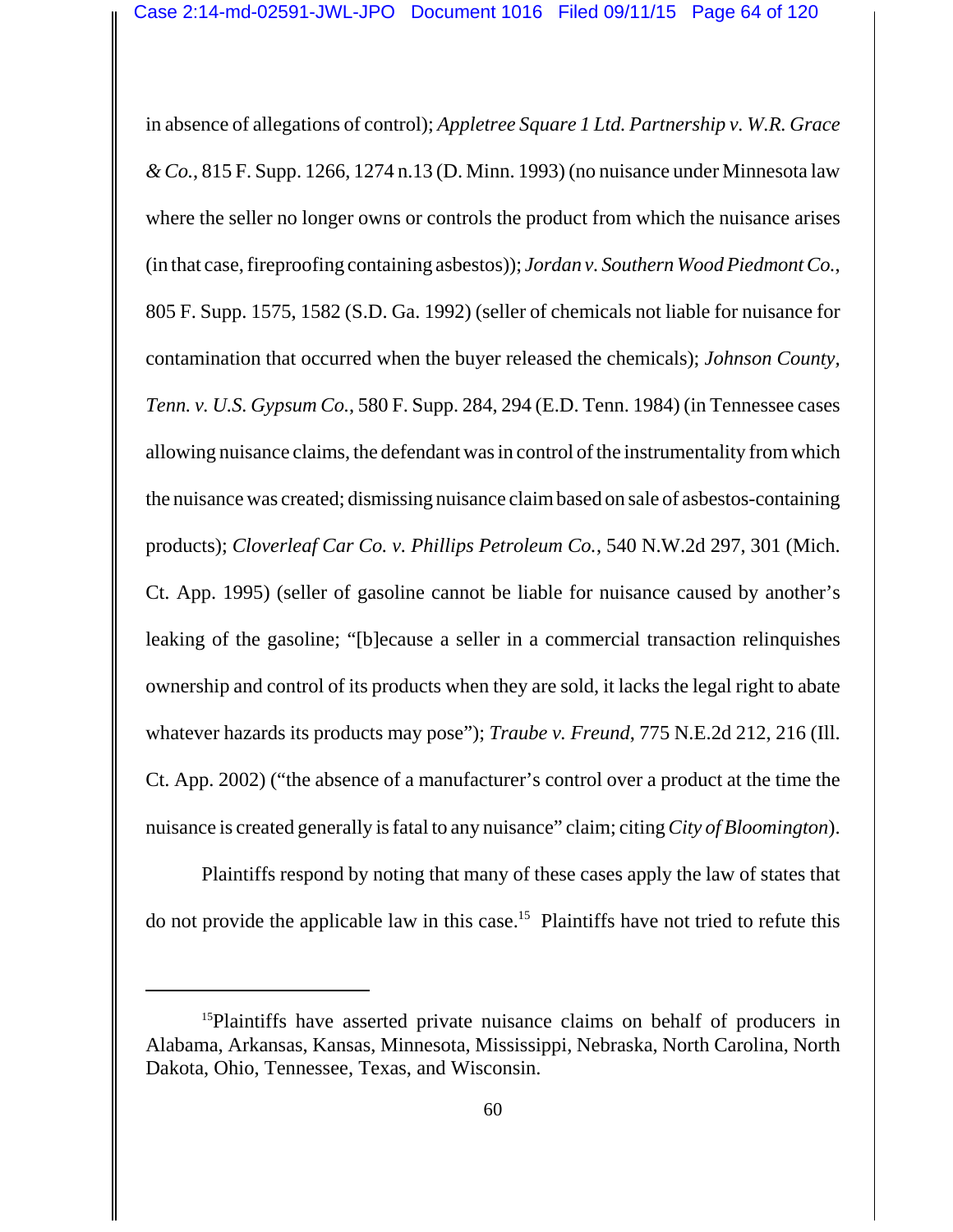general rule on a state-by-state basis, however, and plaintiffs have generally relied on the Restatement. Thus, these cases are persuasive in purporting to apply a general rule recognized in the common law of nuisance.

Plaintiffs have not cited any relevant authority to suggest that this general rule should not apply in the absence of the seller's continuing control over the product. Plaintiffs cite the *Rice* case, in which the court denied summary judgment on a private nuisance claim; but that case is distinguishable, as there the court found a fact question relating to the defendant's own use of its cooperators' land in testing the geneticallymodified rice. *See In re Genetically Modified Rice Litig.*, 666 F. Supp. 2d 1004, 1019 (E.D. Mo. 2009). In this case, plaintiffs have not alleged or argued that Syngenta's own use of land constituted the nuisance.

Plaintiffs also cite *In re StarLink Corn Products Liability Litigation*, 212 F. Supp. 2d 828 (N.D. Ill. 2002), in which the court denied the defendants' motion to dismiss a private nuisance claim based on the allegation that the defendants distributed corn seeds while knowing that they would cross-pollinate with neighboring corn crops. *See id.* at 844-47. The defendants in that case argued that they were no longer in control of the seeds after their sale to farmers. *See id.* at 845. *StarLink* is distinguishable, however, as in that case the court emphasized the fact that the USDA's limited registration of the product imposed on the manufacturer an affirmative duty to enforce farmers' compliance with certain agreements, which gave the manufacturer some measure of control over the use of the product, as well as a means to abate any nuisance from misuse. *See id.* at 847.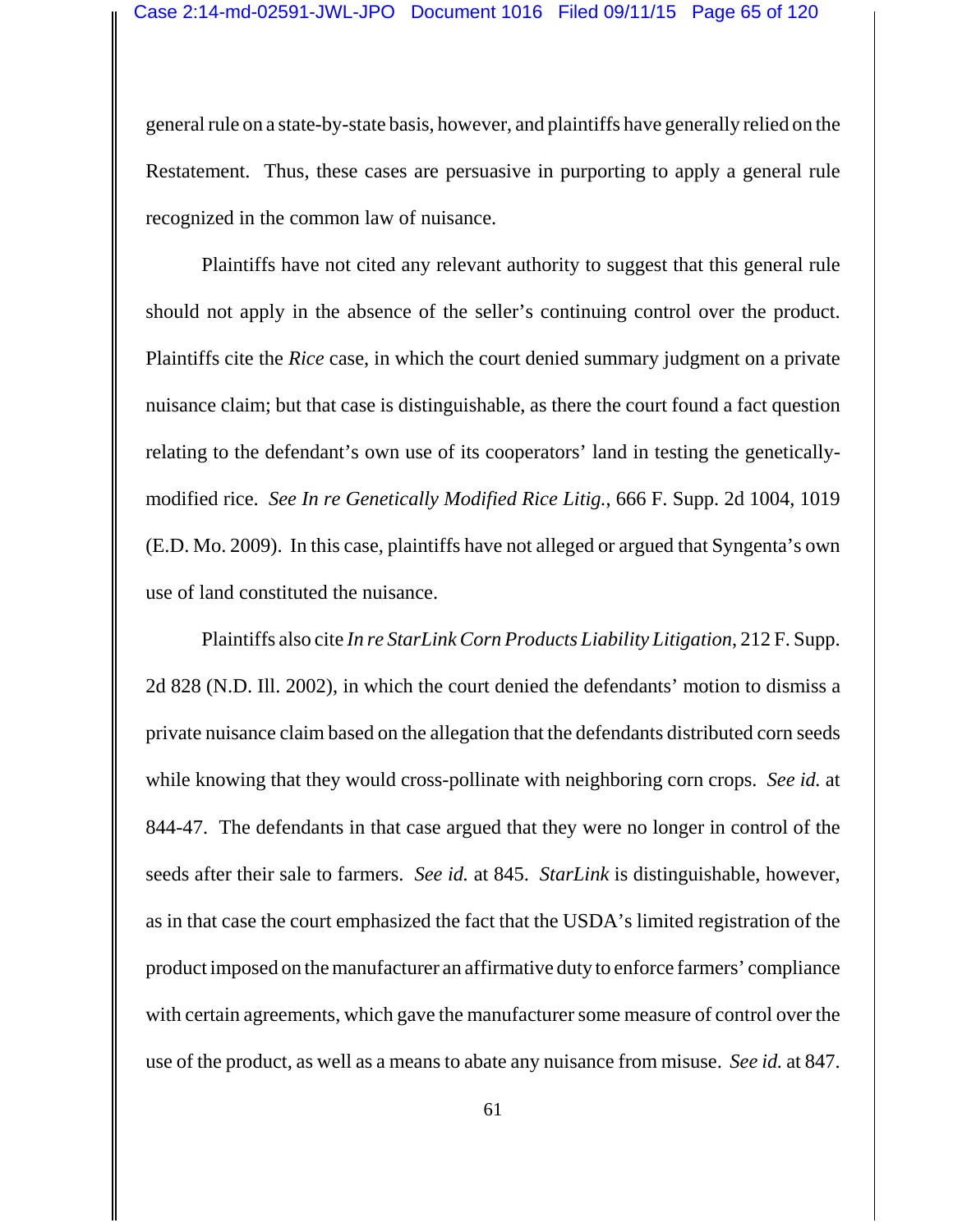In *StarLink*, "[t]he unique obligations imposed by the limited registration arguably put [the manufacturer] in a position to control the nuisance." *See id.* That factor, according to the court, negated "many of the concerns courts have expressed about holding manufacturers liable for post-sale nuisances." *See id.* Thus, the holding of *StarLink* does not contradict the general rule that a seller may not be liable for a private nuisance caused by a product absent continuing control over the product post-sale, and the lack of any similar allegations of control distinguishes this case from *StarLink*. *See L'Henri*, 2010 WL 924259, at \*6 n.6 (distinguishing *StarLink* on this basis).

Finally, Plaintiffs cite three additional cases (including cases from the mid- and late-nineteenth century) in which nuisance claims were allowed even absent the defendant's control over the instrumentality causing the nuisance, but those cases did not involve the sale of a product whose use caused the nuisance. *See Dorman v. Ames*, 12 Minn. 451 (1867); *Phillips v. Garfield Hts.*, 620 N.E.2d 86 (Ohio Ct. App. 1992); *Houston & T.C. R.R. Co.*, 33 S.W. 768 (Tex. Ct. App. 1896). Thus, those cases do not serve to refute the general rule. Similarly, plaintiffs' citation to an illustration in the comments to Section 834 of the Restatement is not particularly helpful, as that illustration does not involve the sale of a product, but rather involves the defendant's erection of a dam that causes an overflow onto the plaintiff's property after the sale of the defendant's land to a third party. *See* Restatement § 834 cmt. e illus. 2.

Plaintiffs also argue that Syngenta's cases tend to involve situations in which the purchasers misused the product, while in this case Syngenta allegedly knew that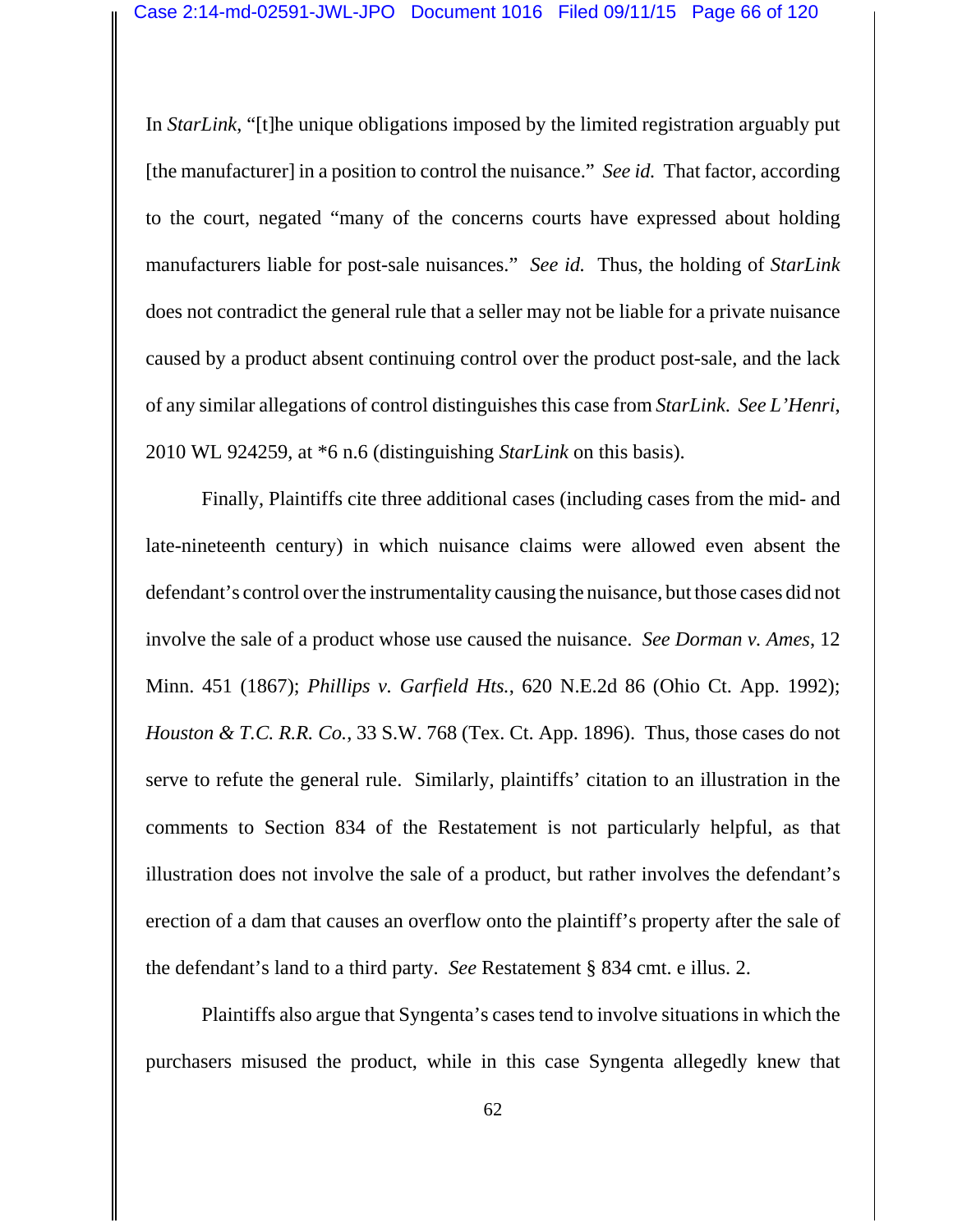contamination would occur from use of the product as intended. As Syngenta notes, however, the courts' rejection of liability under this general rule has been based on the seller's lack of control over the product post-sale and not on the use or misuse of the product by the purchaser. Moreover, this rule has been consistently applied in asbestos cases, even though that hazard exists even with the intended use of the asbestoscontaining product. *See Tioga*, 984 F.2d at 920 (courts have consistently rejected nuisance claims in asbestos cases).

Thus, plaintiffs have not identified any cases in which a manufacturer or seller was subjected to liability for a nuisance caused by use of a product in the absence of the seller's continuing control over the product post-sale, and the Court will not extend nuisance liability so far in the absence of such authority.

Plaintiffs also argue that the seller's continuing control over the purchasers and the products presents an issue of fact. Plaintiffs, however, have not identified any allegations of fact supporting a plausible inference of such control in this case. Thus, the private nuisance claims are subject to dismissal, and Syngenta's motion is granted to that extent. Because the Court cannot conclude that plaintiffs would be unable to provide such allegations, the Court grants plaintiffs leave to amend the producer complaint if they can allege facts to support a plausible inference of the necessary control.

### *B. Invasion of Plaintiffs' Land*

Syngenta also seeks dismissal of the nuisance claims for the reason that plaintiffs have not alleged that each producer plaintiff actually suffered contamination through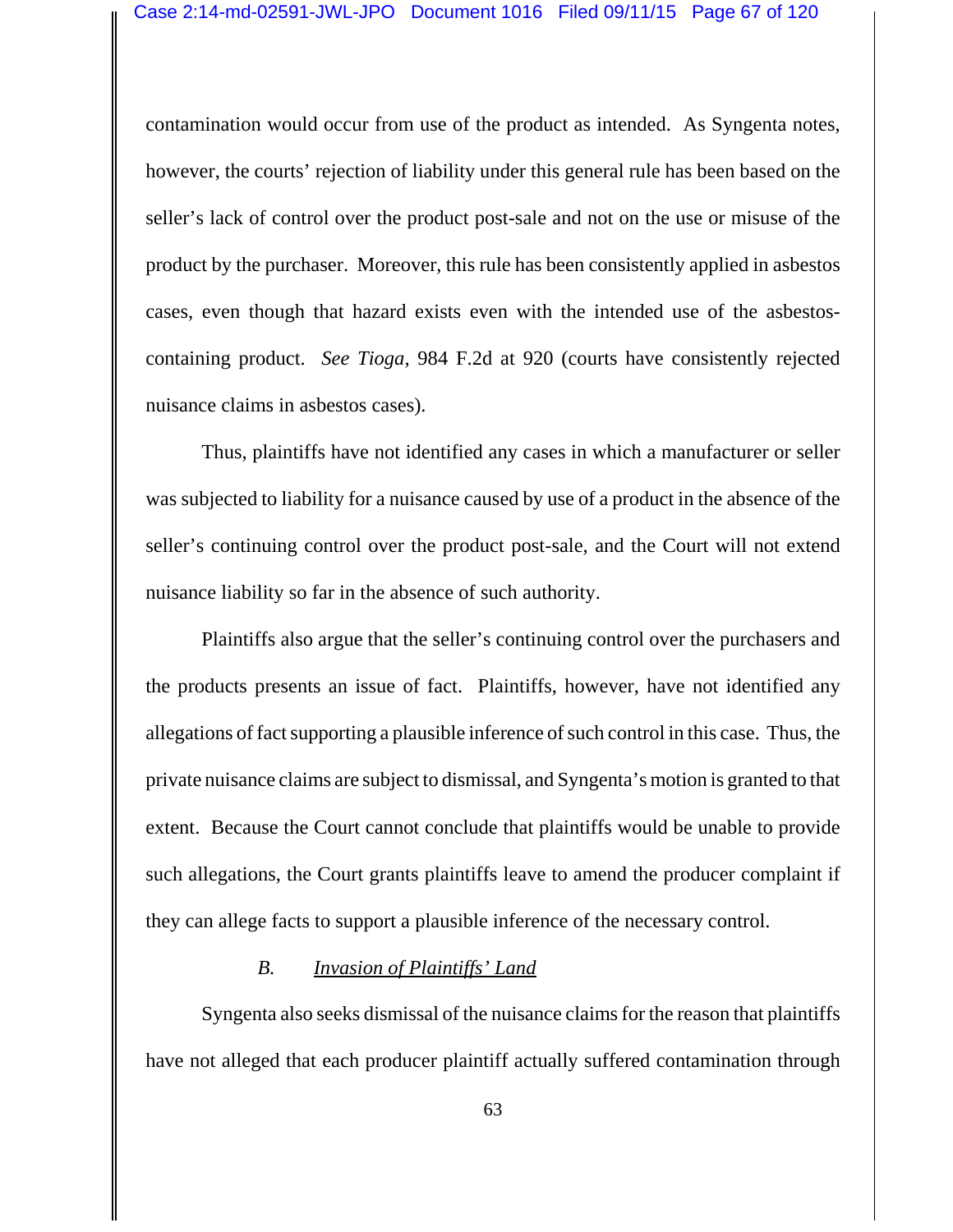cross-pollination on its land, but instead rely on the theory that all plaintiffs' land was invaded because the U.S. corn supply was contaminated generally.

Plaintiffs argue in response that they have alleged contamination of their own crops and land. Specifically, plaintiffs cite to the following allegation:

Syngenta's acts and omissions have resulted in the pervasive contamination of the U.S. corn supply, including fields, grain elevators and other facilities of storage and transport, causing physical harm to plaintiffs' corn, harvested corn, equipment, storage facilities, and land.

It is true that this allegation could be read to allege contamination of each plaintiff's land, but plaintiffs have also alleged that their corn came into contact with Viptera- or Duracade-grown corn "through contamination in fields and/or in grain elevators and other modes of storage and transport." The latter allegation, together with the theory articulated in the nuisance claims relying on general contamination of the U.S. corn supply—and in the absence of a specific allegation that each and every plaintiff's land suffered contamination through cross-pollination—make it implausible to infer that every plaintiff did suffer such contamination on its land. Moreover, in the absence of any specific allegations, plaintiffs have not alleged a plausible claim that each plaintiff's land was harmed or invaded other than by contamination through cross-pollination.

The issue then becomes whether actual contamination by cross-pollination onto a plaintiff's land is required for that plaintiff to assert a nuisance claim here. As noted, plaintiffs have asserted liability based on a theory that their use and enjoyment of their land was invaded because the price of corn dropped in general; thus, plaintiffs would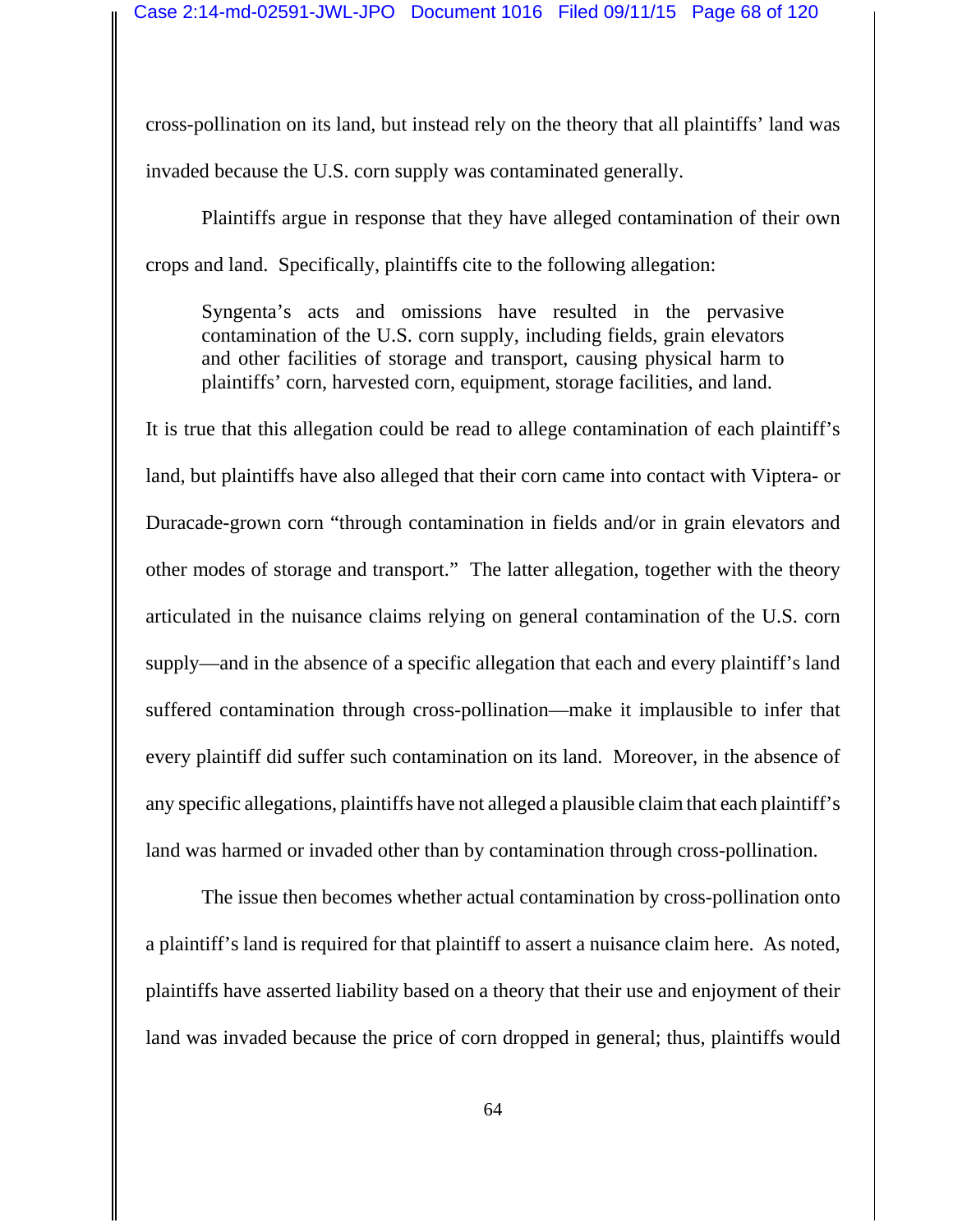appear to argue that no such contamination is required for nuisance liability. Plaintiffs have not defended this theory of nuisance liability without actual contamination of the land, however. Rather, plaintiffs merely argue that they have stated a claim because they have alleged that they suffered harm to their land.

The Court rejects such a theory of nuisance liability. Plaintiffs argue and have cited cases for the proposition that physical injury to a plaintiff's land is not necessarily required. As Syngenta notes, however, in each such case, there was an actual, physical effect on the plaintiff's use of its own property (relating to light, sound, or view, for example). Plaintiffs have not provided any authority indicating that a landowner may maintain a nuisance claim without any tangible effect on its property. If such liability were permitted as plaintiffs seek, then any conduct causing fluctuation in a market for crops would give rise to a nuisance claim, even without any conduct affecting the plaintiff's land. The Court will not extend nuisance liability so far without supporting authority.

Accordingly, because plaintiffs have not alleged a plausible claim that each producer plaintiff's land was contaminated through cross-pollination, the Court dismisses the nuisance claims on that basis as well. Again, however, plaintiffs are granted leave to amend to assert a claim on behalf of those plaintiffs whose land actually suffered contamination (assuming that those plaintiffs can also allege a plausible claim of post-sale control by Syngenta, *see supra* Part VII.A).

*C. Unreasonable Invasion*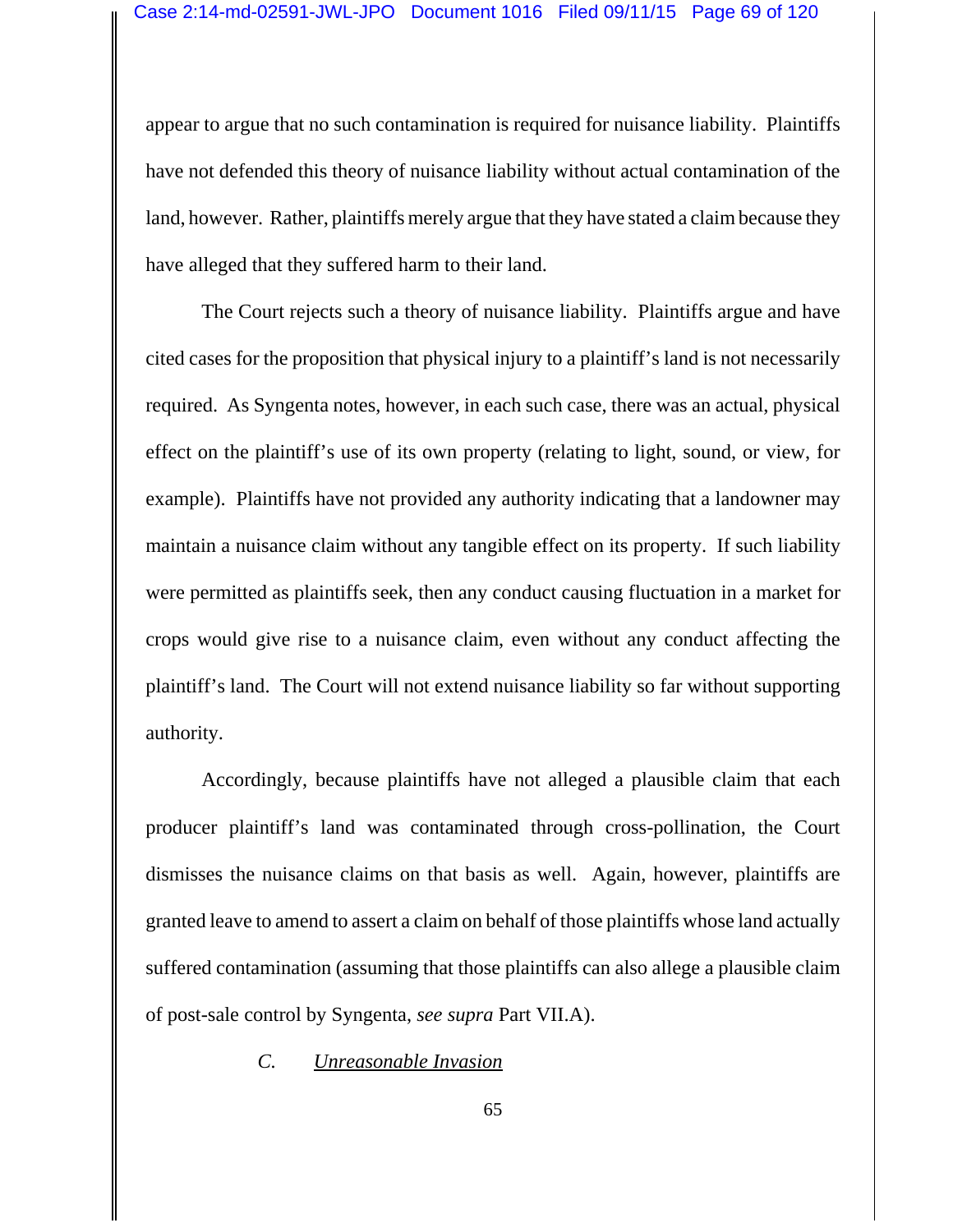In light of the possibility of amendment, the Court addresses Syngenta's remaining argument for dismissal of the private nuisance claims. Syngenta argues that plaintiffs have not alleged an unreasonable invasion as a matter of law. *See* Restatement § 822. Syngenta argues that in light of the regulatory approval of the product, plaintiffs' corn was still marketable even after contamination. Syngenta also argues that the harm must be to the use of the land for normal purposes for a nuisance claim, *see* Restatement § 821F, and that growing Viptera-free corn would be a special use in light of the regulatory approval.

The Court rejects this basis for dismissal. Syngenta has not cited any authority indicating that the contamination alleged here interferes only with an abnormal use as a matter of law. Syngenta cites to the *Hoffman* case from a Canadian provincial trial court, but that case decided under Canadian law is not directly on point because the plaintiffs there were growing crops to be marketed as organic (that is, without genetically modified seeds). *See Hoffman v. Monsanto Canada Inc.*, 2005 SK. C. LEXIS 330 (Sask. Q.B. May 11, 2005), *aff'd*, 2007 SK. C. LEXIS 194 (Sask. Ct. App. May 2, 2007).

Unreasonableness generally presents a question of fact for the jury. *See* Restatement § 826 cmt. b; *see also id.* §§ 826-27 (listing factors to be weighed in determining reasonableness). The Court cannot say that the alleged invasion was not unreasonable as a matter of law; therefore, the Court rejects this basis for dismissal of the nuisance claims.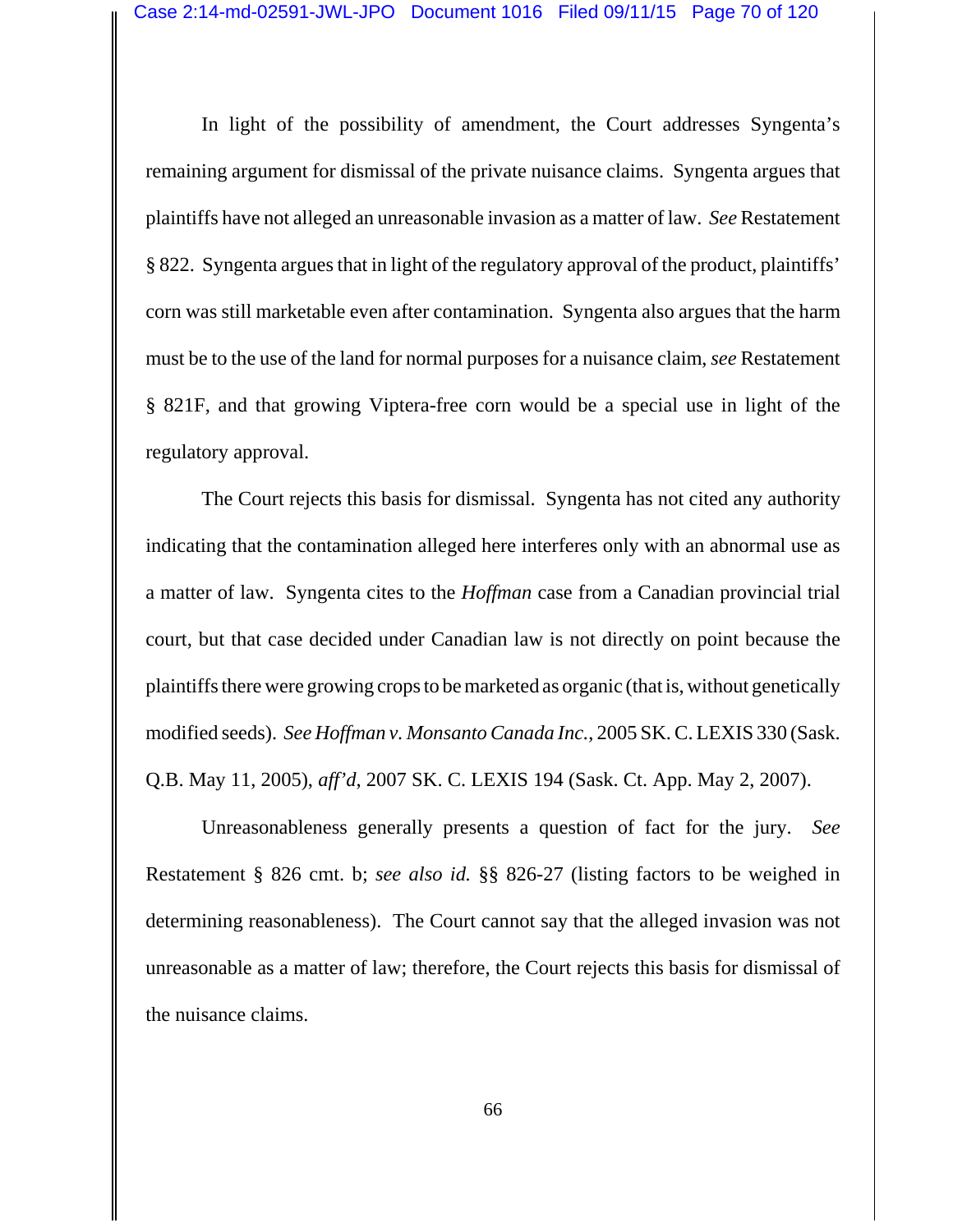### **VIII. Tortious Interference with Business Expectancy**

The corn and milo producer plaintiffs have asserted claims of tortious interference with a business expectancy on behalf of producers in various states.<sup>16</sup> Plaintiffs generally allege that they "had business relationships and a reasonable expectancy of continued relationships with purchasers of corn" and that Syngenta "induced or caused a disruption of that expectancy." Syngenta seeks dismissal of those claims for various reasons, but the Court rejects each such basis for dismissal.

#### *A. Identification of Relationships*

Syngenta argues that the tortious interference claims should be dismissed because plaintiffs have only conclusorily alleged relationships with corn purchasers generally and have not identified particular third parties with whom they had business relationships or expectancies. In its initial brief, in support of that argument, Syngenta generally cited to state-court cases or to federal cases relying on state law, in which courts generally discussed requirements for a tortious interference plaintiff to establish a concrete, nonspeculative future expectancy of business. Syngenta did not, however, rely on cases finding tortious interference allegations insufficient under federal pleading standards.

In its reply brief, after plaintiffs responded by citing tortious interference cases from the seven states at issue, Syngenta argued that the "core flaw" in plaintiffs' complaint was the use of conclusory allegations in violation of federal pleading

<sup>&</sup>lt;sup>16</sup>Those states are Alabama, Arkansas, Indiana, Missouri, North Dakota, Oklahoma, and Tennessee.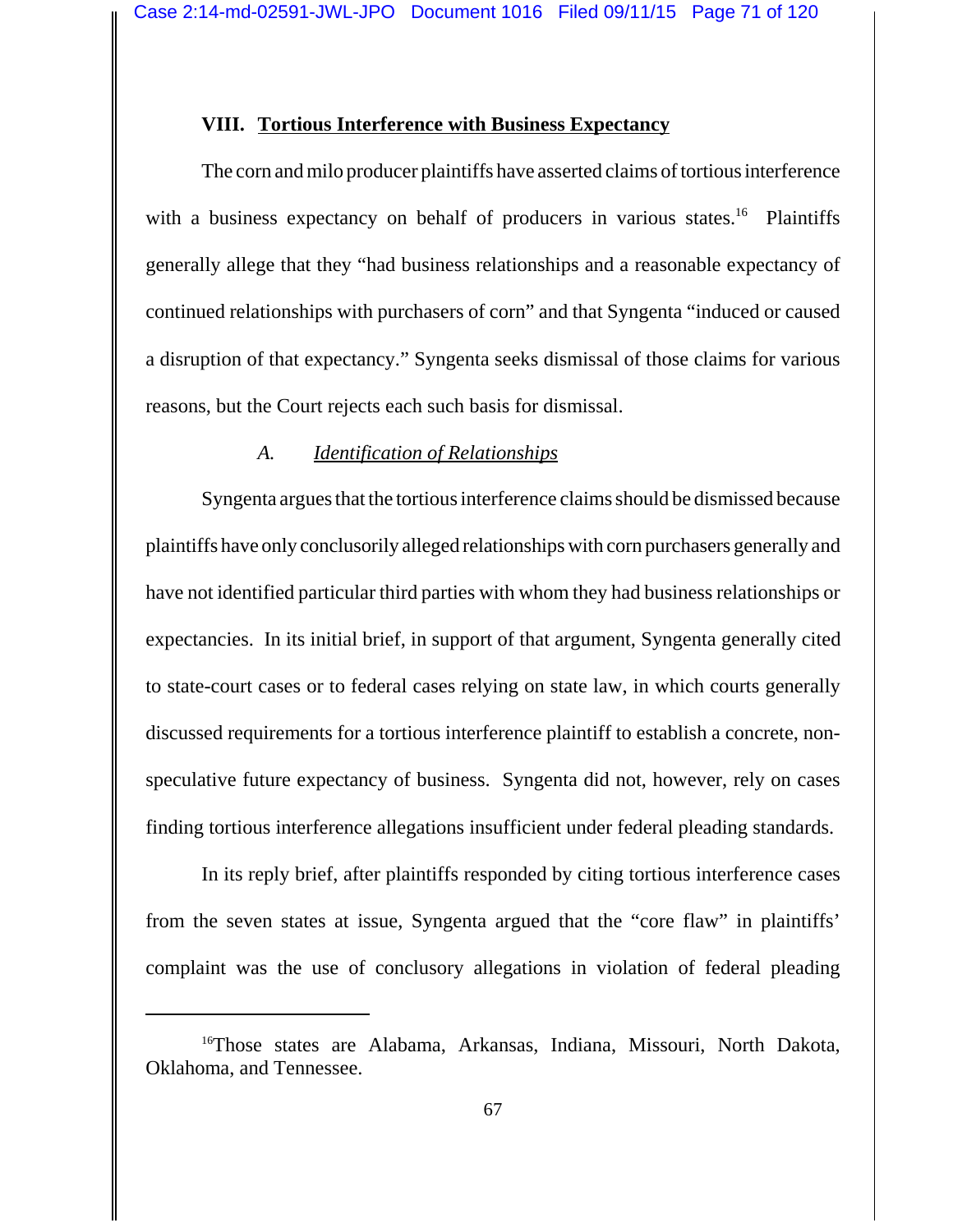standards, to which state substantive law was irrelevant. Even if plaintiffs were required to identify particular third parties by name in order eventually to *prove* the required expectancy under each state's substantive law (an issue on which the Court takes no position at this time), however, plaintiffs would not necessarily be required to plead such facts in their complaint, as a plaintiff is generally not required to allege all facts necessary to prove its case.

Moreover, Syngenta has not cited any federal case suggesting that pleading a tortious interference claim requires identification by name of specific third parties with whom the plaintiff had an expectancy. Indeed, in the Tenth Circuit case cited by Syngenta (which did not involve a tortious interference claim), the court stated that conclusory and formulaic recitations of elements are generally disregarded in determining whether a plausible claim has been alleged, but it also stated that the required specificity varies based on context and that Rule 8(a)'s notice pleading standard still applies. *See Khalik v. United Air Lines*, 671 F.3d 1188, 1191-92 (10th Cir. 2012). Syngenta has cited federal cases in which courts dismissed tortious interference claims as deficiently pleaded, but because this inquiry is context-dependent, the Court must look to the particular allegations in this case.

Here plaintiffs have alleged relationships and expectancies with an identifiable class of third parties, namely purchasers of corn from them. The Court concludes that such allegations are sufficient to state a claim for tortious interference that gives sufficient notice to Syngenta, particularly since the case involves a commodity that is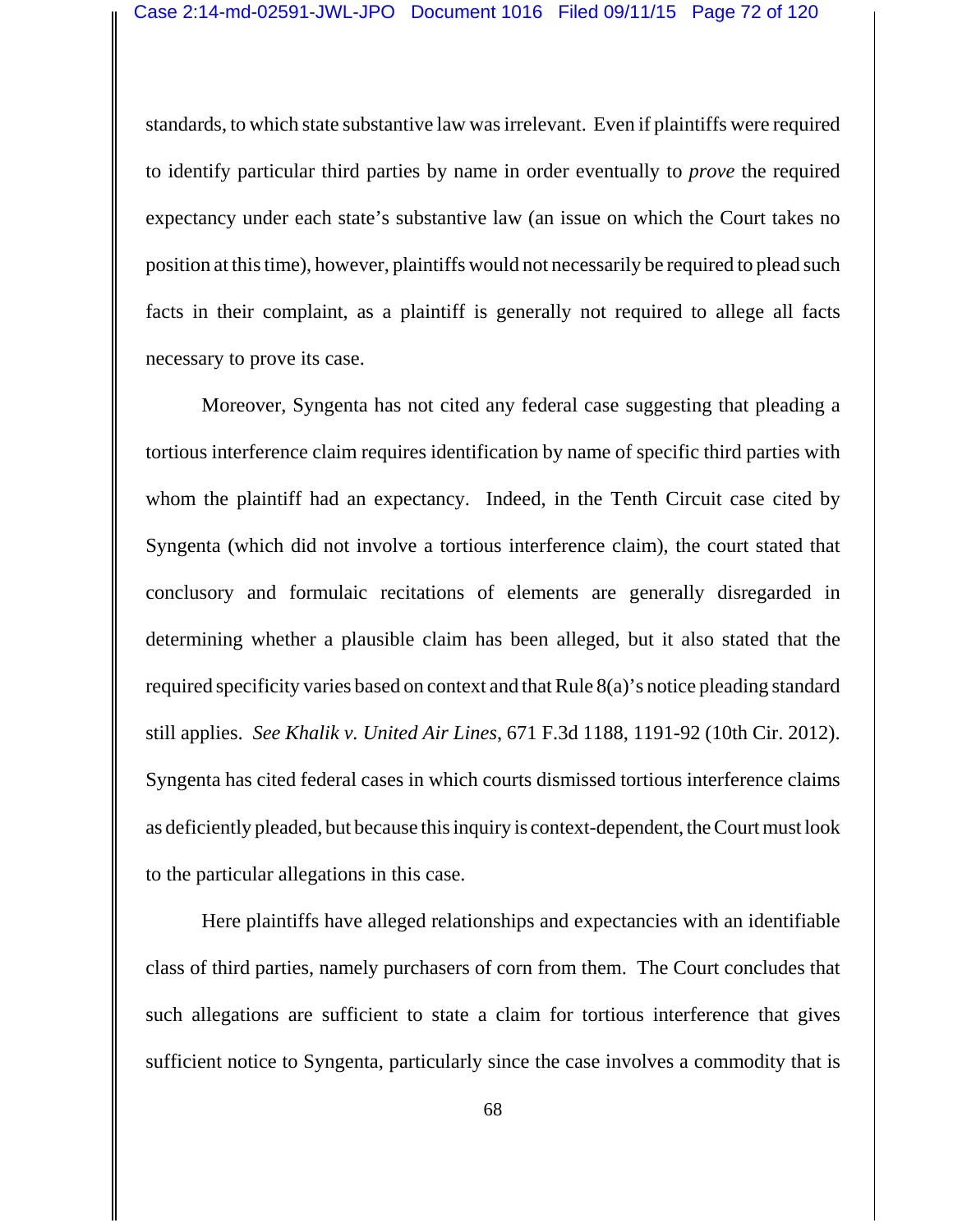sold in a defined market. Moreover, Syngenta has not argued that the existence of such expectancies is not plausible. Accordingly, the Court denies this basis for dismissal argued by Syngenta.

## *B. Intent*

Syngenta next argues that plaintiffs have failed to satisfy this tort's intent element in their pleading. Specifically, Syngenta argues that plaintiffs have failed to allege facts to support a claim that it intended to induce corn purchasers to stop doing business with plaintiffs. Syngenta does not dispute, however, that the intent element for this tort generally requires only that the defendant have been substantially certain that interference would occur from its conduct.

The Court concludes that plaintiffs have alleged sufficient facts to state a plausible claim with respect to this element. One could reasonably infer from the facts alleged in the complaints that defendants knew that Viptera had not been approved in a key export market, that contamination of plaintiffs' corn would occur after commercialization of Viptera without certain safeguards, and thus that interference with plaintiffs' sales would be substantially certain to occur.

The Court also rejects Syngenta's argument that plaintiffs' claims are not plausible because it would have no motive to disrupt the market and stop sales of corn generally in the United States. The Court agrees with plaintiffs that Syngenta could plausibly have wished to maximize its own sales of Viptera regardless of whether corn prices were depressed generally. The Court rejects this basis for dismissal.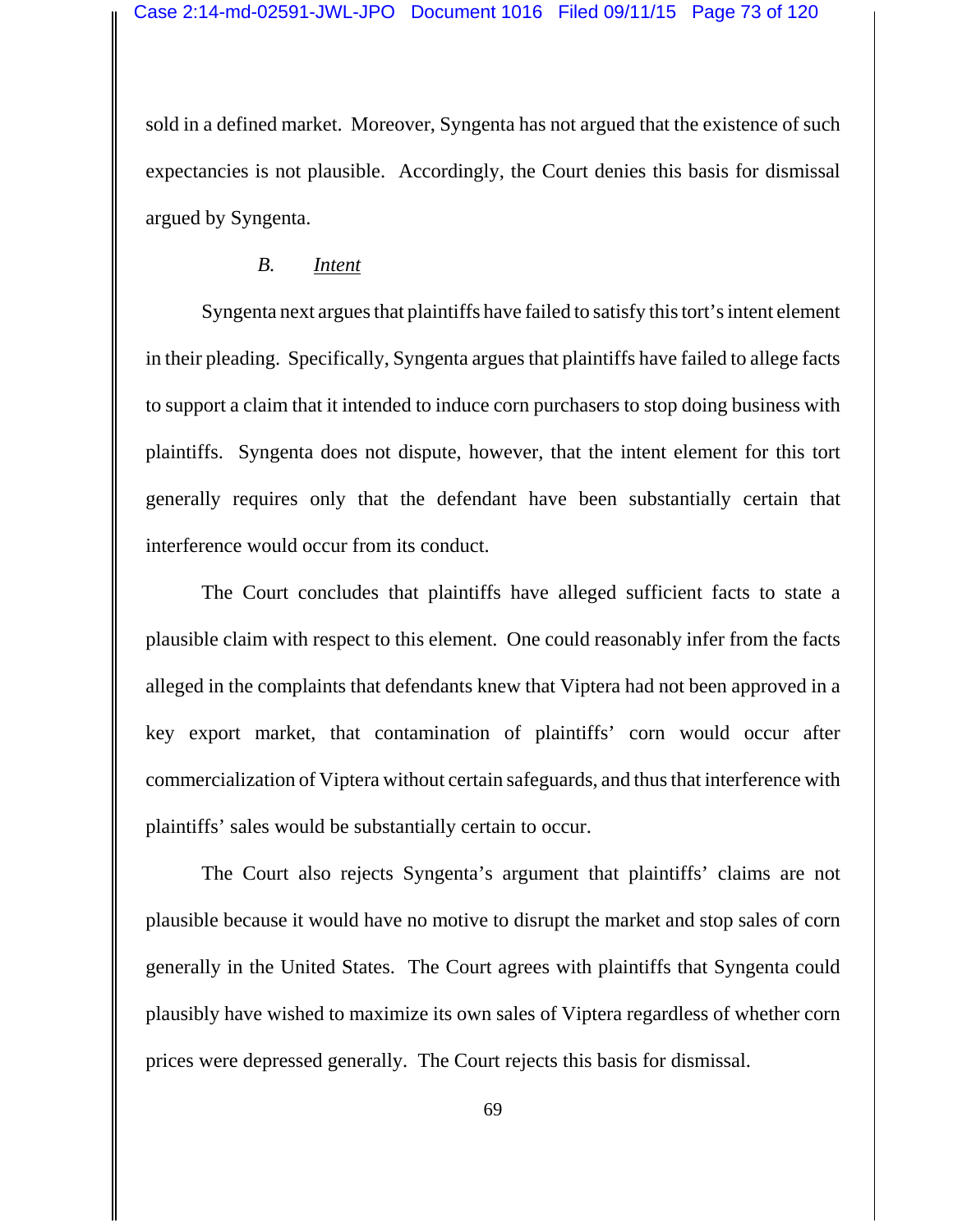### *C. Improper Means*

Syngenta also argues that plaintiffs' tortious interference claims fail with respect to the "improper means" element. Syngenta argues that plaintiffs' alleged misrepresentations concerning Chinese approval were not aimed at interfering with business between plaintiffs and their purchasers, and that plaintiffs' allegations of negligence, nuisance, trespass, and contamination generally fail for the reasons requiring dismissal of those claims, as argued in the motions to dismiss.

The Court rejects this argument. First, Syngenta has not shown that the seven applicable states require independently actionable conduct for this tort. As plaintiffs note, a few of these states apply a multi-factored approach to determine if there is the required impropriety. The Restatement only requires "improper" interference, and it lists a number of factors that could be considered to determine whether interference was improper. *See* Restatement §§ 766B, 767. Thus, this inquiry is fact-intensive, and in light of plaintiffs' allegations, Syngenta has not shown that the alleged interference here could not be improper as a matter of law.

Moreover, plaintiffs have alleged conduct that would be independently actionable, and the Court has not concluded that all such claims are deficient as a matter of law. Thus, even if independently actionable conduct were required, there would be no basis for dismissal of plaintiffs' tortious interference claims as a matter of law on this basis.

In its reply and in the part of its briefs relating to Trans Coastal's negligent interference claim, *see infra* Part IX.A, Syngenta seems to argue that any improper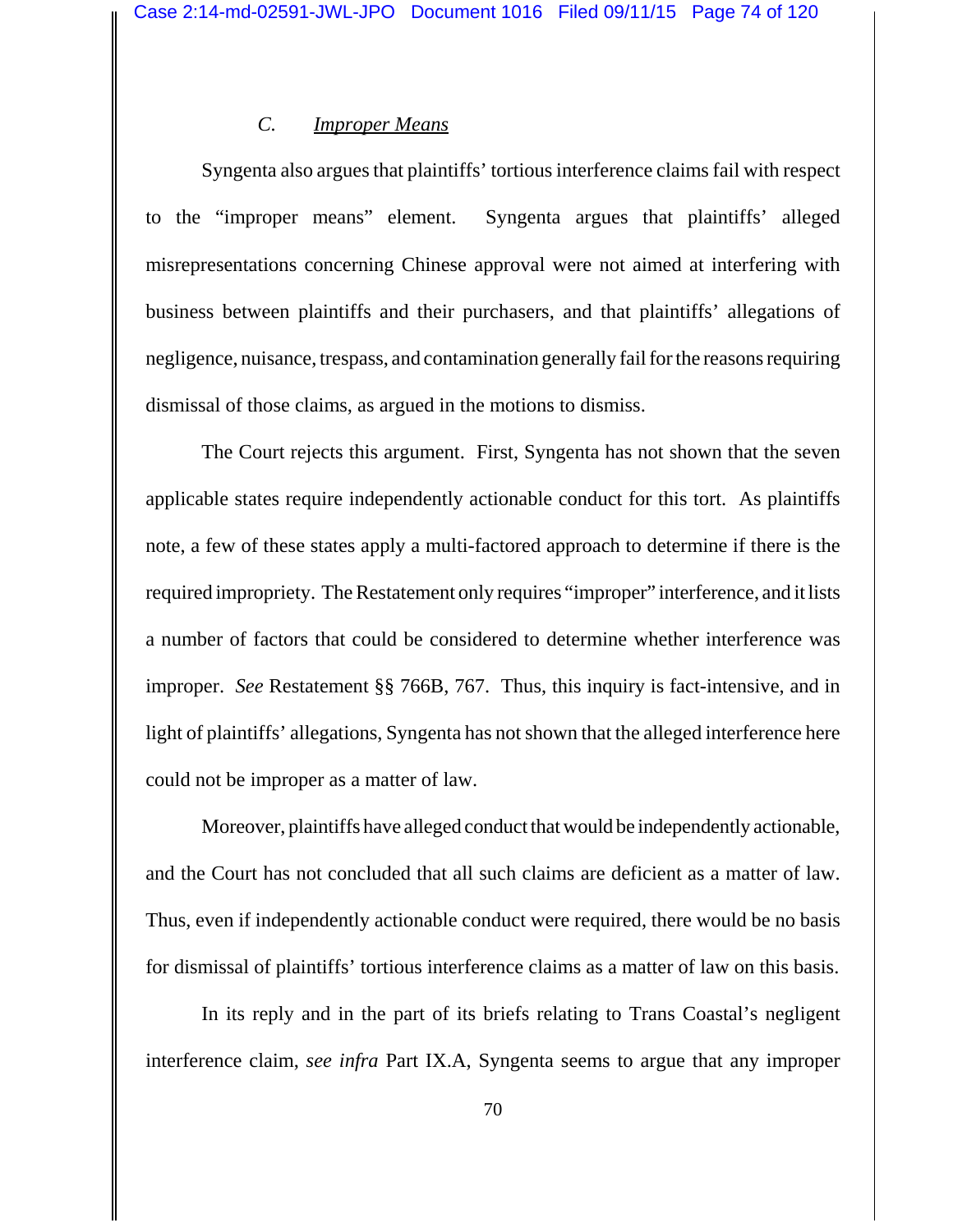means (not just misrepresentations) must be directed at a plaintiff's business expectancy, but it just refers back to its initial argument, and in that initial brief, as noted above, Syngenta made this argument only with respect to the alleged misrepresentations. Syngenta has not shown that there is any such requirement in this case. Syngenta cites a single case from Illinois (not one of the seven states at issue here), and in that case the court stated that under Illinois law the plaintiff must allege action by the defendant directed towards the party with whom the plaintiff expects to do business. Syngenta has not shown that such a showing is required in these seven states.

Moreover, any such requirement is effectively subsumed in the intent element, which does not require intent to interfere, but requires only knowledge with substantial certainty that interference will occur. Thus in this case, by alleging that Syngenta knew that interference would occur (through the contamination and lack of approval in China), plaintiffs have essentially alleged conduct directed ultimately at plaintiffs' third-party relationships.

The Court also rejects Syngenta's general argument, made without citation to pertinent authority, that it cannot have acted with improper means in light of the regulatory approval of Viptera. Syngenta may have been granted permission to sell the product, but that approval did not immunize Syngenta from liability for wrongful conduct in selling that product. The Court denies the motions for dismissal on this basis.

#### *D. Termination of Relationship*

Finally, in an almost cursory argument in its initial brief, Syngenta argues that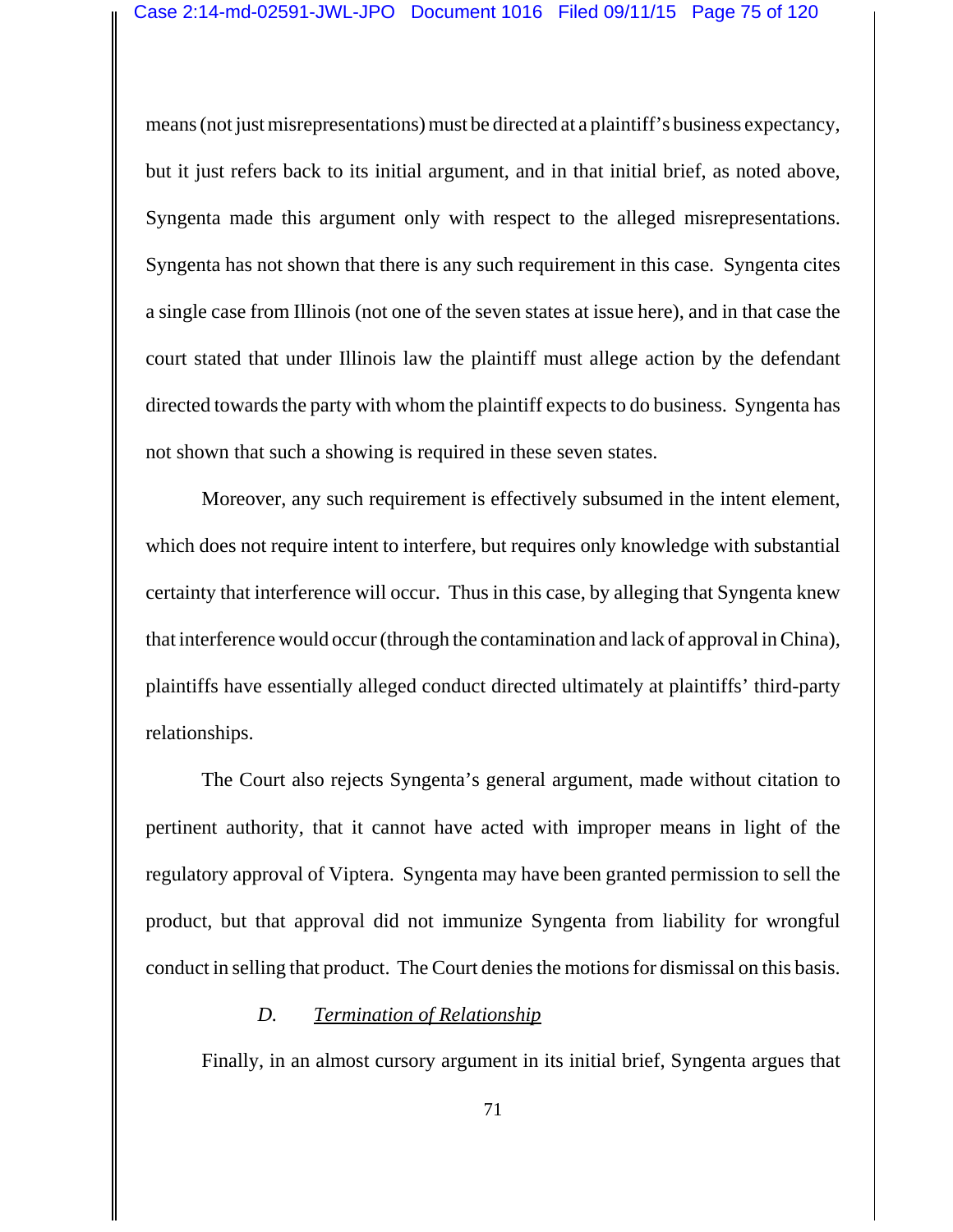plaintiffs only conclusorily alleged a "disruption" of their expectancy of business with purchasers, and that plaintiffs thus failed adequately to allege that those relationships ended or were prevented, as required for interference. Plaintiffs argue that the relationship need not be terminated, and that it is enough for the relationship to be burdened or made more expensive. Syngenta insists that the relationship must be ended because the expectancy (of business in the future) must not be realized for there to be interference, which means there was no longer a relationship or business.

To some extent, Syngenta's argument raises only a matter of semantics. If there is an expectation of particular business—a sale at a certain price—and then the sale at that price becomes impossible, then there has been an unrealized expectation that could support a tortious interference claim—even if the plaintiff mitigates its losses by making a deal at a lower price. Syngenta has not explained why interference could not be the prevention of a sale at a particular price.

In the end, plaintiffs have alleged interference with the expectation of sales at certain market prices, and Syngenta has not cited any authority indicating that such a theory may not support a tortious interference claim. For these reasons, the Court rejects Syngenta's motions to dismiss plaintiffs' tortious interference claims.

### **IX. Trans Coastal's Claim for Negligent Interference**

As part of the non-producer plaintiffs' complaint, plaintiff Trans Coastal Supply, Inc. ("Trans Coastal") asserts a claim under California law for negligent interference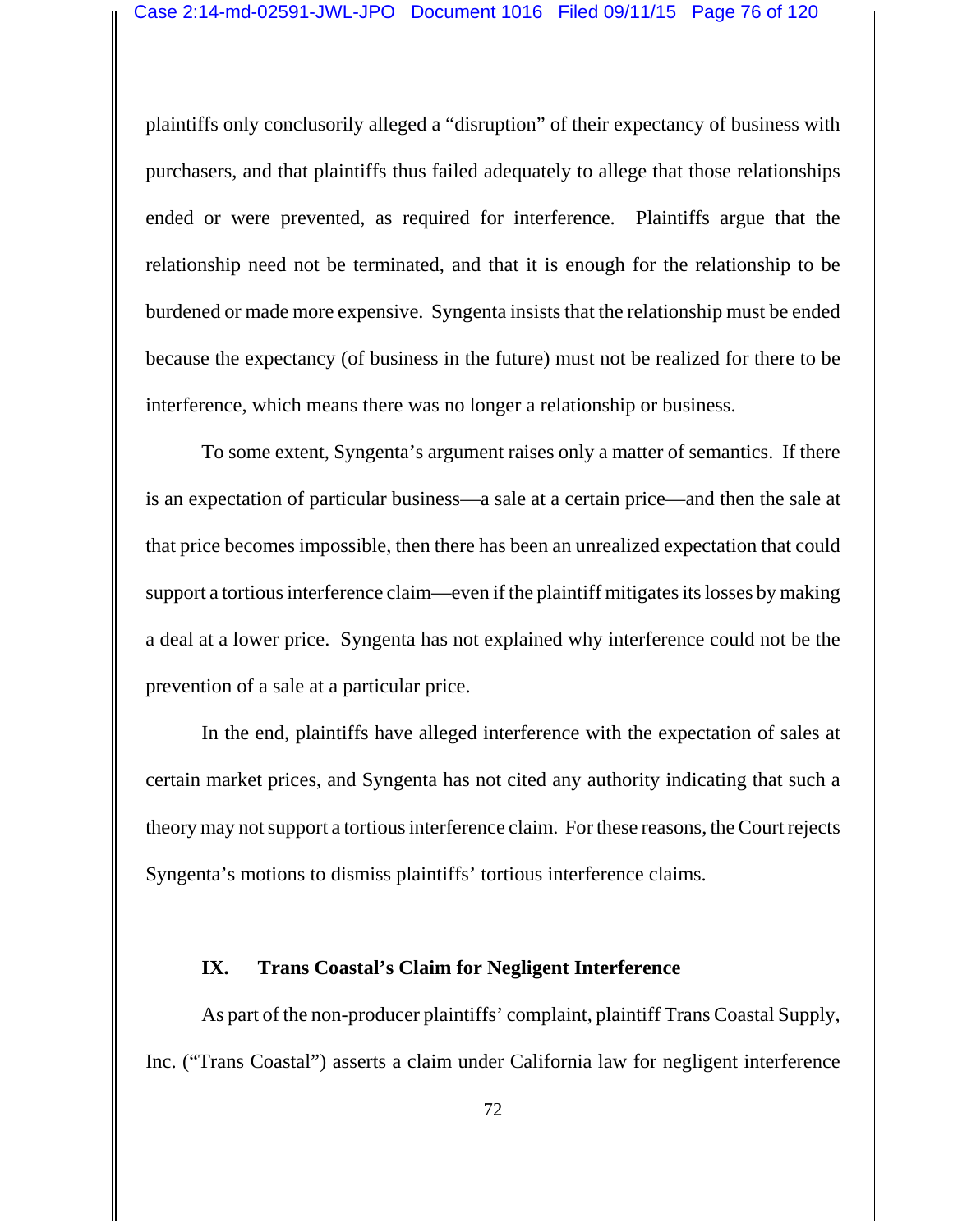with prospective economic relations. Syngenta seeks dismissal of that claim on two grounds.

## *A. Improper Means*

Under California law, this tort requires a showing of an independently wrongful act. *See, e.g.*, *Integrated Storage Consulting Servs. v. NetApp, Inc.*, 2013 WL 3974537, at \*10-11 (N.D. Cal. July 31, 2013). Syngenta argues that although Trans Coastal has alleged independently wrongful acts (in alleging various causes of action), Trans Coastal has not alleged such conduct that was directed at the third parties with whom Trans Coastal had a business expectancy. Syngenta made the same argument with respect to plaintiffs' tortious interference claims. *See supra* Part VIII.C. In making this argument as a basis for dismissal of this claim, however, Syngenta has not cited any authority for such a requirement under California law, but instead has merely referred back to its tortious interference arguments, in which it cited a single case applying Illinois law.

The California Supreme Court did not impose any such "directed-at" requirement in discussing the independently-wrongful-act requirement in *Korea Supply Co. v. Lockheed Martin Corp.*, 63 P.3d 937 (Cal. 2003). That court stated that "an act is independently wrongful if it is unlawful, that is, if it is proscribed by some constitutional, statutory, regulatory, common law, or other determinable legal standard." *See id.* at 954. In this way, California law demands more than the Restatement, which requires that the interference have been improper under the various factors. *See id.* at 954-55. The court notes that the "most numerous" of the tortious interference cases involve disruption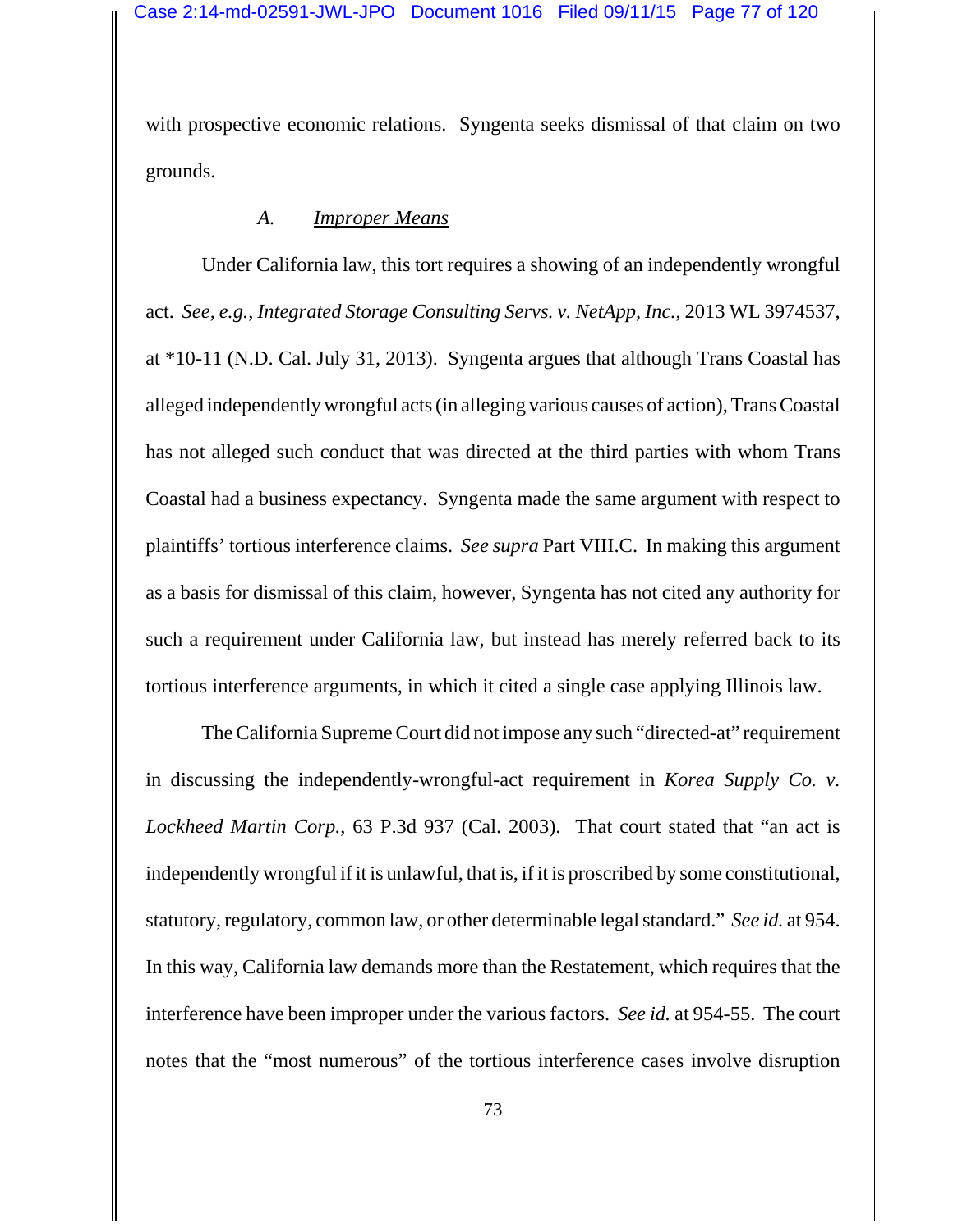caused by an act directed at the third person, but it does not impose any requirement that the independently wrongful act be directed at the third party. *See id.* at 957. The court also stated that the tort requires intentionally wrongful acts designed to disrupt the plaintiff's relationship, but that requirement is satisfied by the defendant's engaging in an independently wrongful act together with the requisite intent—the desire to interfere or knowledge to a substantial certainty that interference would result. *See id.* at 957-58.

In this case, Trans Coastal has alleged independently wrongful conduct by Syngenta (including negligence and misrepresentations) and Syngenta's knowledge to a substantial certainty, and such allegations are sufficient to satisfy the improper means element under California law. Because Syngenta has not shown that California law requires more, the Court rejects this basis for dismissal.

#### *B. Duty of Care*

Syngenta also argues that Trans Coastal cannot satisfy this tort's requirement to plead and show a duty of care and a special relationship. For this tort under California law, rather than show intent, "the plaintiff must show that the defendant owed the plaintiff a duty of care which was breached by the defendant's negligent conduct." *See Impeva Labs, Inc. v. System Planning Corp.*, 2012 WL 3647716, at \*6 (N.D. Cal. Aug. 23, 2012) (citing *J'Aire Corp. v. Gregory*, 598 P.2d 60 (Cal. 1979)). In *J'Aire*, the California Supreme Court listed the following criteria to be considered in determining whether a defendant had a special relationship with the plaintiff and thus owed a plaintiff a duty of care even if the absence of contractual privity: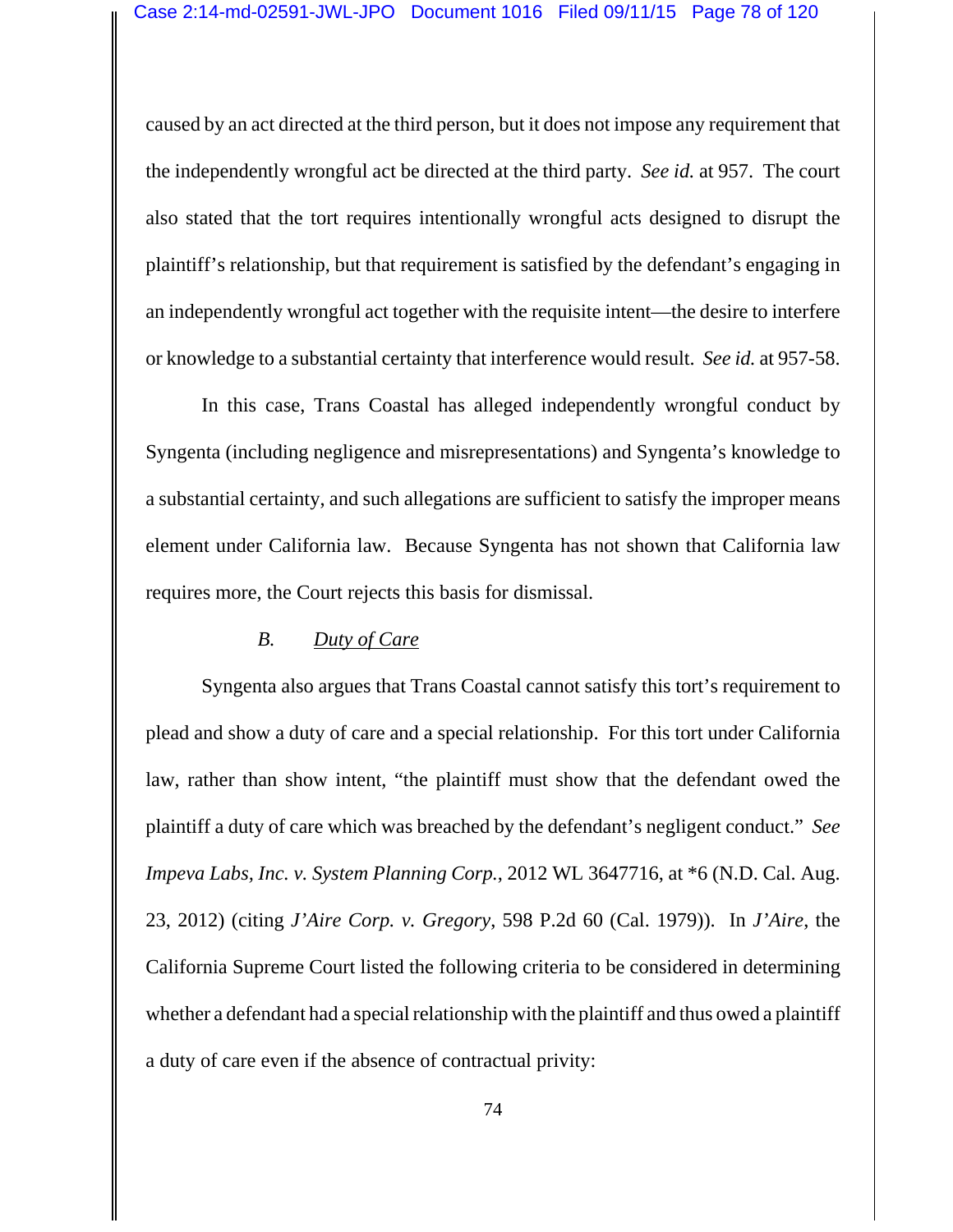(1) the extent to which the transaction was intended to affect the plaintiff, (2) the foreseeability of the harm to the plaintiff, (3) the degree of certainty that the plaintiff suffered injury, (4) the closeness of the connection between the defendant's conduct and the injury suffered, (5) the moral blame attached to the defendant's conduct and (6) the policy of preventing future harm.

*See J'Aire*, 598 P.2d at 63 (citing *Biakanja v. Irving*, 320 P.2d 16 (Cal. 1958)); *see also North Am. Chem. Co. v. Superior Court*, 69 Cal. Rptr. 2d 466, 479 (Cal. Ct. App. 1997) (considering *J'Aire* criteria in the context of a negligent interference claim).

The Court cannot say as a matter of law that Syngenta did not owe a duty of care to Trans Coastal, for the same reasons set forth above with respect to the duty issue generally, including because of plaintiffs' allegation that Syngenta actually foresaw the harm to plaintiffs. *See supra* Part I. Trans Coastal has at least alleged a plausible claim based on a duty owed by Syngenta to Trans Coastal, and the Court cannot say as a matter of law that Trans Coastal cannot satisfy the *J'Aire* test that depends on weighing various factors, including the foreseeability of the harm. Syngenta has not cited any authority applying this multi-factor test under California law that would require the conclusion that there is no duty here as a matter of law. Accordingly, the Court denies Syngenta's motion to dismiss this claim.

# **X. Lanham Act Claims**

### *A. Standing – Fairly Traceable / Proximate Cause*

All plaintiffs have brought claims for violations of the false advertising provision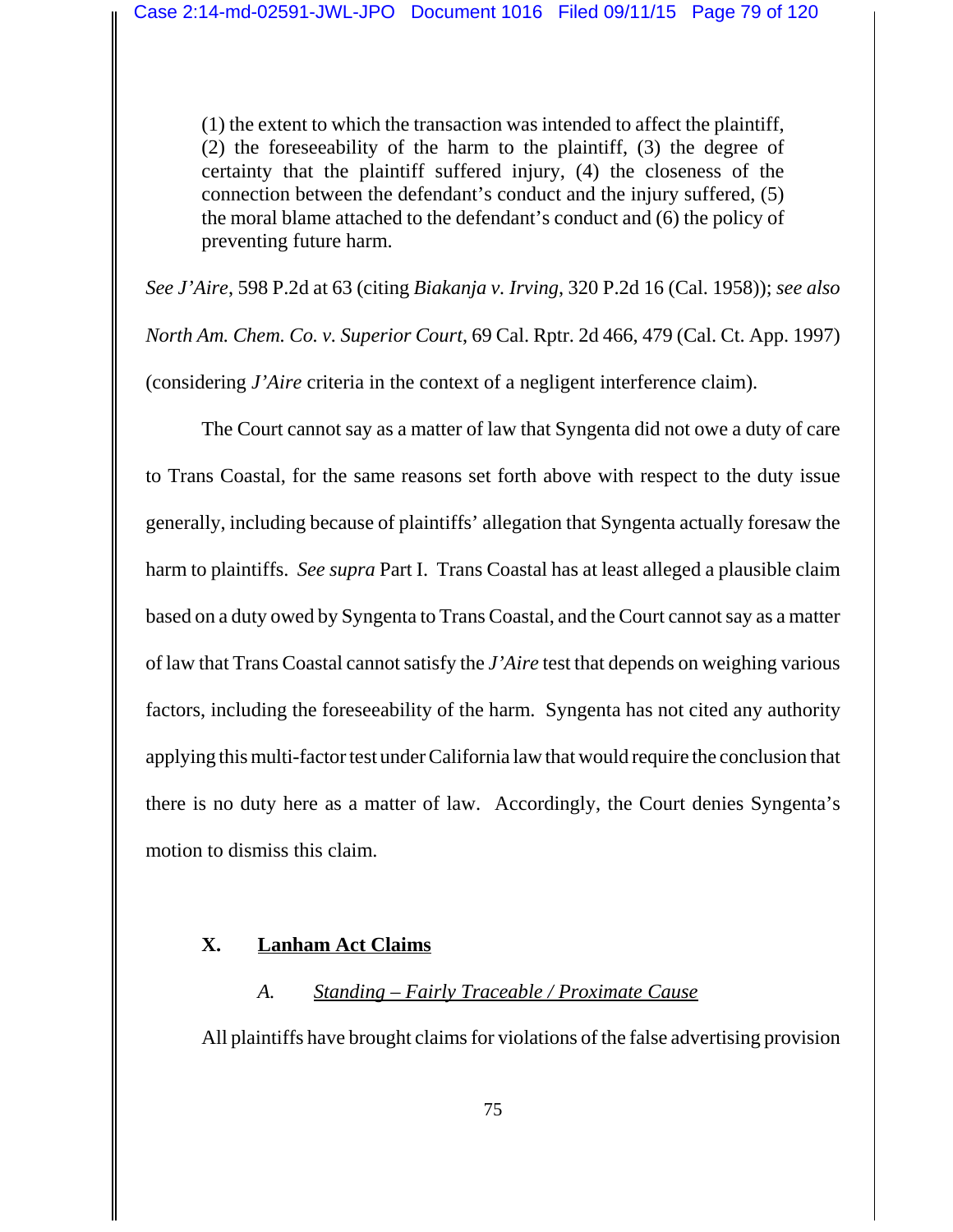of the federal Lanham Act, 15 U.S.C. § 1125(a). Syngenta argues that plaintiffs cannot show, as a matter of law, either Article III or statutory standing. Article III requires that a Lanham Act plaintiff's injury be "fairly traceable" to the defendant's conduct in violating the Act. *See Lexmark Int'l, Inc. v. Static Control Components, Inc.*, 134 S. Ct. 1377, 1391 n.6 (2014). In addition, claims under the Act are limited to plaintiffs whose injuries are proximately caused by violations of the Act. *See id.* at 1390. The question presented is "whether the harm alleged has a sufficiently close connection to the conduct the statute prohibits" or, put differently, whether the alleged harm is "too remote" from the unlawful conduct. *See id.* The Supreme Court recognized in *Lexmark* that there may be an intervening step of consumer deception, as a plaintiff can be directly injured by a misrepresentation even in a case in which a third party, and not the plaintiff, relied on it. *See id.* at 1391. The Court ruled as follows:

We thus hold that a plaintiff suing under  $\S 1125(a)$  ordinarily must show economic or reputational injury flowing directly from the deception wrought by the defendant's advertising; and that that occurs when deception of consumers causes them to withhold trade from the plaintiff. That showing is generally not made when the deception produces injuries to a fellow commercial actor that in turn affect the plaintiff. For example, while a competitor who is forced out of business by a defendant's false advertising generally will be able to sue for its losses, the same is not true of the competitor's landlord, its electric company, and other commercial parties who suffer merely as a result of the competitor's inability to meet its financial obligations.

*See id.* (internal quotation omitted).

Syngenta argues that these "fairly traceable" and proximate cause standards cannot be met here as a matter of law for the same reasons that it argues that there is no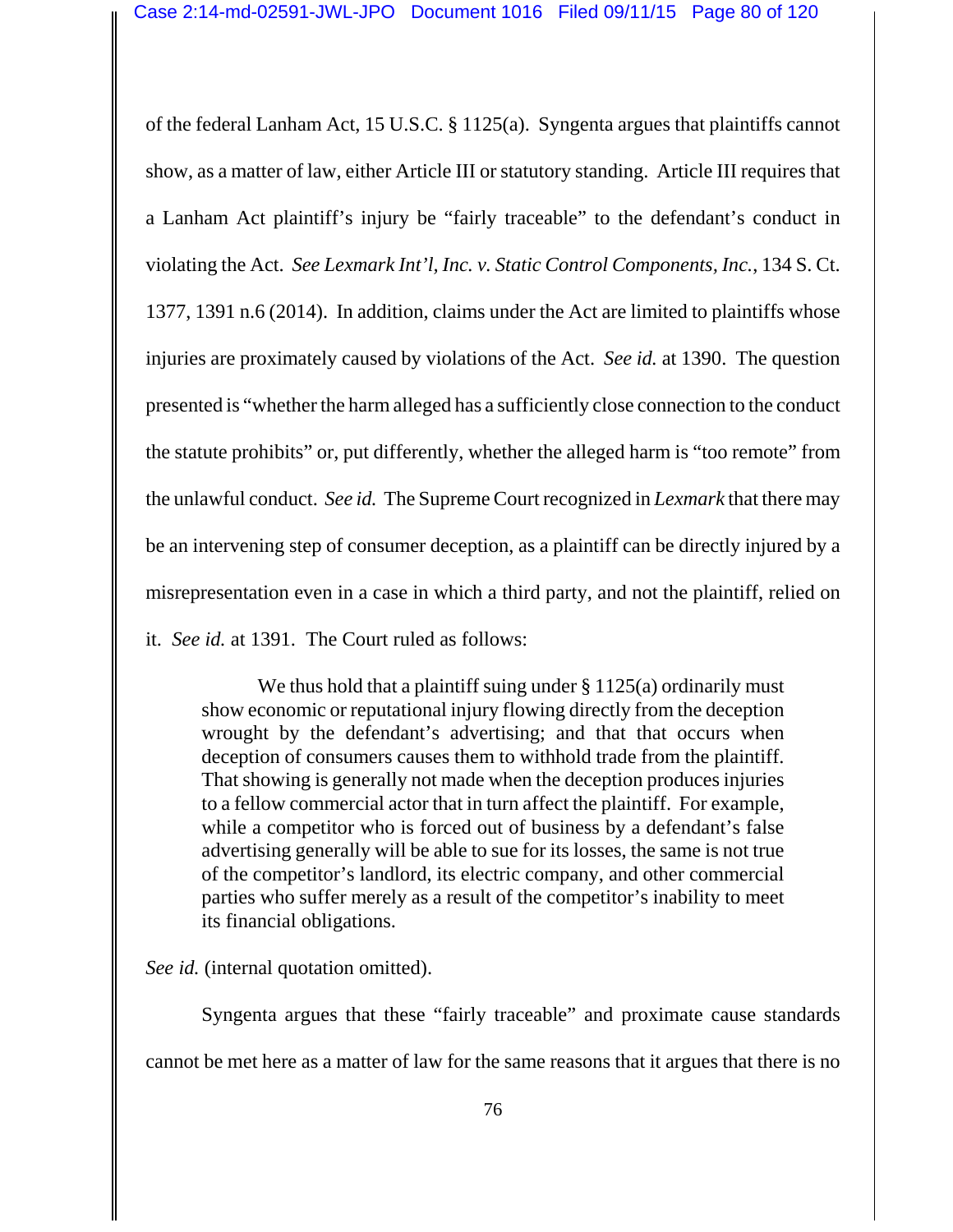proximate cause with respect to plaintiffs' negligence claims. In fact, Syngenta argues that causation is even *more* remote and attenuated with respect to the Lanham Act claims because an extra step is required—not only must plaintiffs show that Syngenta's conduct in commercializing Viptera without proper safeguards proximately caused plaintiffs' market-based injuries, but they must also proximately link that chain at the beginning to the allegedly misleading statements (advertising) by Syngenta.

Plaintiffs have at least alleged a plausible claim that Syngenta's false and misleading statements caused sales of Viptera and Duracade, which in turn caused contamination. Accordingly, for the same reasons cited above, *see supra* Part II, including because proximate cause ordinarily presents a question of fact, the Court cannot conclude as a matter of law at this stage that plaintiffs' injuries were not fairly traceable to or proximately caused by Syngenta's conduct that is alleged to violate the Lanham Act.

#### *B. Statutory Standing – Within the Zone of Interests*

In *Lexmark*, the Supreme Court also held that a plaintiff may assert a Lanham Act claim only if its interests fall within the "zone of interests" protected by the Act. *See id.* at 1388. A typical false advertising claim implicates the Act's goal of "protecting persons engaged in commerce . . . against unfair competition." *See id.* (quoting 15 U.S.C. § 1127). Unfair competition has generally been understood "to be concerned with injuries to business reputation and present and future sales." *See id.* at 1389-90. The Court ruled: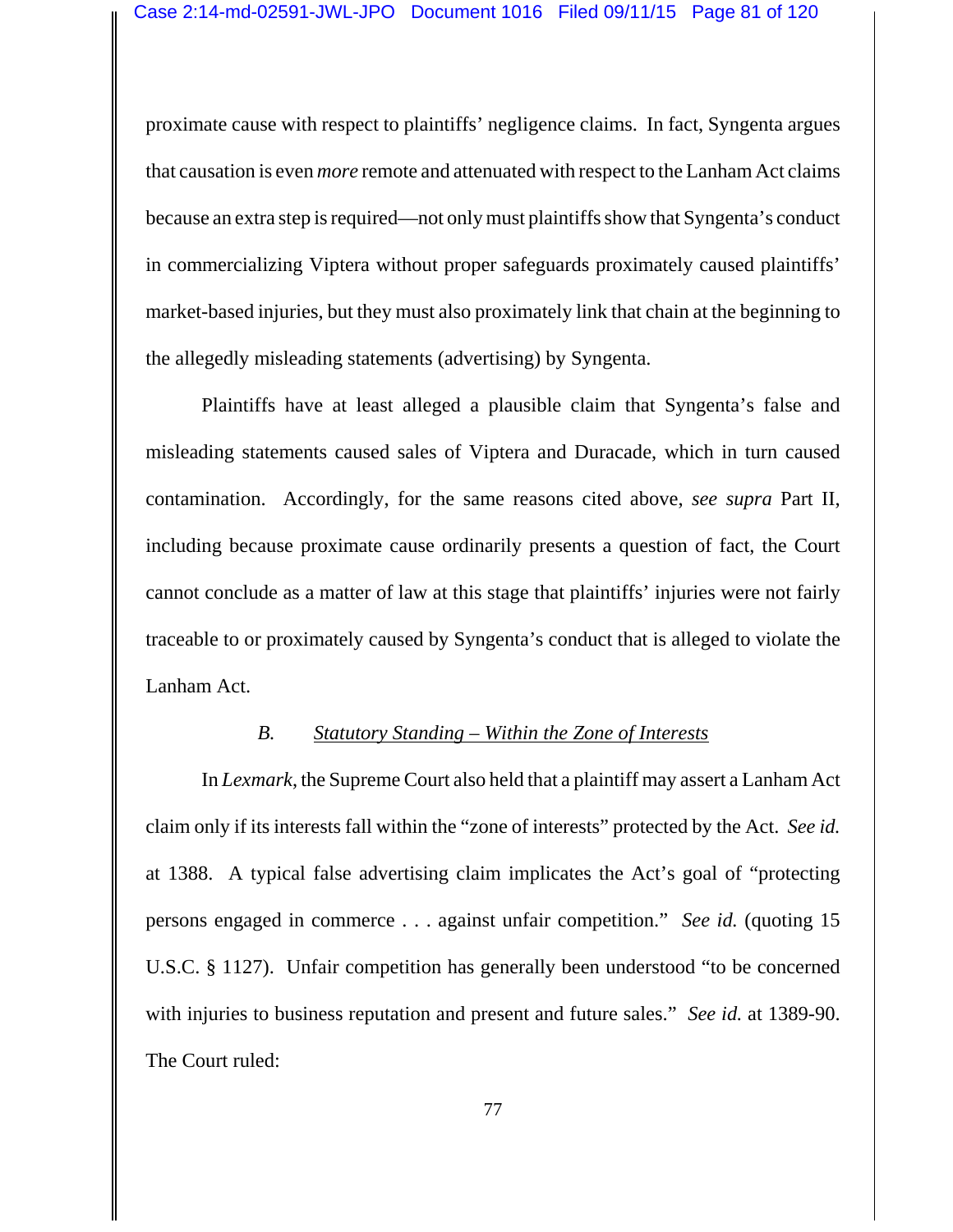We thus hold that to come within the zone of interests in a suit for false advertising under § 1125(a), a plaintiff must allege an injury to a commercial interest in reputation or sales. A consumer who is hoodwinked into purchasing a disappointing product may well have an injury-in-fact cognizable under Article III, but he cannot invoke the protection of the Lanham Act—a conclusion reached by every Circuit to consider the question. Even a business misled by a supplier into purchasing an inferior product is, like consumers generally, not under the Act's aegis.

*See id.* at 1390 (citations omitted). In *POM Wonderful LLC v. Coca-Cola Co.*, 134 S. Ct. 2228 (2014), the Supreme Court described the Lanham Act's cause of action for false advertising to be one "for competitors, not consumers." *See id.* at 2234.

In seeking dismissal of plaintiffs' Lanham Act claims, Syngenta argues that plaintiffs do not fall within the Act's zone of interests because plaintiffs' interests are not sufficiently commercial as required by *Lexmark*. In so arguing, Syngenta does not rely on any authority other than the standard set forth in *Lexmark*. Syngenta also relies on the pithy description of this requirement from *POM*; in that case, however, the zone-ofinterests requirement was not at issue, and the Court referred back to *Lexmark* for that requirement. Thus, the Court considers Syngenta's argument under *Lexmark* alone.

Syngenta concedes that in *Lexmark* the Supreme Court refused to require that the plaintiff and defendant be direct competitors. *See Lexmark*, 134 S. Ct. at 1393-94. The Court stated that "although diversion of sales to a direct competitor may be the paradigmatic direct injury from false advertising, it is not the only type of injury congnizable under § 1125(a)." *See id.* at 1393. Syngenta argues that not only are plaintiffs not its competitors, they are not in any sort of competitive relationship relating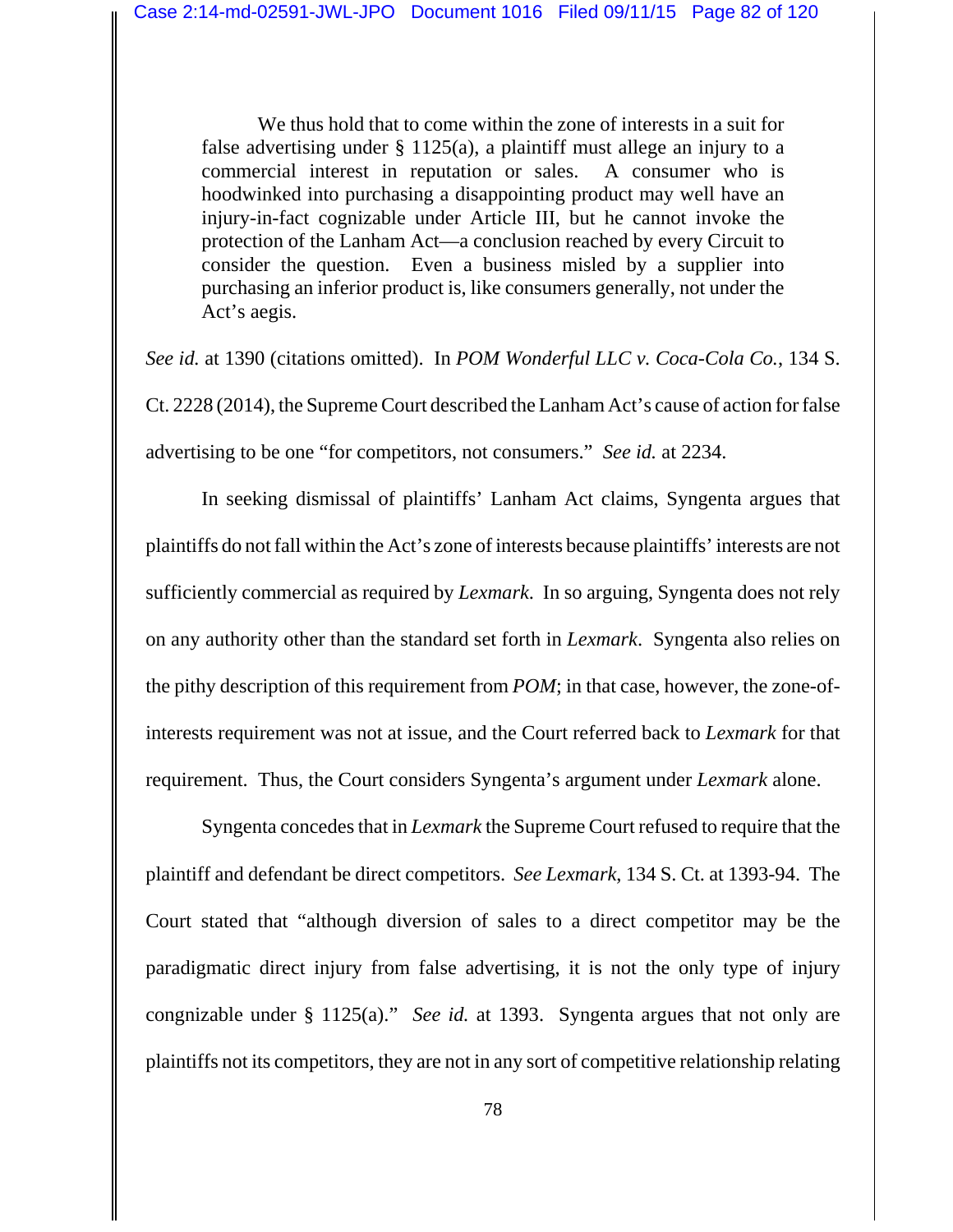to Syngenta, and that plaintiffs' claims under the Act are therefore prohibited by *Lexmark*.

The Court rejects this argument. *Lexmark* does not require that a Lanham Act plaintiff be in a competitive relationship specifically with the defendant. Rather, *Lexmark* is most reasonably read as merely requiring that the plaintiff be a commercial actor, suffering commercial injuries (lost sales or reputational injury), instead of being a mere consumer who is "hoodwinked" into purchasing a disappointing product. Certainly the producer plaintiffs in this case are not consumers, as they did not purchase Syngenta's seeds or even purchase any corn containing Viptera. Plaintiffs have alleged that their sales were adversely affected (a commercial injury) as a result of Syngenta's false advertising, and plaintiffs thus fall within the zone of the Act's interests in redressing such injuries.

Therefore, at least with respect to the producer plaintiffs, Syngenta has not shown that *Lexmark* forecloses their claims under the Lanham Act. Nor has Syngenta cited any other authority suggesting that plaintiffs cannot satisfy the *Lexmark* zone-of-interests requirement. Accordingly, the Court denies this basis for dismissal of the producer plaintiffs' claims.

Syngenta also argues that the non-producer plaintiffs must be considered consumers in this analysis because they purchased Viptera-contaminated corn. Plaintiffs respond that the non-producers purchased corn (without regard to whether they contained Viptera), and thus were not consumers of Syngenta's seeds; that the non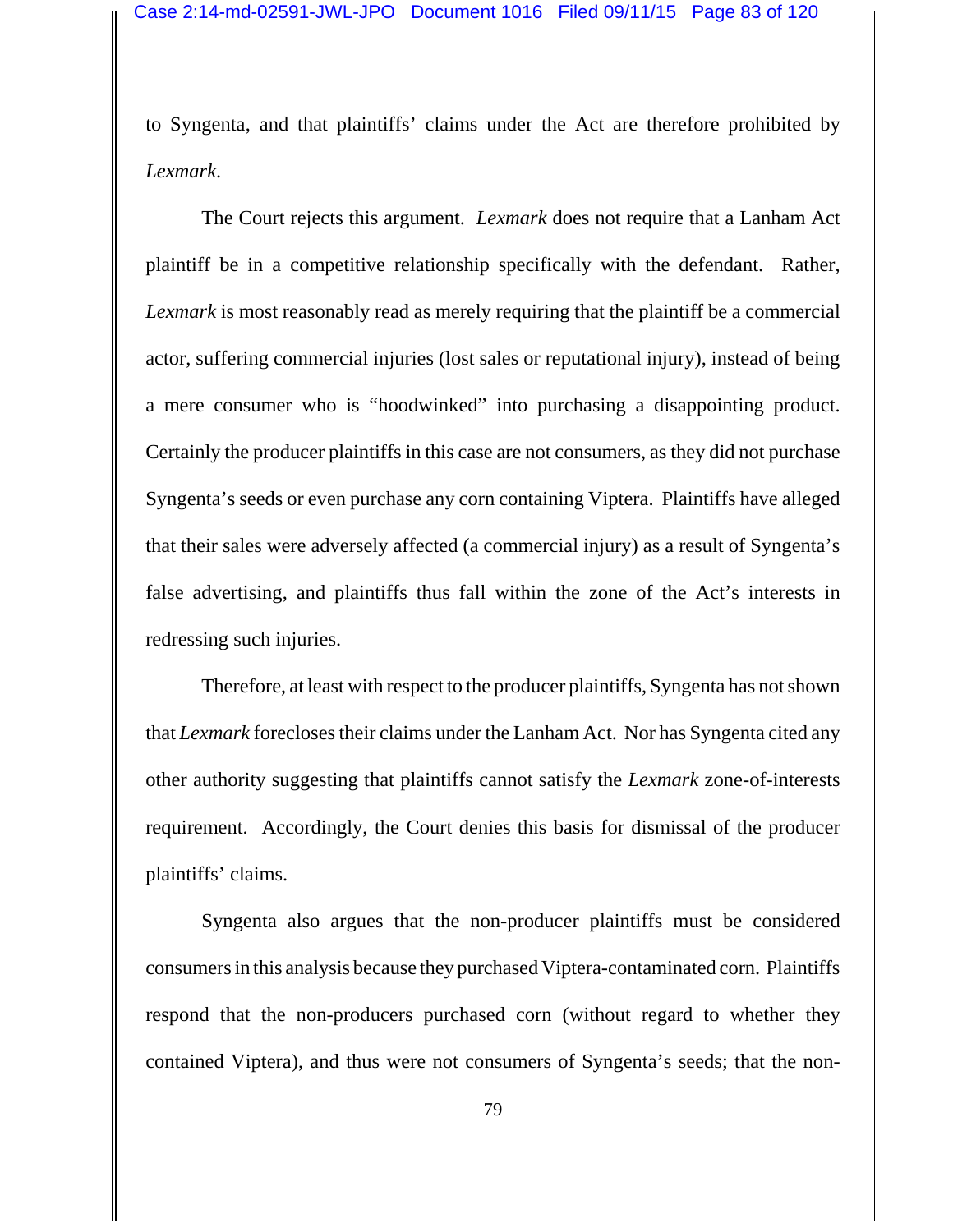producers were injured within the market and thus fall within the zone of interests for the Act; and that any question as to whether they were competitors or consumers should be considered a fact question that cannot be resolved at this stage.

This question would appear to turn on whether the non-producers are alleging injuries as buyers of Viptera-contaminated corn (thus injured as consumers who are disappointed in the product purchased) or as sellers in the market (thus injured as commercial parties and not as consumers). The non-producers' complaint does not offer much help in the Lanham Act counts—non-producer plaintiffs allege injury to their property and injury consisting of "the negative market price impact on corn and DDGS explained above, which results in lower revenues and profits, as well as lost business and increased expenses." Thus, these plaintiffs appear to be alleging commercial injuries from affected sales, and not injuries as hoodwinked consumers.

Moreover, Syngenta has not addressed how one defines a consumer under this test, but it is true that plaintiffs did not buy the seeds that Syngenta allegedly falsely advertised. They were not injured by getting worse or different seeds than advertised; and although they were arguably injured by getting different corn than they anticipated (because it contained Viptera), they were not trying to get corn made from Syngenta's seeds (and thus were not an indirect consumer of the seeds). These plaintiffs are alleging injury as commercial actors in the marketplace and not as disappointed consumers of seeds or products from seeds. Accordingly, the Court concludes that these plaintiffs' claims also are not foreclosed by *Lexmark*'s zone-of-interests requirement.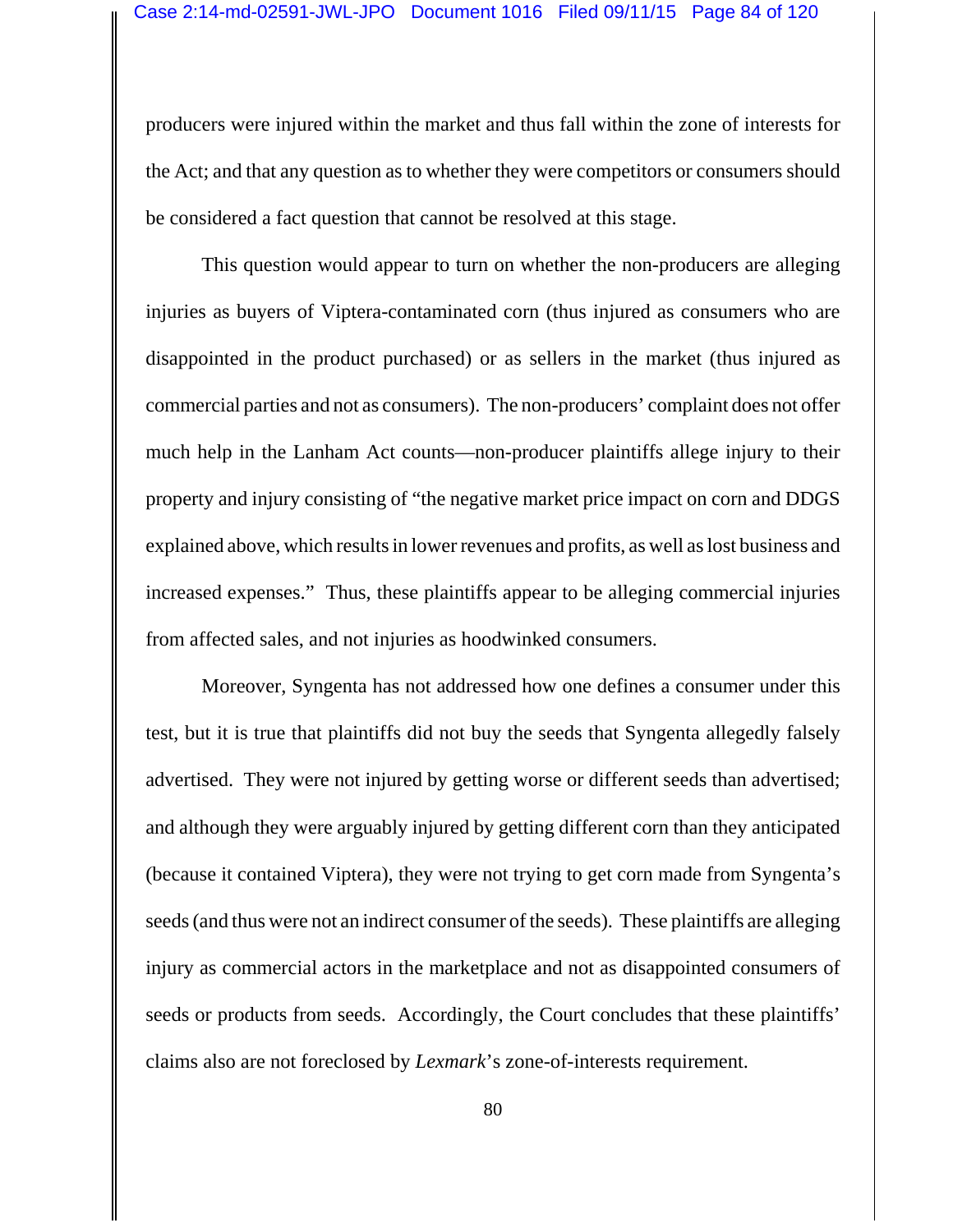Syngenta argues that the milo producer plaintiffs are even farther removed from the Act's zone of interests because they operate in an entirely different market. In light of the allegations that the milo market is so closely tied to the corn market, however, the Court does not agree that this distinction warrants a different result for milo plaintiffs. The Court denies Syngenta's motions to dismiss plaintiffs' Lanham Act claims for lack of standing.

### *C. "Commercial Advertising or Promotion"*

Syngenta argues that certain of plaintiffs' Lanham Act claims fail because they are not based on alleged misrepresentations "in commercial advertising or promotion." *See* 15 U.S.C. § 1125(a)(1)(B). Syngenta notes that plaintiffs have alleged claims based on misrepresentations in five instances: (1) in Syngenta's deregulation petition to the USDA; (2) in statements by Syngenta's Michael Mack in an earnings conference call; (3) in a request form for Bio-Safety Certificates; (4) in a "Plant with Confidence Fact Sheet;" and (5) in a letter by Syngenta's Chuck Lee. Syngenta argues that the complaints do not specifically identify any other underlying misrepresentations and that the assertion of any such other basis for these claims is therefore impermissibly vague. In their response, plaintiffs have not addressed this argument or referred to any additional representations as bases for the Lanham Act claims. Accordingly, plaintiffs' claims are properly considered as relying only on these five sets of statements.

Syngenta does not make any argument concerning the fact sheet. Accordingly, Syngenta's motion is denied with respect to claims based on alleged misrepresentations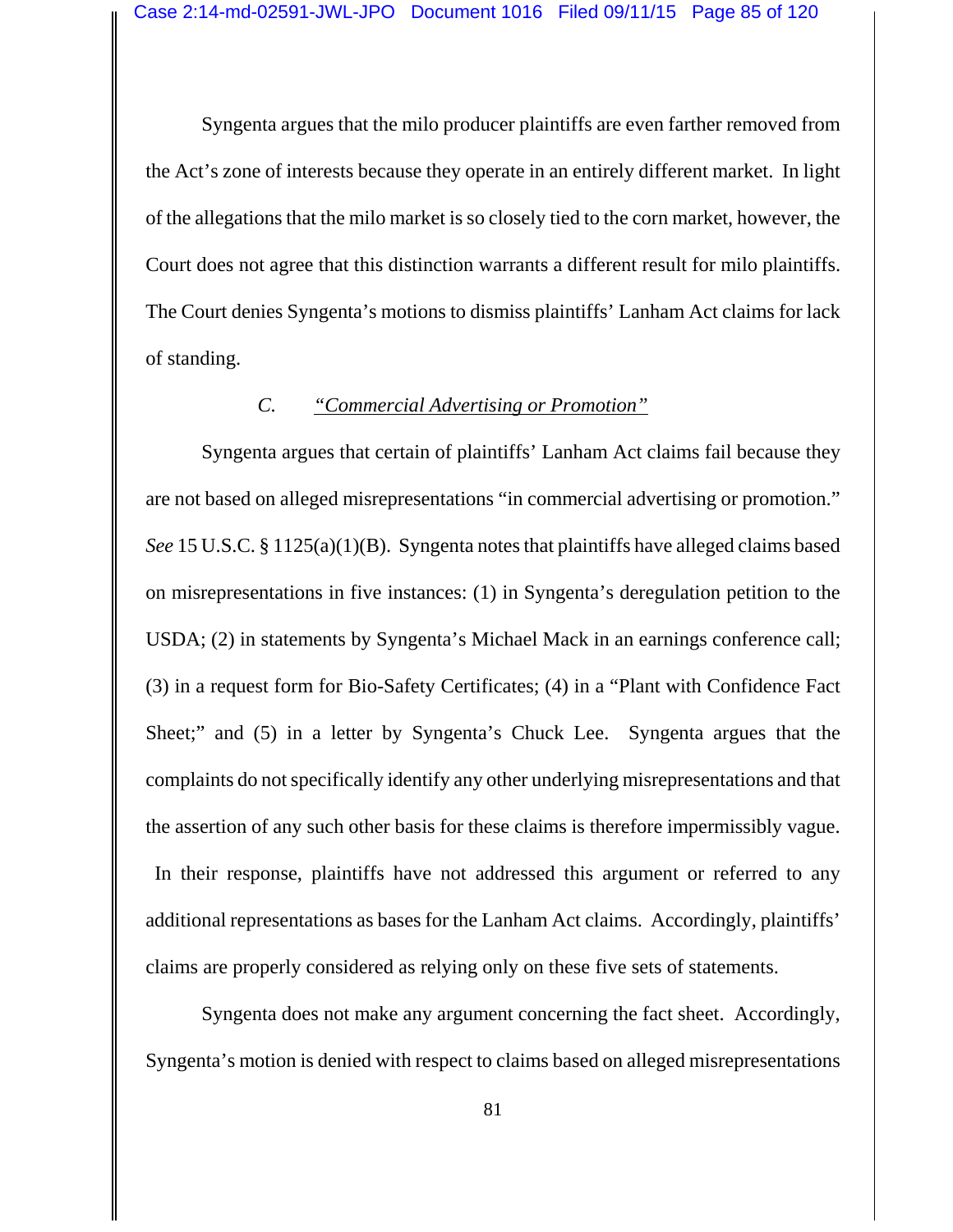contained therein.

The parties agree that the Tenth Circuit in *Proctor & Gamble Co. v. Haugen*, 222 F.3d 1262 (10th Cir. 2000), set forth the applicable test for determining whether representations constitute "commercial advertising or promotion" under the statute. Under that test, the representations must be "for the purpose of influencing customers to buy defendant's good or services." *See id.* at 1273. "While the representations need not be made in a 'classic advertising campaign," but may consist instead of more informal types of 'promotion,' the representations . . . must be disseminated sufficiently to the relevant purchasing public to constitute 'advertising' or 'promotion' within that industry." *See id.* at 1273-74.

#### 1. DEREGULATION PETITION

Plaintiffs allege that in 2007 Syngenta submitted a petition to the USDA seeking deregulation for its MIR 162 product, which petition included statements that deregulation should not cause an adverse impact on export markets for U.S. corn, that Syngenta would communicate stewardship requirements, and that regulatory filings were in progress in China.

Syngenta argues that the petition was submitted to the government in seeking deregulation and thus was not for the purpose of influencing customers as a matter of law. Syngenta relies on a few cases in which courts ruled that government submissions cannot constitute "commercial advertising or promotion" under the Act. *See Presby Envir., Inc. v. Advanced Drainage Sys., Inc.*, 2014 WL 4955666, at \*8-9 (D.N.H. Sept.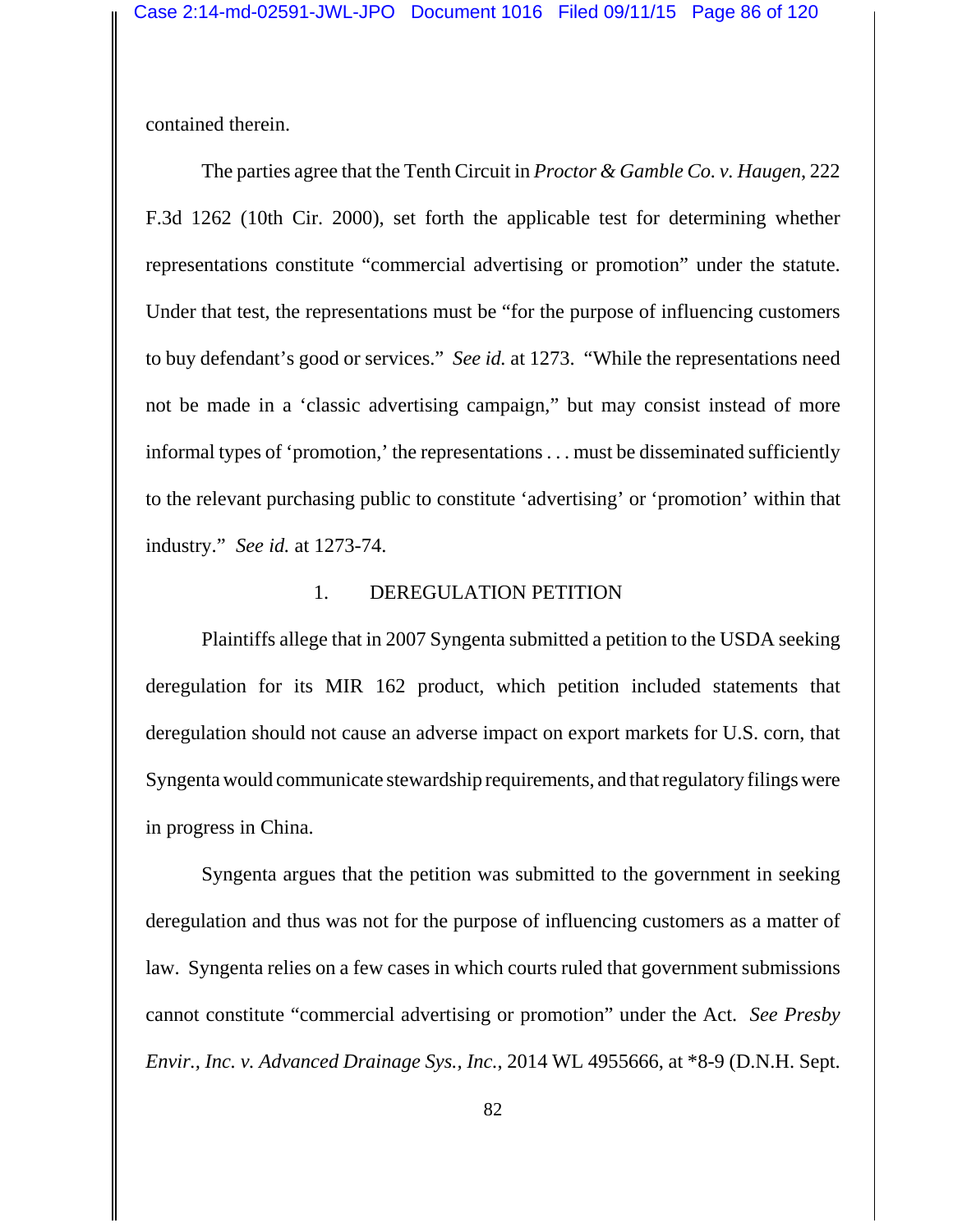30, 2014) ("Courts have consistently found that statements made to government regulators do not constitute commercial advertising. And, this makes sense because statements made to regulators generally are not intended to influence consumer choice.") (citations omitted); *Caldon, Inc. v. Advanced Measurement & Analysis Group, Inc.*, 515 F. Supp. 2d 565, 578 (W.D. Pa. 2007) ("misrepresentations made only in regulatory submissions do not qualify as commercial speech under the Lanham Act").

These cases illustrate that representations intended to influence government action are not generally intended to influence customers. The Court cannot say as a matter of law, however, that statements in government petitions could never be made for the purpose of influencing customers. Just as plaintiffs in, say, a large multi-district class action might include statements in the complaint that are intended more for publicrelations purposes than for the purpose of stating a legally cognizable claim, a government agency petitioner might direct statements in the petition more to the public than to the government. That would be true particularly with respect to statements that are not especially germane to the petition, as plaintiffs argue occurred here with respect to statements in the petition relating to financial impacts. Resolution of this issue could be fact-dependant and thus not appropriate at this stage.

Without more information, however, the reasonable inference is that statements in a governmental petition were made to influence the government and not to influence customers. Plaintiffs have generally and conclusorily alleged that all of the statements underlying these claims were made in "commercial advertising or promotion" and were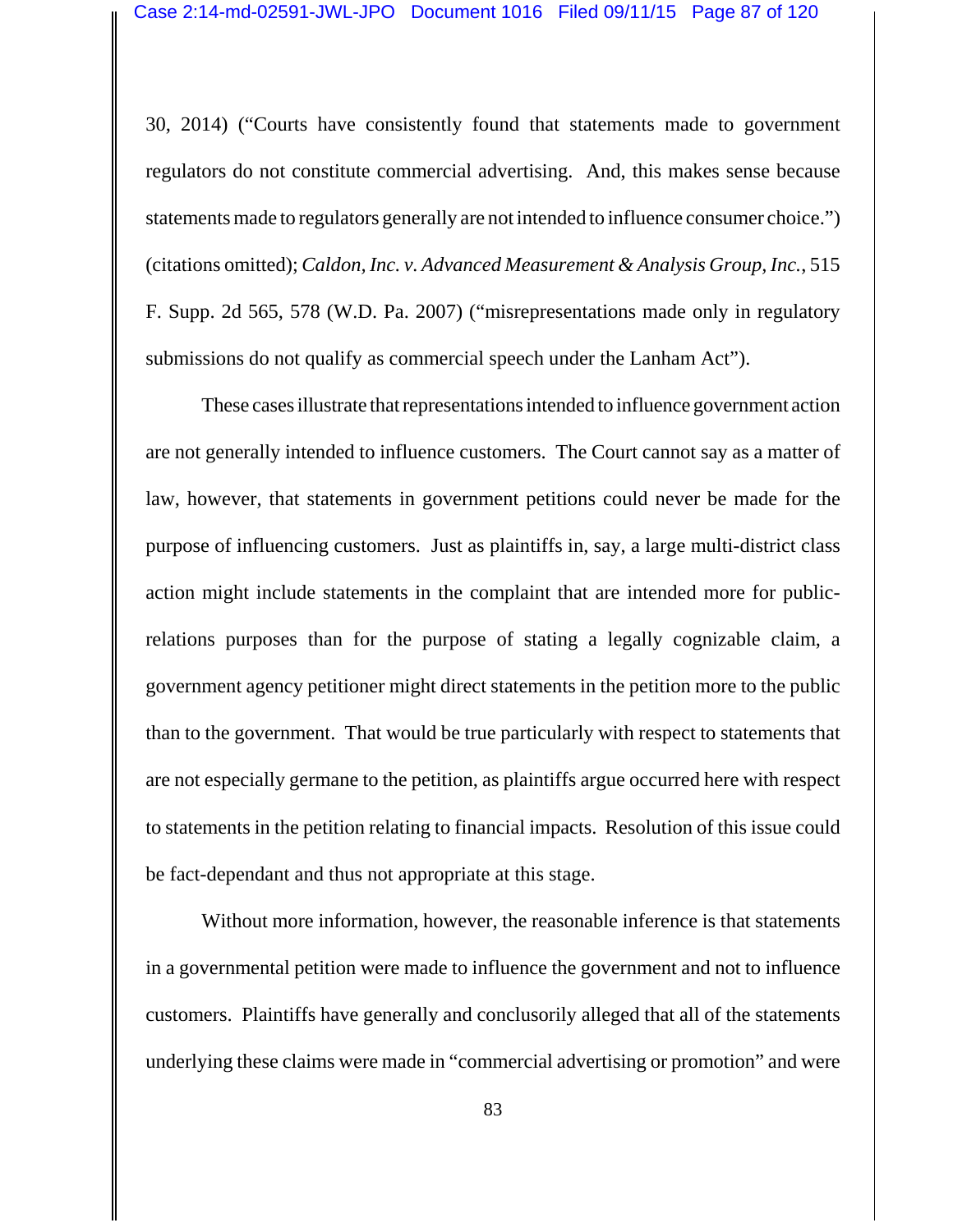likely to influence purchasing decisions; but because they have not pleaded any facts to support the inference that the statements in the deregulation petition were made to influence customers, plaintiffs have not stated a plausible claim to that effect. Thus, these claims as based on the petition are subject to dismissal, although plaintiffs are granted leave to amend if they are able to allege facts to support a plausible claim in this regard.

Syngenta also argues that the statements in the petition were not disseminated sufficiently to constitute commercial promotion. Plaintiffs conclusorily allege that all of the statements underlying these claims were widely distributed, and they allege that the petition was available online or by request for those who wished to review it during the public comment period. Without additional facts, however, it is not plausible to infer that statements in a regulatory petition that is available—but not necessarily affirmatively distributed to anyone—were sufficiently disseminated to constitute promotion or advertising. Thus, on this basis as well, plaintiffs' claims based on the petition are subject to dismissal, although plaintiffs are granted leave to amend to plead the necessary facts if they can.

#### 2. EARNINGS CONFERENCE CALL

As a basis for their Lanham Act claims, plaintiffs cite a statement by Michael Mack, a Syngenta executive, made during Syngenta's first quarter 2012 earnings conference call, that he expected China to approve Viptera within days. Plaintiffs provided in the complaint the internet address for a transcript of the call.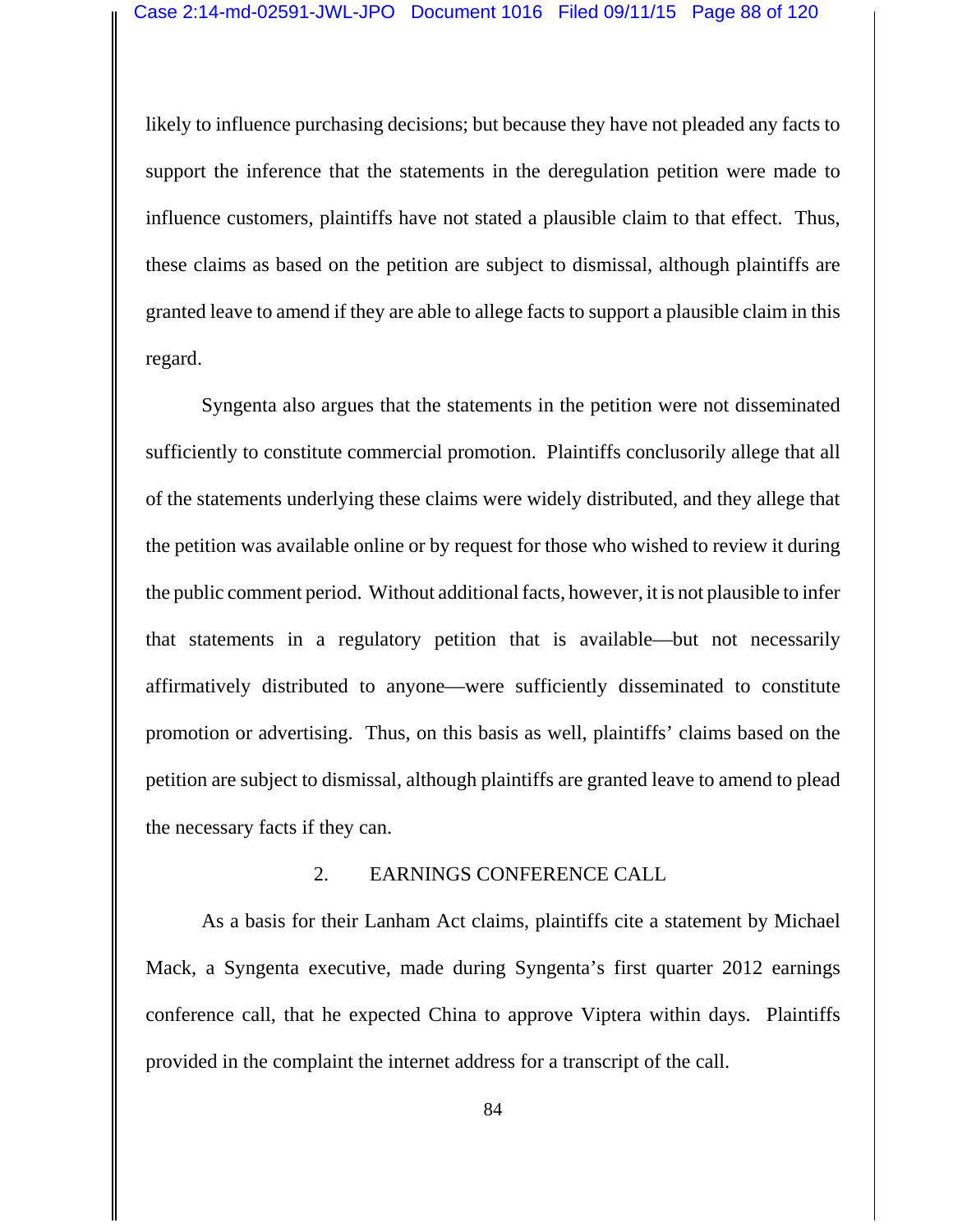Syngenta argues that this call was to investors and analysts, and thus that the statement was not made to influence customers and was not sufficiently disseminated to the public. Syngenta relies on two cases in which Lanham Act claims based on statements made during conferences with investors were dismissed on this basis. *See Tercica, Inc. v. Insmed Inc.*, 2006 WL 1626930, at \*17 (N.D. Cal. June 9, 2006); *Sigma Dynamics, Inc. v. E. Piphany, Inc.*, 2004 WL 2648370, at \*3 (N.D. Cal. June 25, 2004). Those courts, however, did not rule that statements in such conference calls could never support a Lanham Act claim; rather, in each case, the court concluded that the plaintiff had not alleged sufficient facts to satisfy the requirements that the statements be made for the purpose of influencing customers and be sufficiently disseminated. Indeed, in *Sigma*, the court granted the plaintiff leave to amend to attempt to show that the purpose of the calls was to sell goods.

One would not ordinarily expect a quarterly earnings call to be made for the purpose of influencing customers, and as Syngenta points out, the website referenced in the complaint lists only nine analysts as the non-Syngenta participants in the call. (Plaintiffs argue that they did not allege any facts about who the participants were, but its citation to the website effectively incorporates the contents thereof.) Thus, in the absence of any allegations of fact supporting the inference that Mr. Mack's statement was for the purpose of influencing customers (and not for some purpose of educating investors and analysts, for instance), the Court concludes that plaintiffs have not stated a plausible claim based on Mr. Mack's statement. Again, however, plaintiffs may amend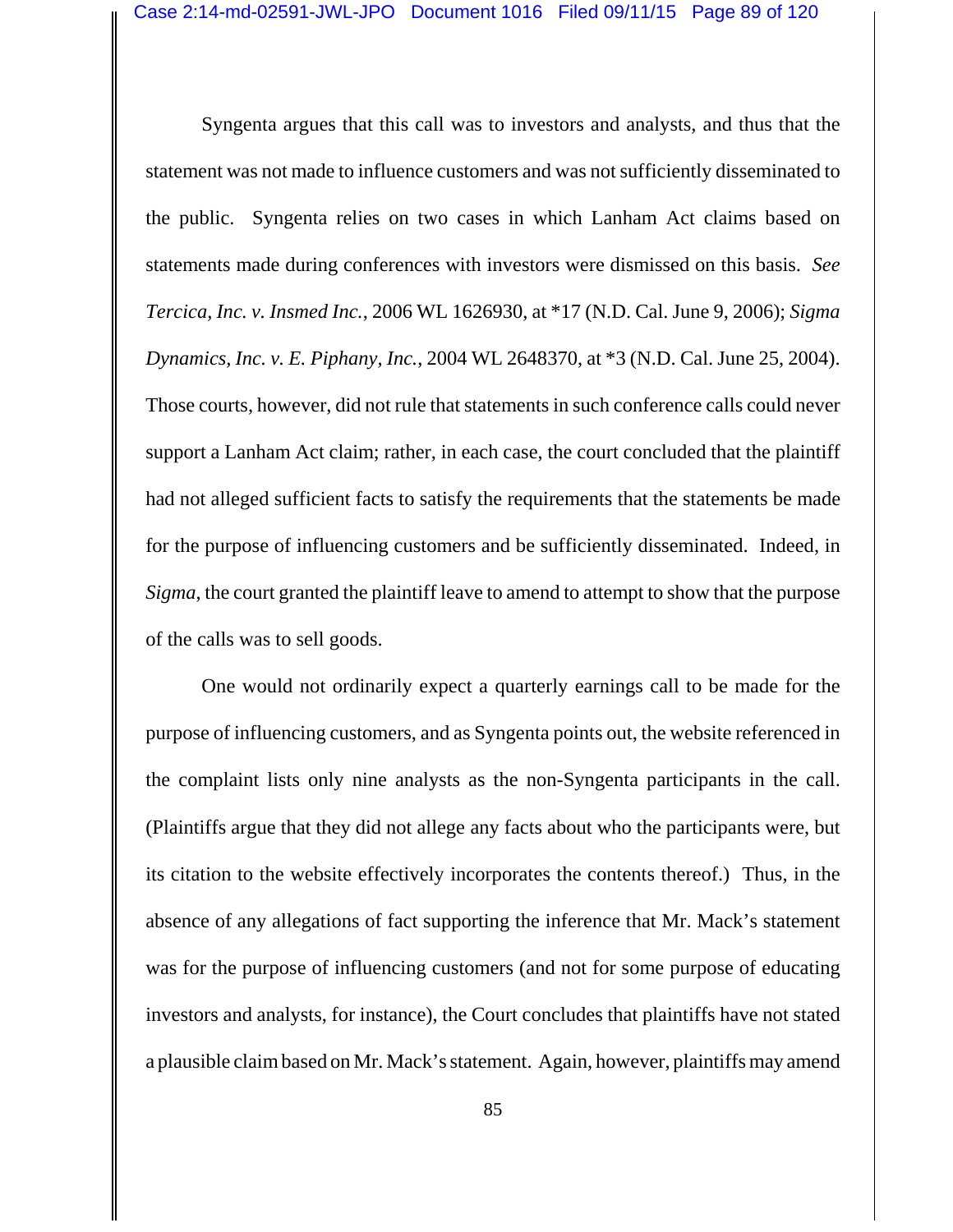to the extent that they are able to allege such facts.

Similarly, there is no basis for a plausible inference that Mr. Mack's statement was sufficiently disseminated to the public. Plaintiffs note that the transcript was available on the internet, but plaintiffs have not cited any authority to suggest that public *availability* may equate with *dissemination* to the public for this purpose. Plaintiffs have not pleaded that Mr. Mack's statement actually reached some significant portion of the relevant public (customers of Syngenta). Thus, the claims based on that statement are subject to dismissal on this basis as well, subject to plaintiffs' ability to amend to supply the necessary factual allegations.

#### 3. REQUEST FORM

Plaintiffs allege that Syngenta "distributed" a request form for Bio-Safety Certificates issued by the Chinese government, that Syngenta distributed that form while knowing that it was useless in the absence of Chinese approval of MIR 162, and that Syngenta did so in an effort to mislead U.S. farmers. In one count in the non-producers' complaint asserting a claim on behalf of Trans Coastal, plaintiffs allege that Syngenta "provided" the certificates to grain exporters and resellers and that Trans Coastal contacted Syngenta to request such certificates, which are needed for importation of corn into China.

Syngenta argues that any statements in this form, which was intended for use by resellers and exporters, and thus not for use by Syngenta's customers to influence sales, did not constitute commercial advertising or promotion. Plaintiffs respond that they did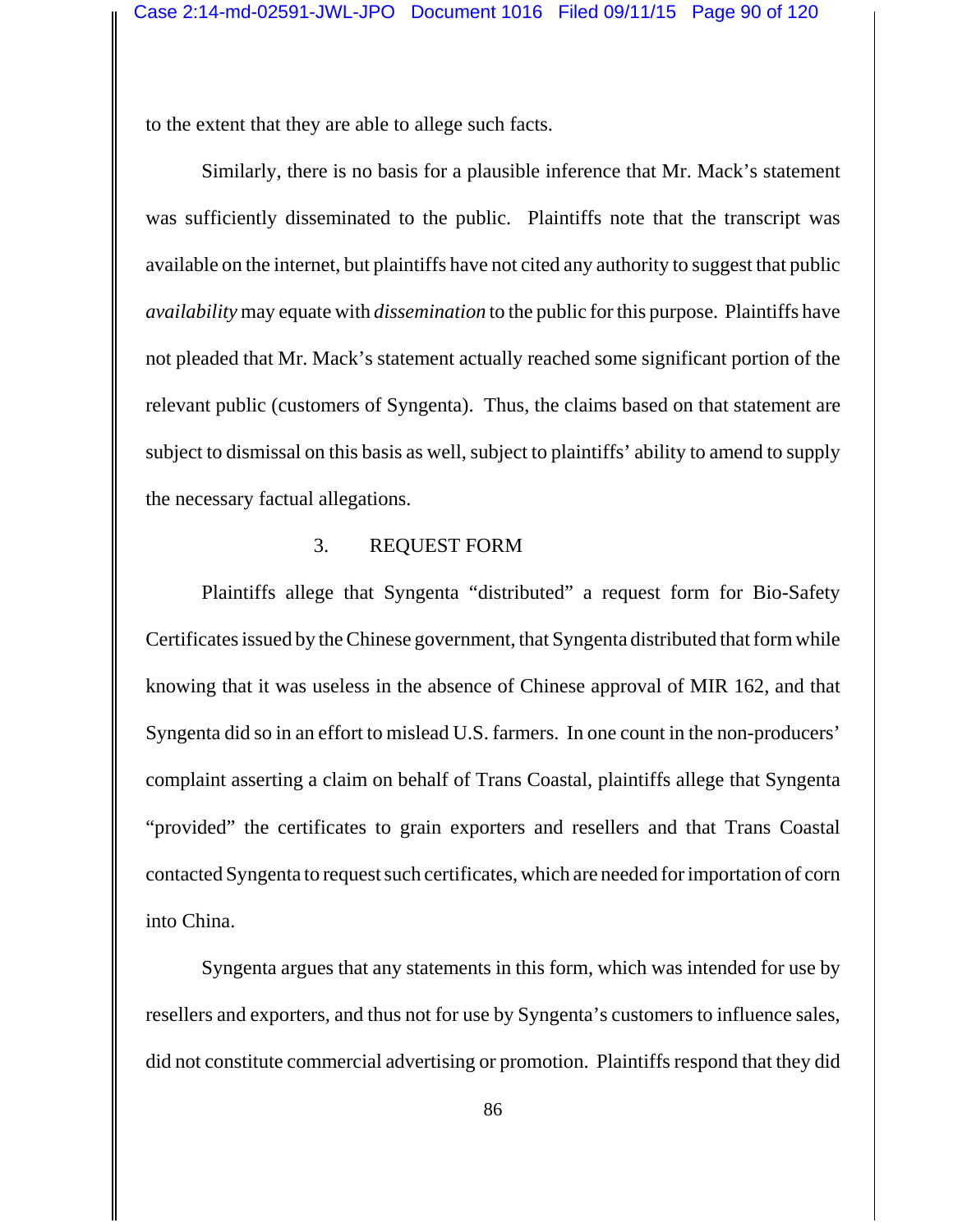not allege that the form was not used by customers or that it was used *only* by exporters. Even discounting the allegation contained only in the non-producers' complaint that the form was intended for resellers (without mentioning growers), however, the name of the form itself suggests that it was intended for use by exporters to China, and the producer plaintiffs alleged that its was purportedly intended to obtain Chinese approval certificates (which would implicate only exports). Thus, the complaints do not state a plausible claim that statements in the form were intended to influence Syngenta's customers to buy seed from Syngenta. Moreover, although plaintiffs allege "distribution" of the form, because the expected users of the form would comprise a different group, the complaints do not state a plausible claim that the form was sufficiently disseminated among (and not just available to) the relevant segment of the public, namely Syngenta's customers.

Accordingly, plaintiffs' Lanham Act claims are subject to dismissal to the extent they are based on statements in this form, although again plaintiffs may amend if possible to allege the necessary facts to support such claims.

#### *D*. *Forward-Looking Statements*

Syngenta argues in a footnote in its initial brief that the statements by Messrs. Mack and Lee underlying these claims are forward-looking predictions and opinions, which are therefore not actionable under the Act. Syngenta points to forward-looking language ("expect" and "anticipate") in the statements, and also notes a disclaimer in the conference call that Chinese approval could not be handicapped definitively. As plaintiffs point out, however, they have alleged statements of Syngenta's present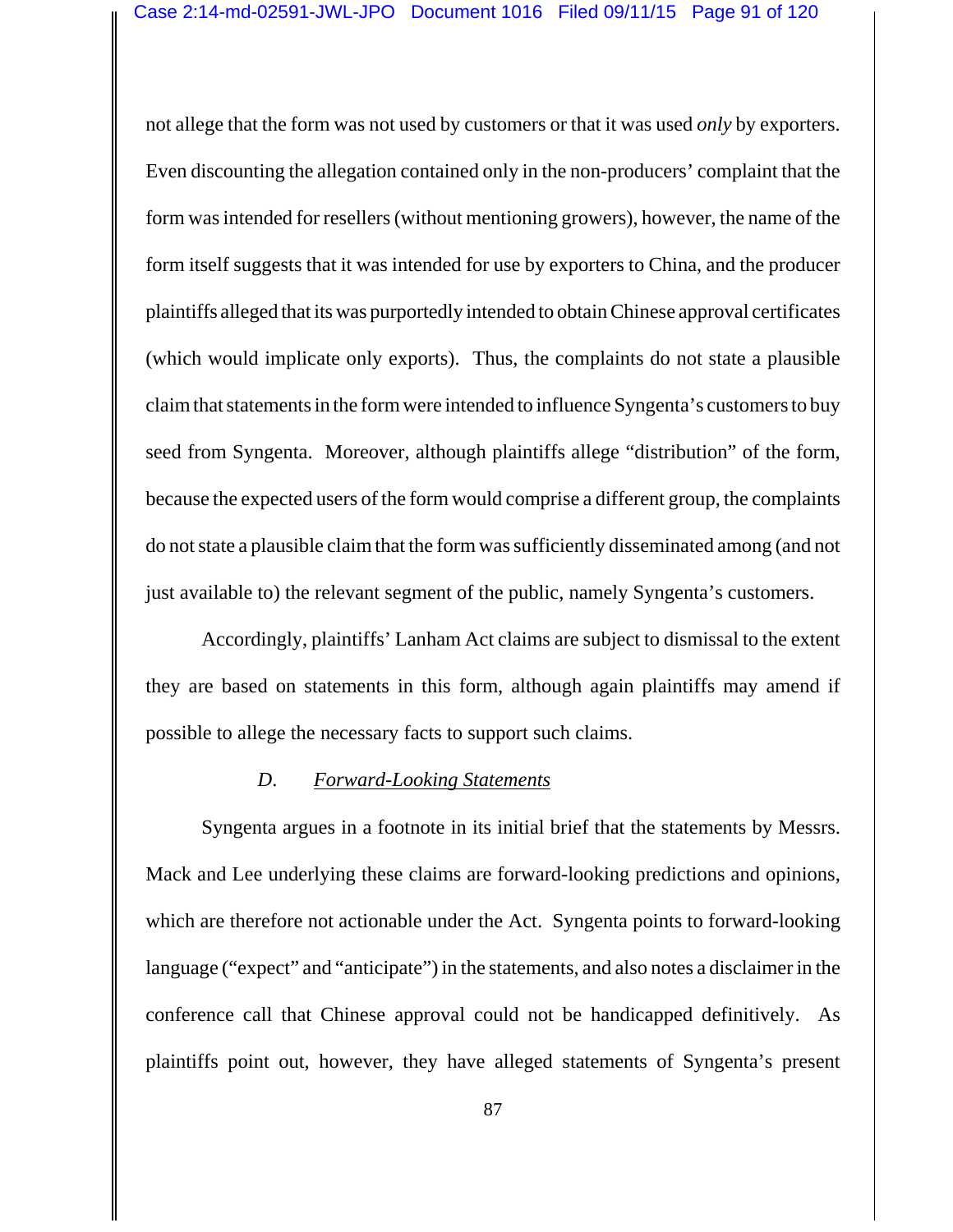expectations, which could constitute misrepresentations of fact. Although Syngenta may ultimately prevail in arguing that Messrs. Mack and Lee did not make representations of fact here, the Court cannot so conclude as a matter of law at this stage. The Court concludes that plaintiffs' allegations are sufficient in this respect, and it therefore rejects this basis for dismissal.

# **XI. Trans Coastal's Misrepresentation Claims**

## *A. Fraud Claims*

Syngenta seeks dismissal of fraud claims asserted by non-producer plaintiff Trans Coastal. Syngenta first argues that Trans Coastal has not satisfied Fed. R. Civ. P. 9(b)'s requirement that such claims be pleaded with particularity. The Tenth Circuit "requires a complaint alleging fraud to set forth the time, place and contents of the false representation, the identity of the party making the false statements and the consequences thereof." *See Koch v. Koch Indus., Inc.*, 203 F.3d 1202, 1236 (10th Cir. 2000) (internal quotation and citation omitted).

In its fraud count, Trans Coastal refers back generally to misrepresentations alleged in the rest of the complaint. In its brief, Trans Coastal points to three instances of misrepresentations by Syngenta: the Lee letter, the earnings conference call, and the certificate request form. With respect to the letter, Trans Coastal's complaint identifies the date of the letter, the author, the objectionable statements, and the class of recipients (resellers). With respect to the call, the complaint identifies the date, the speaker, and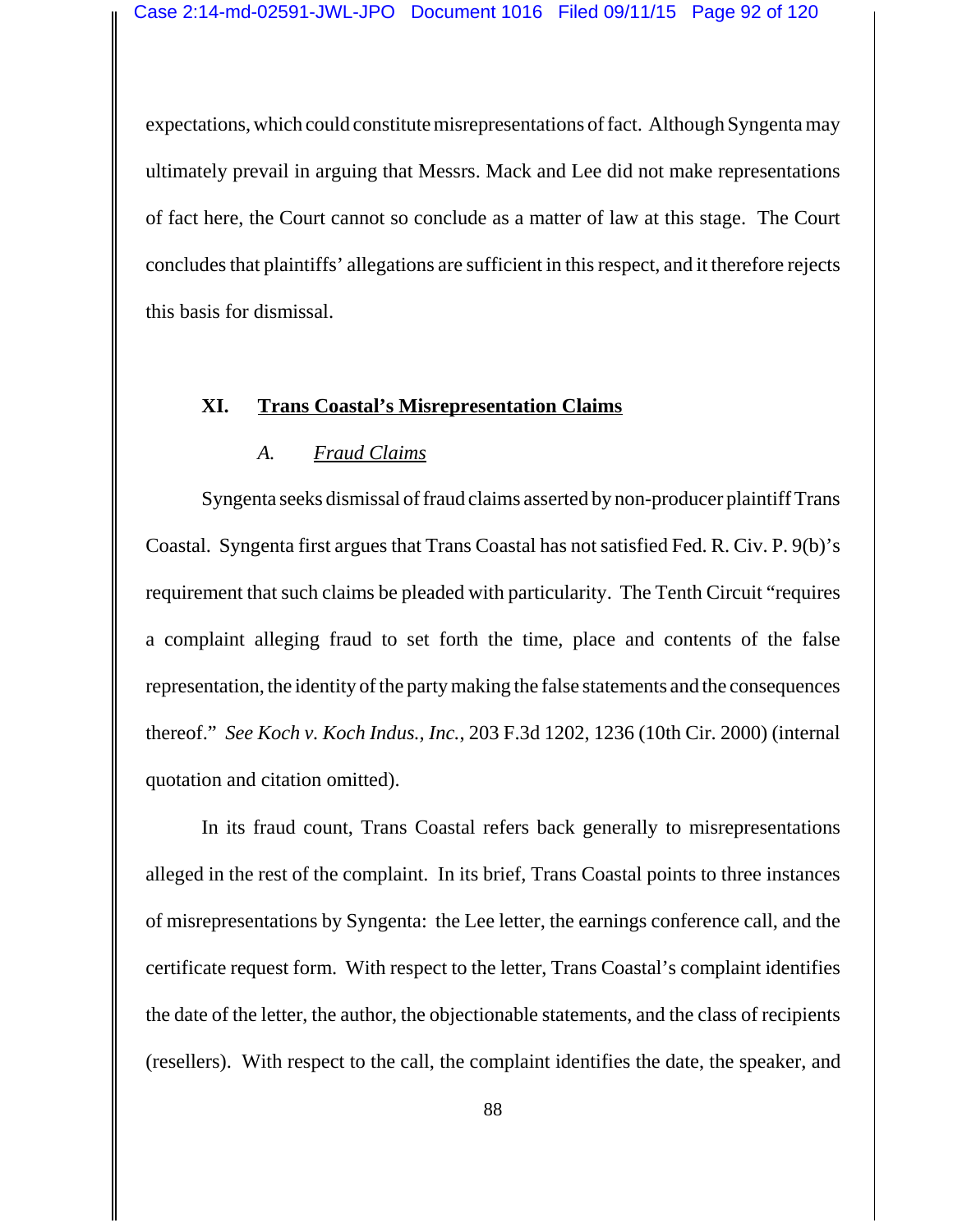the objectionable statements. The complaint does not identify the participants in the call, but the complaint references a website that does contain that information, and that citation to the transcript indicates that the statements were at least available to the public. The Court concludes that those allegations are sufficient to satisfy the Tenth Circuit's requirements for Rule 9(b) with respect to the statements in the letter and the call. Syngenta argues that Trans Coastal has not provided details about how and when it learned of those representations, but the Tenth Circuit's standard requires only particular information about the representation itself. *See Near v. Crivello*, 673 F. Supp. 2d 1265, 1285 (D. Kan. 2009) (Lungstrum, J.). A plaintiff need not plead every fact that supports its claim of fraud, *see id.*, and such facts concerning Trans Coastal's receipt of the statements are readily obtained in discovery. Trans Coastal does allege that it relied on the misrepresentations, which creates the reasonable inference that Trans Coastal did learn of the statements.

Trans Coastal's pleading is deficient with respect to the form, as the complaint fails to identify the particular misrepresentations contained therein and the date on which the form was provided to Trans Coastal (and thus on which the representations were made to Trans Coastal). Thus, Trans Coastal's fraud claim based on the form is subject to dismissal, although Trans Coastal may amend its complaint to cure those deficiencies.

Syngenta also argues that Trans Coastal failed to allege details concerning its reliance. Trans Coastal has alleged that it relied on the alleged misrepresentations, and the Tenth Circuit's standard does not require more. *See Koch*, 203 F.3d at 1236; *Mattos*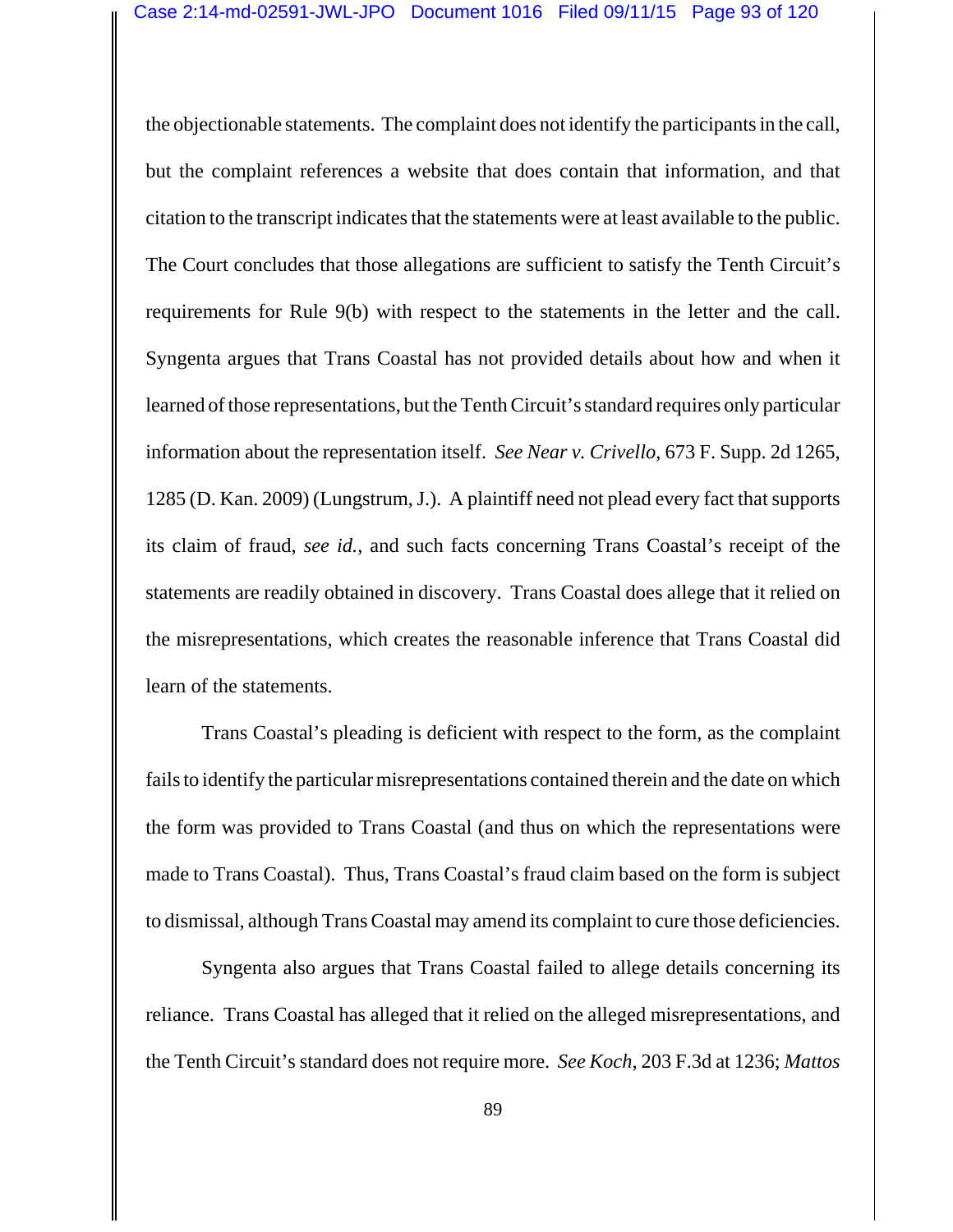*v. Eli Lilly & Co.*, 2012 WL 1893551, at \*7 n.7 (D. Kan. May 23, 2012) (Lungstrum, J.). Again, Syngenta is free to ask about the details of Trans Coastal's reliance in discovery.

Syngenta also argues that the statements by Messrs. Mack and Lee in the call and the letter respectively cannot support fraud claims because they are predictions about the future. As the Court ruled with respect to the Lanham Act claims, however, *see supra* Part X.D, Trans Coastal has alleged statements of present expectation, and the Court therefore cannot say as a matter of law that Trans Coastal cannot prove misrepresentations of fact contained in the call and the letter.

Finally, Syngenta seeks dismissal of Trans Coastal's claim for fraudulent omissions. Syngenta argues that it cannot be liable for failing to state a fact that Trans Coastal must already have known as a sophisticated exporter, namely that China had not yet approved MIR 162. Trans Coastal's omission claims are broader than that, however, and the Court cannot say as a matter of law that Trans Coastal already knew every fact allegedly omitted. Syngenta also argues that it lacked a duty to speak. Trans Coastal argues that Syngenta assumed a duty to speak and also owed a duty to speak to make sure that its statements were not misleading. Syngenta has not responded to those arguments in its reply brief. In light of those asserted bases for a duty to speak, the Court cannot conclude that Trans Coastal's fraudulent omission claim fails as a matter of law.

### *B. Negligent Misrepresentation Claims*

Syngenta argues that Trans Coastal's negligent misrepresentation claims suffer from the same defects that it argues with respect to the fraud claims. To the extent that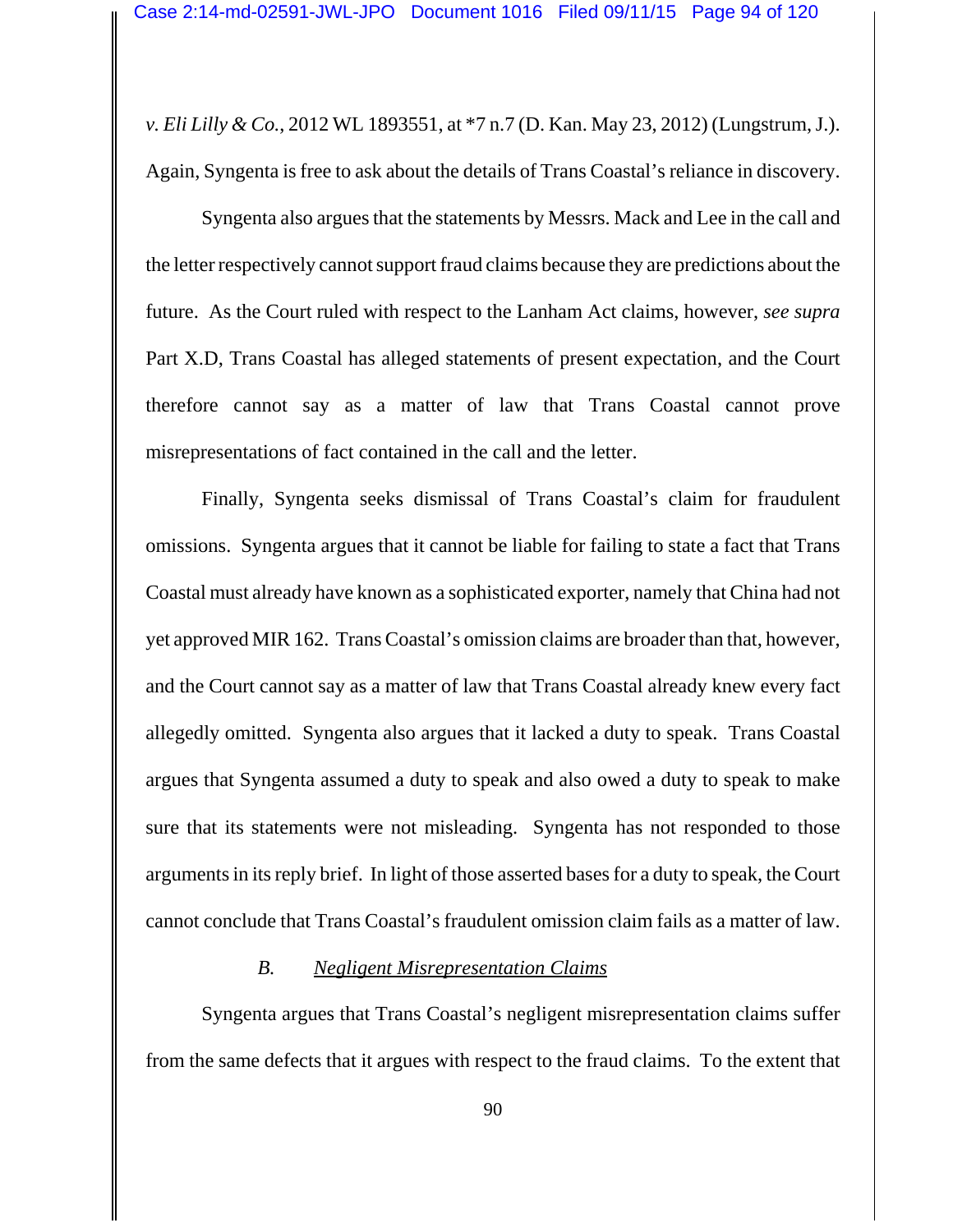this Court has rejected Syngenta's arguments for dismissal of the fraud claims, it rejects those arguments here as well. Moreover, Trans Coastal's amendment of its fraud claim based on the form will cure any defect with the claim. Accordingly, the Court denies this basis for dismissal.

Syngenta also argues that these claims are precluded under the applicable Illinois law by the economic loss doctrine. To state a claim for negligent misrepresentation under Illinois law, the plaintiff must show that the defendant was in the business of supplying information for the guidance of others in their business dealings and that the defendant supplied the information for the guidance of the plaintiff's business transactions. *See Tyler v. Gibbons*, 857 N.E.2d 885, 888 (Ill. Ct. App. 2006). Syngenta argues that Trans Coastal has not pleaded any such facts.

Trans Coastal does not dispute that it has not stated a claim under Illinois law. Rather, Trans Coastal argues that Minnesota or California law might apply and that those states would not apply the economic loss doctrine here. Trans Coastal argues that under the governing most-significant-relationship test (under the choice-of-law rules of Illinois, where Trans Coastal's case was originally filed), the governing law depends on facts regarding where the misrepresentations were made and received and where Trans Coastal suffered injury, and therefore the issue should not be decided on a motion to dismiss. Syngenta does not dispute that the claim would be allowed under California or Minnesota law, but it argues that the choice-of-law issue may be decided at this time.

The parties agree that the most-significant-relationship test applies under Illinois's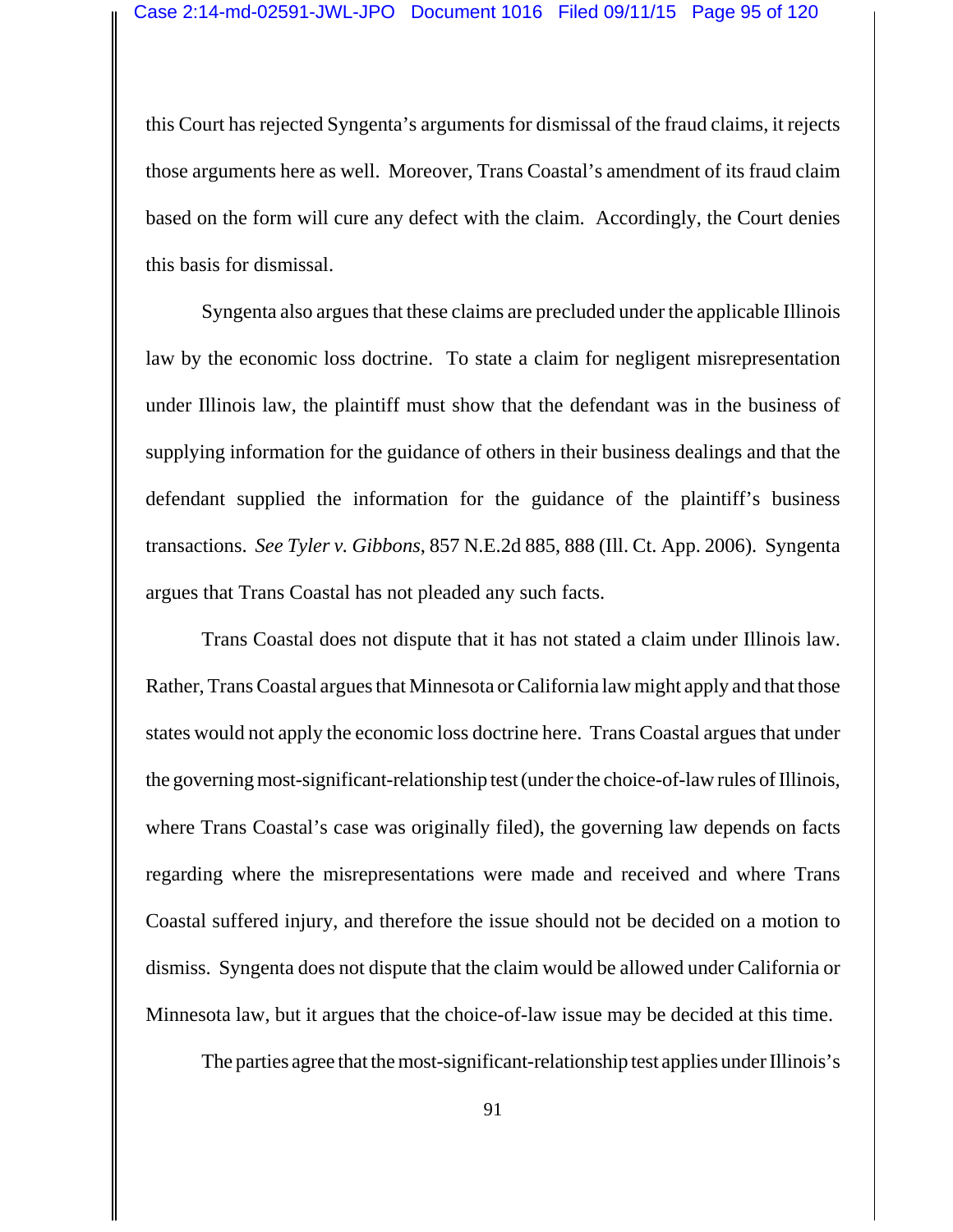choice-of-law rules. Under Illinois law, "the law of the place of the injury controls unless Illinois has a more significant relationship with the occurrence and with the parties." *See Esser v. McIntyre*, 661 N.E.2d 1138, 1141 (Ill. 1996). "When applying the most significant relationship test, a court should consider (1) where the injury occurred; (2) where the injury-causing conduct occurred; (3) the domicile of the parties; and (4) where the relationship of the parties is centered." *See id.* Any economic injury would have been suffered by Trans Coastal in Illinois, where it undisputedly is incorporated and has its principal place of business. *See Knaus v. Guidry*, 906 N.E.2d 644, 663 (Ill. Ct. App. 2009) (for choice-of-law analysis, economic injury is suffered where the plaintiff resides).

Trans Coastal argues that the other factors in the test cannot be weighed now, but it appears that under the test stated by the Illinois Supreme Court, the place of injury controls unless Illinois has a more significant relationship. The complaint reveals that Trans Coastal suffered any economic injury in Illinois. Therefore that state's law should apply, and Trans Coastal has not disputed that its claim may not proceed under Illinois law. Therefore, the Court dismisses the negligent misrepresentation claims.

#### **XII. Minnesota Consumer Protection Claims**

#### *A. Public Benefit*

All plaintiffs have asserted claims for violations of the Minnesota Unfair Trade Practices Act (MUTPA), Minn. Stat. § 325D.13, which prohibits knowing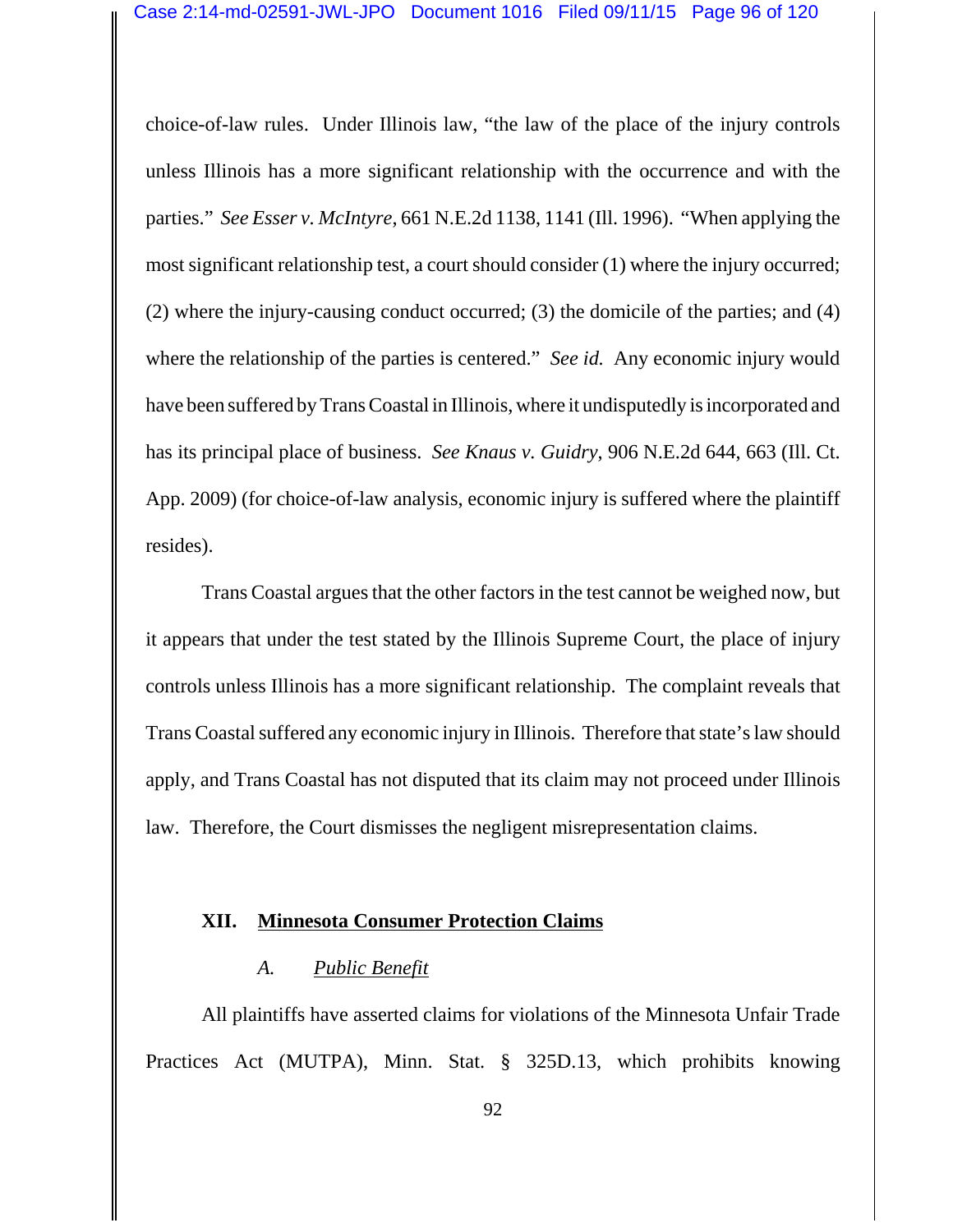misrepresentations of the true quality of merchandise in connection with its sale; and for violations of the Minnesota Consumer Fraud Act (MCFA), Minn. Stat. § 325F.69, which prohibits the use of any fraud, misleading statement, or deceptive practice with the intent that others rely thereon in connection with the sale of any merchandise. Plaintiffs seek compensatory damages and attorney fees for these violations pursuant to Minnesota's Private Attorney General Statute, Minn. Stat. § 8.31, subd. 3a, which provides a private right of action for persons injured by such violations. The Minnesota Supreme Court has held that a plaintiff may maintain an action under the Private Attorney General Statute only if it demonstrates that its cause of action benefits the public. *See Ly v. Nystrom*, 615 N.W.2d 302, 314 (Minn. 2000). Syngenta argues that plaintiffs' claims under these statutes should be dismissed because those claims would not benefit the public.

Minnesota courts have not set forth a clear test for determining when a claim benefits the public for this purpose. *See Buetow v. A.L.S. Enters., Inc.*, 888 F. Supp. 2d 956, 960 (D. Minn. 2012). In making that determination, however, Minnesota courts have considered "the form of the deceptive practice and the type of relief sought." *See Summit Recovery, LLC v. Credit Card Reseller, LLC*, 2010 WL 1427322, at \*5 (D. Minn. Apr. 9, 2010); *see also Buetow*, 888 F. Supp. 2d at 960-62.

The court in *Buetow* summarized this consideration by Minnesota courts of the relief sought as follows:

Although there exists no hard-and-fast rule, a public benefit typically will be found when the plaintiff seeks relief primarily aimed at altering the defendant's conduct (usually, but not always, through an injunction) rather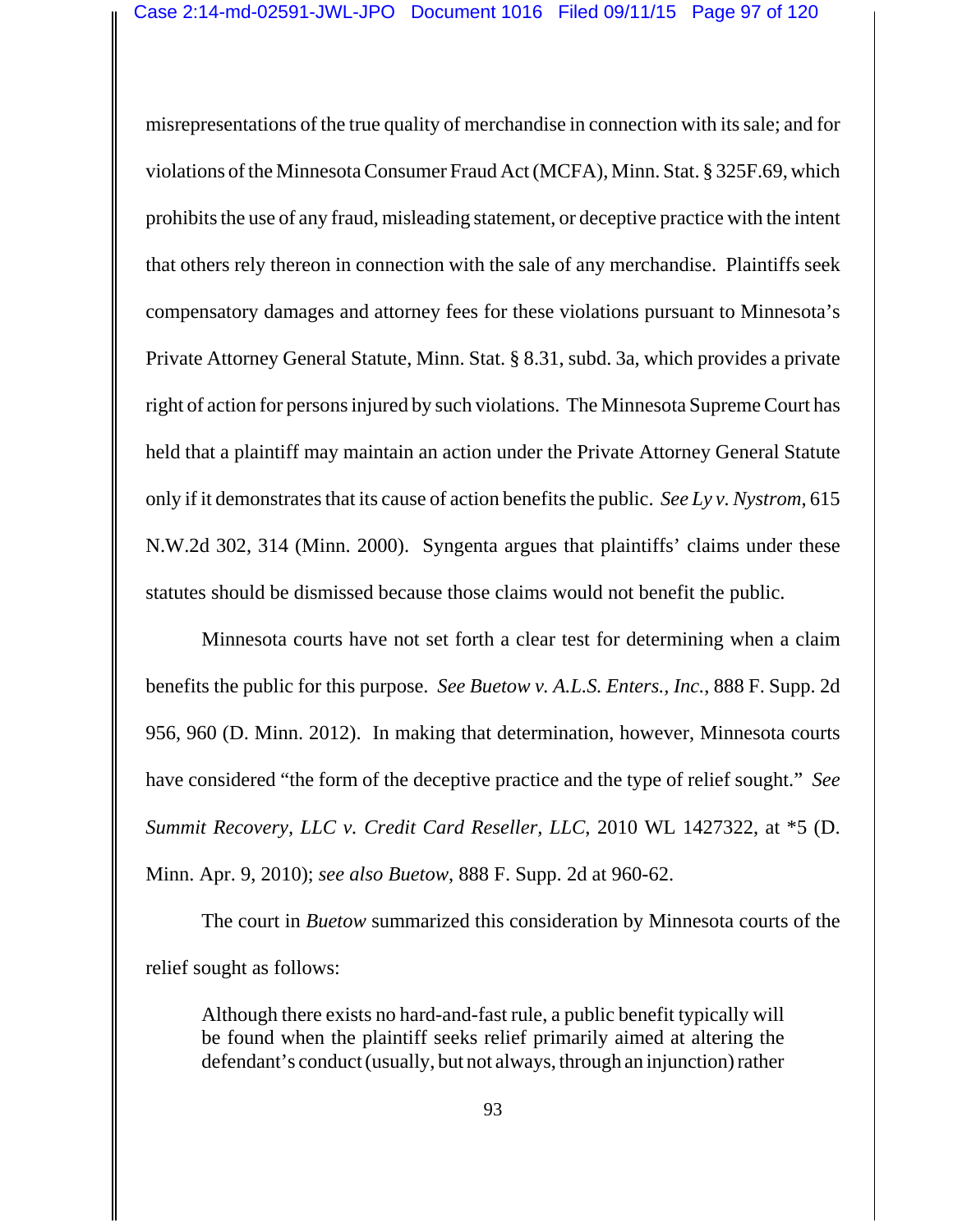than seeking remedies for past wrongs (typically through damages). This is because individual damages, generally speaking, merely enrich (or reimburse) the plaintiff to the defendant's detriment; they do not advance a public interest.

*See Buetow*, 888 F. Supp. 2d at 961 (citation and footnote omitted). In these counts, plaintiffs seek only damages to compensate them for past wrongs (and attorney fees). They have not sought injunctive or other forward-looking relief, and although that failure is not necessarily dispositive, *see id.* at 961 n.6, it does weigh strongly against a finding of a public benefit here.

Plaintiffs argue that they seek damages on behalf of entire classes, and they cite *In re National Arbitration Forum Trade Practices Litigation*, 704 F. Supp. 2d 832 (D. Minn. 2010), in which the court concluded that the pursuit of monetary damages for a class had a public benefit. *See id.* at 839. In that case, however, the court was addressing the question of standing when the Attorney General had already brought an action against the defendant; the court did not indicate that the pursuit of class damages always provides a public benefit. *See id.* For example, the Minnesota Court of Appeals dismissed class action claims under the MCFA on this basis in *Baker v. Best Buy Stores, LP*, 812 N.W.2d 177, 183 (Minn. Ct. App. 2012). Plaintiffs here may have asserted class claims, but they seek relief only to redress past wrongs by compensating the putative plaintiffs. The Court also rejects plaintiffs' suggestion that a recovery here could help clarify duties for future manufacturers of genetically-modified seeds. *See Buetow*, 888 F. Supp. 2d at 962 (although any successful lawsuit recovering damages could have the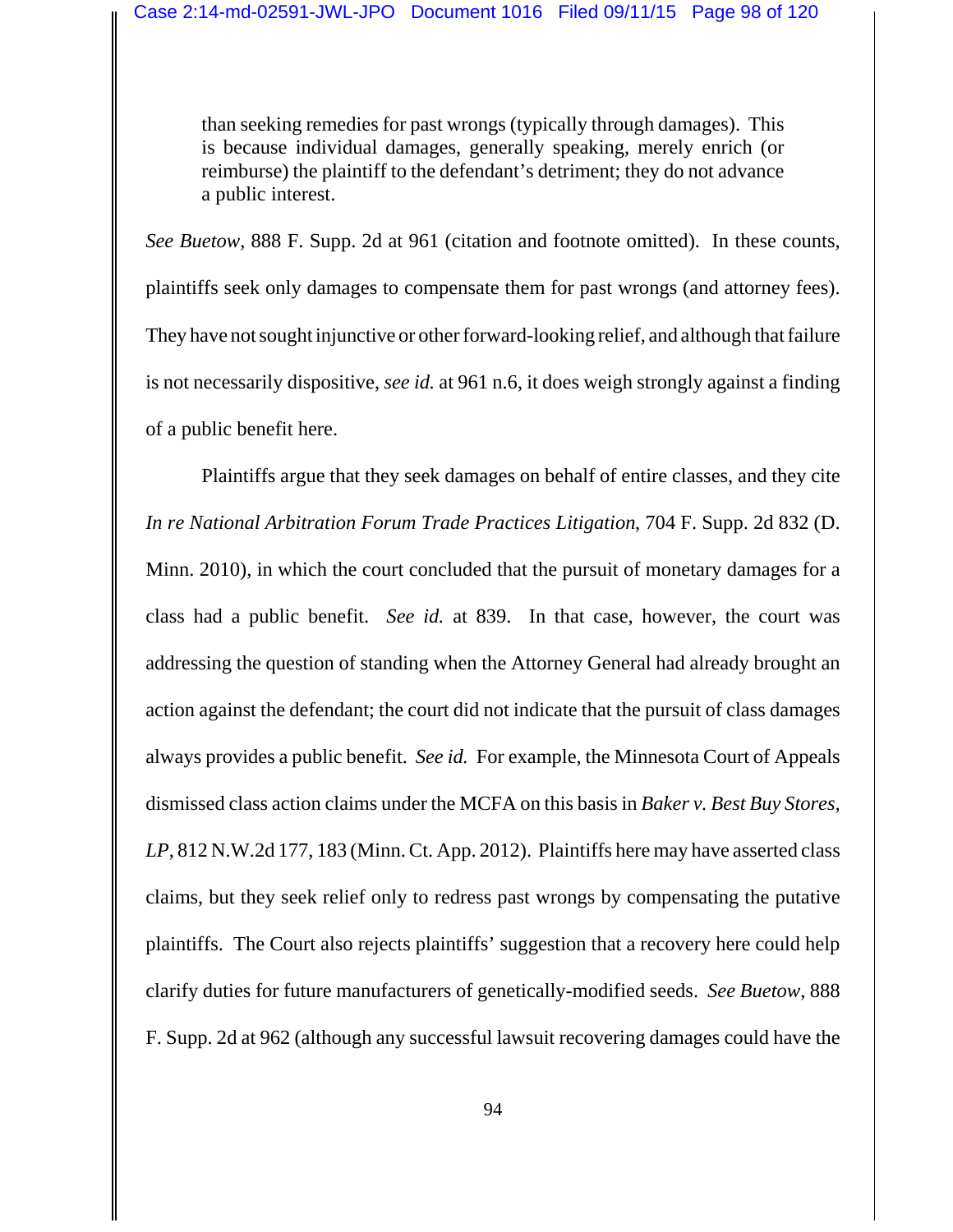potential to cause some deterrent public benefit, such a broad application of the Private Attorney General Statute would allow any "dog bite case" to fall within the statute; thus "this type of ostensible benefit is too remote or theoretical to pass muster").

Plaintiffs note that the Minnesota Supreme Court, in finding a public benefit in *Collins v. Minnesota School of Business, Inc.*, 655 N.W.2d 320 (Minn. 2003), did not examine the type of relief sought, but instead looked at the defendant's misrepresentations. *See id.* at 329-30; *see also In re Levaquin Prods. Liability Litig.*, 752 F. Supp. 2d 1071, 1078 (D. Minn. 2010) (although federal courts in Minnesota have focused on the relief sought, the Minnesota Supreme Court in *Collins* was concerned with the degree to which the alleged misrepresentations affected the public). In *Collins*, the court stated that the district court had erred in focusing on the number of persons injured instead of appreciating the fact that the defendant had misrepresented its programs to the "public at large." *See Collins*, 655 N.W.2d at 330. In this case, however, plaintiffs have not based these statutory claims on statements by Syngenta to the public at large. Rather, plaintiff relies on alleged misstatements directed at most to a specific industry—including misstatements in a government petition, on an earnings call involving fewer than ten non-Syngenta participants, and in a form that exporters could request. Thus, this factor also weighs against a finding of a public benefit here.

For these reasons, the Court concludes that plaintiffs' claims asserted under the Private Attorney General Statute would not serve a public benefit and are therefore subject to dismissal.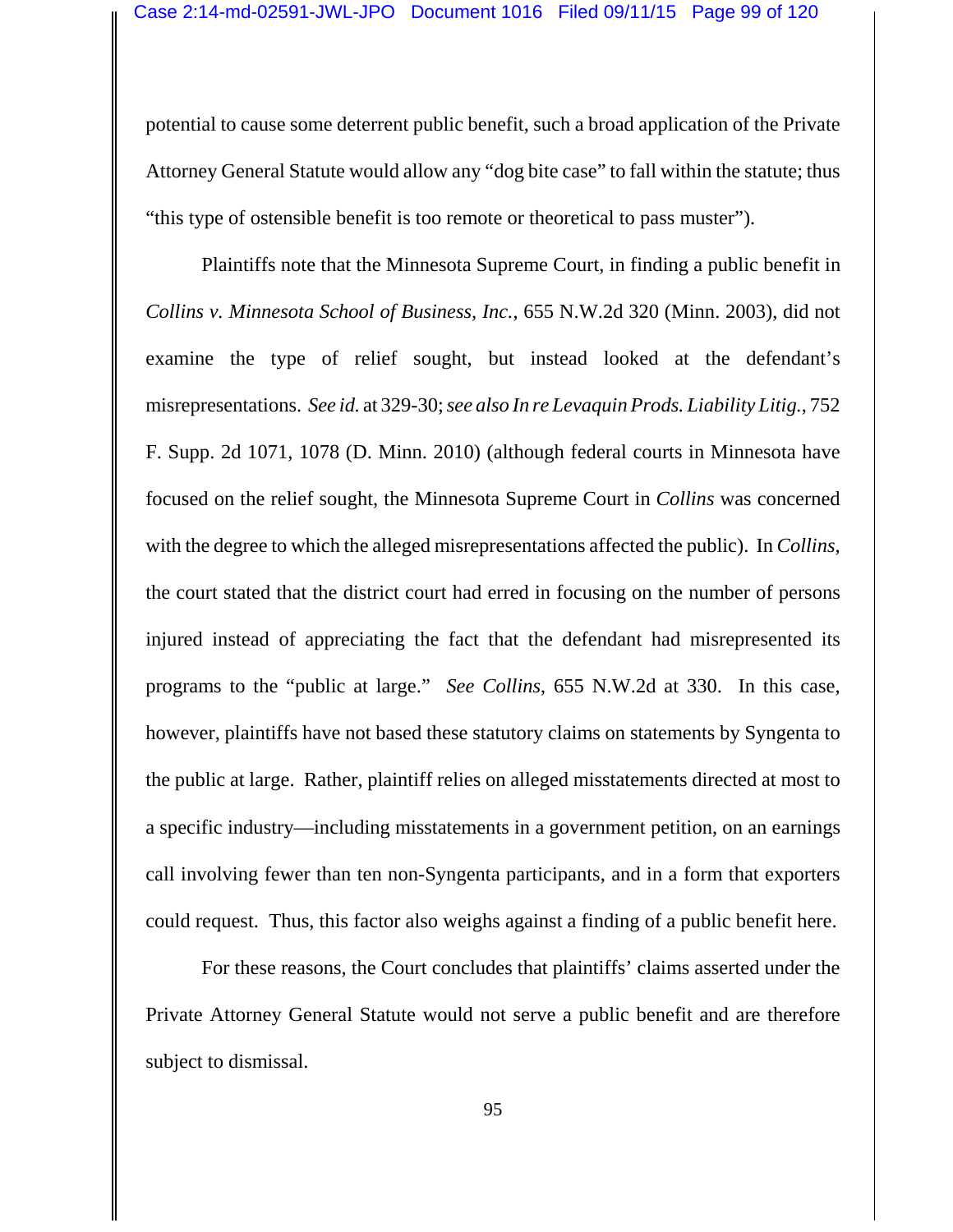Plaintiffs note that the MUTPA itself provides a private right of action providing for actual damages for any person injured by a violation of that statute. *See* Minn. Stat. § 325D.15. Plaintiffs did not assert their MUTPA claims under that provision, however, but instead asserted their statutory claims under the Private Attorney General Statute (likely because the latter statute allows for an award of attorney fees). Accordingly, plaintiffs' MUTPA claims, as pleaded, are subject to dismissal. *See Buetow*, 888 F. Supp. 2d at 960 (MUTPA's private right of action does not allow the plaintiffs to avoid dismissal for lack of a public benefit, as the plaintiffs brought their action under the Private Attorney General Statute). Plaintiffs are granted leave, however, to amend their corn producer complaint to assert a claim under the MUTPA pursuant to that statute's private right of action on behalf of plaintiffs residing in Minnesota. *See infra* Part XII.C (dismissing Minnesota statutory claims on behalf of non-residents on another basis).

### *B. Purchasers as Merchants*

Because of plaintiffs' opportunity to amend to assert a claim under the MUTPA, the Court addresses Syngenta's other arguments for dismissal. Syngenta argues that plaintiffs may not assert claims under these consumer protection statutes as a matter of law because the farmers who purchased Syngenta's products were merchants and the statutes therefore do not apply to such purchases. The court in *Securian Financial Group, Inc. v. Wells Fargo Bank, N.A.*, 2014 WL 6911100 (D. Minn. Dec. 8, 2014), recently examined caselaw bearing on this question concerning the statutes' coverage of transactions involving merchants. The court stated: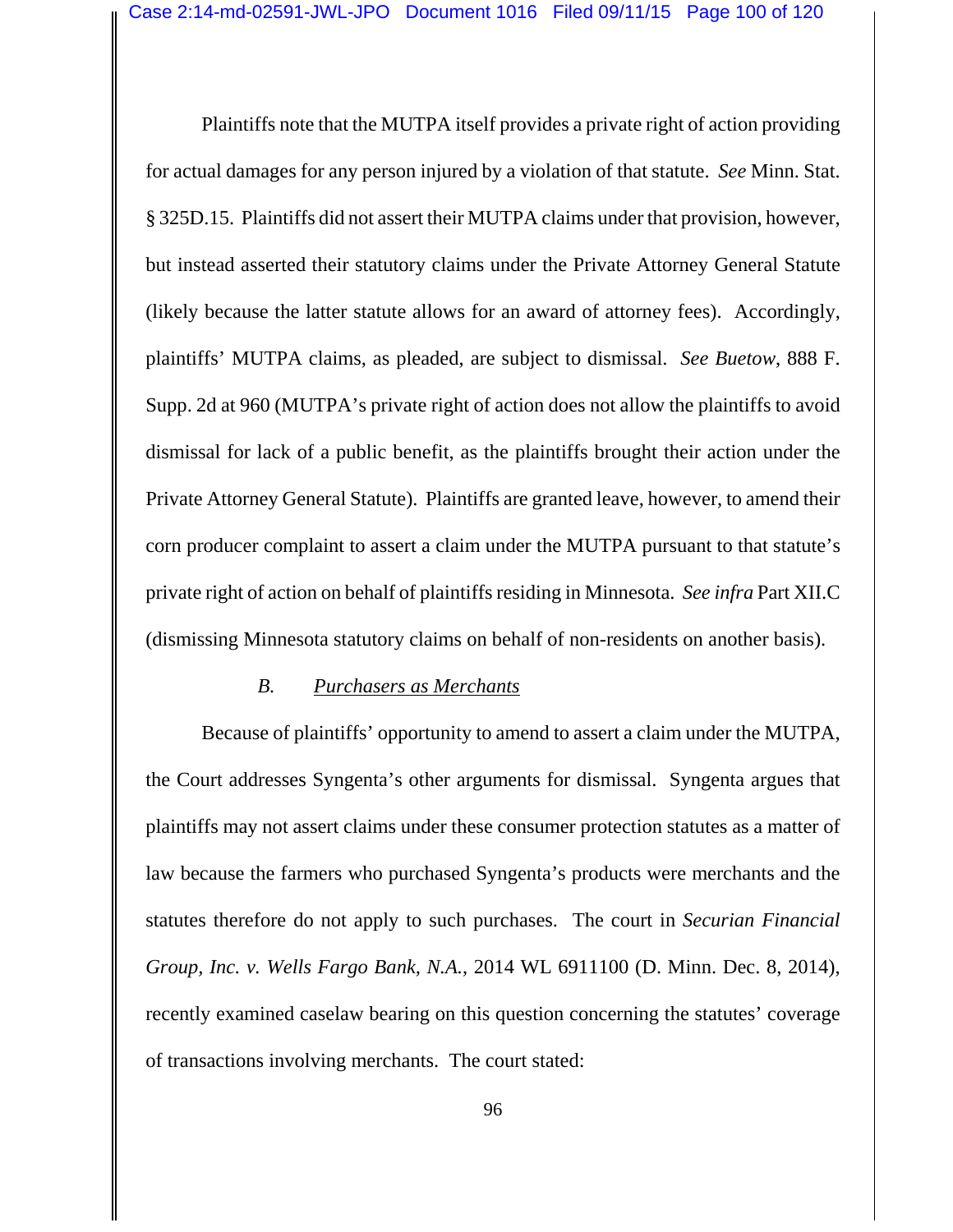Courts examining MCFA and MUTPA claims have indeed distinguished between "merchants" and consumers. Further, in some scenarios, Minnesota courts have precluded "merchants" from bringing MCFA and MUTPA claims.

However, the Minnesota Supreme Court has not issued a blanket prohibition on merchants for all MCFA or MUTPA claims, . . . and in some cases, courts have allowed merchants to pursue those claims. . . . . Instead, courts focus their analysis on whether a party can be considered a sophisticated merchant in the specific skills or goods at issue, and only those parties that are in fact deemed to be sophisticated merchants in the specific skills or goods at issue have been precluded from asserting Minnesota consumer claims.

*See id.* at \*6 (citations omitted). The court further noted that under Minnesota law, "to be a sophisticated merchant, a party must have knowledge or skill particular to the practices involved in the transaction at issue," and that "[b]eing sophisticated in certain matters does not necessarily make one a sophisticated merchant in all matters." *See id.* at \*7 (citing, *inter alia*, Minn. Stat. § 336.2-104(1)).

In *Securian*, the court concluded that a fact question remained for trial concerning whether the plaintiffs were sophisticated merchants, even though they would "undoubtedly have an uphill battle convincing a jury of their lack of sophistication." *See id.* Similarly here, the Court cannot say that the purchasers of Syngenta's seeds were sophisticated merchants in that area as a matter of law. Accordingly, the Court denies defendants' motion for dismissal on this basis.

# *C. Application to Non-Minnesota Residents*

Syngenta also seeks dismissal of the Minnesota statutory claims as asserted by plaintiffs who are not residents of Minnesota. Plaintiffs do not dispute that, before non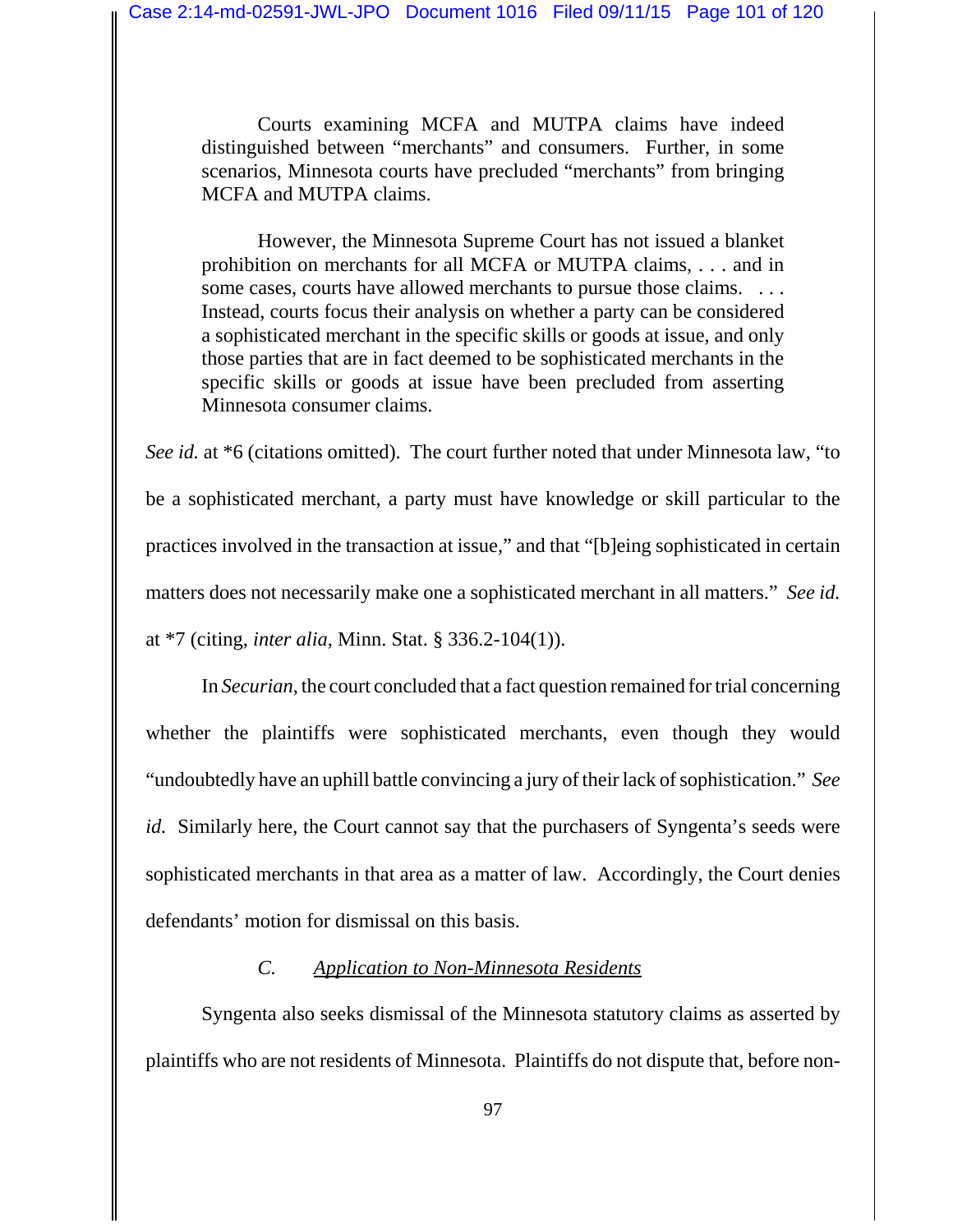residents may assert claims under a Minnesota statute, they must meet three requirements: (1) the statute itself must apply extra-territorially; (2) such application cannot violate due process; and (3) Minnesota law must be chosen by the applicable choice-of-law rules. *See Cruz v. Lawson Software, Inc.*, 2010 WL 890038, at \*3-9 (D. Minn. Jan. 5, 2010) (discussing and applying those three requirements) ; *see also In re St. Jude Med., Inc.*, 425 F.3d 1116, 1120-21 (8th Cir. 2005) (requiring constitutional and choice-of-law analyses for application of Minnesota consumer protection statutes to nonresidents).

#### 1. EXTRA-TERRITORIAL APPLICATION

In arguing that the MUTPA and the MCFA may apply in this case, plaintiffs cite *In re Lutheran Brotherhood Variable Insurance Products Co. Sales Practices Litigation*, 2004 WL 909741 (D. Minn. Apr. 28, 2004), in which the court stated that "the [MCFA] is intended to apply both to the conduct of foreign corporations that injures Minnesota residents and to the conduct of Minnesota companies that injures non-residents." *See id.* at \*6. The court offered no authority to support that statement, however. Plaintiffs also cite to two cases in which the same judge allowed non-Minnesota residents to pursue claims under these statutes against Minnesota defendants, *see Maher v. Sempris, LLC*, 2014 WL 4749186 (D. Minn. Sept. 24, 2014); *Mooney v. Allianz Life Ins. Co. of N. Am.*, 244 F.R.D. 531 (D. Minn. 2007), but in those cases, the court did not analyze whether the statutes allowed for extra-territorial application. Moreover, in *Olson v. Push, Inc.*, 2014 WL 4097040 (D. Minn. Aug. 19, 2014), that judge did address the issue,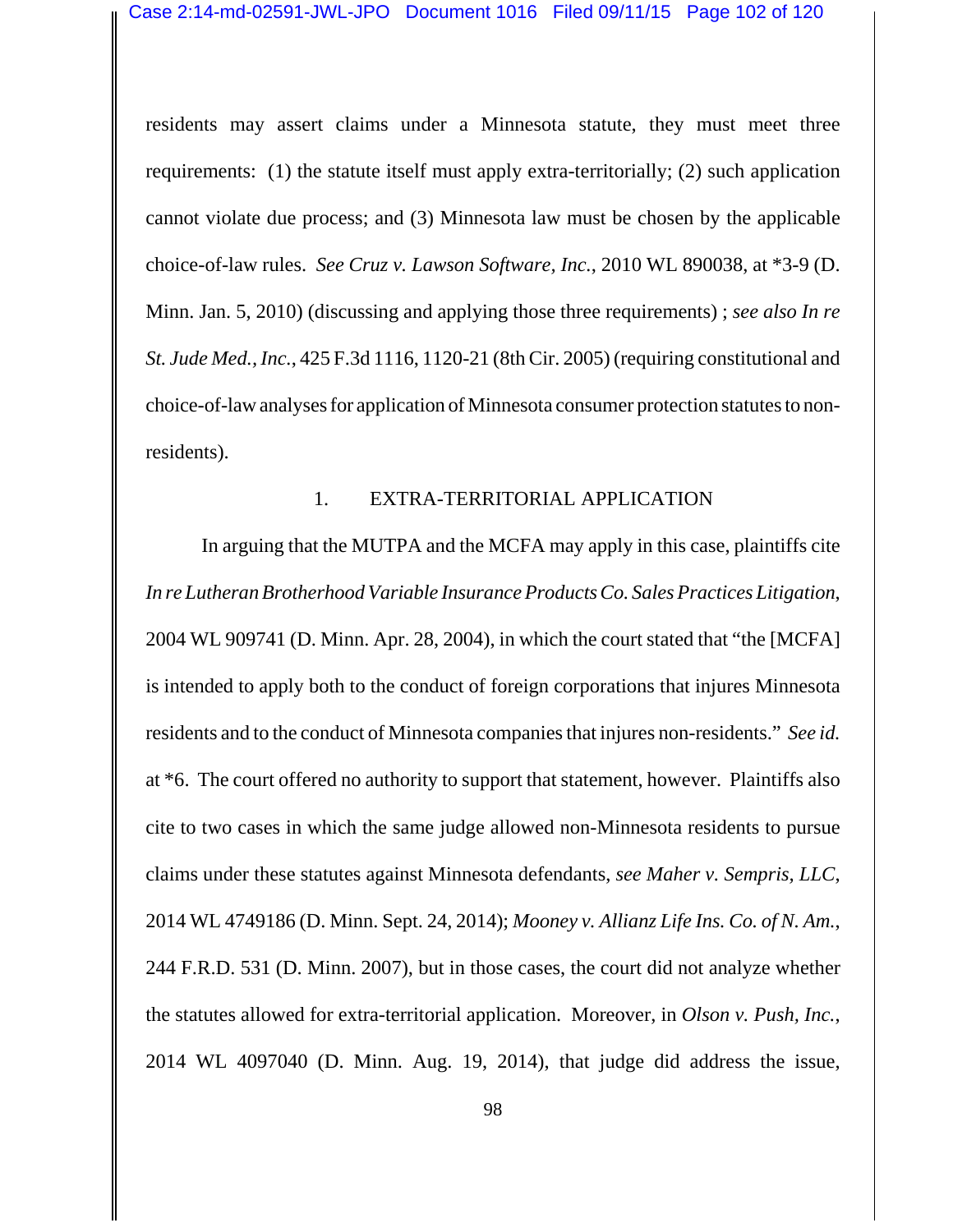concluding that Minnesota law imposes "a presumption against the extra-territorial application of state law." *See id.* at \*2 (citing cases). The court in *Olson* further stated that a statute's silence regarding the issue is not an invitation to apply that statute as broadly and in as many states as possible. *See id.* at \*3. The court thus held that, in the absence of extra-territorial language, the statute in that case had to be interpreted as governing only in-state activity. *See id.*

Plaintiffs have not pointed to any language in Minnesota's consumer protection statutes allowing for their extra-territorial application. Therefore, in accordance with the presumption against such application, the Court concludes that these statutes may be applied in this case only to conduct taking place in Minnesota.

In arguing that their Minnesota claims are based on conduct connected to Minnesota, plaintiffs cite their allegations that one defendant, Syngenta Seeds, has its headquarters in Minnesota; that Syngenta Seeds commercialized and sold Viptera and Duracade seeds; that it entered into stewardship agreements with growers; and that all of the defendants acted collectively. The Court concludes, however, that plaintiffs have not alleged facts to support a plausible claim under Minnesota's statutes based on conduct occurring in Minnesota. Plaintiffs have not specifically alleged that Syngenta Seeds engaged in any specific conduct from Minnesota on which these statutory claims are based. That defendant's stewardship agreements are not alleged to contain any misrepresentations or misleading statements in violation of these statutes. Plaintiffs have not alleged that plaintiffs residing outside of Minnesota had any contact with Syngenta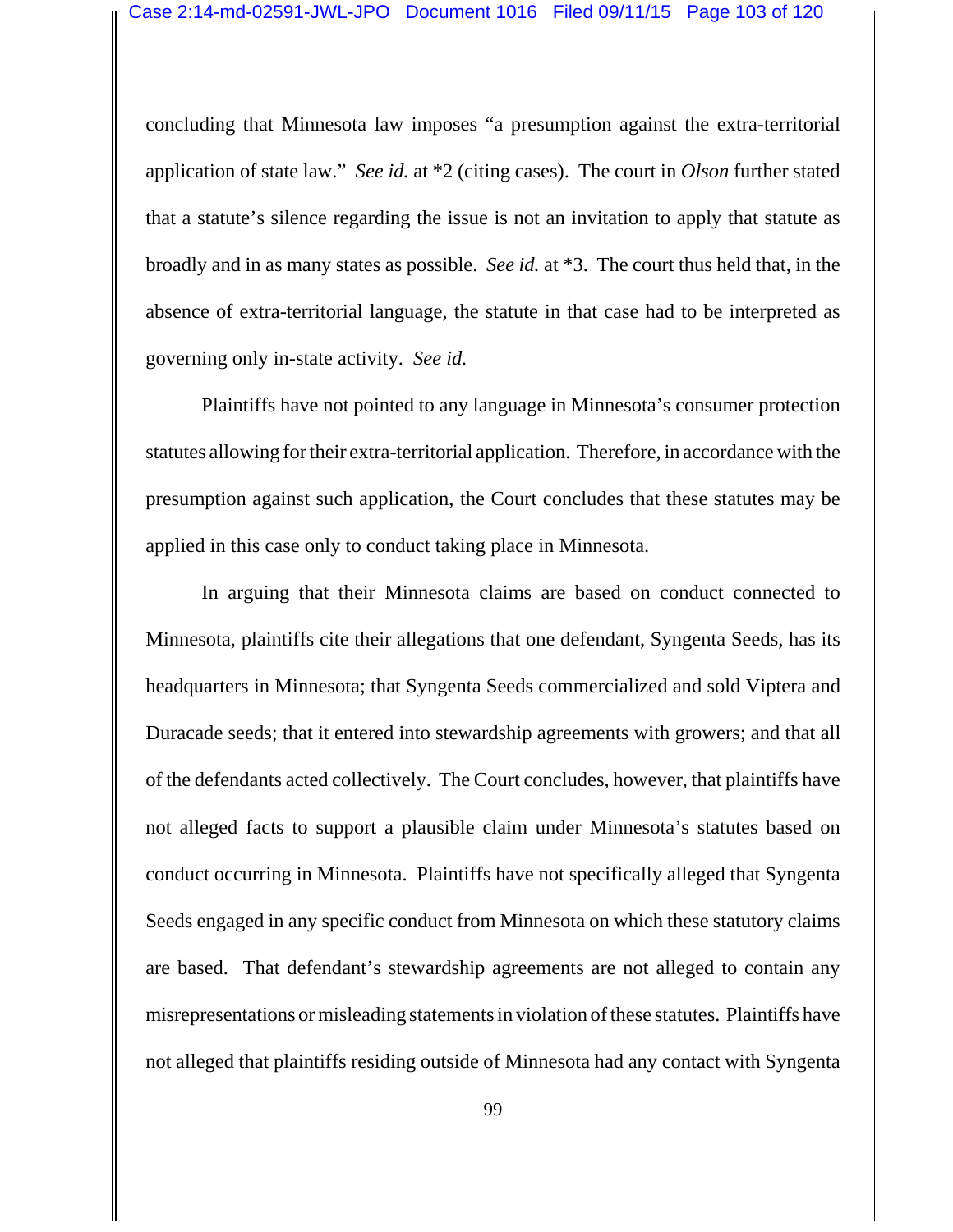Seeds or the state. Plaintiffs' allegation that Syngenta Seeds acted with the other defendants generally is at least undermined by their allegation that defendant Syngenta AG exercises an unusually high degree of control over its subsidiaries, including Syngenta Seeds.

Most importantly, plaintiffs have identified in their complaints five particular sources of misrepresentations and misleading statements by Syngenta, but they have not alleged that any of those statements were made in or distributed from Minnesota. To the contrary, the complaints contain affirmative allegations indicating that at least some of those statements were made from elsewhere.

Accordingly, because plaintiffs have not alleged sufficient facts to state a plausible claim that acts in violation of the Minnesota statutes were performed in Minnesota, the statutes do not apply extra-territorially to allow these claims by nonresidents, which claims are therefore subject to dismissal.

#### 2. DUE PROCESS

Application of the Minnesota consumer protection statutes must also satisfy due process. *See St. Jude Med.*, 425 F.3d at 1120-21. "For a State's substantive law to be selected in a constitutionally permissible manner, that State must have a significant contact or significant aggregation of contacts, creating state interests, such that choice of its law is neither arbitrary nor fundamentally unfair." *See id.* at 1120 (quoting *Allstate Ins. Co. v. Hague*, 449 U.S. 302, 312-13 (1981)).

Thus, for the same reasons these statutes may not apply extra-territorially in this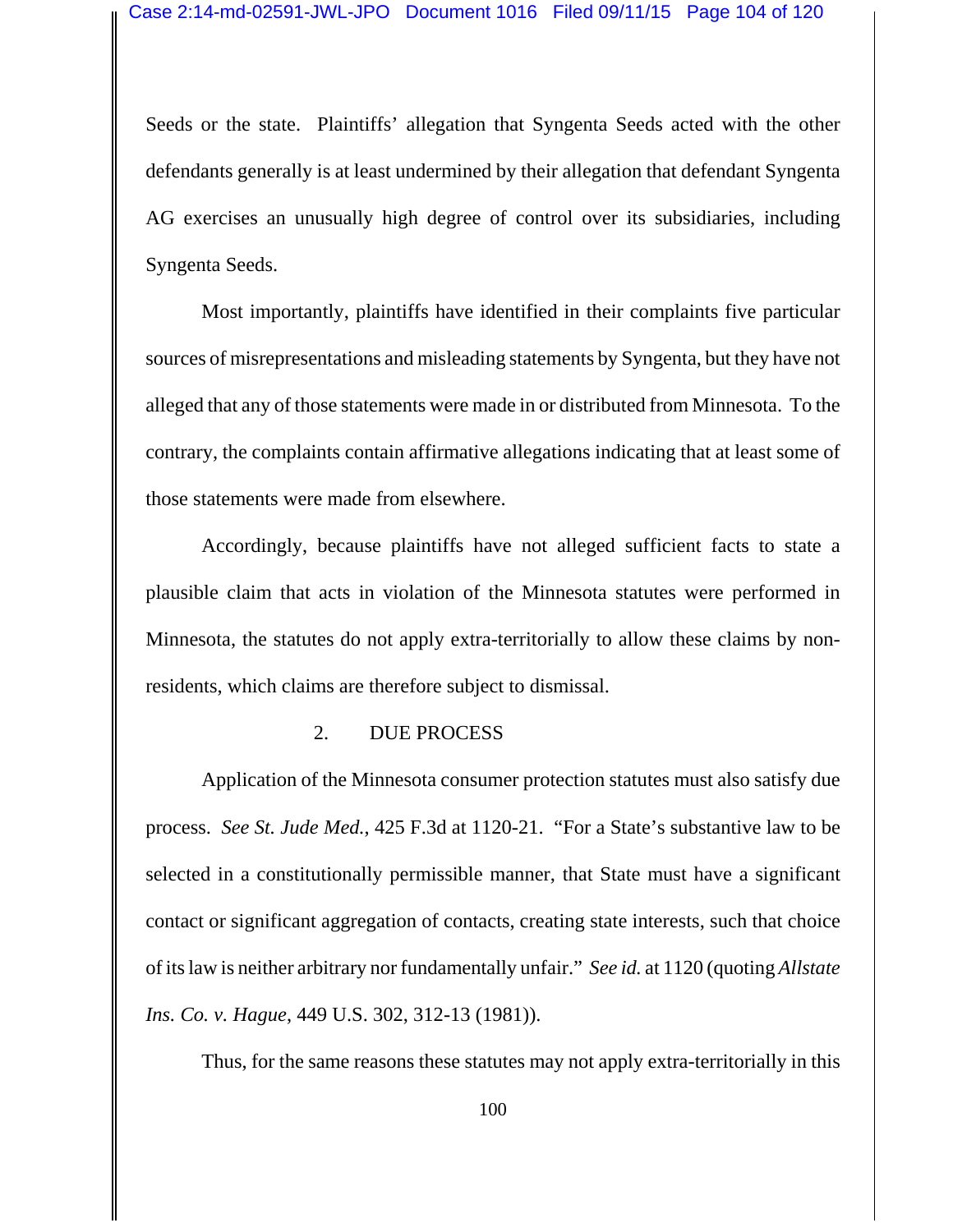case, application of the statutes would violate due process. Without any facts to support a plausible claim that conduct occurring in Minnesota violated the statutes, the mere fact that one defendant resides in Minnesota does not provide significant contacts with the state with respect to claims by non-residents who had no contact with Minnesota. Thus, these claims by non-residents are subject to dismissal for this reason as well.

### 3. CHOICE OF LAW

Finally, these claims are also subject to dismissal because Minnesota law would not be chosen as the applicable law governing claims by the non-residents. Non-resident plaintiffs suffered their alleged financial injury or injury to their property outside of Minnesota, in their home states, and plaintiffs do not dispute that at least some applicable states would therefore choose to apply their own laws under choice-of-law rules that require application of the law of the place of injury. *See, e.g.*, *Kreger v. General Steel Corp.*, 2010 WL 2902773, at \*13 (E.D. La. July 19, 2010) (with respect to consumer protection violations, Louisiana choice-of-law rules require the application of the plaintiffs' home states, where they suffered injuries); *Ling v. Jan's Liquors*, 703 P.2d 731, 735 (Kan. 1985) (for tort claims, Kansas applies law of state where plaintiff suffered injury); *Boudreau v. Baughman*, 368 S.E.2d 849, 854 (N.C. 1988) (under North Carolina choice-of-law rules, law of place of injury governs tort claims).<sup>17</sup> Thus,

<sup>&</sup>lt;sup>17</sup>Plaintiffs do not dispute that Kansas and North Carolina would apply the law of the place of injury. With respect to Louisiana law, the Court does not agree with plaintiffs that *Kreger* is inapplicable here, as that court was specifically addressing (continued...)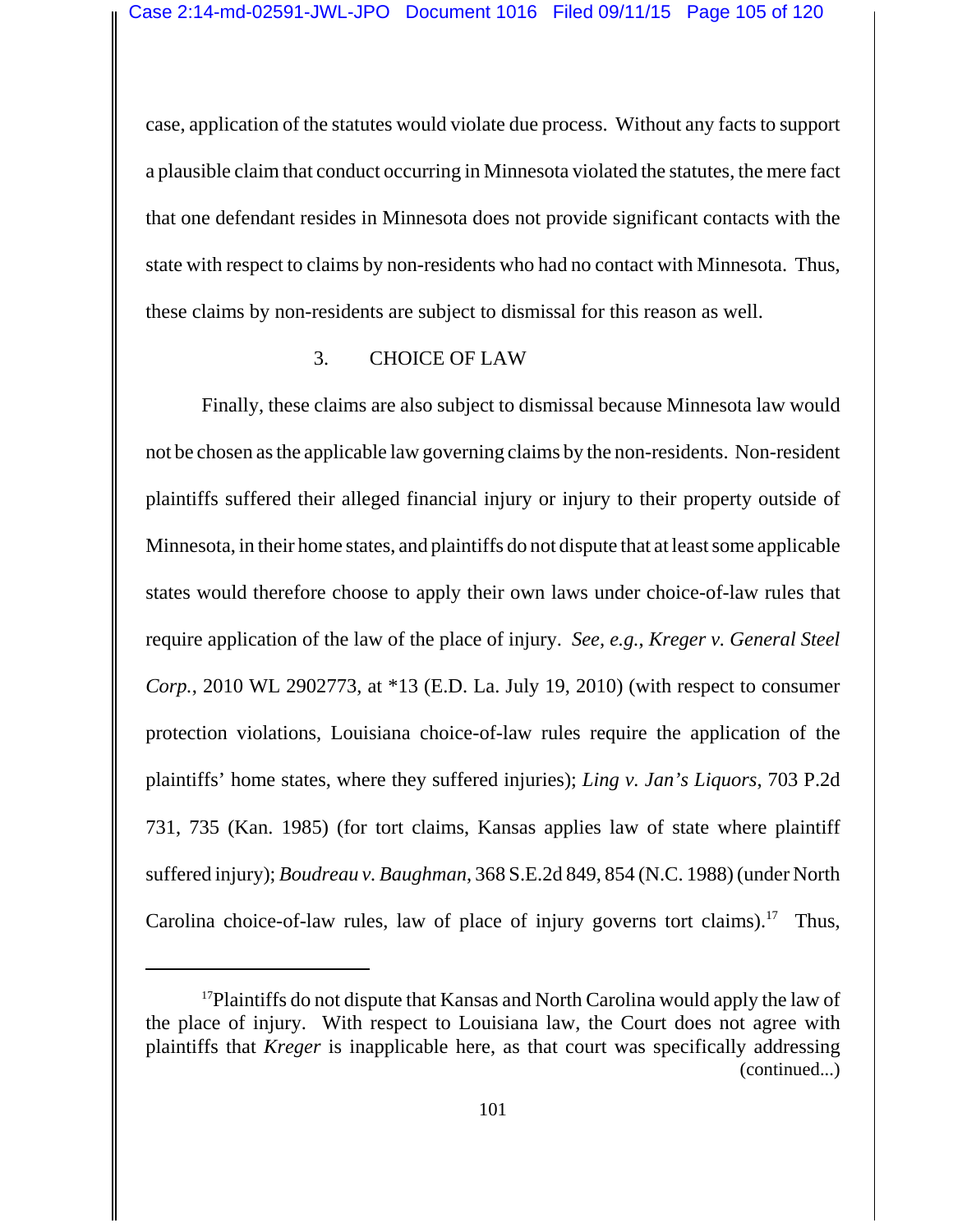plaintiffs in those states could not assert claims under Minnesota's consumer protection statutes.

Plaintiffs argue that other states apply the most-significant-relationship test, which would allow for the application of Minnesota law. As noted above, however, there are minimal contacts with Minnesota present here in the case of claims by non-resident plaintiffs. On the other hand, each plaintiff's home state would have a significant interest in protecting its residents from consumer protection violations. Accordingly, Minnesota would not have the most significant relationship for any of the claims brought by non-resident plaintiffs.

Plaintiffs cite a comment to the Restatement, which states that in applying the most-significant-relationship test to claims of fraud or false advertising, the place of the defendant's conduct may weigh more heavily than the place of pecuniary injury because the plaintiff's place of business may have only a slight relationship to the defendant's activities and to the plaintiff's loss of trade. *See* Restatement (Second) of Conflict of Laws § 145 cmt. f. In this case, however, plaintiffs' injuries are especially tied to their home states because they arise from their alleged inability to sell corn grown on land in those states. Moreover, as already discussed, the alternative state—Minnesota—has only a minimal relationship to the violations as alleged by plaintiffs. Thus, the Court is persuaded that Minnesota law would not be chosen to govern the non-resident plaintiffs'

<sup>17(...</sup>continued) consumer protection violations.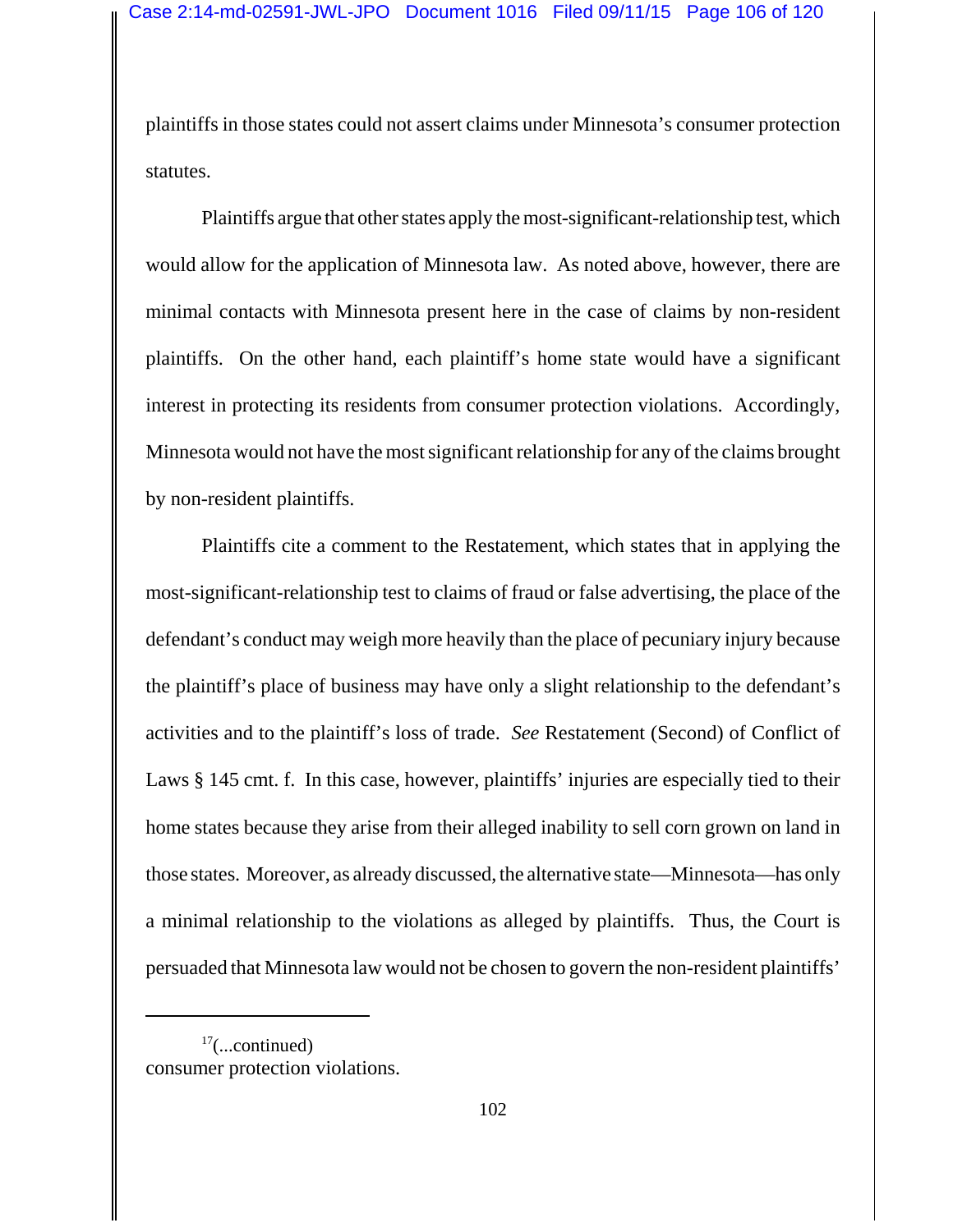claims under any applicable state's choice-of-law rules.

Finally, plaintiffs argue that such considerations of the choice of law should be deferred at least until the class certification stage. The non-resident plaintiffs have not alleged plausible claims under Minnesota's consumer protection statutes, however; therefore, those claims are subject to dismissal at this time.

For all these reasons, the Court concludes that plaintiffs that are not Minnesota residents may not maintain these claims for violations of Minnesota's consumer protection statutes, and those claims are hereby dismissed.

### **XIII. Colorado Consumer Protection Claims**

The corn producer plaintiffs residing in Colorado assert claims for violations of the Colorado Consumer Protection Act (CCPA), Colo. Rev. Stat. § 6-1-105, which prohibits deceptive trade practices. Plaintiffs allege a right to bring that claim under Colo. Rev. Stat. § 6-1-113. The latter statute provides that a person who violates the CCPA shall be liable for certain monetary damages (the greatest of the amount of actual damages, \$500, and three times actual damages in the event of bad faith) "[e]xcept in a class action." *See id.* § 6-1-113(2). Because plaintiffs seek only monetary damages, Syngenta moves for dismissal of any class claims under the CCPA.<sup>18</sup>

In response, plaintiffs argue that the statute precludes only class claims for

<sup>&</sup>lt;sup>18</sup>Plaintiffs note that Syngenta has not sought dismissal of any individual claims under the CCPA.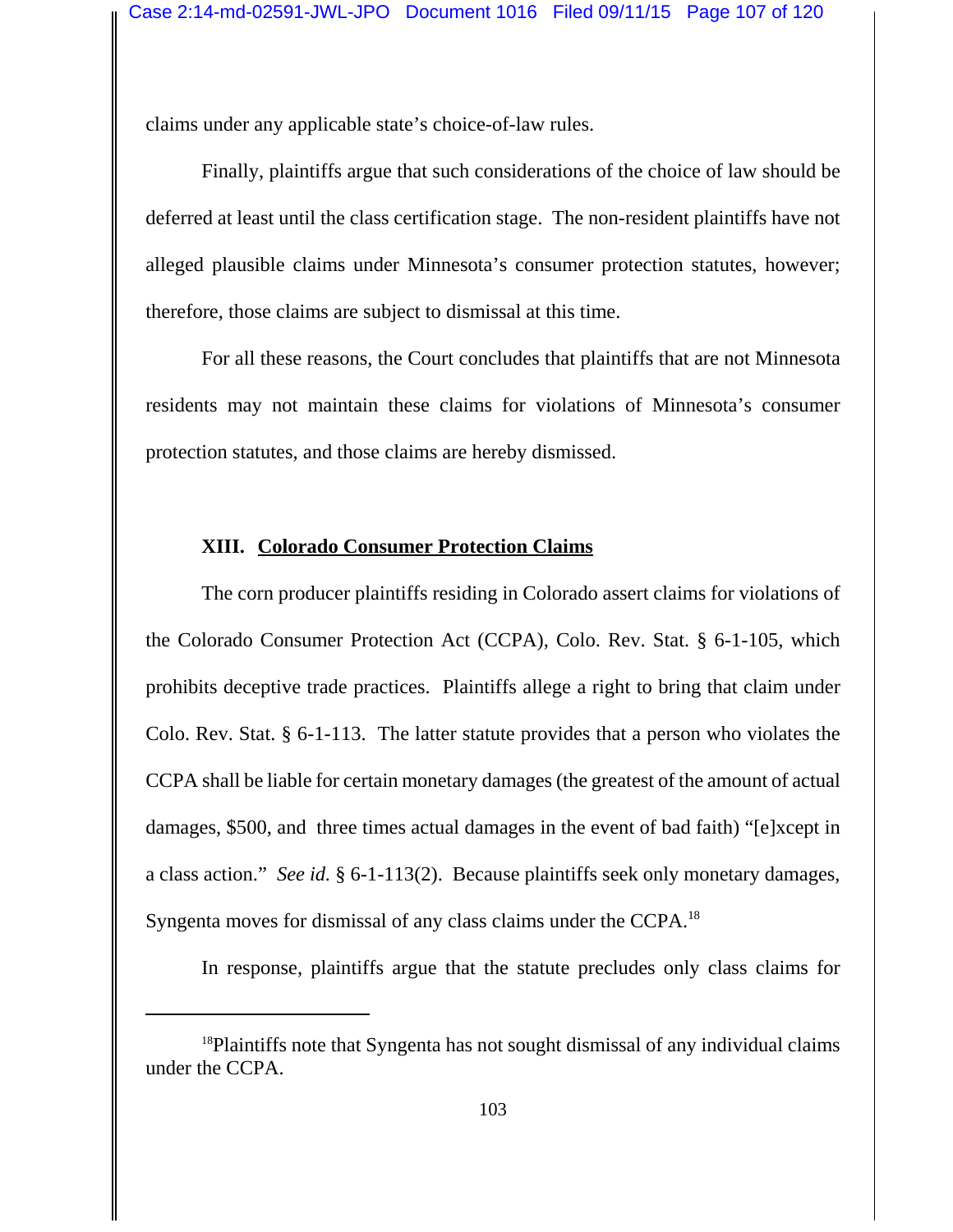statutory damages, and not for actual damages, but they do not explain how the statute allows for such an interpretation. Plaintiffs cite to *Robinson v. Lynmar Racquet Club, Inc.*, 851 P.2d 274 (Colo. Ct. App. 1993), in which the court held that although a class claim for statutory damages would be barred, this statute did not preclude an action by class members for actual damages. *See id.* at 278. That case involved a prior version of Section 6-1-113, however, which allowed for certain statutory damages (the greater of treble damages and \$250) "except in a class action." *See Robinson*, 851 P.2d at 278. Moreover, the court in *Robinson* specifically stated that class members could not recover the damages listed in the statute (which did not list actual damages as an option). *See id.* The present version of the statute lists actual damages as a possible recovery "[e]xcept in a class action." Plaintiffs also cite to *In re OnStar Contract Litigation*, 600 F. Supp. 2d 861 (E.D. Mich. 2009), in which the court relied on *Robinson*. *See id.* at 874. The *OnStar* court did not consider the different version of the statute at issue in *Robinson*, however, and this Court cannot agree with that court's conclusion that by the plain language of the statute, the class action prohibition applies only to statutory and treble damages. *See id.* The Court is instead persuaded by the reasoning of the court in the recent case of *Friedman v. Dollar Thrifty Automotive Group, Inc.*, 2015 WL 4036319 (D. Colo. July 1, 2015), in which the court concluded that the plain language of the present statute precludes a class action claim for actual damages and that *Robinson* does not require a different result. *See id.* at \*3-5; *see also Martinez v. Nash Finch Co.*, 2013 WL 1313899, at  $*3$  (D. Colo. Mar. 29, 2013) (only reasonable reading of the statute is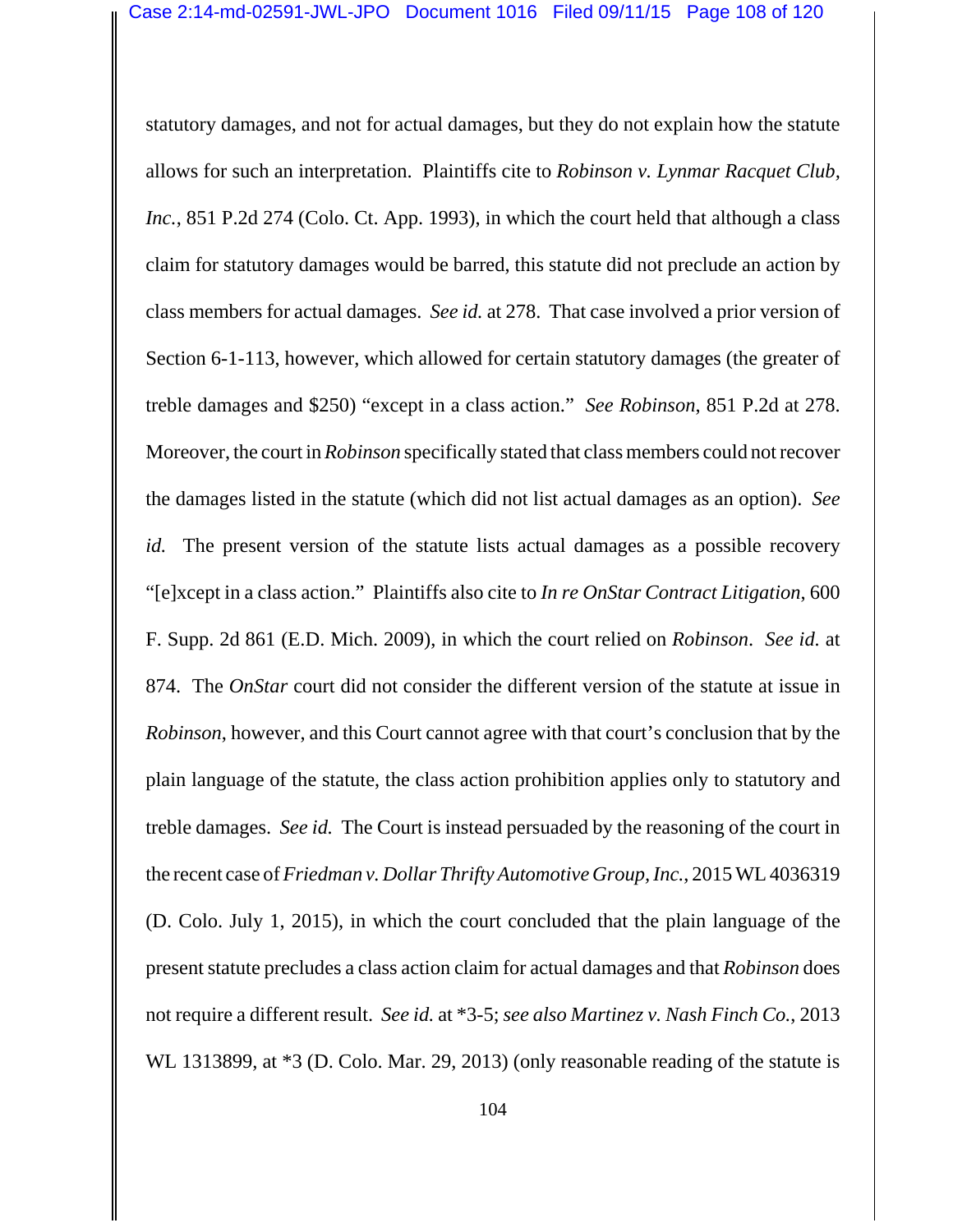that the enumerated items of monetary relief, including actual damages, are not available in class actions); *Taison Communications, Inc. v. Ubiquiti Networks, Inc.*, 2014 WL 1048710, at \*10 (N.D. Cal. Mar. 14, 2014) (agreeing with interpretation from *Martinez*).

Accordingly, the Court dismisses the class claims for violations of the CCPA.

# **XIV. Illinois Consumer Protection Claims**

Corn producer plaintiffs in Illinois assert claims alleging violations of the Illinois Consumer Fraud and Deceptive Business Practices Act (ICFA), 815 Ill. Comp. Stat. 505/1 *et seq.* Syngenta seeks dismissal of those claims for two reasons.

# *A. Standing*

Syngenta argues that because plaintiffs themselves, as non-purchasers from Syngenta, are not consumers, their ICFA claims fail because they have not alleged facts to show the necessary "consumer nexus." The ICFA defines "consumer" to mean "any person who purchases or contracts for the purchase of merchandise not for resale in the ordinary course of his trade or business but for his use or that of a member of his household." *See* 815 Ill. Comp. Stat. 505/1(e). By its terms, however, the ICFA does not limit its private right of action to consumers, but provides for an action by "[a]ny person" damaged by a violation. *See* 815 Ill. Comp. Stat. 505/10a(a). Nonetheless, Illinois courts have required non-consumer plaintiffs under the ICFA to satisfy a "consumer nexus" test. *See Thrasher-Lyon v. Illinois Farmers Ins. Co.*, 861 F. Supp. 2d 898, 911-12 (N.D. Ill. 2012) (citing, *inter alia*, *Bank One Milwaukee v. Sanchez*, 783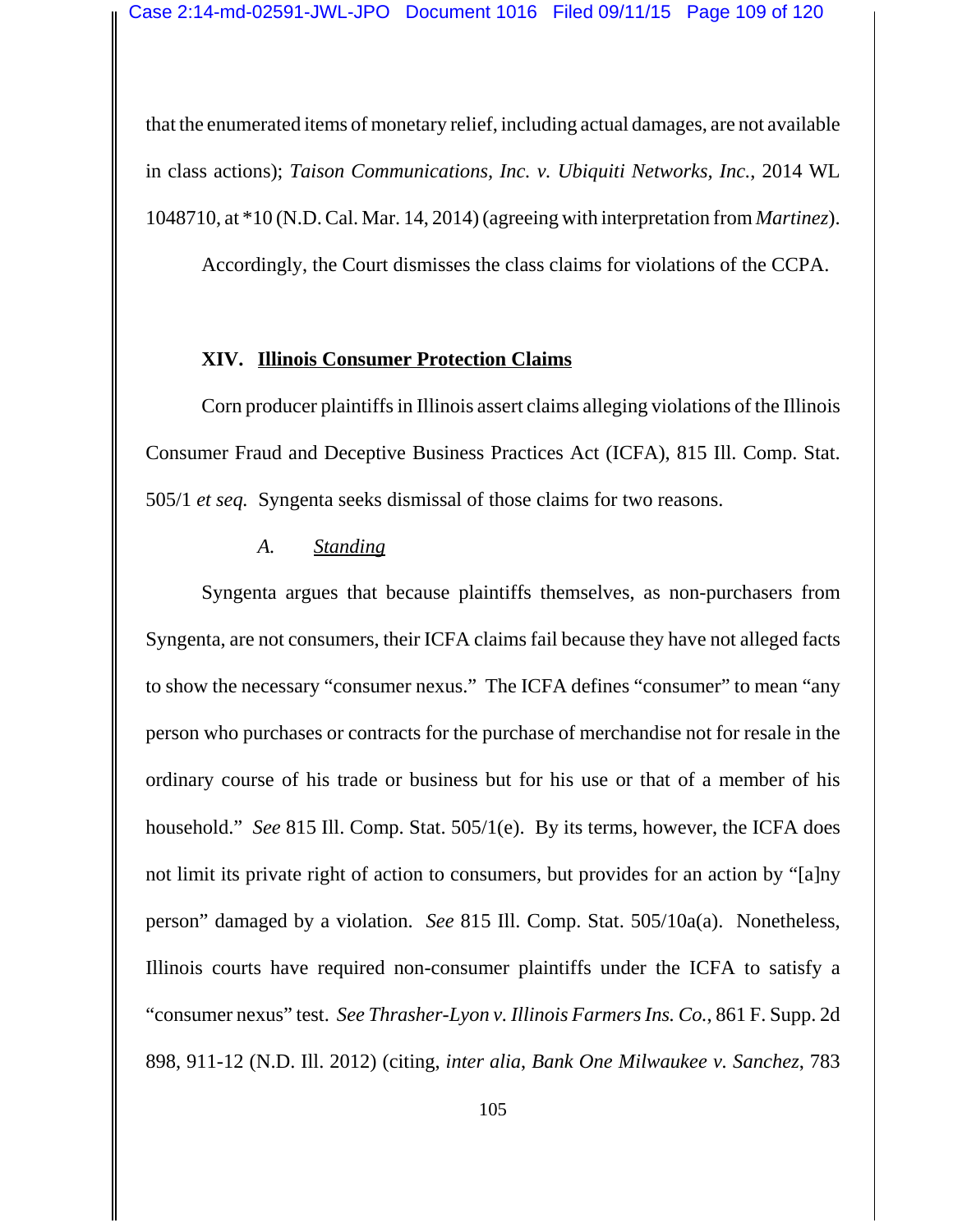N.E.2d 217, 221 (Ill. Ct. App. 2003)). Under that test, a non-consumer has standing to sue under the ICFA for conduct that "involves trade practices addressed to the market generally or otherwise implicates consumer protection concerns." *See Bank One*, 783 N.E.2d at 220 (quoting *Downers Grove Volkswagen, Inc. v. Wigglesworth Imports, Inc.*, 546 N.E.2d 33, 41 (Ill. Ct. App. 1989)), *quoted in Thrasher-Lyon*, 861 F. Supp. 2d at 911-12. To establish an implication of consumer protection concerns, Illinois courts have required ICFA plaintiffs to prove

(1) that their actions were akin to a consumer's actions to establish a link between them and consumers; (2) how defendant's representations . . . concerned consumers other than themselves; (3) how defendant's particular breach . . . involved consumer protection concerns; and (4) how the requested relief would serve the interests of consumers.

*See Brody v. Finch Univ. of Health Sciences / The Chicago Med. Sch.*, 698 N.E.2d 257, 270 (Ill. Ct. App. 1998), *quoted in Thrasher-Lyon*, 861 F. Supp. 2d at 912.

Syngenta argues that the "consumers" of its products were the end-user corn buyers because its seeds were components or inputs for the product sold by the purchasers of its seeds. *See Williams Electronics Games, Inc. v. Garrity*, 366 F.3d 569, 579 (7th Cir. 2004) ("[T]he business purchaser is not a consumer [under the ICFA], because his only use of the purchased product is as an input into the making of a product that he sells, in contrast to the individual who consumes a six-pack of beer for pleasure or nutrition rather than incorporating the beer into a product (his beer belly is not for sale)."). Thus, Syngenta argues that plaintiffs cannot satisfy the second prong of the test for the "implication of consumer protection concerns" because the alleged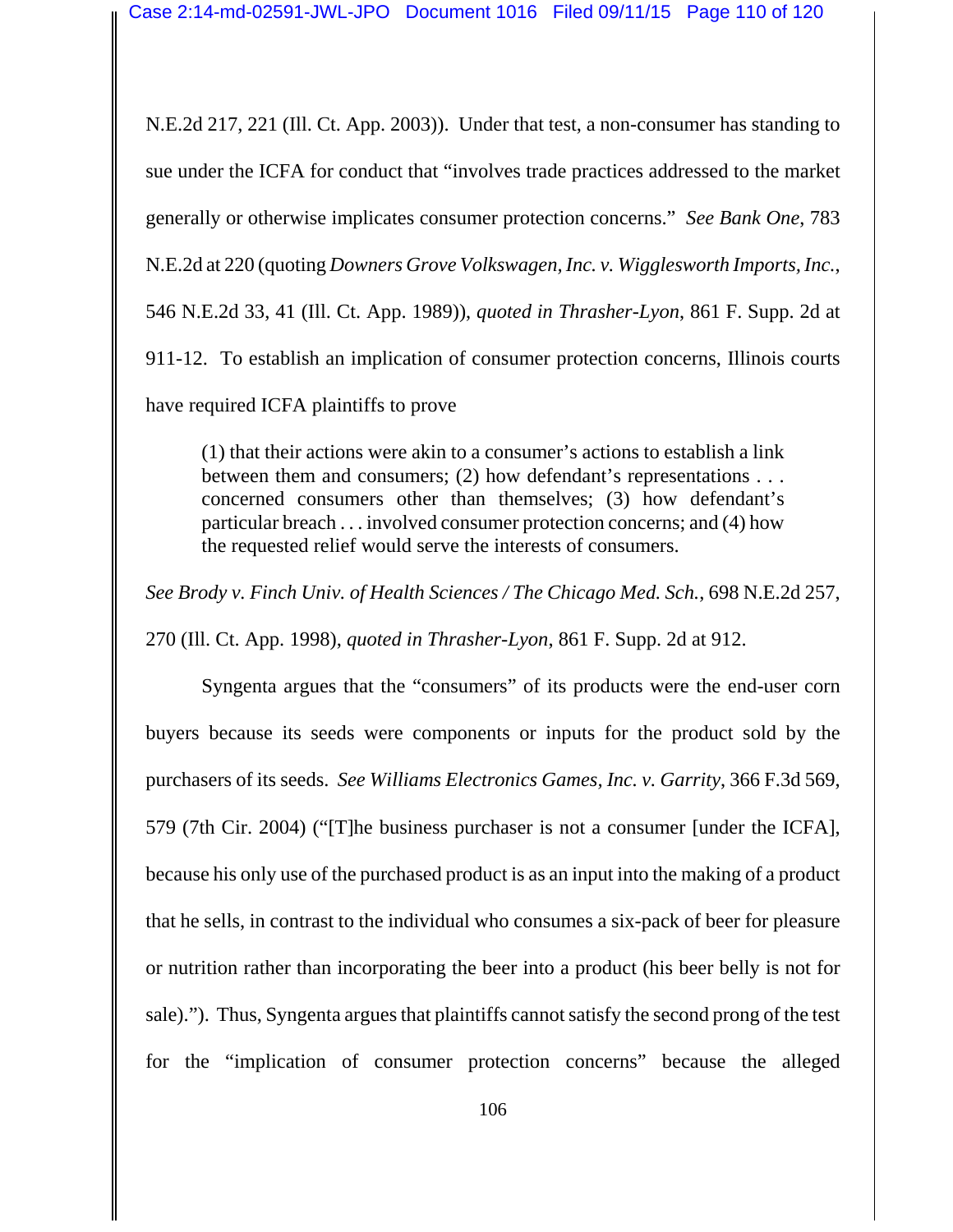misrepresentations related to Viptera growers and not to the ultimate corn buyers. Similarly, Syngenta argues that consumers—the end purchasers of corn—were not harmed by the alleged misrepresentations because, under plaintiffs' theory of damages, market prices for corn *decreased*. Finally, Syngenta argues that plaintiffs have not shown that the requested damages would serve the interests of consumers as required by the fourth prong of the test.

In applying the "consumer nexus" test, the Court must therefore determine who comprises the relevant consumer market here, growers (who use the seed purchased from Syngenta) or corn purchasers (who use the ultimate product produced by the growers). *See, e.g.*, *AGFA Corp. v. Wagner Printing Co.*, 2002 WL 1559663, at \*2 (N.D. Ill. July 10, 2002) (printer was not a consumer of film, plates, and proofing used in its business under the ICFA because it did not "resell these items to customers in any form"). The parties have not cited any authority on the issue of whether a seed purchaser who grows and sells crops is a consumer in relation to the seed seller, and the Court has not located any such authority applying the ICFA. The Illinois Supreme Court, however, has considered whether such seeds represent property transferred "to a purchaser for use or consumption and not for resale in any form" for purposes of determining whether sales of the seeds were taxable. *See Sluis v. Nudelman*, 34 N.E.2d 391, 392 (Ill. 1941). The supreme court held that a seed becomes something different in producing a plant, and that a seed purchaser therefore uses or consumes the seed and does not resell it. *See id.*; *see also Rotello v. Ring Around Prods., Inc.*, 614 S.W.2d 455, 460 (Tex. Ct. App. 1981)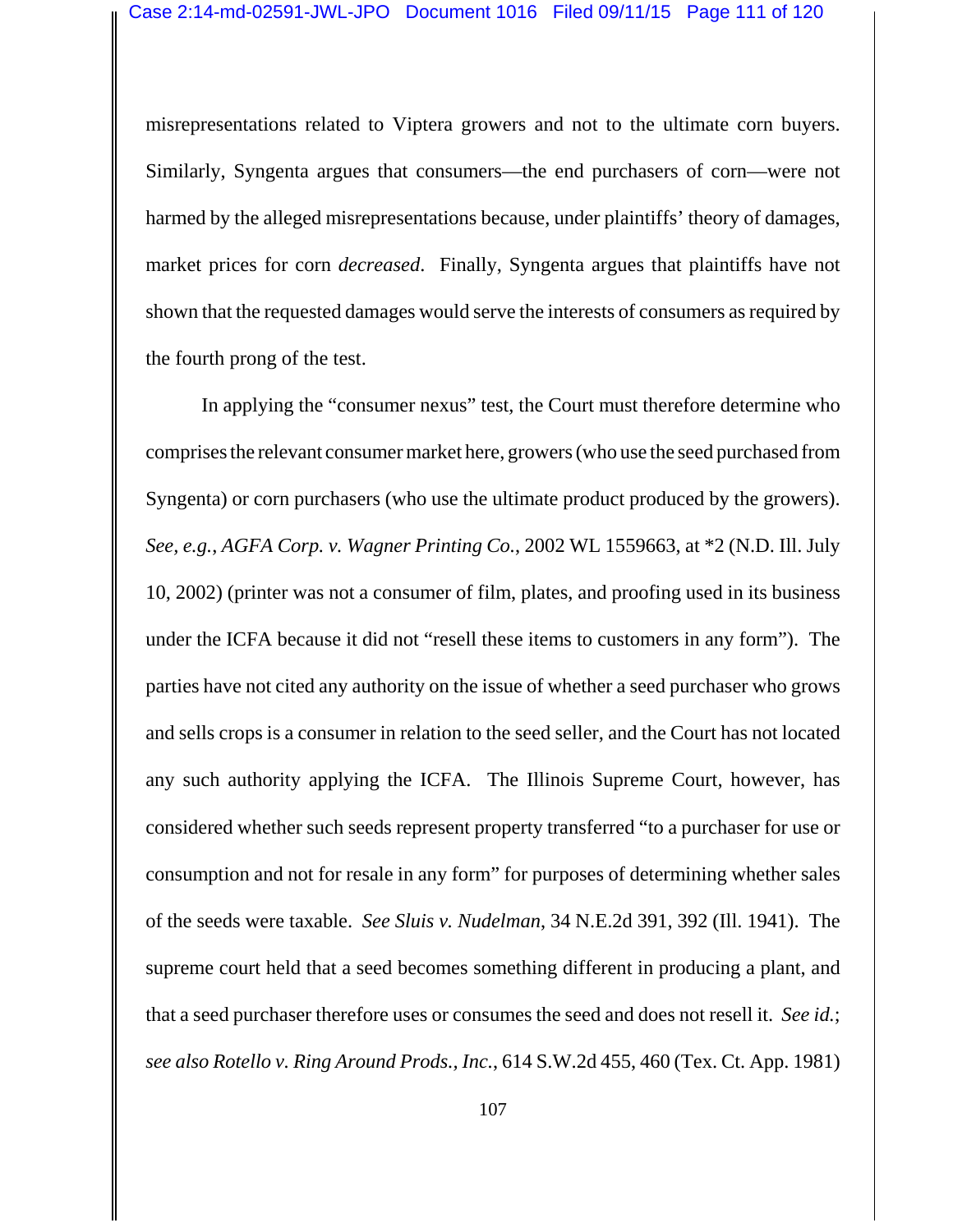(citing and following *Sluis* in applying a Texas consumer protection statute to a sale of seed to a farmer).

In the absence of other authority, the Court concludes that the growers that purchased Syngenta's seeds were consumers of Syngenta's product under the ICFA. Thus, the Court rejects Syngenta's argument that the alleged misrepresentations did not relate to consumers.

As plaintiffs note, the "consumer nexus" test requires a showing of conduct that implicates consumer protection concerns (under the four-prong test) *or* involves trade practices addressed to the market generally. As herein concluded, the relevant consumer market was Syngenta's seed purchasers, and plaintiffs have alleged conduct addressed to Syngenta's purchasers. Therefore, the Court cannot say as a matter of law that plaintiffs cannot satisfy the "consumer nexus" test for their claims under the ICFA, and the Court denies Syngenta's motion for dismissal on this basis.

### *B. Exemption for Authorized Actions*

By its express terms, the ICFA does not apply to conduct "specifically authorized by law administered by any regulatory body" of Illinois or the United States. *See* 815 Ill. Comp. Stat. 505/10b(1). Under this exemption, "mere compliance with applicable law does not necessarily bar [ICFA] liability;" rather, "the conduct at issue must be specifically authorized." *See Price v. Philip Morris, Inc.*, 848 N.E.2d 1, 41 (Ill. 2005). The authorization need not be express, but it must "be specific—related to a particular thing." *See id.* at 42.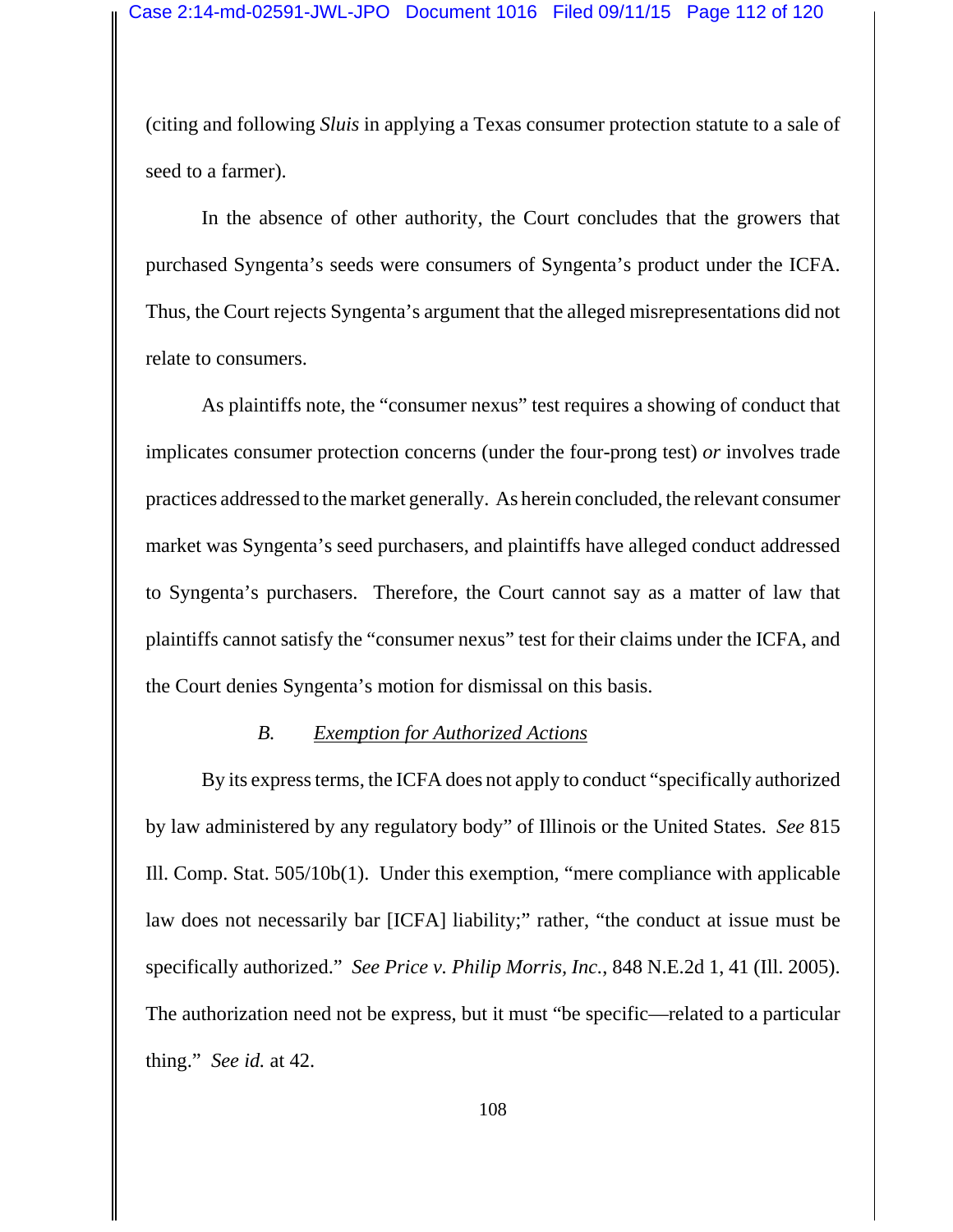Syngenta argues that its conduct in selling Viptera and Duracade is exempt from ICFA liability because it was authorized to sell those products by U.S. regulatory agencies. Plaintiffs do not base their ICFA claims on the mere fact that Syngenta sold its products, however, but rather on the manner in which Syngenta sold them. Syngenta has provided no authority to suggest that authority to sell a product immunizes the seller from any liability under the ICFA for any conduct relating to the sale. The Court therefore denies Syngenta's motion to dismiss these claims.

# **XV. Nebraska Consumer Protection Claims**

# *A. Standing*

Corn producer plaintiffs in Nebraska have asserted claims under the Nebraska Consumer Protection Act (NCPA), Neb. Rev. Stat. § 59-1602, which prohibits unfair or deceptive trade practices. Syngenta argues that plaintiffs, as non-purchasers, have no standing to bring a claim under the NCPA. For this argument, Syngenta relies solely on *Kanne v. Visa U.S.A. Inc.*, 723 N.W.2d 293 (Neb. 2006). *Kanne*, however, concerned the antitrust provisions of the NCPA, and the court was specifically addressing the issue of antitrust standing. *See id.* Syngenta has not cited any authority requiring that a plaintiff be a purchaser to bring a claim under the provision of the NCPA on which plaintiffs rely here. Accordingly, the Court rejects this basis for dismissal.

# *B. Exemption for Regulated Actions*

By its express terms, the NCPA does not apply to "actions or transactions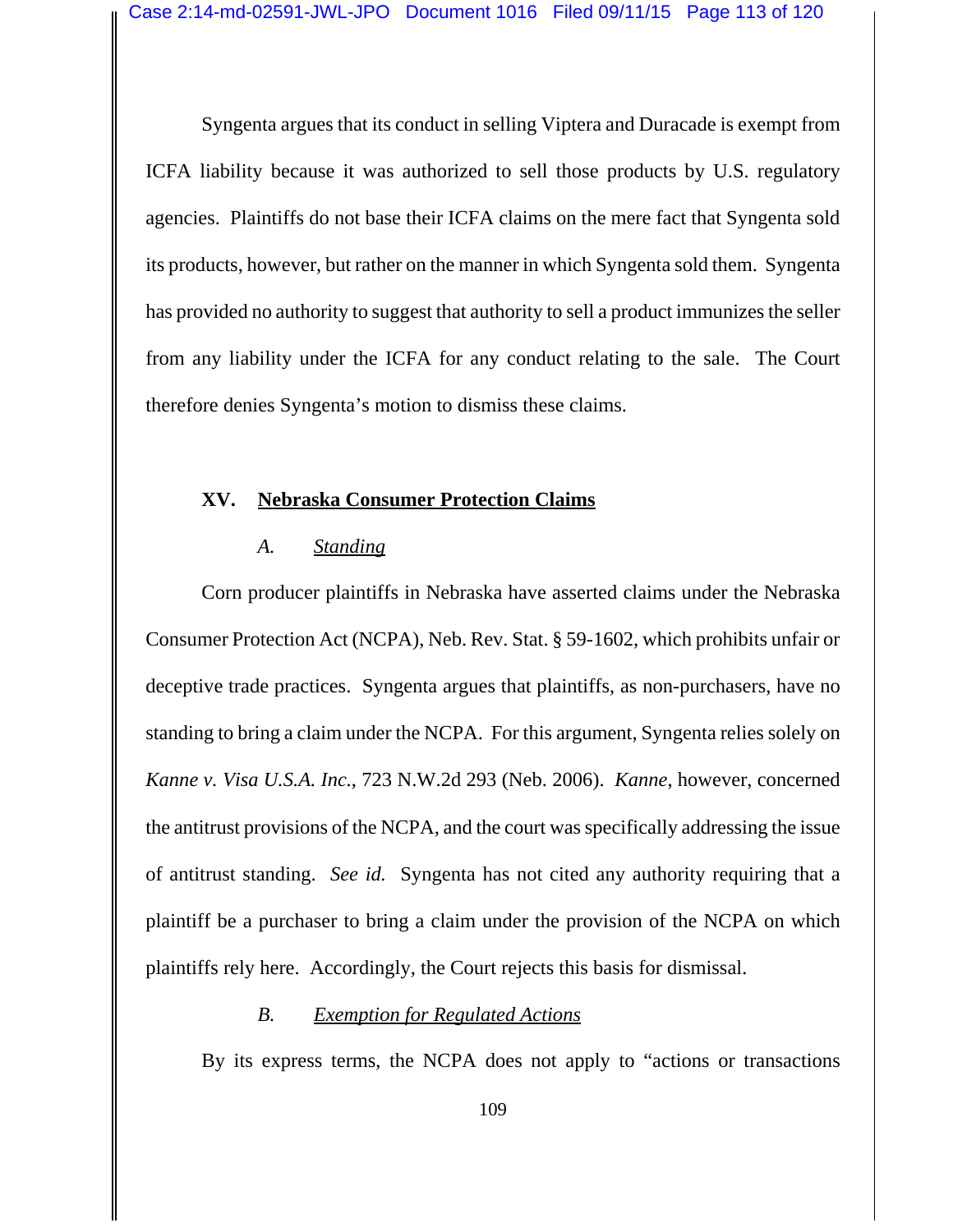otherwise permitted, prohibited, or regulated under laws administered by [state or federal regulatory bodies]." *See* Neb. Rev. Stat. § 59-1617(1). "[P]articular conduct is not immunized from the operation of the Consumer Protection Act merely because the actor comes within the jurisdiction of some regulatory body, the immunity arises if the conduct itself is also regulated." *See Hage v. General Serv. Bur.*, 306 F. Supp. 2d 883, 890 (D. Neb. 2003). Syngenta argues that plaintiffs' NCPA claims are barred by this exemption. For the same reasons cited above, however, *see supra* Part XIV.B, the Court cannot say as a matter of law that the specific manner in which Syngenta sold its products, as alleged here, was regulated by the agencies that authorized those products' sale, and the Court therefore denies the motion to dismiss these claims.

### **XVI. North Carolina Consumer Protection Claims**

### *A. Standing*

North Carolina corn producer plaintiffs have asserted claims for violations of the North Carolina Unfair and Deceptive Trade Practices Act (NCUTPA), N.C. Gen. Stat. § 75-1.1. Syngenta argues as a matter of law that plaintiffs do not have standing to bring these claims because they did not compete with Syngenta and were not engaged in commercial dealings with Syngenta. Syngenta relies on *Food Lion, Inc. v. Capital Cities/ABC, Inc.*, 194 F.3d 505 (4th Cir. 1999). In that case, the court stated that the NCUTPA was "not intended to apply to all wrongs in a business setting," but that "businesses are sometimes allowed to assert UTPA claims against other businesses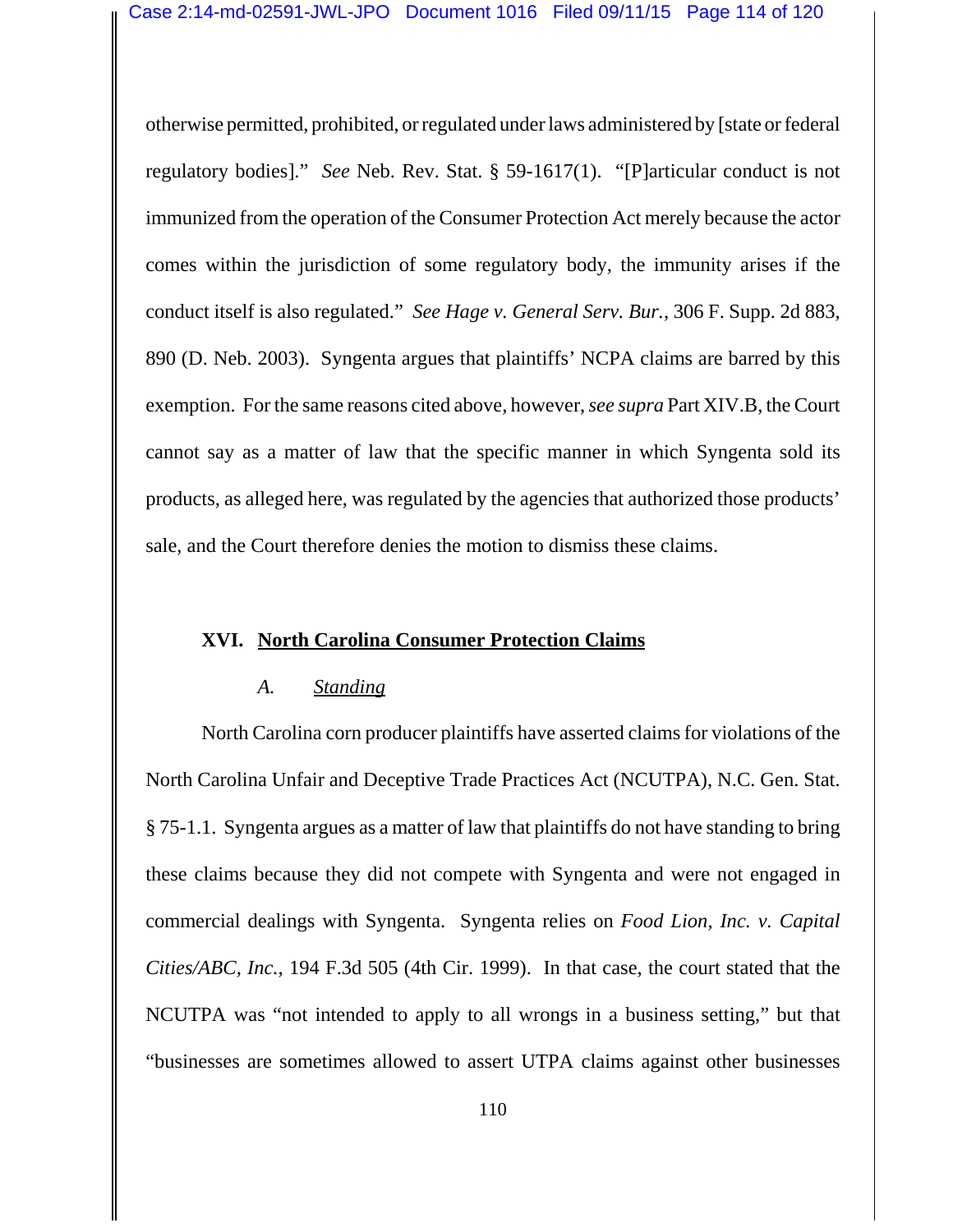because unfair trade practices involving only businesses can affect the consumer as well." *See id.* at 519-20 (internal quotations omitted). Nevertheless, the court further stated that "one business is permitted to assert an UTPA claim against another business only when the businesses are competitors (or potential competitors) or are engaged in commercial dealings with each other." *See id.* at 520. Syngenta argues that plaintiffs do not satisfy this requirement stated by the court in *Food Lion*.

The Court does not agree that such a rule exists under North Carolina law, however. The three cases cited by the *Food Lion* court do not provide authority for such a rule. Rather, they represent instances in which a North Carolina appellate court *rejected* limits on the scope of the statute.<sup>19</sup> In *Food Lion*, the court actually rejected liability because of a lack of harm to the consuming public. *See Food Lion*, 194 F.3d at  $520.<sup>20</sup>$ 

20Syngenta also cites *Syngergy Financial, L.L.C. v. Zarro*, 329 F. Supp. 2d 701 (W.D.N.C. 2004), in which the court repeated this "rule" from *Food Lion* (as cited in turn in an unpublished North Carolina Court of Appeals case). *See id.* at 710. The court then quoted and applied *Food Lion*'s ultimate conclusion that in the absence of a (continued...)

<sup>19</sup>In *Winston Realty Co., Inc. v. G.H.G., Inc.*, 331 S.E.2d 677 (N.C. 1985), the court rejected a contributory negligence defense and did not address any issue relating to standing. *See id.* at 679-81. In *Harrington Manufacturing Co., Inc. v. Powell Manufacturing Co., Inc.*, 248 S.E.2d 739 (N.C. Ct. App. 1978), the court rejected an argument that the NCUTPA was limited to dealings between buyers and sellers and thus could not apply to disputes between competitors. *See id.* at 741-42. In *Concrete Service Corp. v. Investors Group, Inc.*, 340 S.E.2d 755 (N.C. Ct. App. 1986), the court concluded (as the *Food Lion* court noted parenthetically) that the plaintiff had proved its claim under the statute that the defendant had deceived suppliers into extending credit; the court did not, however, purport to limit the scope of the statute in any way.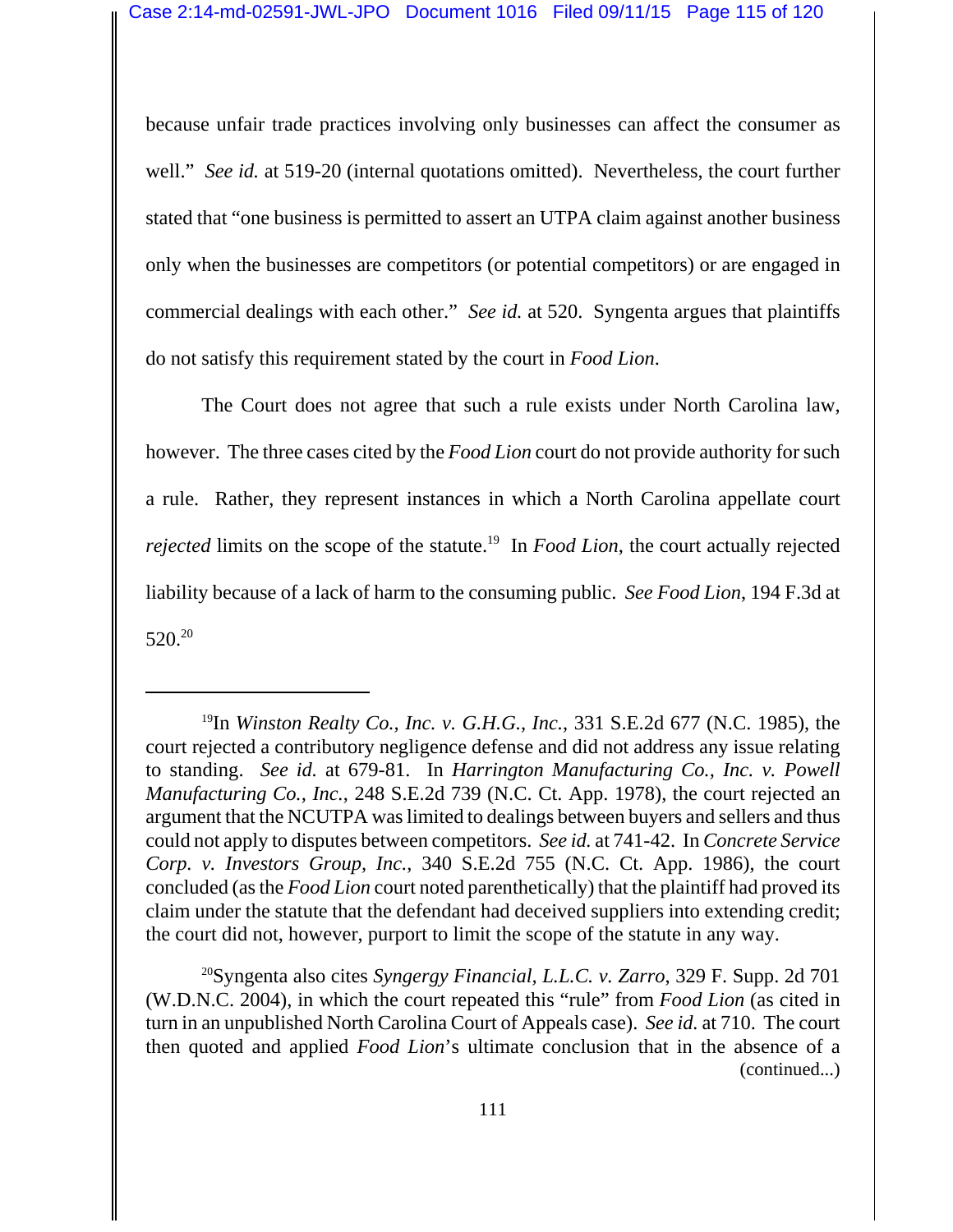The North Carolina Court of Appeals rejected this same argument in *J.M. Westfall & Co., Inc. v. Windswept View of Ashville, Inc.*, 387 S.E.2d 67 (N.C. Ct. App. 1990). In that case, the defendants argued that the plaintiff's claim under the NCUTPA failed because the parties were not in a commercial relationship. *See id.* at 68. The court noted that most unfair trade practices cases in North Carolina involved parties engaged in commerce between themselves, often as buyer and seller, but it further noted that courts in the state had "also recognized causes of action arising outside the context of a contractual relationship between the plaintiff and defendant." *See id.* The court then cited *Winston* (a lower appellate decision in the case cited for the "rule" in *Food Lion*), in which the court allowed the claim even though the parties were not in competition and were not in a buyer-seller relationship because the defendant was engaged in business activities that affected commerce. *See id.* at 68-69 (citing *Winston Realty Co., Inc. v. G.H.G., Inc.*, 320 S.E.2d 286, 290-91 (N.C. Ct. App. 1984), *aff'd*, 331 S.E.2d 677 (N.C. 1985)). The court concluded in *J.M. Westfall*:

Accordingly, the proper inquiry is not whether a contractual relationship existed between the parties, but rather whether the defendants' allegedly deceptive acts *affected* commerce. A contractual relationship is not required in order to affect commerce.

*See id.* at 69 (citations omitted).

The Court does not agree with the premise of this basis for dismissal urged by

 $20$ (...continued)

competitive or business relationship, the alleged harm did not harm the consuming public. *See id.*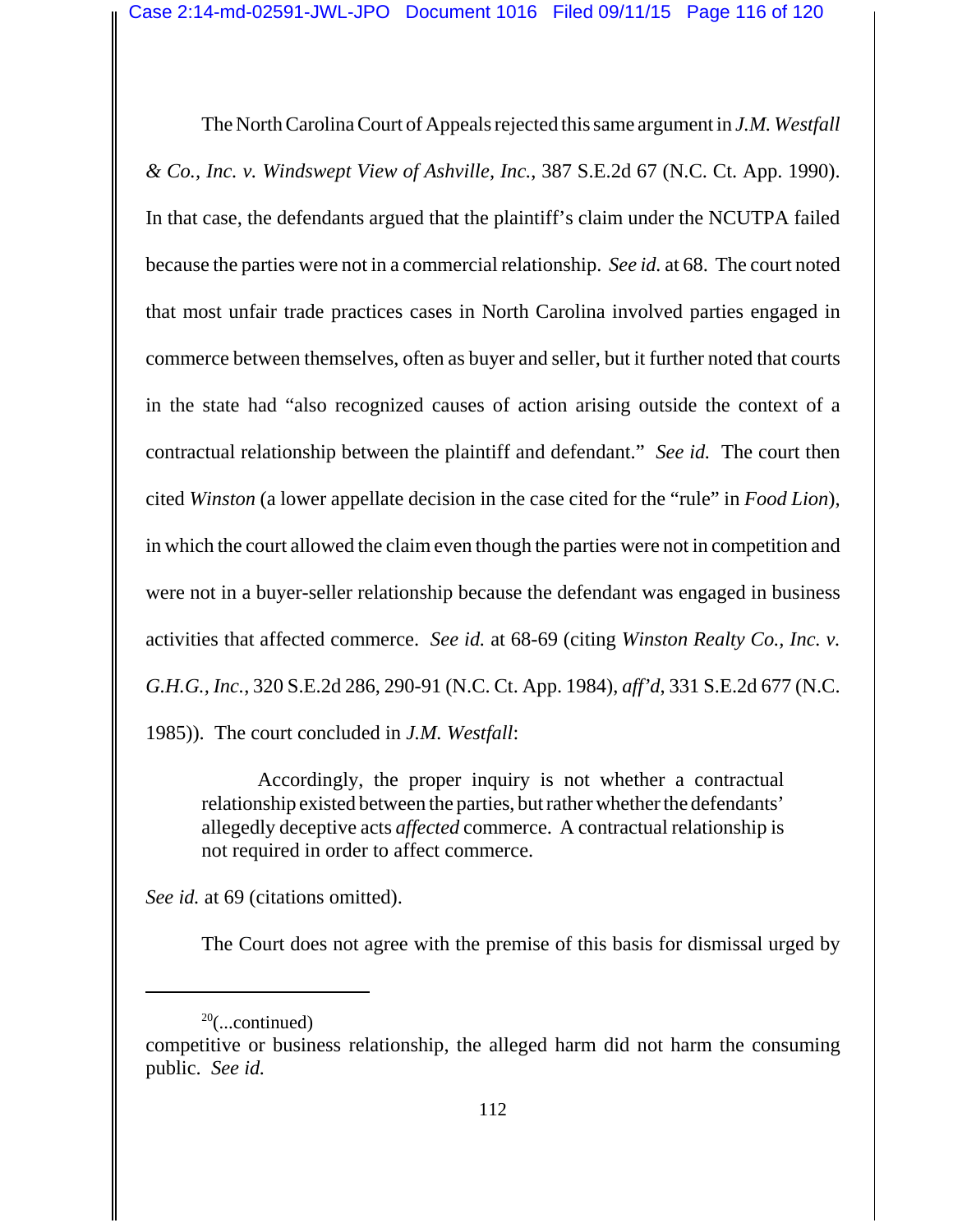Syngenta, namely that North Carolina law requires a NCUTPA plaintiff to be in competition or in commercial dealings with the defendant. Plaintiffs here have based their NCUTPA claims on alleged acts by Syngenta that affected commerce. Therefore, the court denies Syngenta's motion to dismiss on this basis.

# *B. Effect on Consuming Public*

Syngenta also argues that plaintiffs' NCUTPA claims fail because the alleged conduct in violation of that statute did not harm corn buyers (who benefitted from lower prices in the market) and thus did not harm the "consuming public." Syngenta cites *Marshall v. Miller*, 276 S.E.2d 397 (N.C. 1981), for such a requirement. In that case, however, the court did not impose a separate consumer harm requirement; rather, the court rejected a good-faith defense to the statutory violation, stating that good faith was irrelevant and that "[w]hat is relevant is the effect of the actor's conduct on the consuming public." *See id.* at 403. *But see Food Lion*, 194 F.3d at 519 (noting that the NCUTPA's primary purpose is to protect the consuming public). At any rate, Syngenta has not addressed or provided authority for the issue of how the "consuming public" should be defined or how such a requirement should be applied. As noted above with respect to the Illinois statute, corn growers may be considered consumers of Syngenta's products. Thus, the Court rejects Syngenta's argument based on a lack of harm to end corn purchasers.

# *C. Reliance on Misrepresentations*

Finally, in a footnote, Syngenta argues that plaintiffs may not base these claims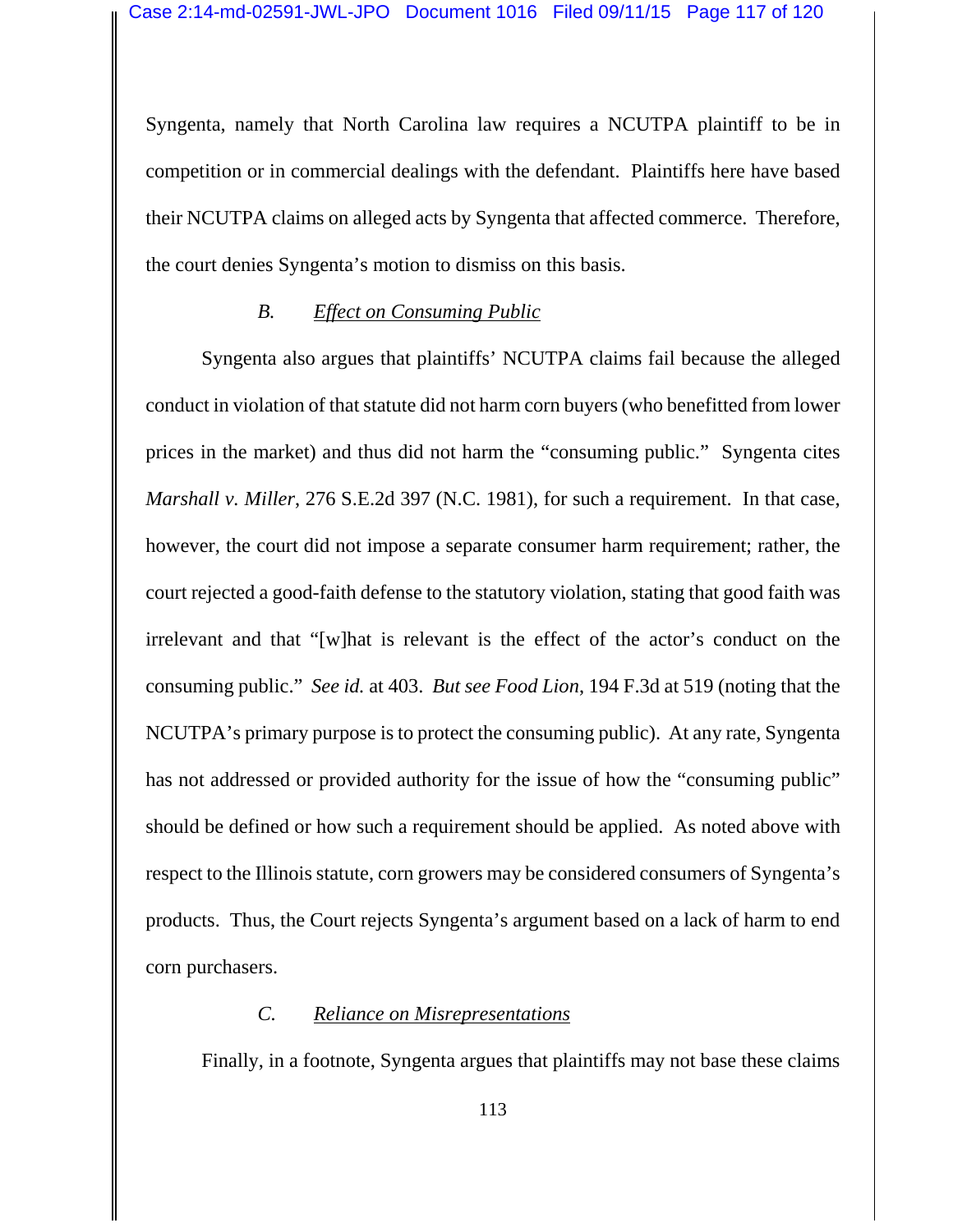on alleged misrepresentations by Syngenta because they have not alleged any facts showing their reliance on such misrepresentations. Plaintiffs do not dispute that they have not alleged reliance, but they argue that North Carolina law does not require such a showing.

North Carolina courts have indeed required reliance for NCUTPA claims based on misrepresentations. *See Tucker v. Boulevard At Piper Glen LLC*, 564 S.E.2d 248, 251 (N.C. Ct. App. 2002) ("Where an unfair or deceptive practice claim is based upon an alleged misrepresentation by the defendant, the plaintiff must show actual reliance on the alleged misrepresentation in order to establish that the alleged misrepresentation proximately caused the injury of which plaintiff complains.") (citing *Pleasant Valley Promenade v. Lechmere, Inc.*, 464 S.E.2d 47, 58 (N.C. Ct. App. 1995)). Plaintiffs have not addressed those cases in its own responsive footnote; they merely suggest that such a requirement would conflict with the holding of the North Carolina Supreme Court in *Marshall.* In *Marshall*, however, the court did not address any issue of proximate cause or reliance; rather, it concluded that because unfairness and deception were gauged by consideration of the effect of the conduct, the intent of the actor was irrelevant, and there could be no good faith defense to liability. *See id.* at 403. The court mentioned that state courts have generally ruled that the plaintiff need only show that the conduct created a likelihood of deception to prevail under those states' unfair and deceptive practices acts, and that proof of actual deception is not required under the federal FTC Act. *See id.* The court did not comment on the requirements for a claim under NCUTPA based on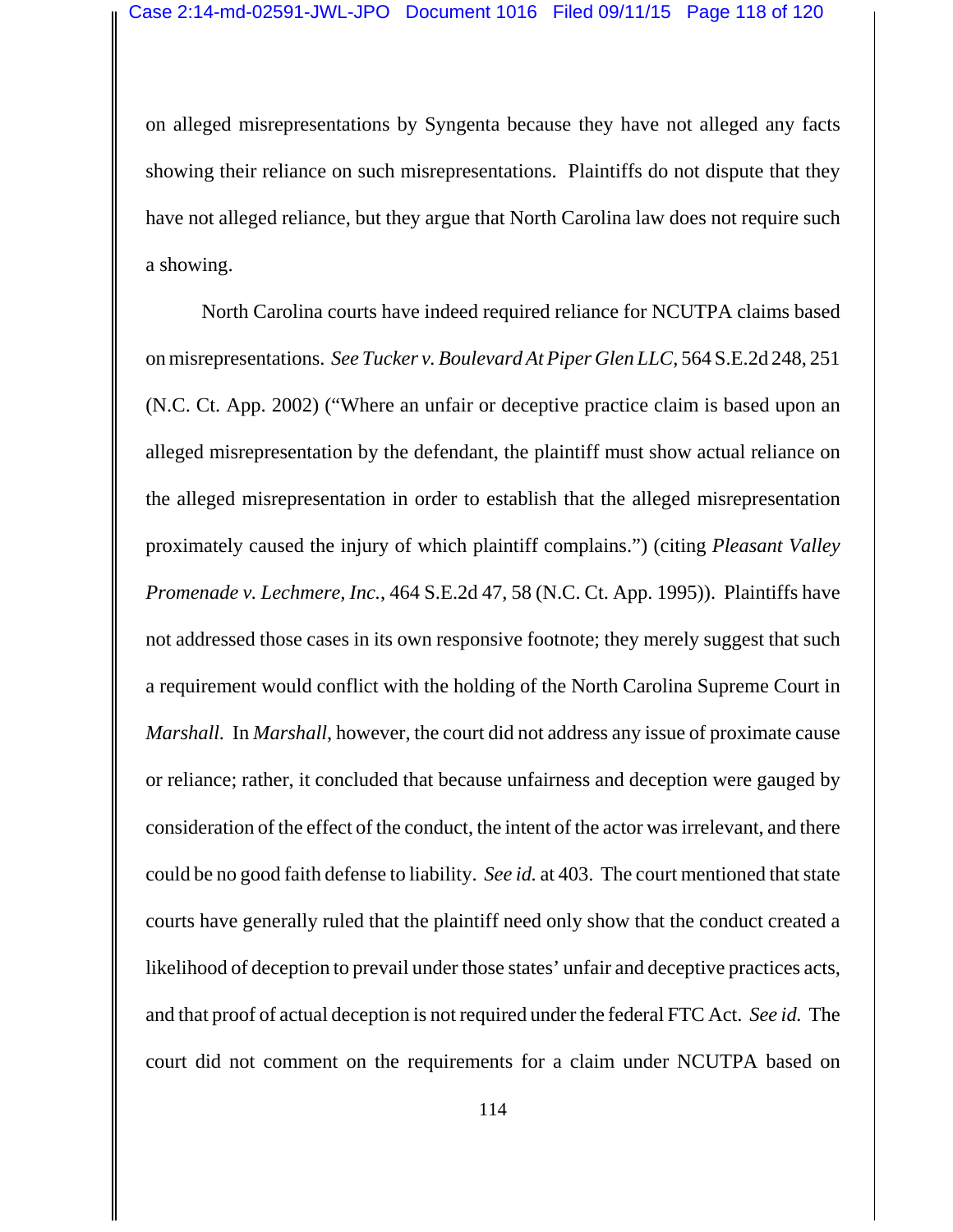misrepresentations, however, and as noted, courts after *Marshall* was decided have required reliance to support such claims. Accordingly, the Court will require reliance in this case.

Plaintiffs' pleading of this count does not indicate specifically whether they base their claims under the NCUTPA on alleged misrepresentations by Syngenta or solely on other conduct. To the extent they are based on misrepresentations, however, the claims are subject to dismissal for lack of any allegation of reliance, and Syngenta's motion is granted to that extent.

#### **XVII. North Dakota Consumer Protection Claims**

Corn producer plaintiffs in North Dakota have asserted claims under N.D. Cent. Code § 51-15-02, which prohibits the use of deceptive practices "with the intent that others rely thereon in connection with the sale or advertisement of any merchandise." Syngenta argues that these claims should be dismissed because the alleged misrepresentations referenced in this count—from the earnings call, deregulation petition, request form, and fact sheet—were not made "in connection with the sale or advertisement" of Syngenta's products.

Because the petition, conference call, and request form were not directed to Syngenta's purchasers, at least on their face, *see supra* Part X.C.1-3, the Court agrees that plaintiffs have not stated plausible claims that alleged misrepresentations contained therein were made in connection with the sale or advertisement of Syngenta's products,